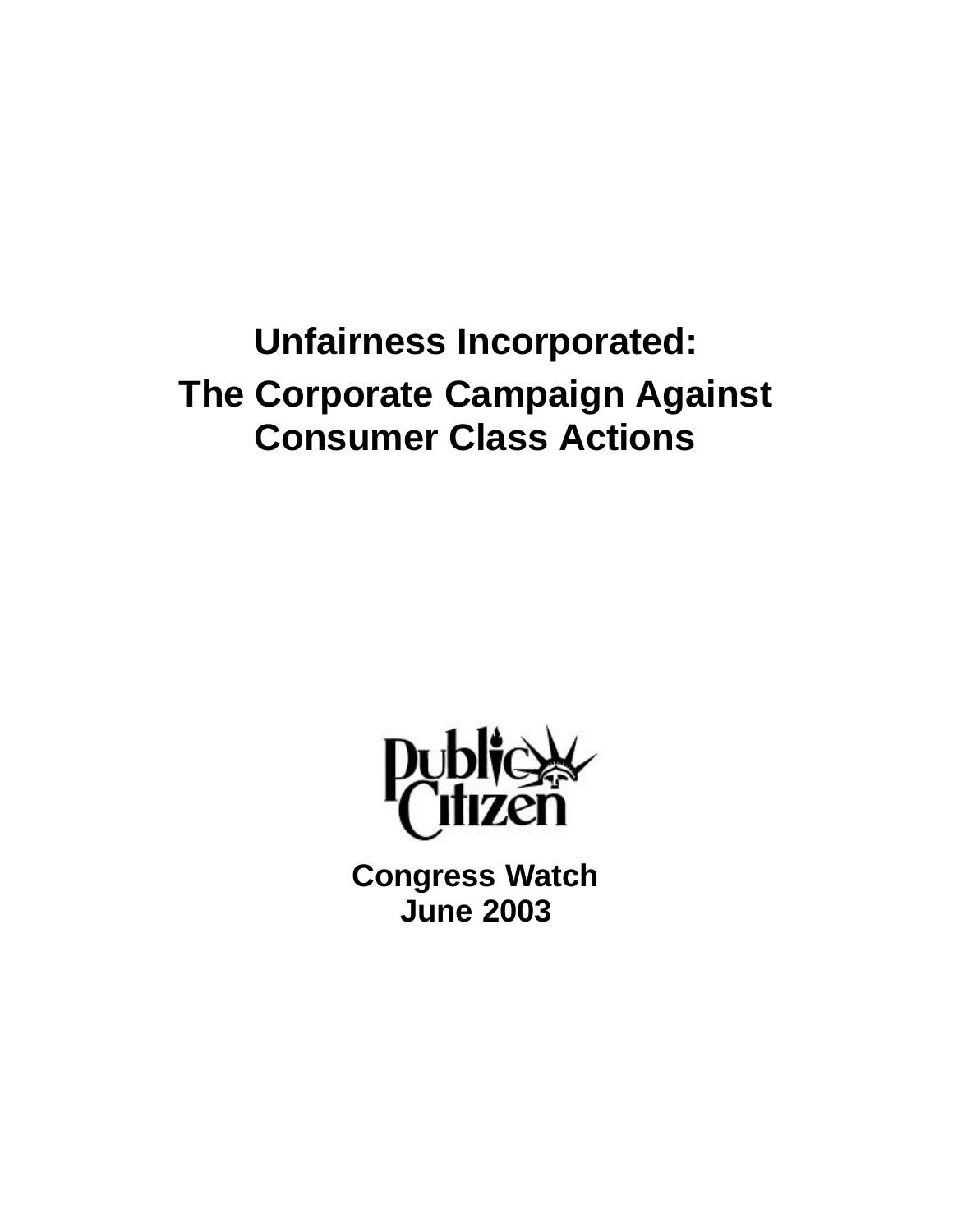#### **Acknowledgments**

Principal authors of "Unfairness Incorporated: The Corporate Campaign Against Consumer Class Actions," are Public Citizen's Congress Watch Legislative Counsel Jackson Williams, Research Director Neal Pattison, Civil Justice Fellow Gretchen Denk and Senior Researcher Taylor Lincoln. The report is based on extensive research provided by Senior Researcher Andrew Benore, Special Counsel Barry Boughton, Legislative Assistant Rebecca Romo and Research Consultant Luke Warren. Congress Watch Director Frank Clemente provided significant editorial direction.

#### **About Public Citizen**

Public Citizen is a 125,000 member non-profit organization based in Washington, D.C., representing consumer interests through lobbying, litigation, research and public education. Since its founding by Ralph Nader in 1971, Public Citizen has fought for consumer rights in the marketplace, safe and affordable health care, campaign finance reform, fair trade, clean and safe energy sources, and corporate and government accountability. Public Citizen has five divisions and is active in every public forum: Congress, the courts, governmental agencies and the media. Congress Watch is one of the five divisions.



©2003 Public Citizen. All rights reserved.

Call Public Citizen's Publication Office, 1-800-289-3787 for additional orders and pricing information, or consult our web site at www.citizen.org. Major credit cards accepted. Or write to:

> Members Services Public Citizen 1600  $20^{th}$  Street, N.W. Washington, D.C. 20009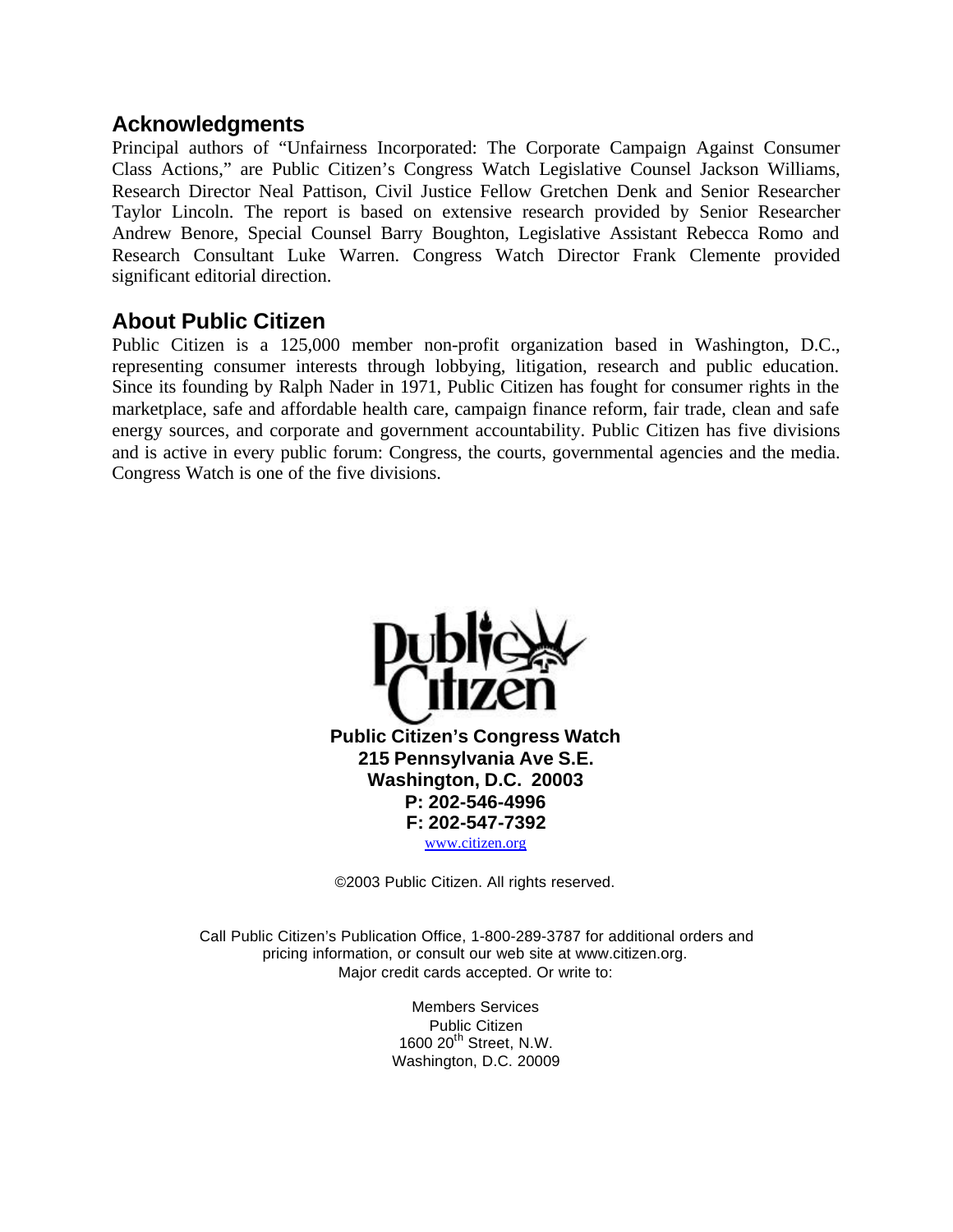# **Unfairness Incorporated: The Corporate Campaign Against Consumer Class Actions**

# **Table of Contents**

| Introduction: Corporations Seek Unfair Advantage Through Federal           |  |
|----------------------------------------------------------------------------|--|
| Section I: Corporate Campaign for Class-Action Legislation Recruits a      |  |
| Figure 1: Number of Lobbyists from Industries and Business Associations    |  |
| Figure 2: Political Donations by Corporations and Groups Most Active in    |  |
| Figure 3: Lobbying Firms Paid the Most by Clients Supporting Federal       |  |
| Figure 4: Number of Lobbyists from Corporations and Business Associations  |  |
| Section II:                                                                |  |
| Section III:                                                               |  |
| Section IV:                                                                |  |
| Section V:                                                                 |  |
| Section VI:                                                                |  |
| Section VII:                                                               |  |
|                                                                            |  |
| Appendix A: Lobbyists Who Worked on Federal Class-Action                   |  |
| Appendix B: Comparison of State v. Federal Certification of Life Insurance |  |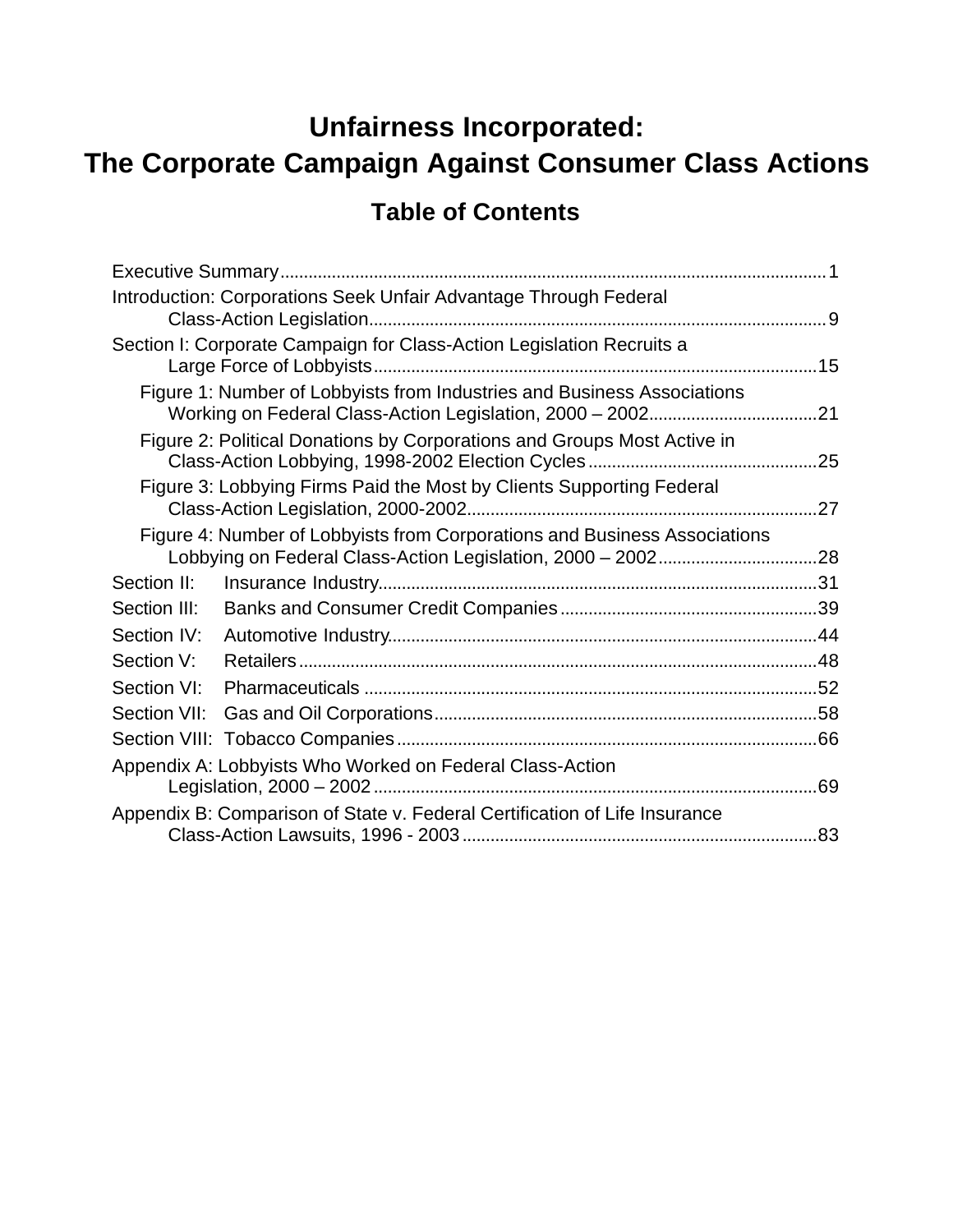# **Unfairness Incorporated: The Corporate Campaign Against Consumer Class Actions**

### **Executive Summary**

Any doubt that big business expects to benefit greatly from a federal takeover of most state classaction laws is dispelled by the overwhelming amount of money and manpower that major companies and industries have spent on legislation that is now before Congress. This Public Citizen investigation into lobbying on class-action legislation – and into the corporate interests financing that lobbying – reveals several cogent points:

- 1) At least 100 major corporations and pro-business associations have banded together to spend millions of dollars and to employ at least 475 lobbyists to make sure that classaction legislation is tilted in their favor.
- 2) Many corporations that portray themselves as victims of unjustified class actions have, in fact, engaged in unfair and harmful practices that would not have been corrected if consumers had not been represented in class-action lawsuits.
- 3) Legislation now under consideration in the U.S. House (H.R. 1115) and Senate (S. 274), the so called Class Action Fairness Act, contains a number of changes that will enable corporations to injure or defraud average Americans while hiding behind legal loopholes or procedural technicalities.

Findings of this Public Citizen report include:

#### **Class-Action Campaign Attracts a Swarm of Lobbyists**

- **At least 100 major companies and pro-business associations have unleashed at least 475 lobbyists to Capitol Hill since 2000 to promote their class-action agenda.** This is nearly five lobbyists for every U.S. senator. Public Citizen's analysis of lobbying disclosure records from 2000-2002 reveals that industries active in the class-action effort have included: insurance (with 193 lobbyists), including life insurance companies (79), property and casualty insurers (60) and health maintenance organizations (59); banks and consumer credit companies (36 lobbyists); automotive manufacturers (32 lobbyists); retailers (31 lobbyists); pharmaceuticals (21 lobbyists); gas and oil corporations (21 lobbyists); and tobacco companies (17 lobbyists). [See Figure 1 and Appendix A]
- **Chamber of Commerce orchestrates business lobbying for federal classaction legislation.** The U.S. Chamber of Commerce and the Chamber's Institute for Legal Reform have employed 45 lobbyists in the class-action campaign. In 2001, the Business Roundtable agreed to coordinate its class-action efforts with the Chamber and its Institute for Legal Reform, which subsequently spent more than \$22 million lobbying on tort issues in 2002. According to published reports, the Institute plans to increase that figure to \$40 million this year. And the Institute for Legal Reform has spent between \$5 million and \$15 million on an advertising campaign that targets class-action lawsuits.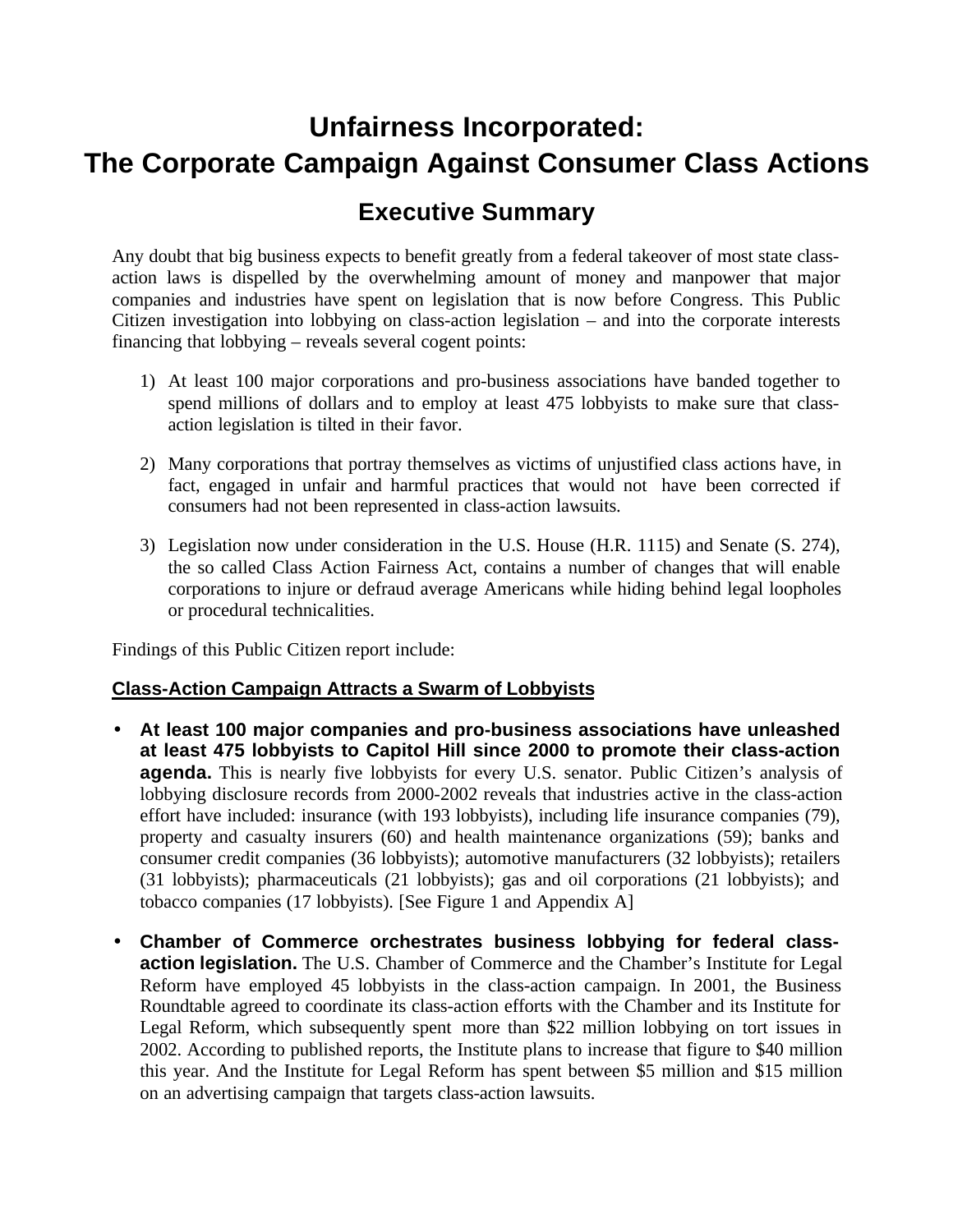- **Many class-action lobbyists have "revolving door" connections to top government offices.** At least 131 of the 475 lobbyists (28 percent) who registered to work on class-action legislation have some kind of "revolving door" connection. This list includes at least 10 former members of Congress. At least 10 other lobbyists have connections to the House and Senate Judiciary committees, which have jurisdiction over the class-action bills.
- **Influence of special interests also is reflected in political contributions.** The 29 corporations and business groups that have lobbied most actively for class-action legislation – those that have employed seven or more lobbyists to work the issue –gave a combined \$49 million in PAC and soft money political contributions over the past three election cycles. According to data gathered from the Center for Responsive Politics, 82 percent of that money supported Republicans and 18 percent supported Democrats. [See Figure 2]

#### **Proposed Legislation Would Give Corporate Defendants Advantages**

Class-action bills in the U.S. House and Senate, H.R. 1115 and S. 274, would not change the underlying laws under which class-action lawsuits are brought – but the legislation would give corporate defendants subtle, but substantial, procedural advantages. Most significantly, the legislation would divert most class-action lawsuits from state courts to federal courts.

- **Class certification rules are applied more stringently in federal courts.** While most states' rules for class actions are copied from the federal rules, there are significant differences in the way the rules are applied. The question of whether common issues – such as companywide fraudulent practices – "predominate" over individual issues is more often answered "no" by federal judges. The result is the dismissal of many more class actions in federal courts.
- **Federal judges feel constrained to apply state laws conservatively.** Even though H.R. 1115 and S. 274 would place most class actions into federal court, they would still be tried on the basis of state law. This would provide an advantage to businesses because of the reluctance of federal judges to extend state law to embrace new theories of compensation. For example, medical monitoring is a newly accepted common law remedy that provides medical testing for persons exposed to toxic substances. Federal judges in Virginia and New Jersey have refused to certify class actions for medical monitoring, saying state courts should rule on the question first.
- **Federal judges are more likely to find that federal law preempts state laws.** Although federal regulations are intended to protect Americans from health and safety hazards, the doctrine of preemption can make them a double-edged sword. If Congress enacts a comprehensive regulatory regime governing a certain type of commerce, any state regulation that doesn't fit into that regime must give way. Often a corporate defendant will argue that a federal regulation trumps state law and mandates that a lawsuit be dismissed.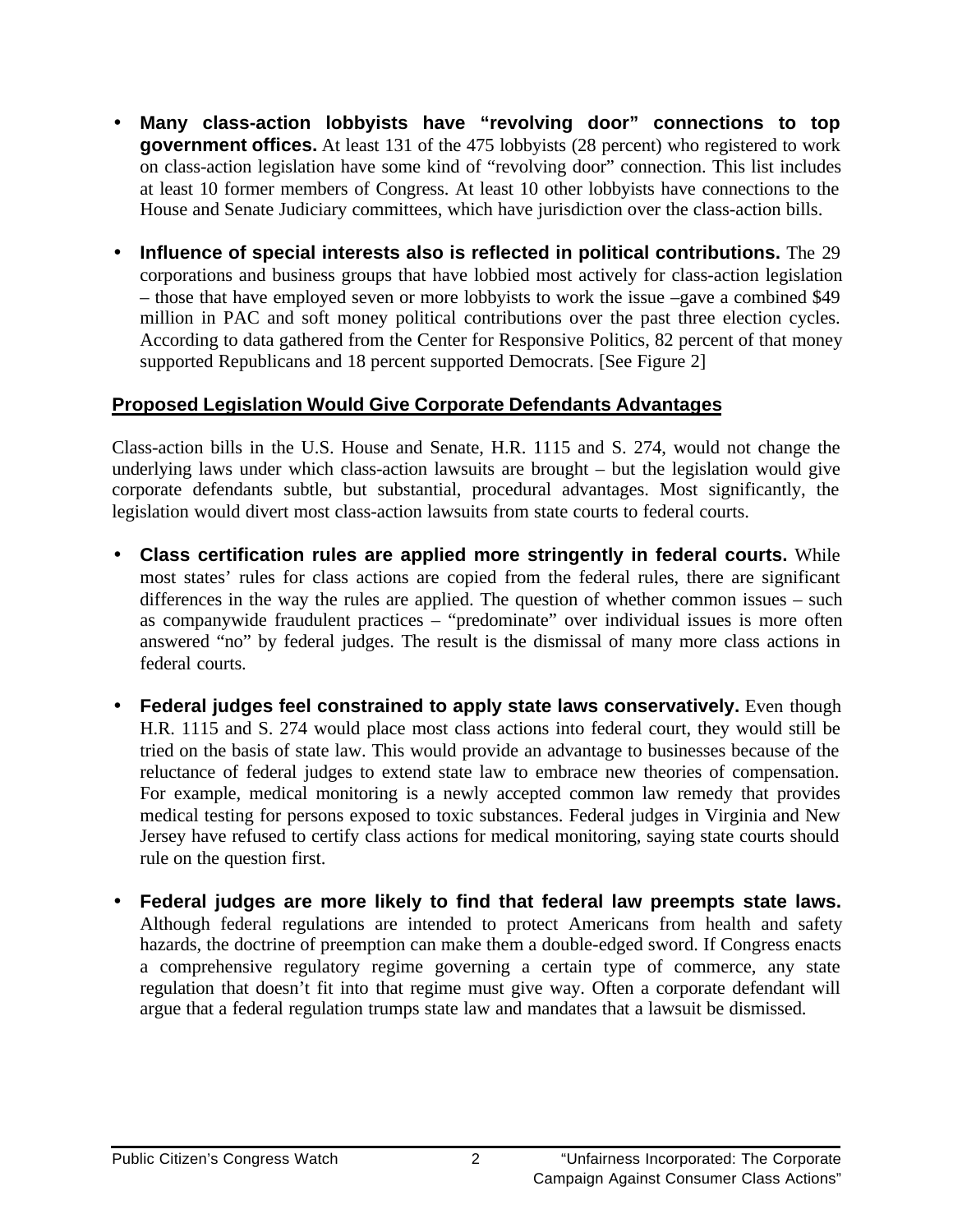- **Restrictions on incentive awards would discourage challenges to discrimination and other illegal practices.** The class-action legislation under consideration in Congress would prohibit "bounties" – a disparaging term used to describe incentive awards to named plaintiffs (individuals who come forward as class representatives). Named plaintiffs are subject to such inconveniences as depositions and risk of retaliation by employers. To compensate for these intangibles, courts can grant "incentive awards" to named plaintiffs. Restrictions imposed by the "bounty" provisions in the proposed legislation, however, would make it less likely that individuals would be willing to come forward as named plaintiffs.
- **The House bill stretches the definition of "class action" to repeal California's consumer protection law.** California has a strong consumer protection law that gives courts the power to remedy unfair business practices. A portion of the law, known as Section 17200, provides that a public official, a consumer group or "any person acting for the interests of itself, its members or the general public" can bring such lawsuits Although these consumer protection lawsuits have the same effect as class actions, they are not class actions and do not require a court to determine whether common issues predominate over individual issues.

Buried in the U.S. House version of the class-action bill, H.R. 1115, is a provision that would bring California's Section 17200 lawsuits under the definition of "class action" – effectively repealing it for any company doing business in California but headquartered or incorporated in another state. Senate Republicans are expected to add such a provision to the Senate bill when it reaches the floor.

• **An appeals provision would delay meritorious cases.** Although the federal rule that sets out procedures for class actions allows discretionary appeals of class certification decisions, H.R. 1115 would go further – giving an absolute right to appeal certifications. This would ensure that *every* decision to certify a class action would be appealed by corporate defendants. This would delay disposition of every class action by an average of 11 months, the median time it takes a U.S. Court of Appeals to decide a case. The delay will be even longer in some places – more than 16 months in the Ninth Circuit, the largest circuit. Defendants would be able to earn an additional year of interest on ill-gotten gains before they are required to make refunds to consumers.

#### **Industries that Want Federal Class-Action Legislation – and Why**

• **Insurance:** No industry has thrown more manpower into federalizing class-action lawsuits than the combined efforts of insurance companies and their industry associations, which have devoted at least 193 lobbyists to the issue since 2000. These lobbyists have been divided among life insurance (79), property and casualty insurance (60) and HMOs (59). Some lobbyists have worked for more than one segment of the insurance industry. Some lobbyists worked for clients in more than one of the sectors.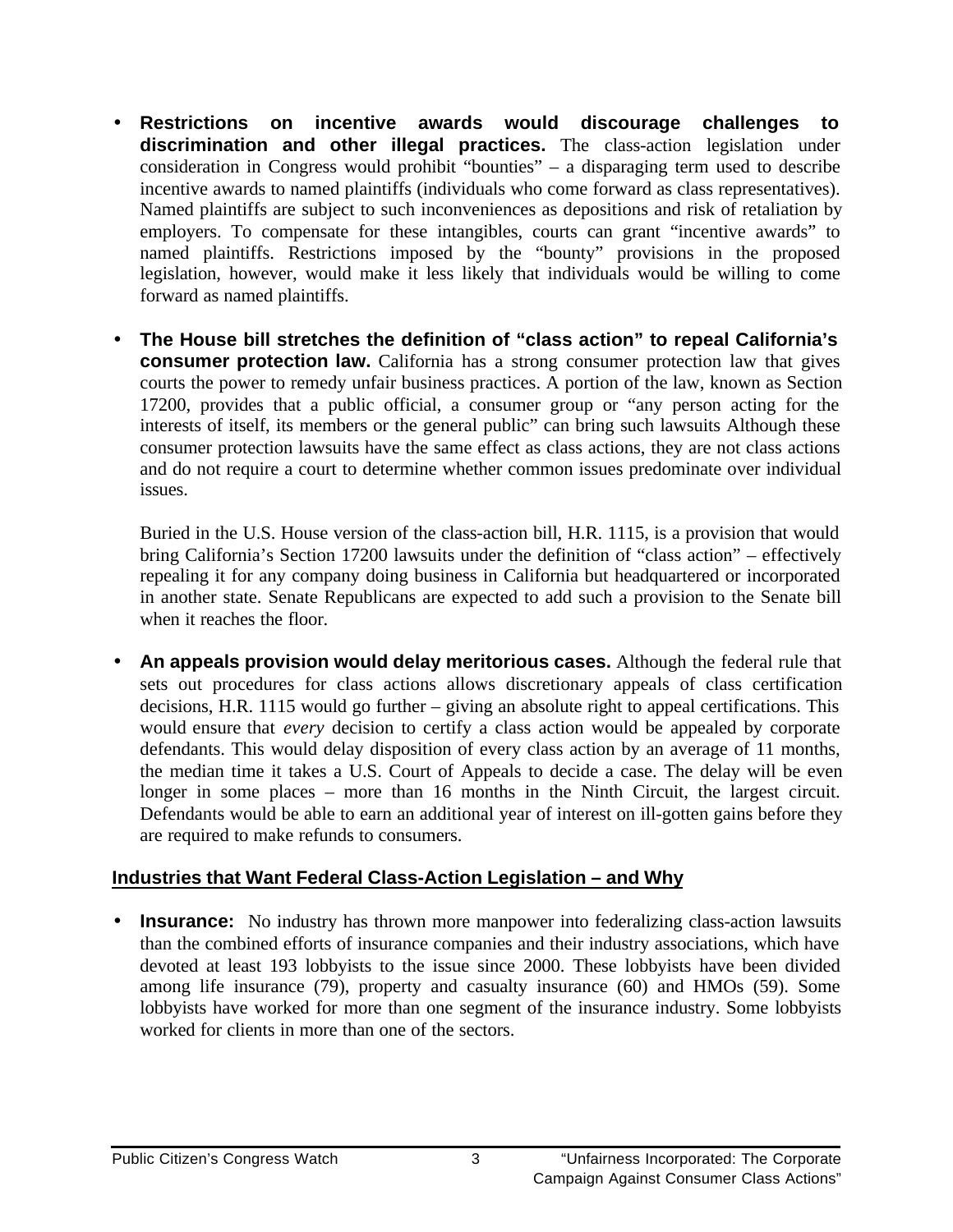Insurance companies would benefit from proposed class-action legislation because the law would send more cases into federal courts, where judges often fail to find a "predominance" of common issues – resulting in the dismissal of cases. In fact, a Public Citizen review of 43 class-action cases involving life insurance marketing practices found that 11 of the 17 state cases (65 percent) were certified for class-action adjudication, but only nine of 26 federal cases (35 percent) were certified. In other words, life insurers were nearly *twice as likely* to avoid class-action certification in federal court. [See Appendix B]

**Life Insurers:** Consumers have used class actions successfully to win compensation from life insurance companies for a number of unfair practices. Some such class actions have resulted in:

- A settlement by Prudential for more than \$2.3 billion involving fraudulent conduct.
- A settlement by Metropolitan Life Insurance for \$1.7 billion involving fraudulent sales practices.
- A settlement by Nationwide Insurance at a cost of between \$84 million and \$104 million involving deceptive sales practices.
- Settlements by Equitable Life for age discrimination (\$12.5 million) and for improperly increasing premiums on major medical policies (\$42.5 million). Equitable also lost a \$6 million fraud suit relating to life insurance sales practices and faced class-action suits for similar misconduct.
- A settlement by New York Life Insurance for \$87 million to settle claims that it misrepresented policies that it sold to customers.

**Property and Casualty Insurers:** These companies, which have employed techniques similar to those used by HMOs to reduce payouts, are facing allegations in individual lawsuits and class actions that these techniques cross the line separating good faith costcutting efforts and bad faith denial of claims. Unfair practices ascribed to property and casualty insurers include:

- Manipulating software in order to systematically lower payments to injured claimants, in some cases by as much as 10 percent. At least six insurers that are lobbying for federal class action bills use a software program called "Colossus" to assess claims. In October 2002, a New Mexico state court certified a class-action complaint against Allstate, the nation's first class action against a company accused of using this controversial tool in an abusive fashion. Farmers Insurance now faces similar allegations in Washington state courts.
- Bad faith review of claims. An ongoing class action in Washington state accuses State Farm of denying claims for medical expenses by more than 5,000 policyholders based on an "unscientific paper-review system."

**Health Maintenance Organizations:** Sometimes HMOs emphasize cost savings at the expense of good medicine and fairness to patients. Such practices that have drawn classaction lawsuits fall into three broad categories:

• Billing customers for the standard cost of medical services instead of the discounted rate the HMO actually pays to providers. HMOs that have denied their customers the benefit of this "billed/paid" distinction settled class-action suits in Ohio for \$9 million and Rhode Island for \$4.4 million.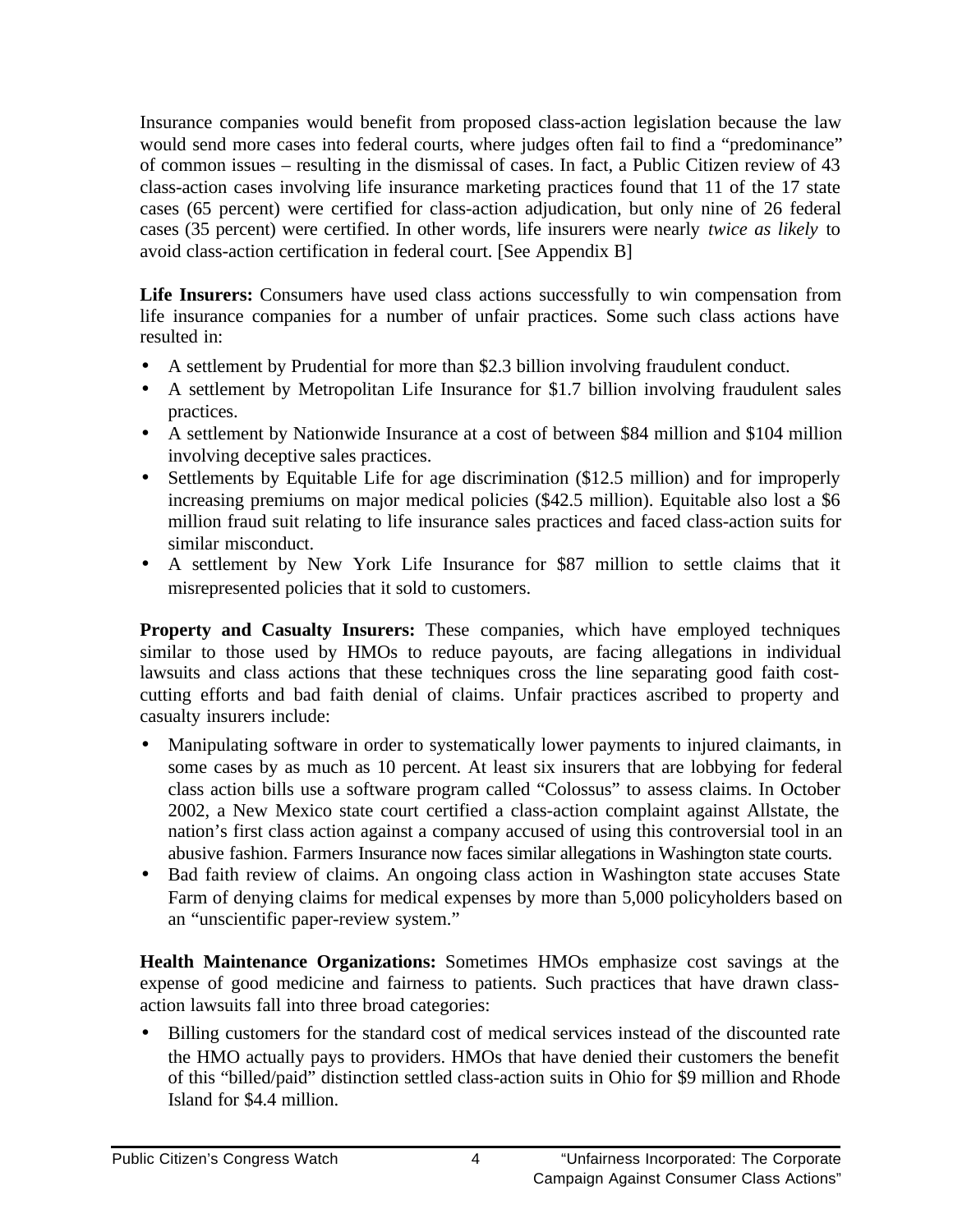- Systematically underpaying health-care providers through "downcoding" reclassifying claims as lower-paid services. In May, Aetna Inc. agreed to pay \$100 million to plaintiff doctors and to change its reimbursement policy.
- Failing to provide a standard quality of care. An ongoing class action against Prudential seeks damages against the corporation for breaking its promise to base its patient care decisions on accepted medical expertise.
- **Banks and Consumer Credit Companies:** At least seven credit card companies, mortgage lenders and their trade association employed at least 36 lobbyists to urge lawmakers to pass class-action legislation. Consumer credit companies and lending institutions would benefit from H.R. 1115 by having cases under California's consumer law, Section 17200, reclassified as class actions and diverted to federal court, where defendants are more likely to prevail.

Consumer credit and lending companies have drawn lawsuits from consumers and enforcement actions by state officials for a number of unfair and deceptive practices:

- Household Finance agreed to pay \$484 million to settle charges brought by dozens of state attorneys general that it systematically misled customers about interest rates and fine print in loans. Following Household's settlements with the states, several class-action petitions are pending in state and federal courts.
- In April, MasterCard and Visa were found liable for charging a hidden 1 percent fee in currency exchange transactions and ordered to pay refunds that could total \$800 million.
- Citigroup agreed to pay \$240 million for deceiving customers into signing ill-advised home equity loans and hiding extra charges.
- A California class action revealed that the Bank of America failed to credit car loan payments when they were received, resulting in increased interest payments and late charges. Bank of America also settled a class-action lawsuit and agreed to pay \$700,000 to account holders in Washington state for operating "undercover" automated tellers and charging their own customers out-of-network fees to use them.
- MBNA Corp. agreed to pay \$8 million to settle a class-action lawsuit in New York that alleged deceptive pricing practices.
- Wells Fargo Bank settled a class-action lawsuit and refunded approximately \$35 million to trust beneficiaries who were overcharged fees over a 20-year period.
- **Automotive:** The automotive industry has employed at least 32 lobbyists, representing a mix of those with Republican and Democratic connections, to work for class-action legislation. At least seven auto companies and parts makers have contributed to the effort.

Automotive corporations would benefit from a provision in the House's version of the classaction legislation, H.R. 1115, that would make it mandatory for circuit courts to allow corporations to appeal all class certification decisions.

The current procedural rule *permits* appeals, but doesn't give a *right* to an appeal – and the question of whether an appeal will be heard is at the discretion of the U.S. Circuit Court. Two automotive companies, General Motors Acceptance Co. and Bridgestone/Firestone, have had favorable experience with class-action appeals – receiving hearings and subsequently overturning the class certifications.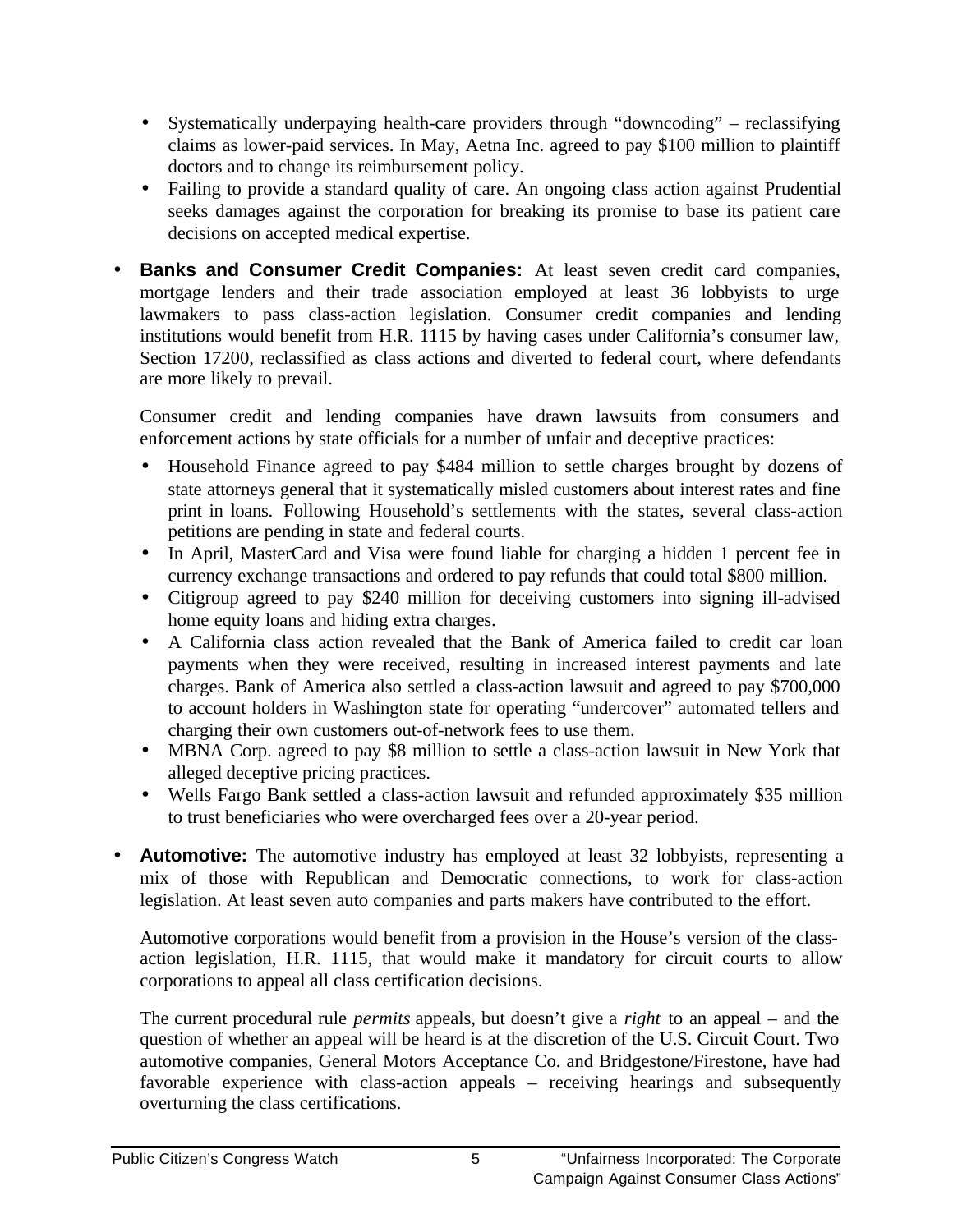Consumers have received compensation through class-action lawsuits against automotive companies for a range of unfair and unsafe practices. The results of these class actions include:

- A settlement by Ford Motor Co. involving allegations that 12 million Ford cars had defective ignitions. The case revealed that Ford had withheld data from the government for more than a decade concerning a defective design that was blamed for 11 deaths. The lawsuit resulted in a national settlement in 2001 in which Ford agreed to accept returns on poorly engineered ignitions and to reimburse owners who had been forced to replace their ignitions. The settlement could cost Ford \$2.7 billion.
- A \$58.2 million settlement by Ford Motor Credit Co. (FMCC) in a class action involving inflated premiums for unnecessary insurance coverage on the cars it financed. The suit further alleged that FMCC routinely assessed periodic finance charges on the inflated premium amounts.
- An order for General Motors Acceptance Corp. (GMAC) to pay \$3 million to class members after a jury found that GMAC breached its contracts with 14,000 auto buyers by systematically imposing finance charges on insurance policies that either never took effect or were cancelled before completion of the coverage period.
- A \$10.6 million settlement by Ford Motor Co. in a state-court class action filed by more than 150 of its managers alleging that the company's performance review process subjected them to unfair age and gender discrimination.
- **Retailers:** The retail sector has devoted 31 lobbyists to class-action legislation, including 20 lobbyists employed by three retail corporations that settled or lost verdicts in class-action lawsuits concerning their practice of forcing employees to work unpaid overtime.

Retail corporations could gain an upper hand under legislation that diverts class-actions lawsuits into federal courts because federal judges are less inclined than state judges to rule that common issues of a case "predominate" over individual issues. This means that fewer class-actions are certified in federal courts. A case in point: three federal courts have declined to certify class actions against Wal-Mart for unpaid worker hours – but at least three state courts have done so.

Workers have relied on class-action lawsuits to win compensation from retailers who have engaged in unfair employment practices:

- Sears and 25 other retailers settled the largest sweatshop lawsuit in history in September 2002 for \$20 million. The class-action lawsuit claimed that thousands of Asian workers were kept in indentured servitude in Saipan, forced to pay recruitment fees and give up a wide range of personal freedoms to keep their jobs and avoid reprimand.
- Wal-Mart agreed to a \$50 million settlement in a Colorado class-action lawsuit and \$500,000 in a New Mexico class action involving allegations that it forced employees to work off the clock. It currently faces about 40 class-action suits involving similar allegations.
- Home Depot paid \$87.5 million in 1997 to settle a class-action case alleging discrimination on the basis of gender. The lawsuit's class comprised more than 25,000 women.
- RadioShack settled a 2001 class-action case for \$29 million for failing to compensate employees for overtime.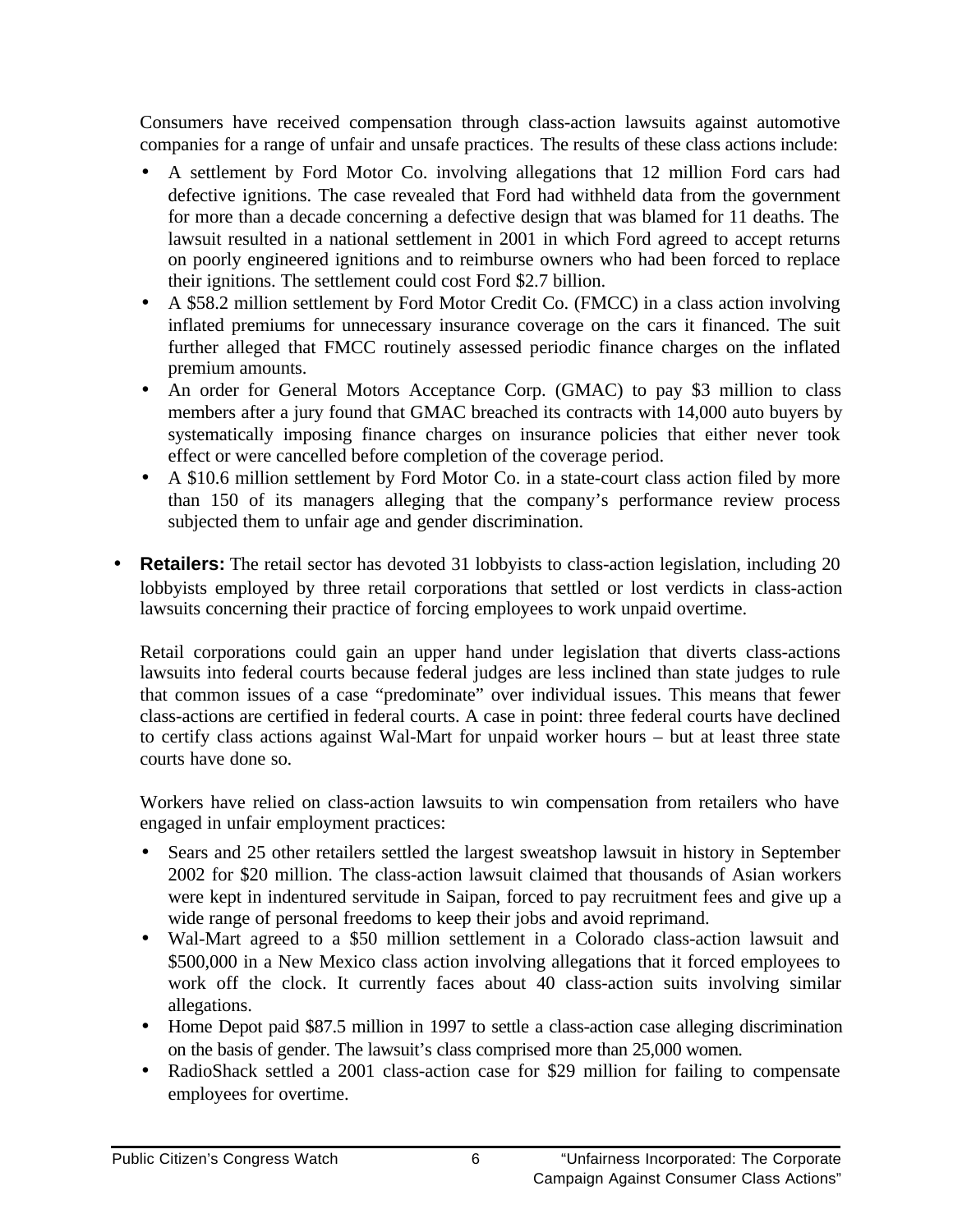• **Pharmaceuticals:** America's largest pharmaceutical companies have dedicated at least 21 lobbyists to passage of federal class-action legislation. One advantage drug companies can expect if the proposed legislation diverts class-action lawsuits into federal courts would be the tendency of federal judges to apply state laws conservatively. This would prevent relatively new remedies – medical monitoring, for example – from being expanded.

Consumers have received compensation through class-action lawsuits against pharmaceutical companies for a range of unfair and unsafe practices:

- A class-action lawsuit against American Home Products (now Wyeth) was settled when the company agreed to provide medical monitoring to millions of consumers who had used its anti-obesity drug, Redux. Testimony revealed that the company had delayed warning customers of possible heart-valve damage linked to the drug.
- In 1996, 11 pharmaceutical manufacturers agreed to a \$351 million settlement in a class action by more than 3,800 pharmacies alleging price discrimination, unfair business practices and price fixing.
- Aventis and five other vitamin makers agreed to pay \$19.6 million to settle price-fixing claims brought in a class-action suit in a Massachusetts state court. The class action alleged that the companies had engaged in an international conspiracy to fix prices and allocate markets for bulk vitamins that are used in many processed products, including cereals, milk and bread.
- **Gas and Oil Corporations:** Since 2000, the gas and oil industry has devoted at least 21 lobbyists to the push to rewrite class-action laws. Under the proposed legislation, gas and oil corporations could expect to benefit from the doctrine of "preemption", under which state laws must give way if they exceed or conflict with federal laws, because federal judges are more likely to accept the supremacy of federal law.

Consumers have received compensation through class-action lawsuits against gas and oil corporations for environmental problems and unfair business practices:

- Mobil Oil Corporation is embroiled in a class-action lawsuit certified by a Louisiana state court on behalf of 6,000 individuals claiming injuries, emotional distress and economic loss caused by hazardous substances in their drinking water. A Mobil refinery in Chalmette, La., allegedly discharged oil and grease into the Mississippi River in 1998. Approximately 3.4 million gallons of untreated, contaminated waste water and storm water, containing more than 52,000 pounds of oil, grease and other contaminants, infiltrated the drinking water of the surrounding parish.
- Exxon settled a New Jersey class action alleging deceptive advertising designed to convince consumers who did not need high-test gasoline to use it in their cars. The Exxon advertising campaign drew scrutiny from the Federal Trade Commission, which said consumers paid as much as 20 cents a gallon more for premium gas. In 2002, Exxon agreed to issue one million \$3 discount coupons for Exxon 93 Supreme gasoline.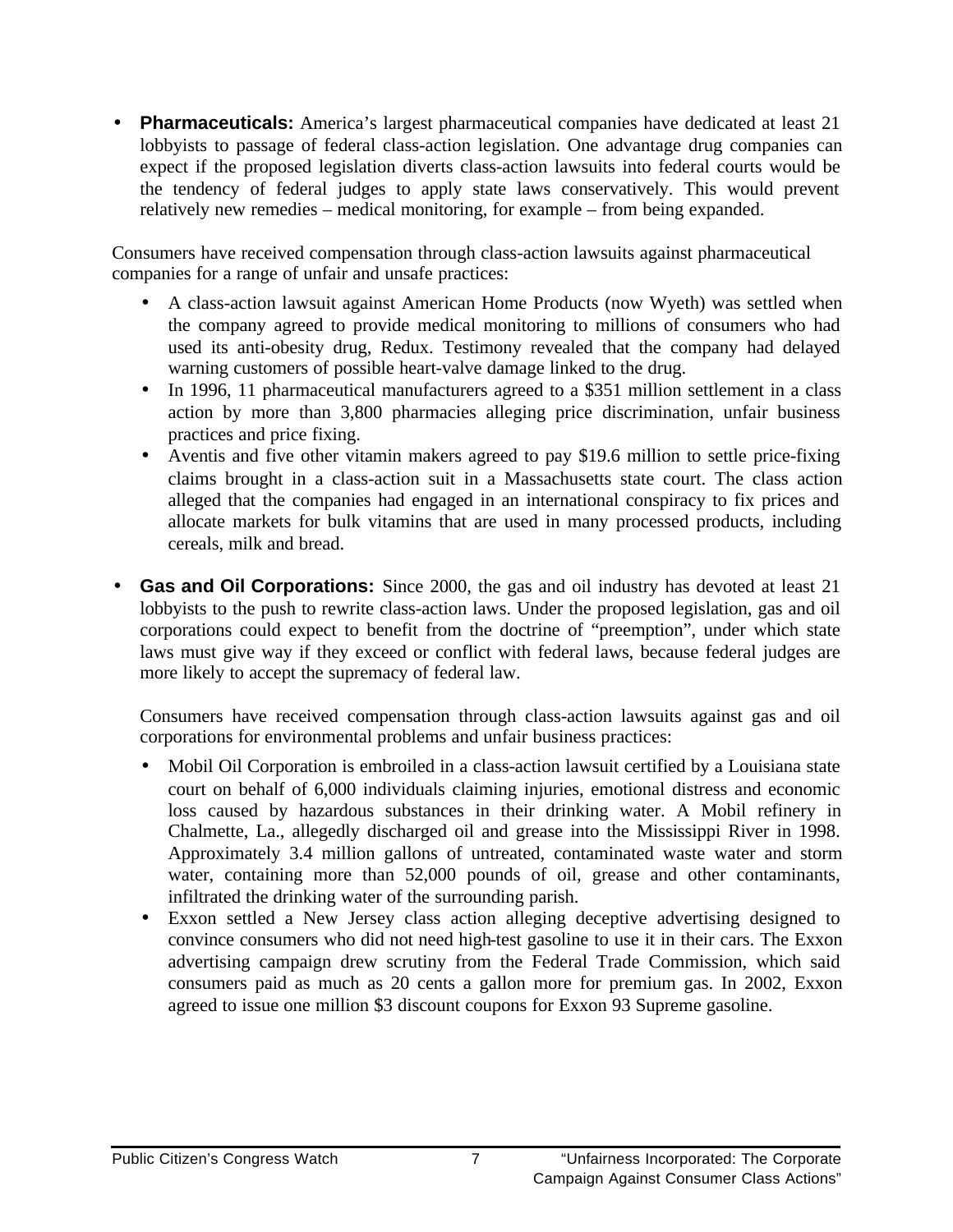• **Tobacco Companies:** At least two major tobacco firms have lobbied for class-action legislation in Congress, underwriting the efforts of 17 lobbyists. Tobacco companies would benefit from legislation that diverts class-action lawsuits into federal courts because federal judges are inclined to find that federal law "preempts" state law.

Cigarette companies make no secret of their preference for federal courts. And they have successfully argued that the Federal Cigarette Labeling and Advertising Act of 1965 and the Public Health Cigarette Smoking Act of 1969 provides them with a preemption defense against liability claims in state-related actions. In fact, Richard A. Daynard, chairman of Northeastern University's Tobacco Products Liability Project, has observed that, "To send tobacco class actions to federal court is to send them to their death."

Consumers have been successful, however, in bringing class-action lawsuits in state courts alleging that cigarette companies have misrepresented the tar and nicotine levels of so-called "light" cigarettes. Details of such class actions include:

- An Illinois judge awarded Philip Morris customers \$7.1 billion in a class-action lawsuit involving the false advertising of Marlboro Lights and Cambridge Lights. Testimony in the case revealed that the company has known through its own scientific testing for 25 years that its light cigarettes are actually *more* dangerous than regular cigarettes because they burn with less oxygen, releasing more toxins.
- Class-action certification was granted in 2001 to smokers of Marlboro Lights in Massachusetts and Florida in a lawsuit against Philip Morris. And class-action lawsuits alleging fraudulent claims for "light" cigarettes have been filed against Philip Morris in California, Minnesota, Missouri, New Jersey, Ohio, Tennessee and West Virginia.
- Class-action certification was granted in separate lawsuits filed against R.J. Reynolds and Brown and Williamson Tobacco Corp. in Illinois claiming that the companies misled consumers about the safety of "light" cigarettes.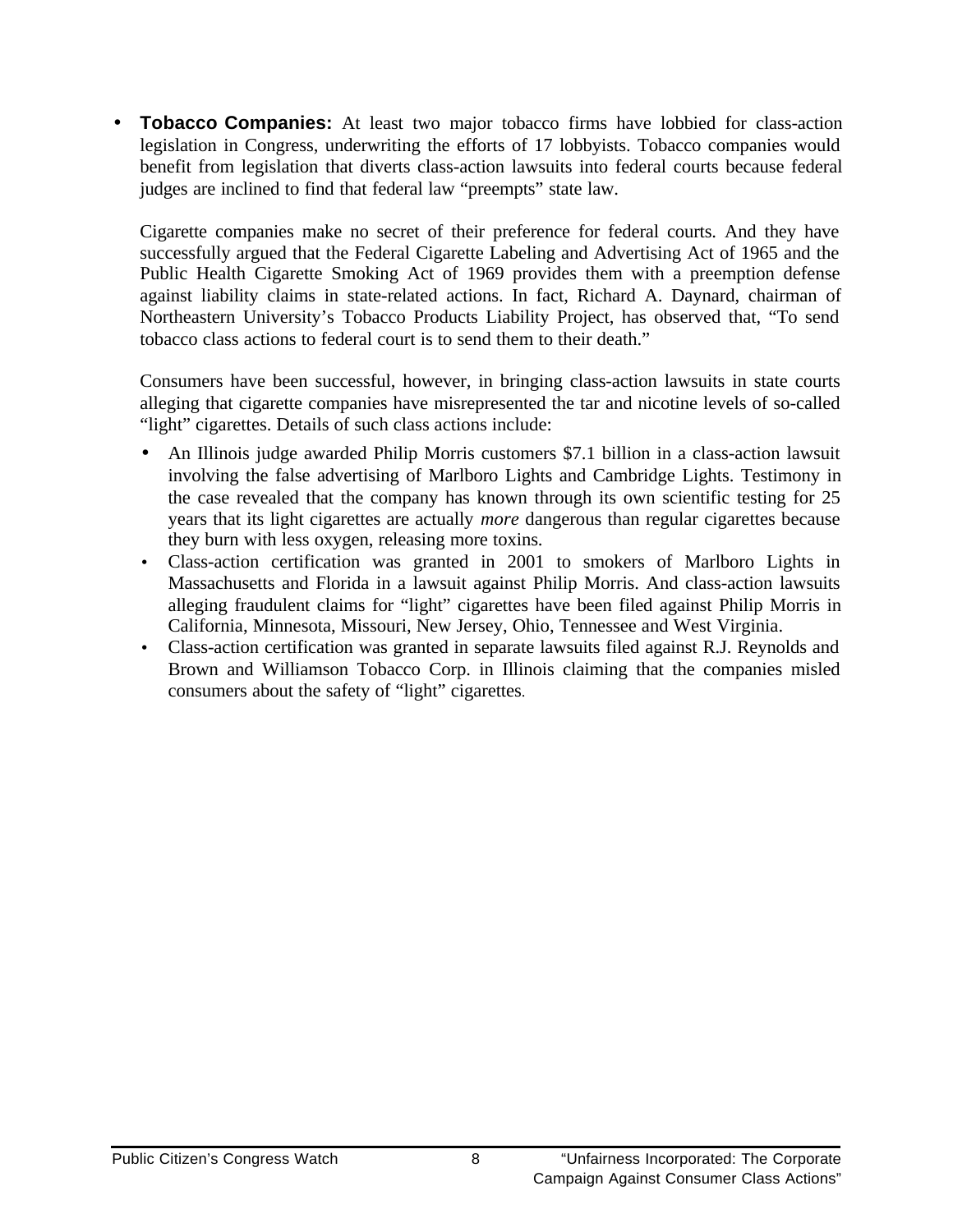# **Introduction:**

# **Corporations Seek Unfair Advantage Through Federal Class-Action Legislation**

For more than five years, Corporate America has waged a lobbying and public relations campaign aimed at discrediting and rolling back consumer class-action lawsuits. The rhetorical keystone of this campaign has been the assertion that state courts approve "outrageous" settlements of "frivolous" class-action suits, and that only the elite cadre of federal judges can put a stop to this practice.

This report squarely debunks their major arguments. Public Citizen has surveyed the litigation history of those industries lobbying to federalize class-action suits. This research found:

- 1) Contrary to suggestions that class-action suits are "frivolous," the industries involved in these class-action suits faced serious allegations of misconduct, usually related to fleecing consumers or mistreating employees.
- 2) Contrary to the portrayal of class-action settlements as providing only meaningless coupons to consumers, class-action suits detailed in this report have forced industries to pay billions of dollars in refunds to consumers and millions of dollars in back pay to employees.
- 3) The true reason that corporations want class-action lawsuits diverted to federal court is the subtle but substantial advantages that defendants would gain by litigating under a new, federalized regime. Although the business-backed class-action bills in the U.S. House and Senate, H.R. 1115 and S. 274, make no changes to the underlying laws under which class-action lawsuits are brought, the legislation would allow corporations to retain huge amounts of ill-gotten gains at the expense of consumers and employees.

#### **Growth in Litigiousness or a Decline in Fair Dealing?**

Central to the corporate lobbying campaign has been the claim that there has been a "dramatic increase in class-action filings." The group coordinating the push for class-action legislation, the U.S. Chamber of Commerce, argues without a hint of irony that the "dramatic increase in state court class actions is not attributable to any change in corporate behavior."

This rhetoric has accompanied previous attempts to pass similar class-action bills. A corporate attorney testified during a May 1999 class-action hearing, just 60 days before Enron's board approved Andrew Fastow's larcenous LJM partnership: "I see no evidence that our nation's business leaders have suddenly lost their moral compass."<sup>2</sup>

Public Citizen's review of the record concludes that there have been major changes in corporate behavior, and those changes have fostered justifiable class-action litigation. Aside from the fraud, deception and other wrongdoing, revealed by the wave of corporate scandals, the 1990s saw the introduction or expansion of many envelope-pushing business techniques. With the exception of a few employment lawsuits, almost all of the class-action cases discussed in this report relate to new industry trends or practices.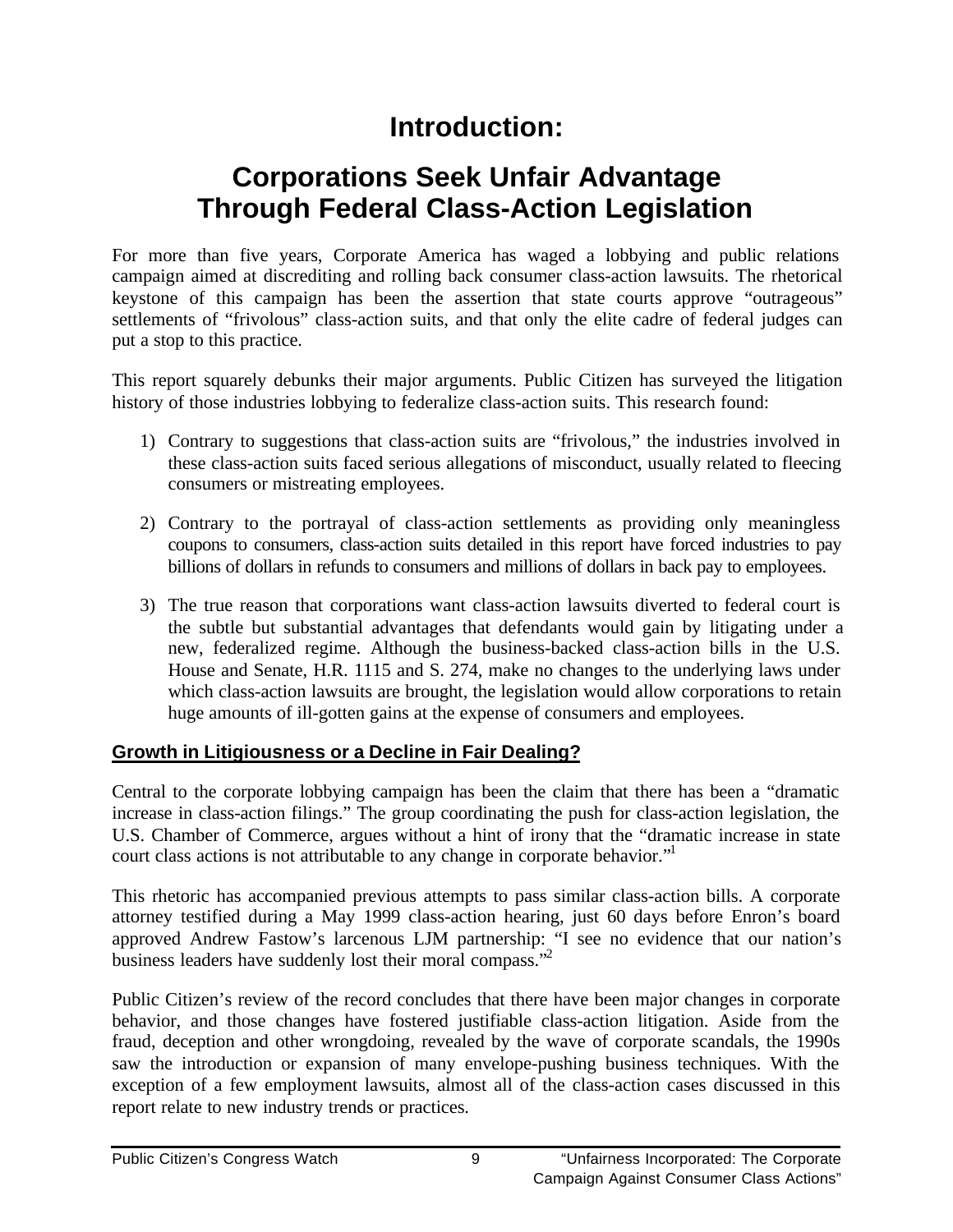For example, between 1995 and 2001, the portion of all reported bank income attributable to "late fees," "release fees" and other junk fees rose from 35 percent to 50 percent.<sup>3</sup> Where businesses have succumbed to the temptation to use undisclosed, padded or unfairly calculated add-on fees, consumer advocates have responded with court challenges. Many of these fees have been ruled illegal by courts; nobody could argue that litigation questioning such practices is frivolous.

The 1990s also saw huge growth in subprime lending, the practice of issuing loans to people with blemished credit records, along with a surge in accompanying predatory practices.<sup>4</sup>

And cost-cutting techniques used by the insurance industry, such as computer programs that automatically shave the amounts of claims, also represent undeniable changes in corporate behavior. It is not surprising that insurance interests are in the forefront of lobbying for these bills.

#### **How Class Actions Work**

Class-action lawsuits allow many small individual claims to be bundled into a single lawsuit. They are most appropriate when a single type of illegal behavior has affected many people in a similar way – and when the loss to individual consumers or workers is too small to support individual lawsuits. In these instances, one individual plaintiff whose claim is typical of others' can represent an entire class of people. The outcome of a class-action lawsuit binds everyone who was affected by the misconduct.

Courts employ a checklist of inquiries to decide whether a case is more appropriate for classaction treatment than for individual adjudications. Courts usually require that the issues in common to all class members, such as the unfair practice being questioned, "predominate" over individual issues, such as the specific type or specific amount of damages suffered by each victim. If a bank uses a computer program to automatically place an illegal fee on all of its customers' credit card statements, the common issue clearly predominates. If a pharmaceutical company markets a drug that kills some patients, seriously injures others, and has no ill effects on the majority of patients, then individual issues predominate, at least for those patients who died or were injured. Most cases fall between these two extremes.

Courts must also determine whether a class action is "manageable," and if the class representative can adequately represent all class members' interests. If the court finds these requirements are met, the case will be "certified" to proceed as a class action.

Consumers and employees generally benefit from a flexible attitude toward class certification. This is because the most common rip-offs involve taking a small amount of money from a large number of people. In many cases that relatively "small" loss – such as a failure to pay a thousand dollars in overtime wages – can be significant to the individual, yet not enough to make a fullfledged individual lawsuit economically feasible. Class-action procedure exists to deter smallchange chiseling that would otherwise add up to millions of dollars in benefits to a corporation.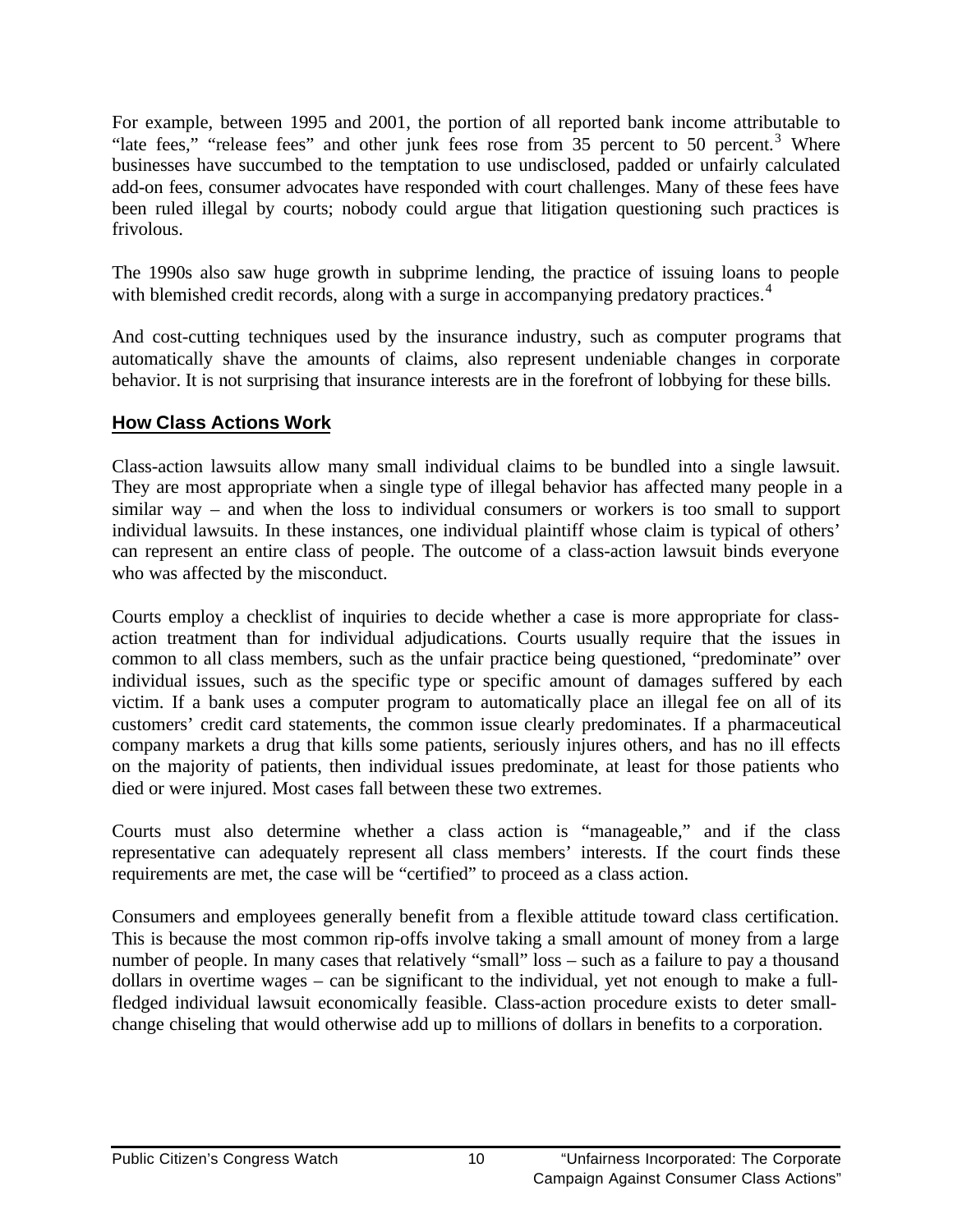#### **What Pro-Corporate Class-Action Legislation Would Do**

The centerpiece of H.R. 1115/S. 274 is the jurisdictional provision that reverses what proponents call "antiquated" interpretations of the federal courts' diversity-of-citizenship requirement. Under current law dating from 1939, a federal court may hear a case based on state law only if all the class representatives are from different states than all of the defendants, and each class member's claim exceeds the "amount-in-controversy" threshold (now \$75,000). The effect of this doctrine is that most state-law class actions are heard in state courts.

Business lobbyists have argued that this law is anomalous, since it allows a relatively minor auto accident case to be heard in federal court, but not a nationwide class action that involves millions of dollars. One federal appellate court judge has noted, "From a policy standpoint, it can be argued that national (interstate) class actions are the paradigm for federal diversity jurisdiction because, in a constitutional sense, they implicate interstate commerce, foreclose discrimination by a local state, and tend to guard against any bias against interstate enterprises."<sup>5</sup>

The U.S. Judicial Conference has concurred with part of this analysis, saying that "significant multi-state class-action litigation" belongs in federal court. But as the judges have also noted, the reach of H.R. 1115 and S. 274 extends far beyond this.

H.R. 1115 and S. 274 apply a "minimal diversity" approach, meaning that if any member of a class of plaintiffs is a citizen of a state different from any defendant, the case can be moved to federal court. In practice, this means that corporations could be sued in state courts only in states where they are incorporated or headquartered, and only if all the class members are from that same state. Thus, a Michigan-based automaker could not be sued in Kentucky courts, even if it builds a plant there; a Texas-based airline couldn't be sued in Illinois courts, even if its largest hub is there. In these situations, the possibility of hometown bias, the main justification for diversity jurisdiction, is absent.

On the other hand, the interests of the state whose citizens are plaintiffs may be substantial. In Snyder v. Harris,<sup>6</sup> one of two U.S. Supreme Court decisions that H.R. 1115 and S. 274 would overrule, a class action was filed by residents of Kansas who were billed gas service charges they said were not authorized by Kansas law. In 1969, the Court held that it made more sense for that local dispute to be decided under Kansas procedures than to "add to the burdens of an already overloaded federal court system."

In the years since Snyder v. Harris was decided, the federal courts' policymaking arm has reiterated this vision of "judicial federalism." In the view of federal judges, the federal courts' jurisdiction should be limited to furthering "clearly defined and justified federal interests," meaning those matters that "cannot be dealt with satisfactorily at the state level and involve either (1) a strong need for uniformity or (2) paramount federal interests."<sup>7</sup>

The U.S. Judicial Conference has observed that "no other major class of cases has a weaker claim on federal judicial resources" than the diversity-of-citizenship cases affected by H.R. 1115 and S. 274. "Many believe that the original justification for diversity jurisdiction—to protect against local prejudice in state courts – no longer exists, or that it exists in very few cases. Given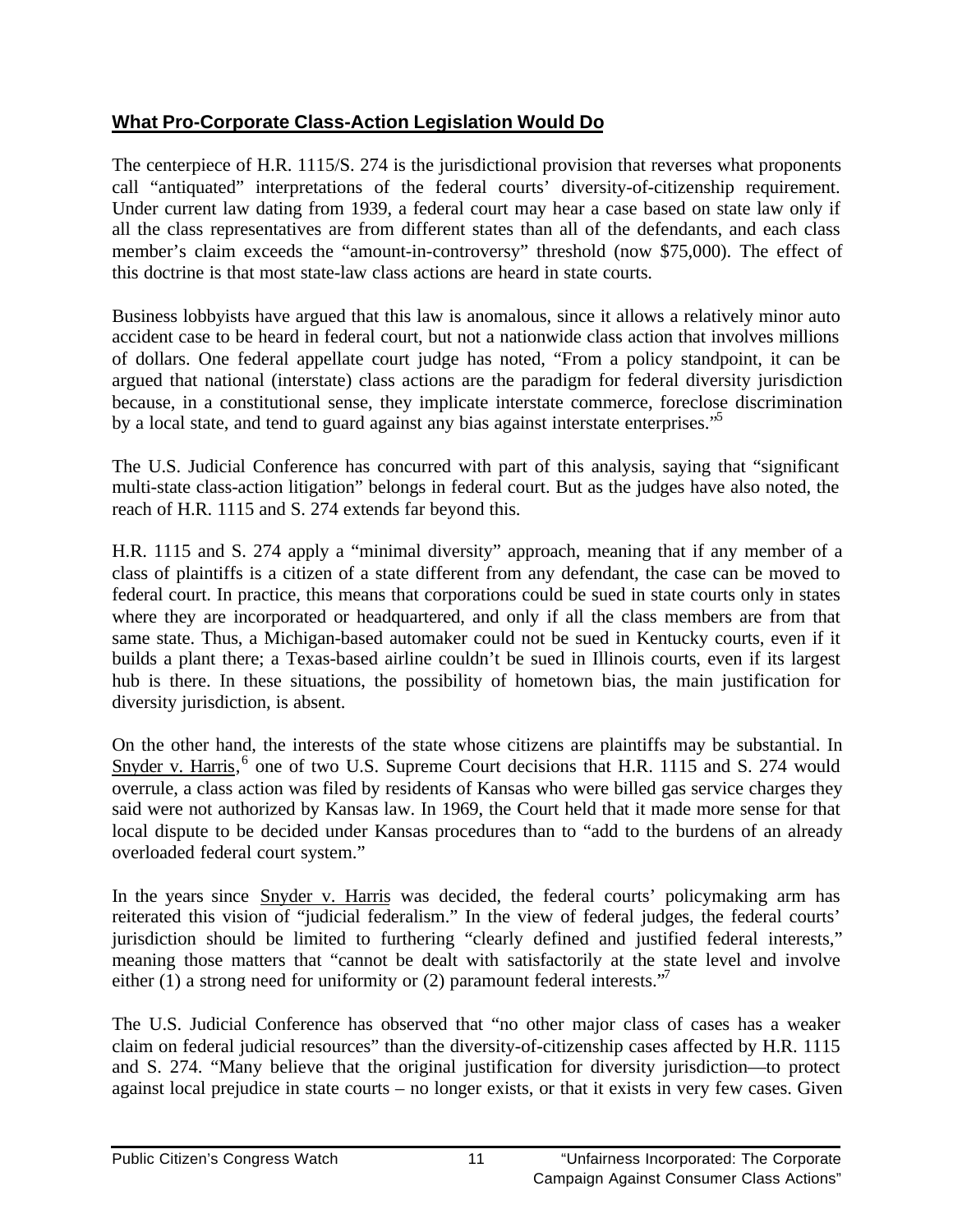the difficulties that federal judges frequently encounter in predicting state substantive law and the unavoidable intrusion of the federal courts in this lawmaking function of the state courts, the theoretical justifications for diversity jurisdiction are extremely weak." Indeed, federal judges have gone so far as to suggest that corporations be treated as "citizens" of every state in which they are licensed or registered to do business.

America's system of federalism allows state officials to take into account local needs, preferences and traditions in making policy. This benefit from having 51 separate state court systems, standing alone, is sufficient reason to question the advisability of moving state class actions to federal court. But an additional factor militating against federalization is the set of hindrances and handicaps that would impede class actions if H.R. 1115 or S. 274 were enacted.

#### **Advantages that Federal Class-Action Legislation Would Give to Corporations**

A recent law journal article written by two corporate class-action defense lawyers observed: "As a general rule, defendants are better off in federal court ... there is generally a greater body of federal law precedent favorable to defendants."<sup>8</sup> The individual sections of this report demonstrate the subtle differences that benefit corporations in federal rather than state court class actions. In brief, the advantages come in five categories:

- **Class certification rules are applied more stringently in federal court.** One law professor recently wrote that federal courts have become "increasingly hostile toward damages class certification."<sup>9</sup> While most states' rules for maintaining class actions are copied verbatim from the federal rules, there are significant differences in the way the rules are applied. The question of whether common issues "predominate" over individual issues is more often answered "no" by federal judges, leading to dismissal of cases. [How this difference affects consumers is seen in Sections II and V of this report, devoted to insurance carriers and retailers, respectively.]
- **Federal judges feel constrained to apply state laws conservatively.** Another advantage for businesses is the reluctance of federal judges to extend state law to embrace new theories of compensation – understandable, since state supreme courts have the last word on their states' law. For example, medical monitoring is a newly accepted common law remedy that provides medical testing for persons exposed to toxic substances. Federal judges in Virginia and New Jersey have refused to certify class actions for medical monitoring, saying state courts should rule on the question first. [This is discussed in greater detail in Section VI of this report, devoted to pharmaceuticals.]
- **Federal judges are far more likely to find that federal law preempts state law.** Federal regulations are intended to protect Americans from health and safety hazards. But the legal doctrine of preemption sometimes makes regulations a double-edged sword. Preemption means that because Congress decided to enact a comprehensive regulatory regime governing a certain type of commerce, any state regulation, including tort laws, that doesn't fit into that regime must give way. Often a corporate defendant will argue that a federal regulation trumps state law and mandates that a lawsuit be dismissed. Environmental and anti-smoking activists have found to their dismay that federal courts are more likely than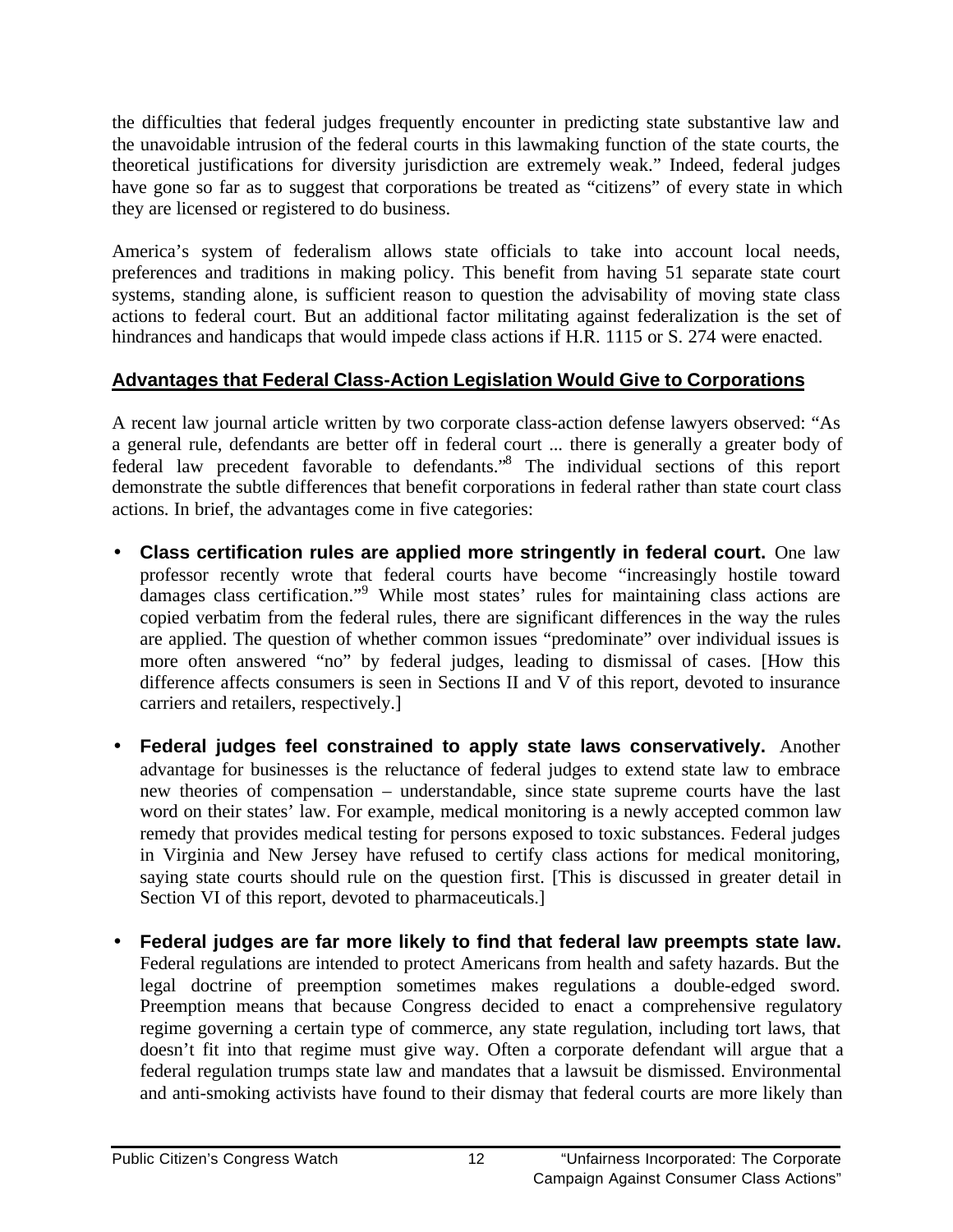state courts to dismiss a lawsuit based on preemption. [The impact of this tendency is examined in Sections VII and VIII of this report, devoted to gas and oil corporations and tobacco companies, respectively.]

• **Restrictions on incentive awards would discourage challenges to discrimination and other illegal practices.** H.R. 1115 and S. 274 prohibit "bounties" – a disparaging term that sponsors use to describe incentive awards to named plaintiffs in class actions. Named plaintiffs usually don't play a major role in class actions. They are ordinary citizens who lend their names and experiences in an effort to compensate a wrong to themselves and others. But while there isn't heavy lifting involved, there are always inconveniences and occasionally considerable risks. Inconveniences include depositions – intensive questioning by the opposing lawyer –, which can be intimidating, contentious, and upsetting to laypersons. The risks include retaliation by a defendant who holds some leverage over the plaintiff – a mortgage, adverse credit reporting, medical bills, or the plaintiff's job.

To provide some compensation for these intangibles, courts have discretion to grant "incentive awards" to named plaintiffs that go beyond the relief provided to other class members. Courts scrutinize proposed incentive awards carefully, to ensure that they do not constitute payoffs for agreeing to a collusive settlement nor dip into compensation that rightfully belongs to the class.

While most provisions of H.R. 1115 and S. 274 have been sold in conjunction with some "horror story" about abuses, the "bounty" provision stands out as one for which no abuse anecdote is offered. Instead, the provision's only intended effect is to make it less likely that individuals will come forward as class representatives, regardless of the merits of the case or the plaintiff's motivation. The same provision was stricken from S. 274 during Senate Judiciary Committee consideration of the bill, but industry supporters are expected to try to restore the provision during Senate floor debate. [How incentive awards were important to a bringing a notorious employment discrimination case is examined in Section VII, devoted to gas and oil corporations.]

• **The House bill stretches the definition of "class action" to severely undermine California's consumer protection law.** California has what is considered the strongest consumer protection law in the country, Business and Professional Code Section 17200. This law gives courts the power to remedy "unfair competition," defined as any "unfair or fraudulent business act or practice," by issuing any order "as may be necessary" to refund money wrongfully taken. The law also provides that such lawsuits can be brought by a public official, a consumer group or "any person acting for the interests of itself, its members or the general public."

Although lawsuits brought under Section 17200 can have a similar effect as class actions – restitution to people who have been cheated – they are not class actions, and do not require a court to determine whether common issues predominate over individual issues. According to the California Law Revision Commission, "Perhaps the single most significant practical [difference] is that the plaintiff does not have to give notice to the proposed class members, thus avoiding substantial costs. In the arena of consumer actions and public interest law, the representative action under the unfair competition law is a simpler and cheaper alternative than a class action."<sup>10</sup>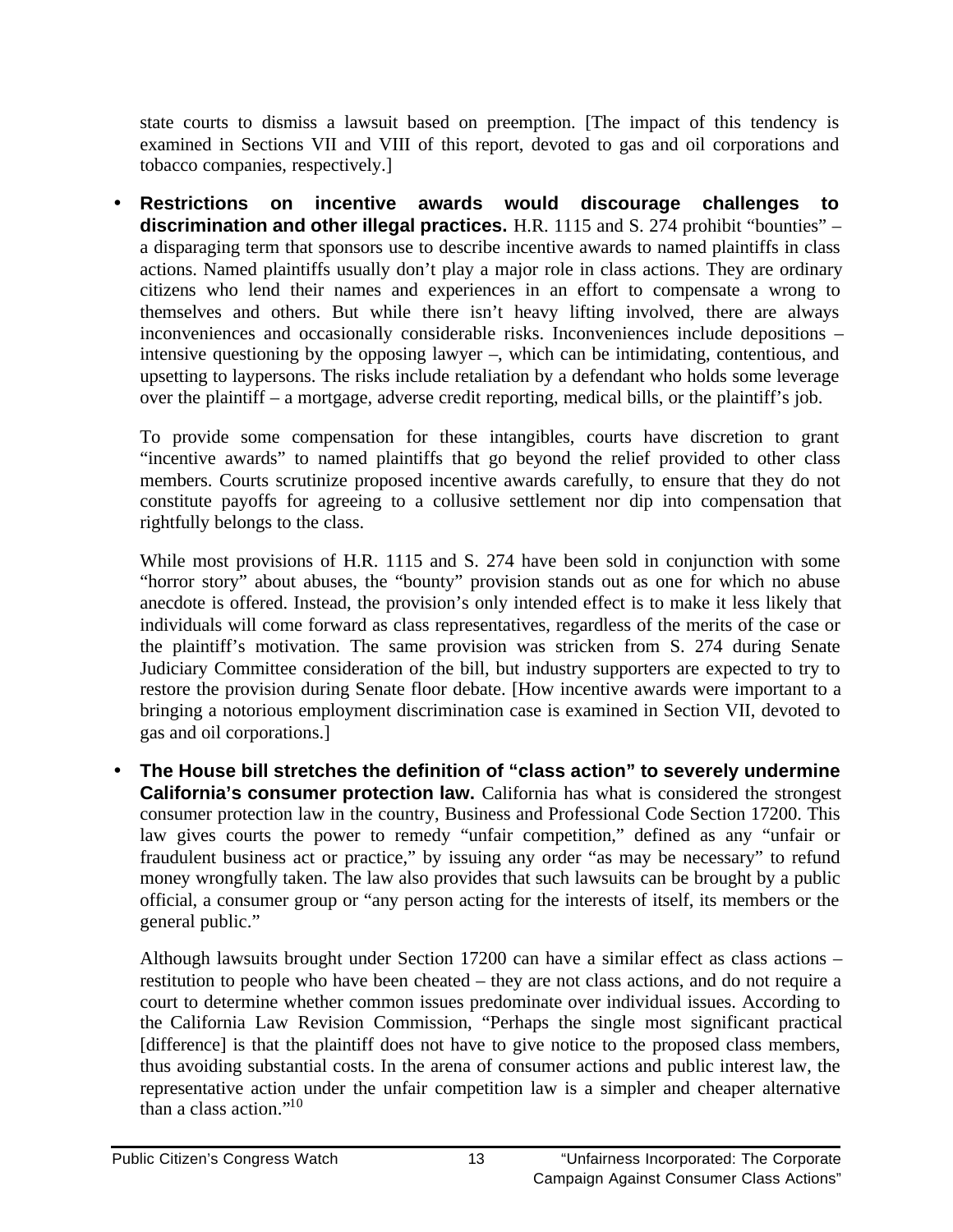Buried at the end of H.R. 1115 is a provision that brings California's Section 17200 lawsuits under the definition of "class action" for purposes of the bill. The effect of this provision is to repeal Section 17200 as it applies to any company doing business in California that is headquartered or incorporated in another state. The same provision was in S. 274 but it was stricken by an amendment during the Senate Judiciary Committee consideration of the bill. Industry supporters are expected to try to add this provision back in during Senate floor debate. [How this would benefit corporations is discussed in Section III of this report, devoted to consumer credit and lending institutions.]

• **The House bill's appeal provision would delay meritorious cases.** Several years ago, the federal rule that sets out procedures for class actions, Rule 23, was amended to allow discretionary appeals of class certification decisions. H.R. 1115 would go further by giving an absolute right to appeal certifications, ensuring that *every* decision to certify a class action will be appealed by corporate defendants. This would delay disposition of every class action by an average of 11 months, the median time it takes a U.S. Court of Appeals to decide a case. The delay will be even longer in some places – more than 16 months in the Fifth Circuit, where the claims of cheated Enron employees await resolution.<sup>11</sup> Defendants would be able to earn an additional year of interest on ill-gotten gains before they are required to make refunds to consumers. [The companies that stand to benefit most from this provision are described in Section IV of this report, devoted to the automotive industry.]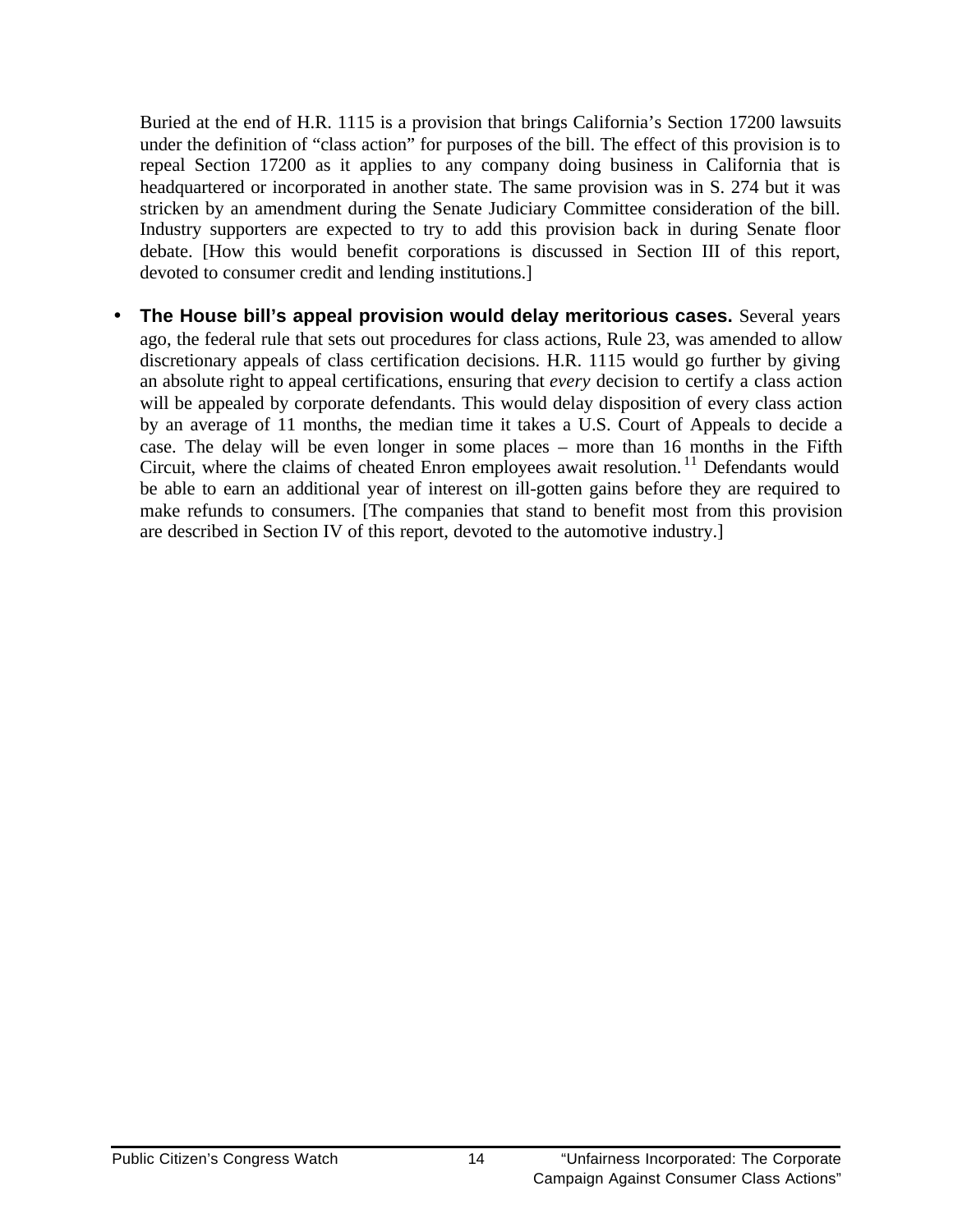# **Section I**

# **Corporate Campaign for Class-Action Legislation Recruits a Large Force of Lobbyists**

Corporate America is sparing no energy or expense in its campaign to rewrite the rules for classaction lawsuits – an attempt to blunt one of the few tools that protect average consumers from unfair or corrupt practices by large corporations. Public Citizen's analysis of federal lobbying disclosure records reveals that at least 100 large companies and trade associations have employed 475 different lobbyists who pushed for class-action legislation from 2000 through 2002. [See Figure 1, Figure 4 and Appendix A] This is nearly five lobbyists for every U.S. senator – as if a long Metro transit train arrived on Capitol Hill and disgorged seven rail cars filled with class-action lobbyists.

Representatives of these corporate interests know that well-connected lobbyists are not the only way to open doors in Washington, D.C. The corporations and business groups that have lobbied most actively for class-action legislation – the 29 that have employed seven or more lobbyists to work the issue – gave a combined \$49 million in PAC and soft money political contributions over the past three election cycles. According to data gathered from the Center for Responsive Politics, 82 percent of that money supported Republicans and 18 percent supported Democrats.<sup>12</sup> [See Figure 2]

It is easy to deduce how Corporate America hopes to get its money's worth from its efforts to weaken consumer class-action protections. The array of special interests that are involved in the class-action campaign represent companies and industry sectors that have paid large settlements for engaging in deceptive practices, defrauding customers, and even cheating their own employees. Case studies of some of these violations appear later in this report.

#### **Companies and Groups Lobbying on Federal Class-Action Legislation**

The list of corporations leading the charge against class-action protections is drawn from a number of business sectors that have drawn frequent consumer lawsuits for unfair and deceptive practices. Industry groups and prominent companies from these sectors include:

- Life insurance: (79 lobbyists) American Council of Life Insurers; Massachusetts Mutual Life Insurance; Prudential; Liberty Mutual; Northwestern Mutual Life Insurance.
- **Property and casualty insurance:** (60 lobbyists) American Insurance Association; National Association of Independent Insurers; the Alliance of American Insurers; USAA Insurance; ACE INA; Chubb; CNA; State Farm Insurance; Doctors Company.
- **Health maintenance organizations:** (59 lobbyists) American Association of Health Plans; Health Insurance Association of America; CIGNA; WellPoint Health Networks; Aetna; Humana.
- **Banks and Consumer Credit:** (36 lobbyists) Financial Services Roundtable; Countrywide Home Loans; Citigroup; American Express; Bank of America; Bank One; Household Finance; MasterCard.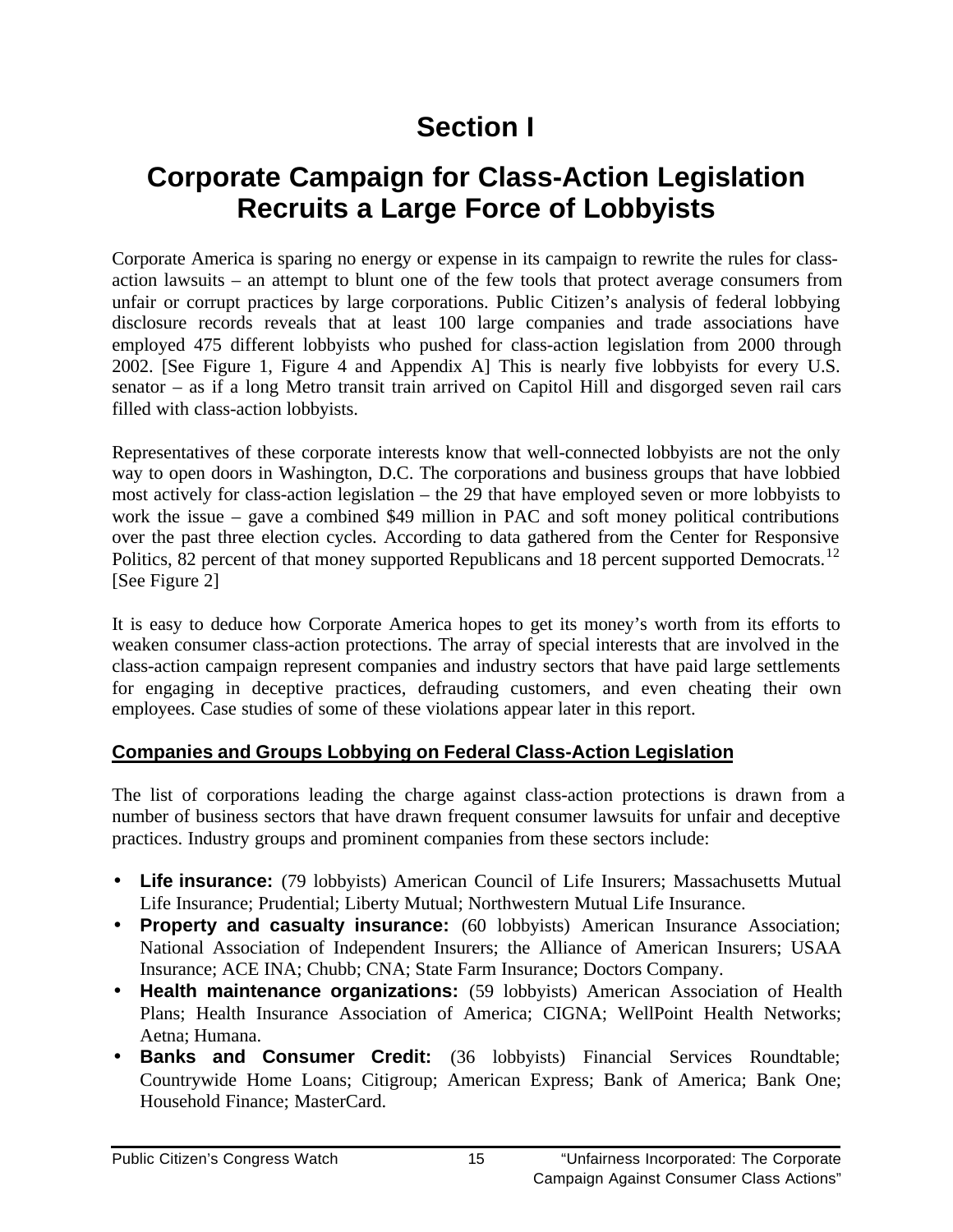- **Automotive:** (32 lobbyists) Ford Motor Co.; Cooper Tire & Rubber Co.; General Motors; Bridgestone/Firestone; DaimlerChrysler; Johnson Controls; Goodyear Tire & Rubber Co.; DaimlerChrysler; Johnson Conrols; Goodyear Tire & Rubber Co.
- **Retail:** (31 lobbyists) Sears; National Retail Federation; Food Marketing Institute; International Mass Retail Association; Wal-Mart; RadioShack.
- **Pharmaceuticals:** (21 lobbyists) Pfizer, Eli Lilly & Co.; Bayer Corp.; Bristol-Myers Squibb; Johnson & Johnson; Procter & Gamble; Wyeth; Aventis Pasteur.
- **Gas and oil:** (21 lobbyists) Chevron/Texaco; Shell Oil; Ashland; Atlantic Richfield; Exxon/Mobil.
- **Construction materials:** (21 lobbyists) Owens-Illinois; Vulcan Materials.
- **Chemicals & allied products:** (20 lobbyists) American Chemistry Council; 3M; PPG Industries; Eastman Kodak; Dow Chemical Co.; Dow Corning; Eastman Chemical.
- **Manufacturing:** (18 lobbyists) National Association of Manufacturers; Caterpillar.
- **Tobacco:** (17 lobbyists) Philip Morris; U.S. Smokeless Tobacco.

#### **Chamber of Commerce Orchestrates Business Lobbying**

The U.S. Chamber of Commerce and the Chamber's Institute for Legal Reform have employed 45 lobbyists in the class-action campaign, more lobbyists than any other association or corporation. The Chamber has taken the lead in directing efforts by big business to enact tort law changes on both the federal and state levels. In 2001, the Chamber succeeded in teaming up with the Business Roundtable when that association of corporate executives agreed to coordinate its class-action efforts with the Chamber's Institute for Legal Reform.<sup>13</sup>

In published reports, leaders of the U.S. Chamber of Commerce and its Institute for Legal Reform boasted that it spent more than \$22 million lobbying on tort issues in 2002 and plans to increase that figure to  $$40$  million in 2003.<sup>14</sup> The Institute for Legal Reform, meanwhile, budgeted \$5 million to \$15 million on an advertising campaign that targeted class-action lawsuits. $15$ 

The Institute for Legal Reform declines to disclose its list of supporting corporations, but contributions – in some cases as much as \$1 million – have been reported from such companies and trade groups as Aegon, the American Council of Life Insurers, DaimlerChrysler, General Motors, Home Depot, Household Financial Group, Massachusetts Mutual Life Insurance, Morgan Stanley, and State Farm Insurance.<sup>16</sup>

One of the lobbying firms hired by the Chamber of Commerce to work on class-action legislation is Quinn, Gillespie and Associates, which it has paid \$590,000 since 2000. A principal in the firm, Ed Gillespie, was a senior aide to House Majority Leader Dick Armey (R-Texas) and is considered a leading strategist behind House efforts to pass a class-action bill.

Despite the Chamber's enthusiasm for class-action legislation, the Republican bills before Congress are notable for failing to address one of the group's primary concerns: so-called "coupon settlements," in which plaintiffs receive discounts for future purchases, but not cash. For example, on the Chamber's Institute for Legal Reform web site, the headline on a page devoted to "Outrageous Class-action Lawsuits" blares**: "**Trial Lawyers Get a 'Blockbuster' Deal,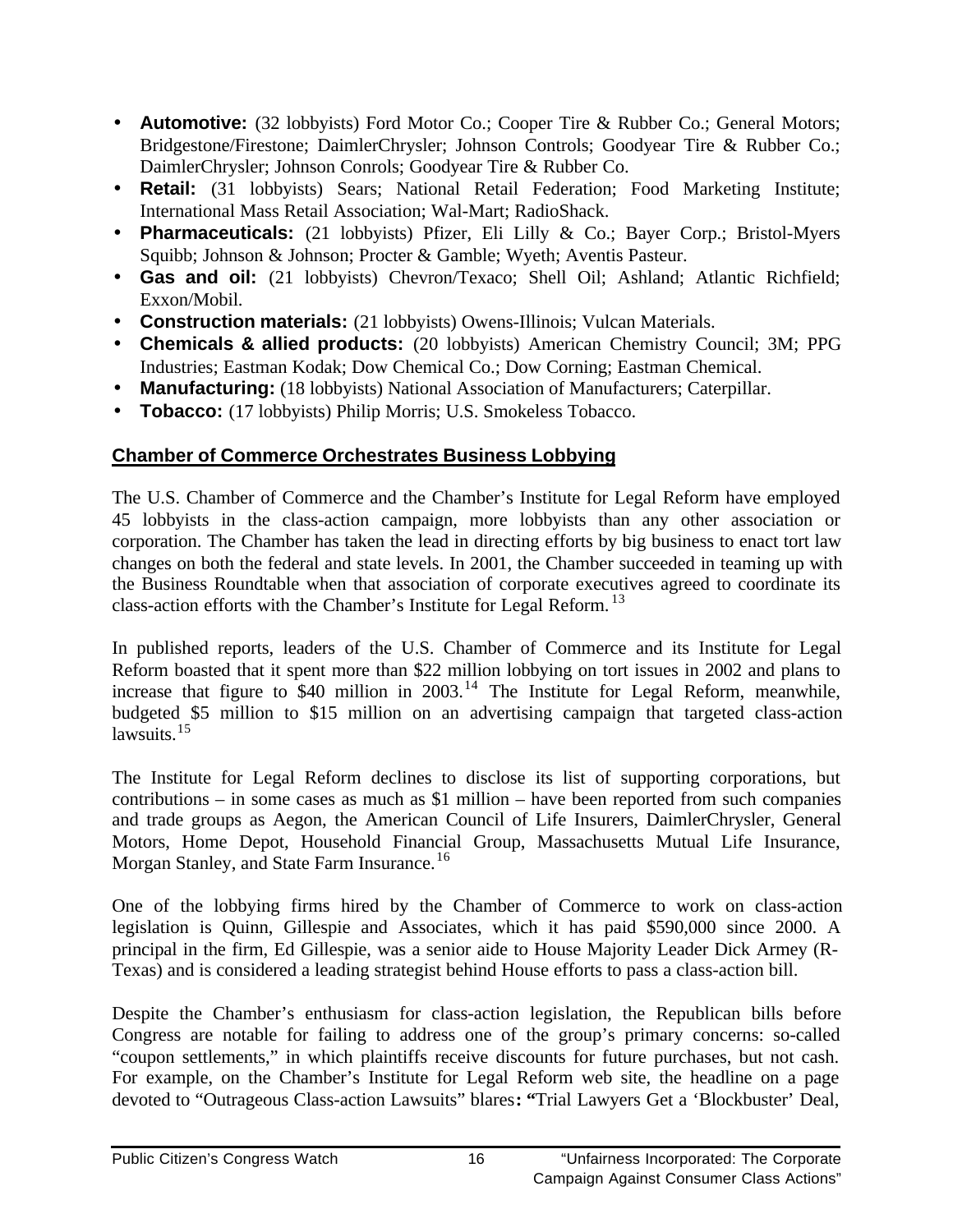Customers Get Coupons."<sup>17</sup> But the legislation backed by the Chamber of Commerce and its coalition explicitly permits coupon settlements.

Business-wide organizations like the Chamber Institute and Business Roundtable have been joined by influential single-issue groups lobbying for class-action legislation:

- The Civil Justice Reform Group, a business alliance comprising general counsels from Fortune 100 firms, was instrumental in drafting the class-action bill and has committed five lobbyists to the effort.
- The American Tort Reform Association, a coalition of businesses and business groups, has employed seven lobbyists to push for the legislation since 2000. Additionally, at least 17 of 50 members listed on ATRA's web site have lobbied for the class-action bill.<sup>18</sup>
- Citizens for Civil Justice Reform is another business alliance pushing for class-action legislation, committing five lobbyists to the effort since 2000.

These groups are merely the most visible part of a vast network of groups, deeply rooted in the Republican Party, that are aiming to block consumers' access to the courts. For instance, Citizens for a Sound Economy, an advocacy group co-chaired by former House Majority Leader Dick Armey, joined Citizens for Civil Justice Reform and the American Tort Reform Association last year at a legal reform summit sponsored by the Chamber of Commerce.<sup>19</sup>

The Federalist Society, a conservative lawyers' club whose membership includes three current Cabinet members – Attorney General John Ashcroft, Interior Department Secretary Gale Norton and Energy Department Secretary Spencer Abraham – recently published a survey of 75 Fortune 500 companies in an attempt to build its case for changes to class-action laws.<sup>20</sup>

And the Washington Legal Foundation, a conservative activist group, has included assaults on class-action lawsuits in its bi-weekly advertorials in the *New York Times* and has made a practice of filing briefs in class-action lawsuits. The organization lists 18 class-action cases in which it has filed briefs; it has sided with the defense each time, mostly to argue against certification.<sup>21</sup>

Among the testimonials listed on the organization's web site are endorsements from Ashcroft and Defense Secretary Donald Rumsfeld. "They need and deserve all the help we can give them," Ashcroft is quoted as saying.

#### **Large and Powerful Lobbying Effort**

Many corporations and business associations have relied on in-house lobbyists, but the campaign for class-action legislation also has brought plenty of work for outside lobbying shops – including some of Washington, D.C.'s biggest and best-connected firms. [See Figure 3]

Three firms that registered to lobby for class-action legislation collected seven-figure payments from corporate or trade group clients that have supported federal class-action bills. (Admittedly, most lobbyists work on more than one bill at a time – and this makes it impossible to pinpoint how much of their clients' fees went toward work on a specific piece of legislation.)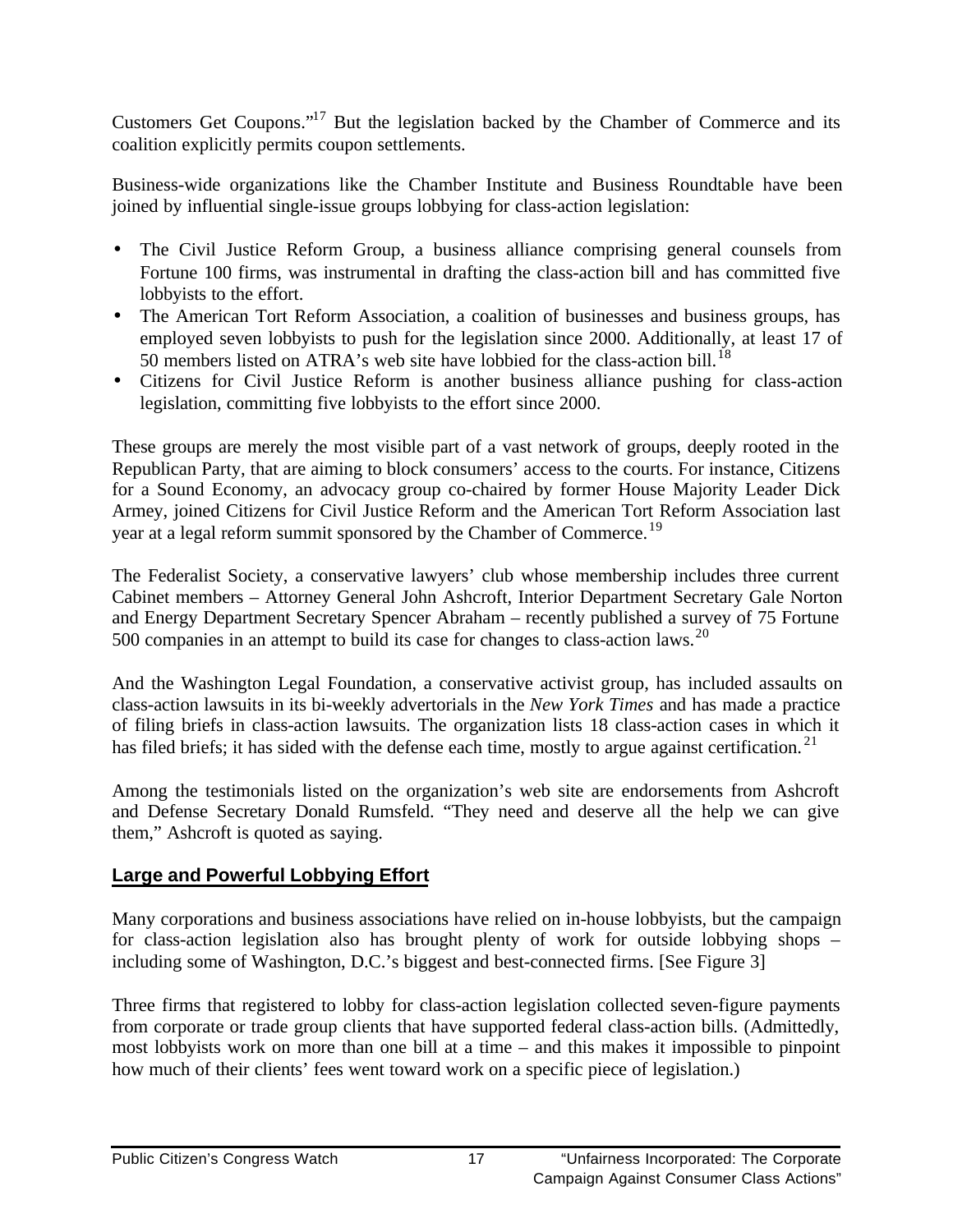And, not surprisingly, the 10 lobbying firms that collected the most money from clients who hired them to work on class-action legislation employ lobbyists who have high-powered "revolving door" connections – that is, they previously worked on Capitol Hill or in the Executive Branch.

- **Mayer, Brown & Platt** was paid \$2.96 million to represent the U.S. Chamber of Commerce on class action and other legislation. Its class-action lobbyists include Mark Gitenstein, former chief counsel to the Senate Judiciary Committee and a leading architect of the Senate strategy in support of class-action legislation; John Schmitz, who was deputy counsel to President George H.W. Bush; David McIntosh, former Republican congressman from Indiana; and Jeffrey Lewis, who was on the staffs of both Sen. John Breaux (D-La.) and Rep. Billy Tauzin (R-La.).
- **Williams & Jensen** was paid \$1,640,00 by Owens-Illinois, a company with large asbestos litigation exposure; \$400,000 by drug-maker Wyeth and \$80,000 by the Business Roundtable to represent them on class action and other legislation. Its class-action lobbyists include William Canfield, staff director of the Senate Republican Conference (1991-93); Anthony Roda, former director of legislative strategy for House Speaker Newt Gingrich (R-Ga.); and Christine McCarlies, who was special assistant to former Senate Majority Leader Trent Lott (R-Miss.) *Roll Call*, the Capitol Hill newspaper, reports that the firm took in \$12.3 million during 2002, making it Washington's eighth most lucrative lobbying firm.<sup>22</sup>
- **Aikin, Gump, Strauss, Hauer & Feld** was paid \$1,060,000 to represent Liberty Mutual on class action and other legislation. Its class-action lobbyists include Barney Skladany, who served on the Bush-Cheney transition team; and James Tucker, who was legislative counsel to Rep. Bob Inglis (R-S.C.), who served on the House Judiciary Committee. *Roll Call* reported that the firm took in \$22.2 million in fees during 2002, making it Washington's third most lucrative lobbying firm.
- **Quinn, Gillespie and Associates** was paid \$590,000 by the Chamber of Commerce, \$180,000 by the Civil Justice Reform Group and \$20,000 by Mass Mutual Life Insurance to represent them on class action and other legislation. Its class-action lobbyists include Jack Quinn, former counsel to President Bill Clinton and former chief of staff to Vice President Al Gore; and Ed Gillespie, who was a senior aide to House Majority Leader Dick Armey (R-Texas) and has been identified in recent news reports as a top candidate to become chairman of the Republican National Committee.<sup>23</sup> Gillespie is considered a leading strategist behind House efforts to pass class-action legislation. *Roll Call* reported that the firm took in \$9.9 million in 2002, making it Washington's 12th most lucrative lobbying firm.
- **Jolly/Rissler** was paid \$760,000 by CNA to represent it on class action and other legislation. Its class-action lobbyists include Thomas Jolly, who is a former majority counsel to the House Education and Labor Committee and is considered to be in the "inner circle" of Senate Minority Leader Tom Daschle  $(D-S.D.);^{24}$  and Patricia Rissler, former Democratic staff director of the House Education and Labor Committee.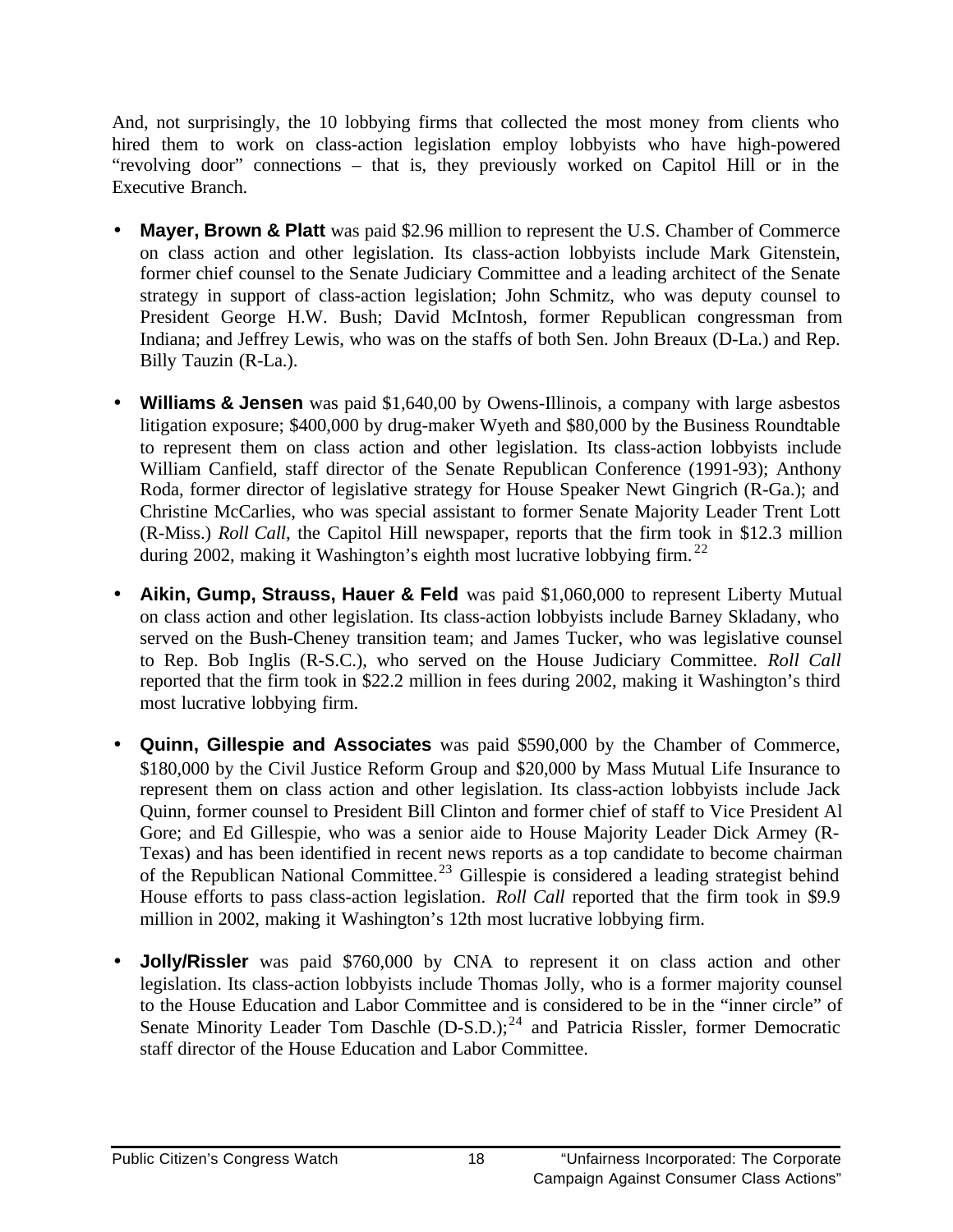- **O'Brien Calio** was paid \$700,000 to represent Sears on class action and other legislation. Its class-action lobbyists have included Nicholas Calio, former assistant for legislative affairs for both President George H.W. Bush and President George W. Bush and who this year was appointed vice president for Citigroup;<sup>25</sup> Lawrence O'Brien III, the Treasury Department's former deputy for tax legislation (1977-1979); and Patricia Nelson, a former staff member of the House Ways & Means Committee.
- **Robin Tallon** was paid \$600,000 by Philip Morris to represent it on class action and other legislation. Ex-Rep. Tallon, a Democrat who represented South Carolina for 10 years, is also former vice president for federal affairs at the Tobacco Institute.
- **Blank Rome Comisky & McCauley** was paid \$560,000 by Countrywide Home Loans to represent it on class action and other legislation. Its class-action lobbyists include J.C. Boggs, former Republican counsel to the Senate Committee on Governmental Affairs; and David Norcoss, who helped plan the 1988 Republican National Convention and is on the arrangements committee for the 2004 convention.<sup>26</sup>
- **The Duberstein Group** was paid \$280,000 from the American Association of Health Plans; \$180,000 by the Business Roundtable; \$80,000 by the American Council of Life Insurers; and \$16,000 by General Motors to represent them on class action and other legislation. Its class-action lobbyists include Kenneth Duberstein, who was chief of staff for President Ronald Reagan; Michael Berman, an aide to former Vice President Walter Mondale; Steve Champlin, executive director of the House Democratic Caucus (1991-1993); Daniel Myer, former chief of staff to Rep. Newt Gingrich (R-Ga.); and Henry Gandy, who was an aide to former Senate Majority Leader Trent Lott (R-Miss.).
- **Barbour Griffith & Rogers** was paid \$460,000 by Massachusetts Mutual to represent it on class action and other legislation. Its class-action lobbyists include Haley Barbour, director of the White House Office of Political Affairs (1985-1987) and former chairman of the Republican National Committee; and Loren Monroe, former aide to Sen. Pete Domenici (R-N.M.). *Roll Call* reported that the firm took in \$12.7 million in 2002, making it Washington's seventh largest lobbying firm.

#### **Additional Revolving Door Connections**

In all, at least 131 of the 475 lobbyists (28 percent) who registered to work on class-action legislation have some kind of "revolving door" connection. In addition to those already identified (former Reps. McIntosh and Tallon), this list includes at least eight additional former members of Congress – two from the Senate and six from the House:

• Sens. Dennis DeConcini (D-Ariz.) and Rod Grams (R-Minn.). Reps. Beryl Anthony (D-Ark.); Bill Brewster (D-Okla.); Ronnie Flippo (D-Ala.); Norman Lent (R-N.Y.); Toby Roth (R-Wis.); and Richard Schulze (R-Penn.).

At least 10 additional lobbyists have connections to the House and Senate Judiciary committees, which have jurisdiction over the class-action bills: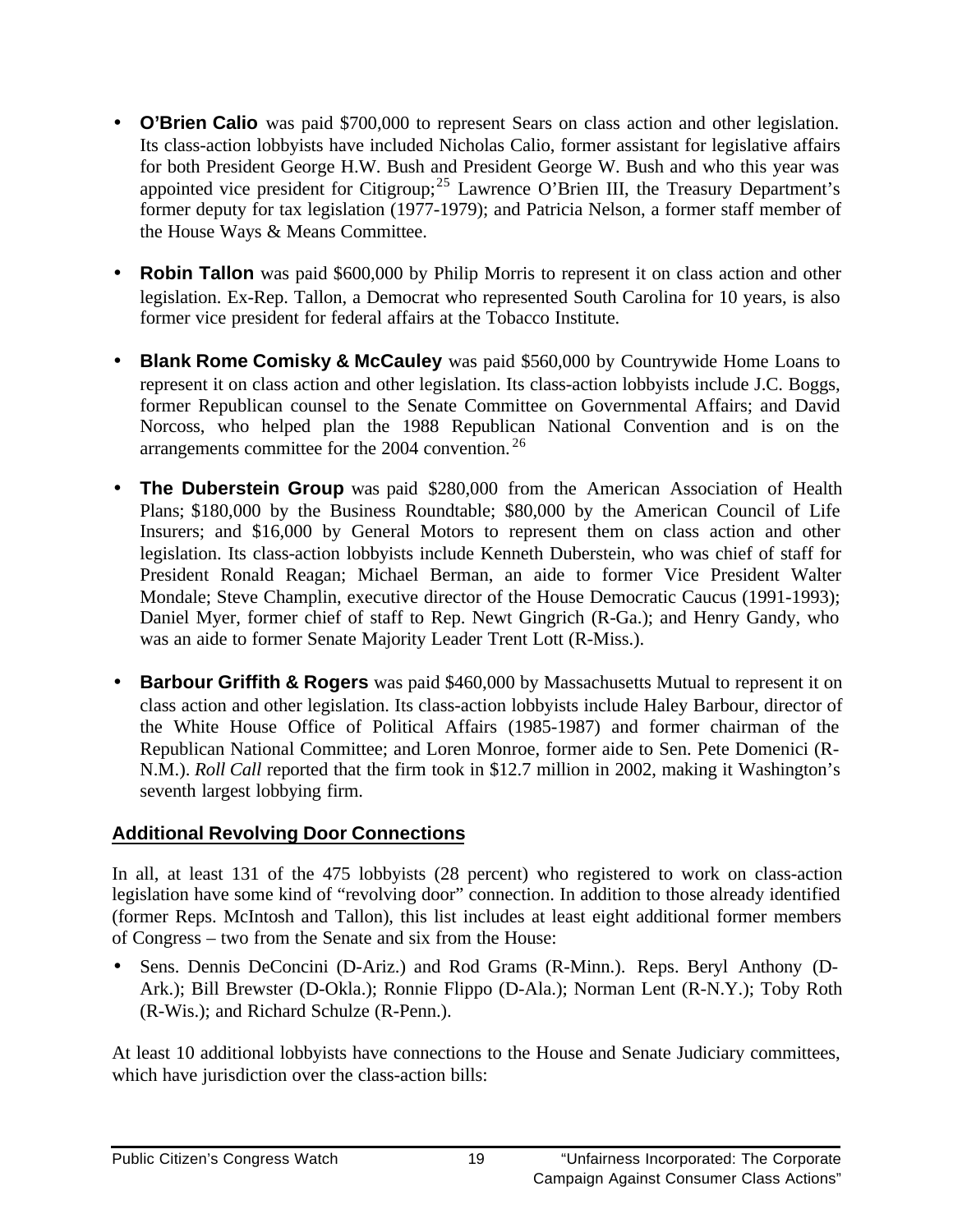- Edward Baxter: Former chief counsel and staff director, Subcommittee on Patents, Copyrights, and TradeMarks, Senate Committee on the Judiciary.
- Alan Coffey: Majority staff director and general counsel (1995-97) and minority chief counsel (1983-1995), House Judiciary Committee.
- Smith Davis: Counsel, Subcommittee on Crime, House Judiciary Committee (1978-79).
- Barry Direnfeld: Chief counsel and staff director, Subcommittee on Antitrust, Monopolies, and Business, Senate Judiciary Committee.
- Mark Disler: Chief counsel, Senate Judiciary Committee.
- Thurgood Marshall, Jr.: Assistant to the President and Cabinet Secretary (1997-2000). Deputy Counsel and Director of Legislative Affairs, Office of the Vice President, The White House (1993-1997). Counsel, Senate Judiciary Subcommittee on Immigration and Refugee Affairs (1988-92).
- Beverly McKittrick: Assistant Chief, Policy and Rules Division, Mass Media Bureau, Federal Communications Commission. Counsel, Senate Judiciary Committee.
- William Morley: Special Counsel, Sen. Arlen Specter (R-Penn.), 1995-97. Senior Legislative Assistant, Senate Judiciary Committee, 1987-88.
- Jeffrey Peck: Judiciary Committee Aide, Sen. Joseph Biden (D-Del.).
- Thaddeus Strom: Chief Counsel and Staff Director, Sen. Strom Thurmond (R-S.C.) (1995-96); Republican chief counsel and staff director (1992-93); and Republican general counsel (1989-91), Senate Judiciary Committee.

Other class-action lobbyists with notable "revolving door" connections include:

- Steve Ricchetti: Deputy chief of staff to President Bill Clinton.
- Walter Dellinger: Solicitor General (1996-97) and assistant Attorney General in charge of the Office of Legal Counsel for the first three years of the Clinton Administration.
- James Burnley, Secretary of Transportation during the Reagan Administration.
- Scott Hatch: Son of Judiciary Committee Chairman Sen. Orrin Hatch.

#### **Many Lobbyists Work for More than One Class-Action Client**

A complete listing of lobbying disclosure data compiled by Public Citizen shows that at least 193 of the 475 lobbyists who registered to work on class-action legislation have represented multiple clients. [See Appendix A]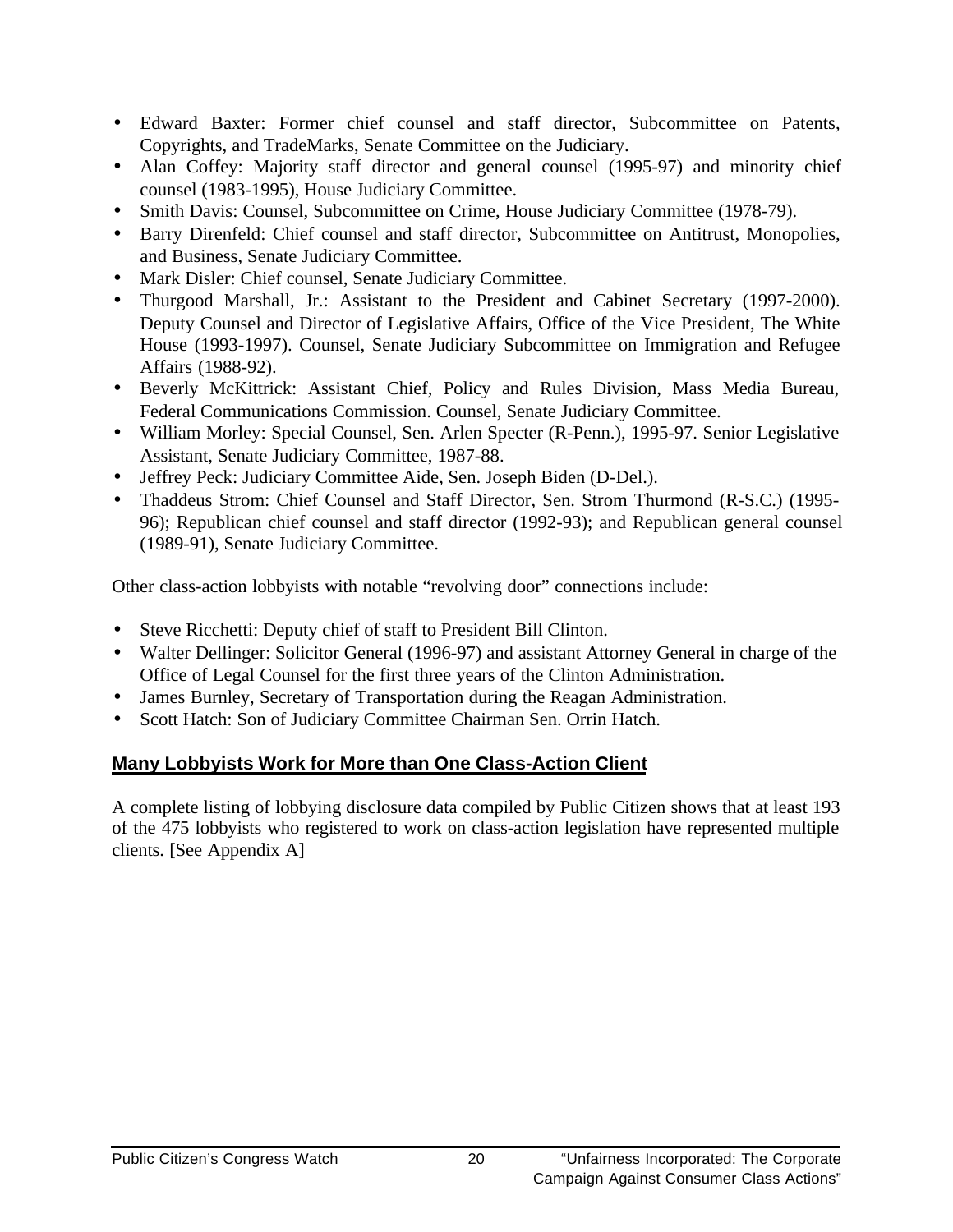# **Figure 1**

## **Number of Lobbyists from Industries and Business Associations Working on Federal Class-Action Legislation, 2000 – 2002**

| Organization                                                                   | <b>Number of</b><br><b>Lobbyists</b> |
|--------------------------------------------------------------------------------|--------------------------------------|
| <b>Business-wide Associations</b>                                              |                                      |
| U.S. Chamber of Commerce<br>(includes U.S. Chamber Institute for Legal Reform) |                                      |
| <b>Business Roundtable</b>                                                     | 12                                   |
| National Fed. of Ind. Business                                                 |                                      |
| <b>Single-Issue Groups</b>                                                     |                                      |
| American Tort Reform Association                                               |                                      |
| <b>Citizens for Civil Justice Reform</b>                                       | 5                                    |
| Civil Justice Reform Group                                                     |                                      |

| <b>Industry</b> | <b>Company or Association</b>            | <b>Number of</b><br>Lobbyists* |
|-----------------|------------------------------------------|--------------------------------|
|                 | Life Insurance Carriers                  | 79                             |
|                 | <b>American Council of Life Insurers</b> | 21                             |
|                 | Massachusetts Mutual Life Insurance      | 14                             |
|                 | Prudential                               | 14                             |
|                 | <b>Liberty Mutual</b>                    | 8                              |
|                 | Northwestern Mutual Life Insurance       | 6                              |
|                 | <b>Hartford Financial</b>                | 4                              |
|                 | Nationwide Insurance                     | 4                              |
|                 | Equitable Life Insurance                 | $\overline{2}$                 |
|                 | Metropolitan Life Insurance              | $\overline{2}$                 |
|                 | <b>MONY Life Insurance</b>               | $\overline{2}$                 |
|                 | <b>New England Financial</b>             | $\overline{2}$                 |
|                 | New York Life Insurance                  | $\overline{2}$                 |
|                 | <b>Pacific Life Insurance</b>            | $\overline{2}$                 |
|                 | Aegon                                    |                                |
|                 | Lincoln National Corp.                   |                                |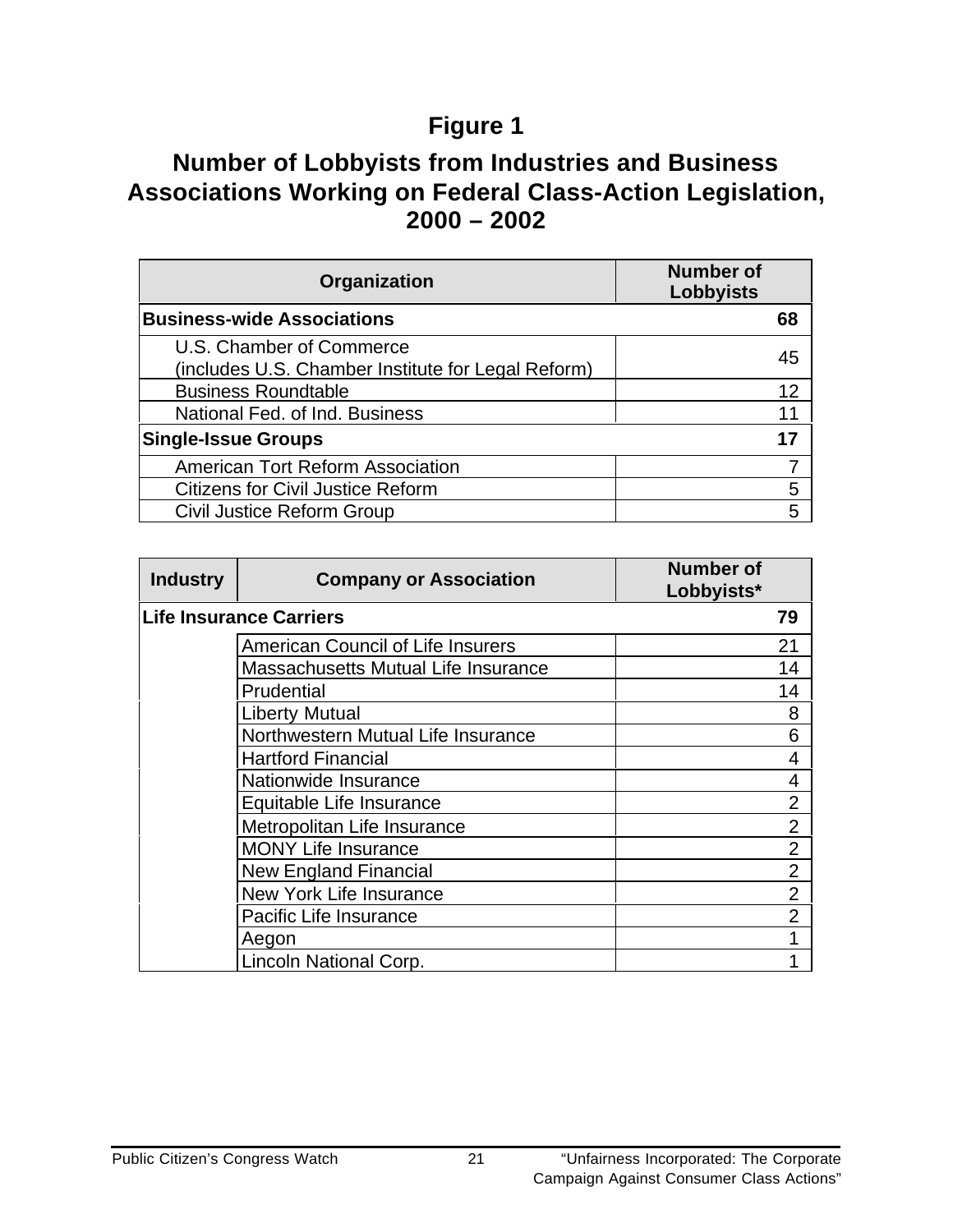| <b>Industry</b>   | <b>Company or Association</b>                   | <b>Number of</b><br>Lobbyists* |
|-------------------|-------------------------------------------------|--------------------------------|
|                   | <b>Property and Casualty Insurance Carriers</b> | 60                             |
|                   | American Insurance Association                  | 10                             |
|                   | National Association of Ind. Insurers           | 7                              |
|                   | <b>USAA Insurance</b>                           | 7                              |
|                   | CAN                                             | 6                              |
|                   | <b>ACE INA Holdings</b>                         | 5                              |
|                   | Chubb                                           | 5                              |
|                   | <b>State Farm Insurance</b>                     | 4                              |
|                   | <b>Alliance of American Insurers</b>            | 3                              |
|                   | Doctors Company                                 | 3                              |
|                   | <b>Allmerica Financial</b>                      | $\overline{2}$                 |
|                   | <b>American International Group</b>             | $\overline{2}$                 |
|                   | <b>Zurich Insurance</b>                         | $\overline{2}$                 |
|                   | <b>Farmers Group</b>                            | 1                              |
|                   | Allstate Insurance                              | 1                              |
|                   | <b>ING</b>                                      | 1                              |
|                   | <b>Lumbermens Mutual Casualty</b>               | 1                              |
|                   | <b>Health Maintenance Organizations</b>         | 59                             |
|                   | <b>American Association of Health Plans</b>     | 30                             |
|                   | <b>Health Insurance Association of America</b>  | 12                             |
|                   | <b>CIGNA</b>                                    | 8                              |
|                   | <b>Wellpoint Health Networks</b>                | 8                              |
|                   | Aetna                                           | 6                              |
|                   | Humana                                          | 1                              |
|                   | <b>Banks and Consumer Credit</b>                | 36                             |
|                   | <b>Financial Services Roundtable</b>            | 12                             |
|                   | <b>Countrywide Home Loans</b>                   | 6                              |
|                   | Citigroup                                       | 5<br>ັ                         |
|                   | <b>Bank of America</b>                          | 4                              |
|                   | <b>American Express</b>                         | 3                              |
|                   | <b>Bank One</b>                                 | 3                              |
|                   | <b>Household Finance</b>                        | 3                              |
|                   | <b>MasterCard</b>                               | $\overline{2}$                 |
| <b>Automotive</b> |                                                 | 32                             |
|                   | Ford Motor Co.                                  | 11                             |
|                   | Cooper Tire & Rubber Co.                        | 7                              |
|                   | <b>General Motors</b>                           | 7                              |
|                   | <b>Bridgestone/Firestone</b>                    | $\overline{2}$                 |
|                   | <b>DaimlerChrysler</b>                          | $\overline{2}$                 |
|                   | <b>Johnson Controls</b>                         | $\overline{2}$                 |
|                   | Goodyear Tire & Rubber Co.                      | $\mathbf{1}$                   |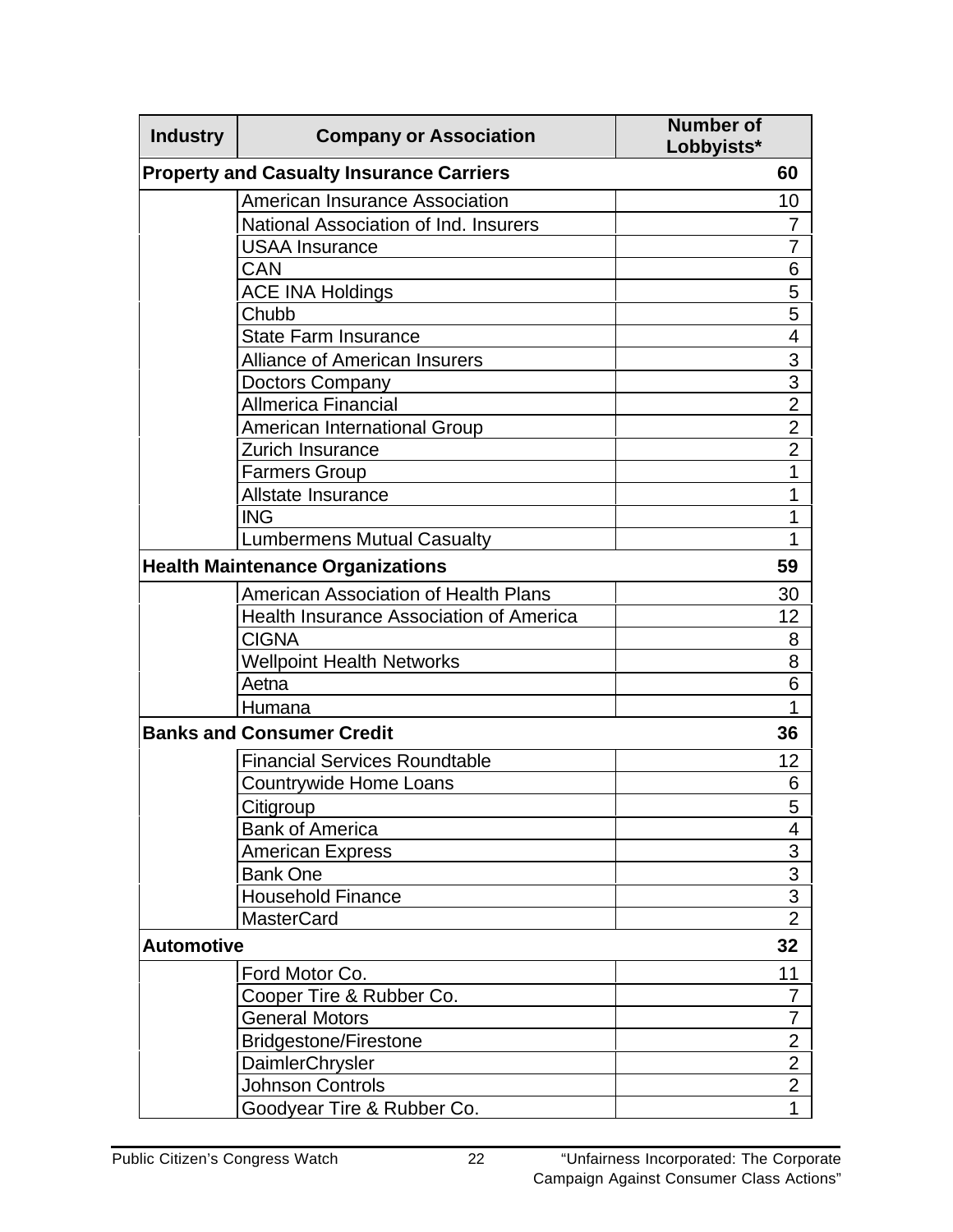| <b>Industry</b>        | <b>Company or Association</b>                | <b>Number of</b><br>Lobbyists* |
|------------------------|----------------------------------------------|--------------------------------|
| <b>Retail</b>          |                                              | 31                             |
|                        | <b>Sears</b>                                 | 11                             |
|                        | <b>Food Marketing Institute</b>              | 11                             |
|                        | <b>National Retail Federation</b>            | 4                              |
|                        | <b>International Mass Retail Association</b> | $\overline{2}$                 |
|                        | Wal-Mart                                     | $\overline{2}$                 |
|                        | <b>RadioShack</b>                            | 1                              |
| <b>Pharmaceuticals</b> |                                              | 21                             |
|                        | Pfizer                                       | 8                              |
|                        | Eli Lilly & Co.                              | 3                              |
|                        | Bayer Corp.                                  | $\overline{2}$                 |
|                        | <b>Bristol-Myers Squibb</b>                  | $\overline{2}$                 |
|                        | Johnson & Johnson                            | $\overline{2}$                 |
|                        | Procter & Gamble                             | $\overline{2}$                 |
|                        | Wyeth (formerly American Home Products)      | $\overline{2}$                 |
|                        | <b>Aventis Pasteur</b>                       | 1                              |
| <b>Gas and Oil</b>     |                                              | 21                             |
|                        | Chevron/Texaco                               | 10                             |
|                        | <b>Shell Oil</b>                             | 4                              |
|                        | Ashland                                      | 3                              |
|                        | <b>Atlantic Richfield</b>                    | $\overline{2}$                 |
|                        | Exxon/Mobil                                  | $\overline{2}$                 |
|                        | <b>Construction Materials</b>                | 21                             |
|                        | Owens-Illinois                               | 15                             |
|                        | <b>Vulcan Materials</b>                      | 6                              |
|                        | <b>Chemicals &amp; Allied Products</b>       | 20                             |
|                        | 3M                                           | 8                              |
|                        | <b>PPG</b> Industries                        | 4                              |
|                        | <b>American Chemistry Council</b>            | 3                              |
|                        | Eastman Kodak                                | $\overline{2}$                 |
|                        | Dow Chemical Co.                             | 1                              |
|                        | Dow Corning                                  | 1                              |
|                        | <b>Eastman Chemical</b>                      | 1                              |
| <b>Manufacturing</b>   |                                              | 18                             |
|                        | <b>National Association of Manufacturers</b> | 17                             |
|                        | Caterpillar                                  | 1                              |
| <b>Tobacco</b>         |                                              | 17                             |
|                        | <b>Philip Morris</b>                         | 9                              |
|                        | U.S. Smokeless Tobacco                       | 8                              |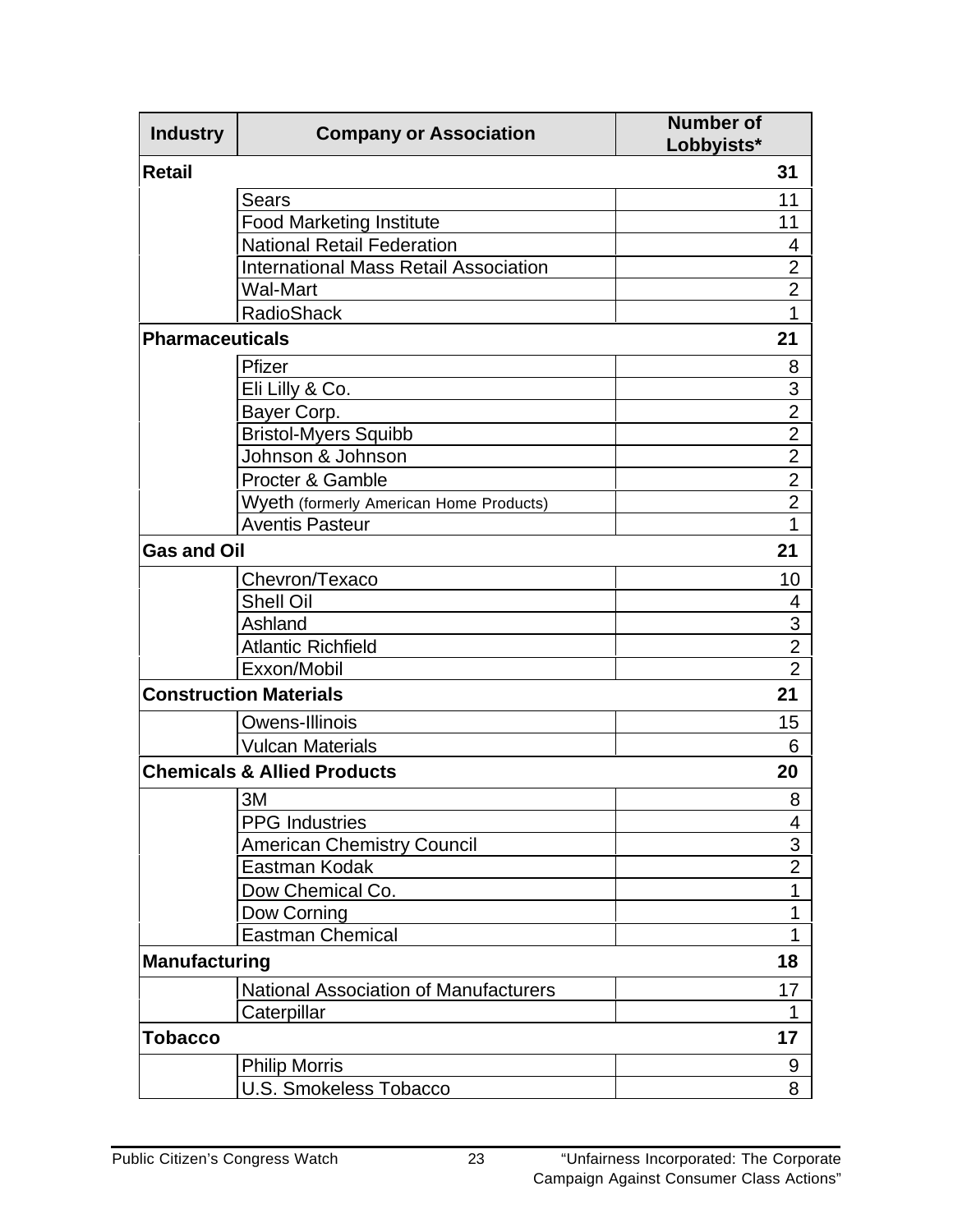| <b>Industry</b>           | <b>Company or Association</b>                                    | <b>Number of</b><br>Lobbyists* |
|---------------------------|------------------------------------------------------------------|--------------------------------|
| <b>High Tech</b>          |                                                                  | 9                              |
|                           | Intel                                                            | 8                              |
|                           | Hewlett-Packard                                                  | 1                              |
| <b>Insurance Services</b> |                                                                  | 7                              |
|                           | <b>Risk and Management Insurance Society</b>                     | 4                              |
|                           | National Association of Insurance &<br><b>Financial Advisors</b> | 3                              |
|                           | <b>Distribution &amp; Wholesale</b>                              | 5                              |
|                           | National Association of Wholesaler-<br><b>Distributors</b>       | 5                              |
| <b>Sanitary Services</b>  |                                                                  | 4                              |
|                           | <b>Environmental Industry Association</b>                        | 4                              |
| <b>Mining</b>             |                                                                  | 3                              |
|                           | Freeport-McMoran                                                 | $\overline{2}$                 |
|                           | <b>IMC Global</b>                                                | 1                              |
| <b>Defense</b>            |                                                                  | 3                              |
|                           | Raytheon                                                         | 3                              |
| <b>Railroads</b>          |                                                                  | $\overline{2}$                 |
|                           | <b>CSX</b>                                                       | $\overline{2}$                 |

*Source:* Public Citizen analysis of lobby disclosure reports filed with the Secretary of the Senate and Clerk of the House pursuant to the Lobby Disclosure Act of 1995.

\* The sum of lobbyists hired by companies may exceed the total hired within the industry because certain lobbyists worked for more than one company.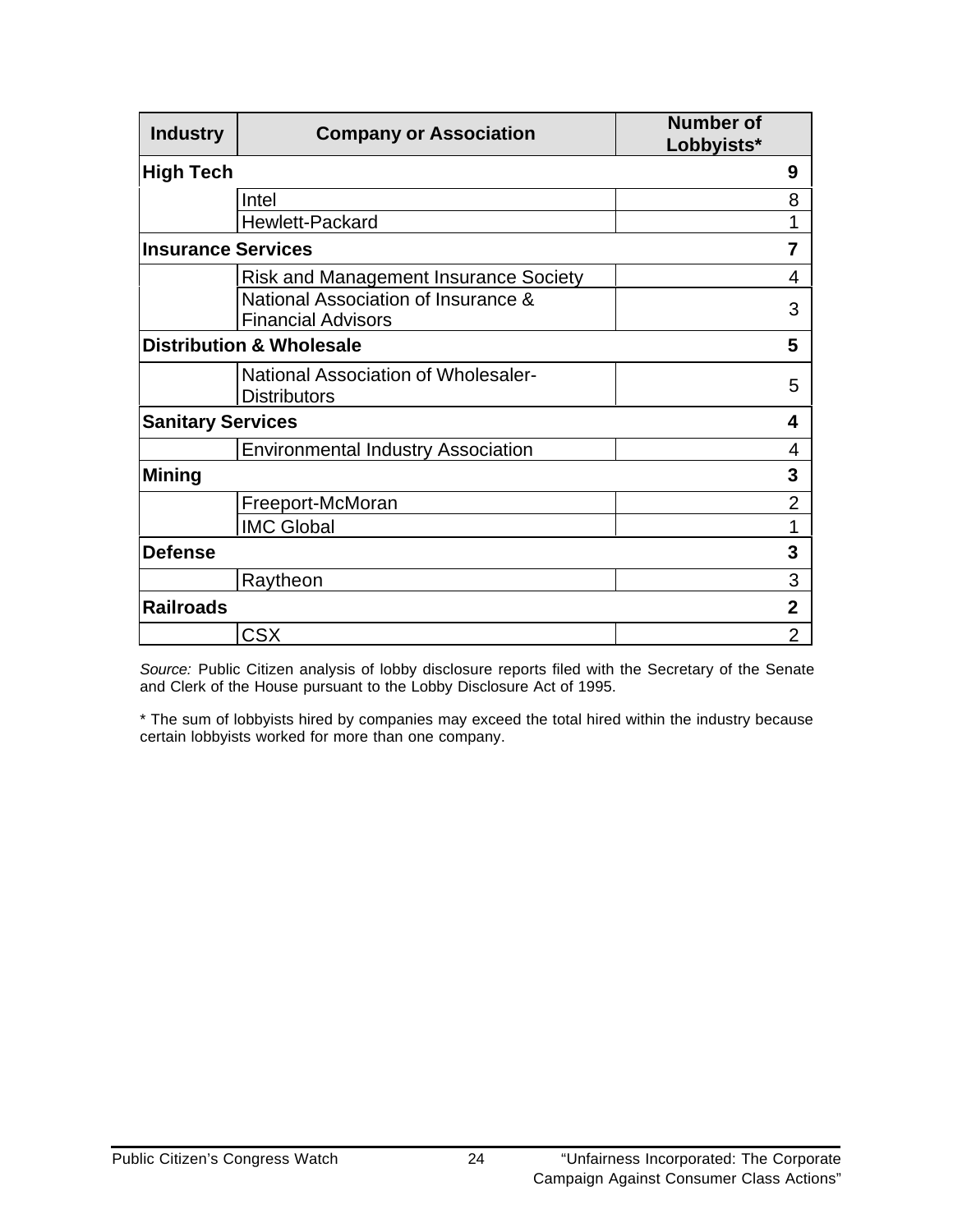## **Figure 2**

# **Political Donations by Corporations and Groups Most Active in Class-Action Lobbying, 1998-2002 Election Cycles (PAC and Soft Money)**

| Corporation<br>or Organization<br>(Number of lobbyists) | 1998<br><b>Cycle</b> | 2000<br><b>Cycle</b> | 2002<br><b>Cycle</b> | <b>Total</b> | To<br><b>Dems</b> | To<br><b>Reps</b> |
|---------------------------------------------------------|----------------------|----------------------|----------------------|--------------|-------------------|-------------------|
| U.S. Chamber of<br>Commerce (45)                        | \$45,901             | \$490,483            | \$273,150            | \$809,534    | 7%                | 93%               |
| <b>American Association</b><br>of Health Plans (30)     | 103,524              | 115,420              | 227,490              | 446,434      | 13%               | 87%               |
| American Council of<br>Life Insurers (21)               | 494,280              | 961,881              | 895,887              | 2,352,048    | 25%               | 75%               |
| National Association of<br>Manufacturers (17)           | 20,000               | 32,607               | 10,600               | 63,207       | 3%                | 97%               |
| Owens-Illinois (15)                                     | 117,800              | 123,950              | 41,150               | 282,900      | 11%               | 89%               |
| <b>Massachusetts Mutual</b><br>(14)                     | 357,724              | 1,007,750            | 857,917              | 2,223,391    | 21%               | 79%               |
| Prudential (14)                                         | 600,424              | 1,020,175            | 833,614              | 2,454,213    | 42%               | 58%               |
| <b>Business Roundtable</b><br>(12)                      | 204,866              | 223,645              | 180,940              | 609,451      | 6%                | 94%               |
| Health Insurance Assn.<br>of America (12)               | 186,512              | 212,128              | 117,310              | 515,950      | 17%               | 83%               |
| <b>Financial Services</b><br>Roundtable (12)            | 18,527               | 201,338              | 303,274              | 523,139      | 31%               | 69%               |
| <b>Food Marketing</b><br>Institute (11)                 | 601,747              | 782,633              | 685,129              | 2,069,509    | 9%                | 91%               |
| Ford Motor Co. (11)                                     | 477,950              | 495,300              | 715,657              | 1,688,907    | 19%               | 81%               |
| National Fed. of Ind.<br>Business (11)                  | 1,232,836            | 1,060,142            | 812,749              | 3,105,727    | 4%                | 96%               |
| Sears (11)                                              | 54,500               | 231,000              | 651,412              | 936,912      | 20%               | 80%               |
| American Insurance<br>Association (10)                  | 382,418              | 451,886              | 494,855              | 1,329,159    | 11%               | 89%               |
| Chevron/Texaco (10)                                     | 743,824              | 720,314              | 1,258,900            | 2,723,038    | 23%               | 77%               |
| Philip Morris (9)                                       | 3,240,349            | 3,250,610            | 3,793,501            | 10,284,460   | 20%               | 80%               |
| 3M (8)                                                  | 68,450               | 338,305              | 383,504              | 790,259      | 29%               | 71%               |
| Pfizer (8)                                              | 1,048,850            | 2,018,287            | 1,805,186            | 4,872,323    | 16%               | 84%               |
| CIGNA (8)                                               | 548,150              | 735,224              | 1,225,227            | 2,508,601    | 8%                | 92%               |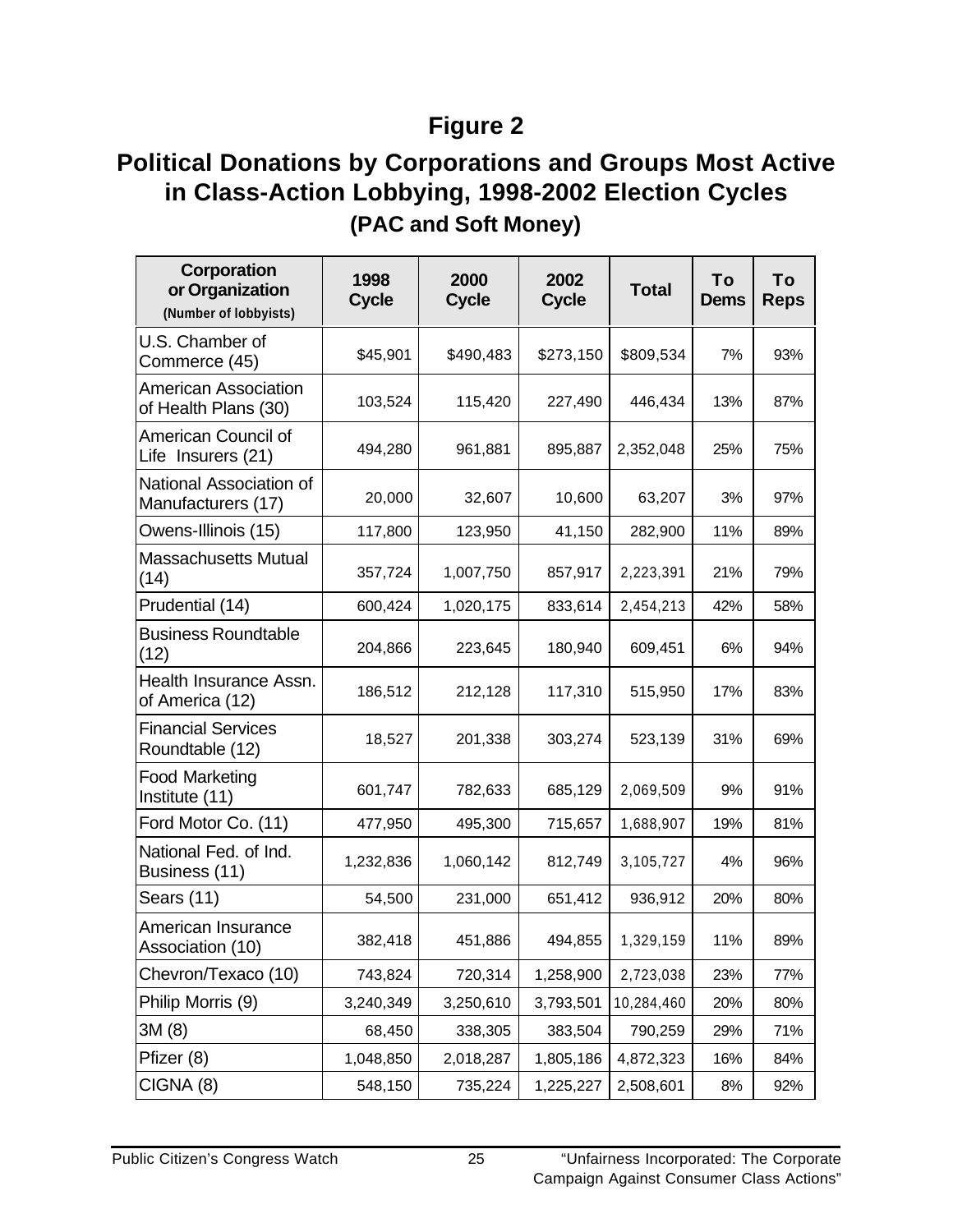| Corporation<br>or Organization<br>(Number of lobbyists) | 1998<br><b>Cycle</b> | 2000<br><b>Cycle</b> | 2002<br><b>Cycle</b> | <b>Total</b> | Τo<br><b>Dems</b> | Τo<br><b>Reps</b> |
|---------------------------------------------------------|----------------------|----------------------|----------------------|--------------|-------------------|-------------------|
| Intel Corp. (8)                                         | 81,007               | 205,287              | 251,779              | 538,073      | 21%               | 79%               |
| Liberty Mutual (8)                                      | 196,000              | 167,500              | 183,000              | 546,500      | 39%               | 61%               |
| U.S. Smokeless<br>Tobacco (8)                           | 739,442              | 1,394,320            | 1,280,070            | 3,413,832    | 13%               | 87%               |
| <b>Wellpoint Health</b><br>Networks (8)                 | 127,500              | 195,550              | 223,800              | 546,850      | 23%               | 77%               |
| <b>American Tort Reform</b><br>Association (7)          | 0                    | $\Omega$             | $\Omega$             | 0            | n/a               | n/a               |
| Cooper Tire & Rubber<br>(7)                             | 0                    | 2,500                | 1,000                | 3,500        | 0%                | 100%              |
| General Motors (7)                                      | 404,490              | 383,610              | 310,850              | 1,098,950    | 26%               | 74%               |
| National Association of<br>Independent Insurers<br>(7)  | 258,657              | 304,962              | 243,750              | 807,369      | 7%                | 93%               |
| USAA Insurance (7)                                      | 259,500              | 589,450              | 595,310              | 1,444,260    | 20%               | 80%               |
| <b>Totals</b>                                           | \$12,615,228         | \$17,716,257         | \$18,657,011         |              |                   |                   |
| <b>Three-Cycle Total</b>                                | \$48,988,496         |                      | 18%                  | 82%          |                   |                   |

Source: Public Citizen analysis for Responsive Politics data, available online at www.opensecrets.org.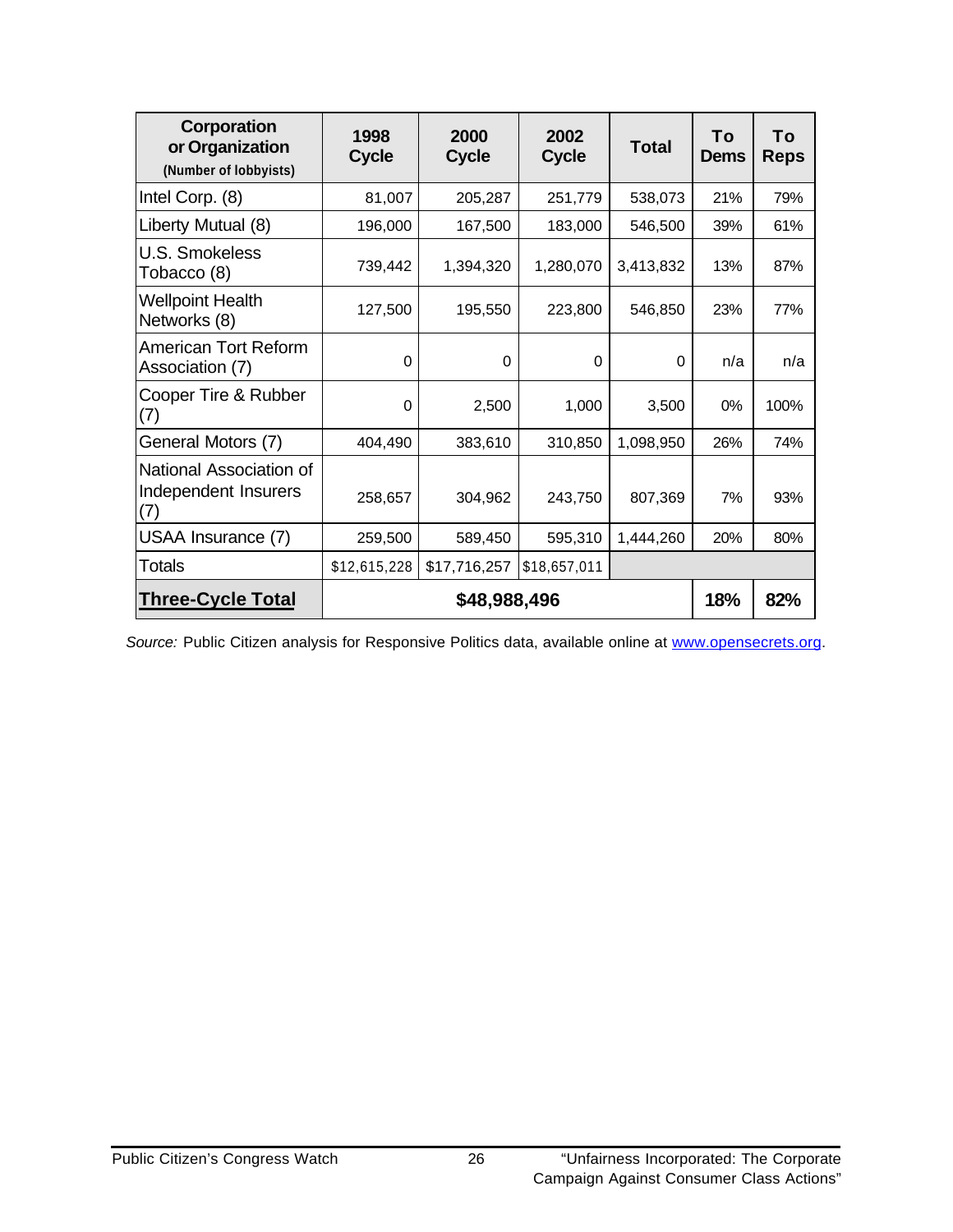### **Figure 3**

### **Lobbying Firms Paid the Most by Clients Supporting Federal Class-Action Legislation, 2000-2002**

| <b>Lobbying Firm</b>                     | Lobbying<br>Fees* |
|------------------------------------------|-------------------|
| Mayer, Brown & Platt                     | \$2,960,000       |
| <b>Williams &amp; Jensen</b>             | \$1,820,000       |
| Akin, Gump, Strauss, Hauer & Feld        | \$1,060,000       |
| <b>Quinn Gillespie and Associates</b>    | \$790,000         |
| Jolly/Rissler                            | \$760,000         |
| O'Brien Calio                            | \$700,000         |
| <b>Robin Tallon</b>                      | \$600,000         |
| <b>Blank Rome Comisky &amp; McCauley</b> | \$560,000         |
| <b>Duberstein Group</b>                  | \$556,000         |
| <b>Barbour Griffith &amp; Rogers</b>     | \$460,000         |
| Black, Kelly, Scruggs & Healey           | \$420,000         |
| Robert A. McConnell                      | \$410,000         |
| Deborah F. Winston                       | \$400,455         |
| <b>Alan Coffey</b>                       | \$340,000         |
| Shook, Hardy & Bacon                     | \$325,000         |
| Lent Scrivner & Roth                     | \$300,000         |
| Hogan & Hartson                          | \$290,000         |
| <b>Winston and Strawn</b>                | \$240,000         |
| Swidler Berlin Shereff Friedman, L.L.P.  | \$220,000         |
| Murray Montgomery & O'Donnell            | \$200,000         |

*Source:* Public Citizen analysis of lobby disclosure reports filed with the Secretary of the Senate and Clerk of the House pursuant to the Lobby Disclosure Act of 1995.

\* *Note:* most lobbyists work on more than one bill at a time – and this makes it impossible to pinpoint how much of their clients' fees went toward work on a specific piece of legislation.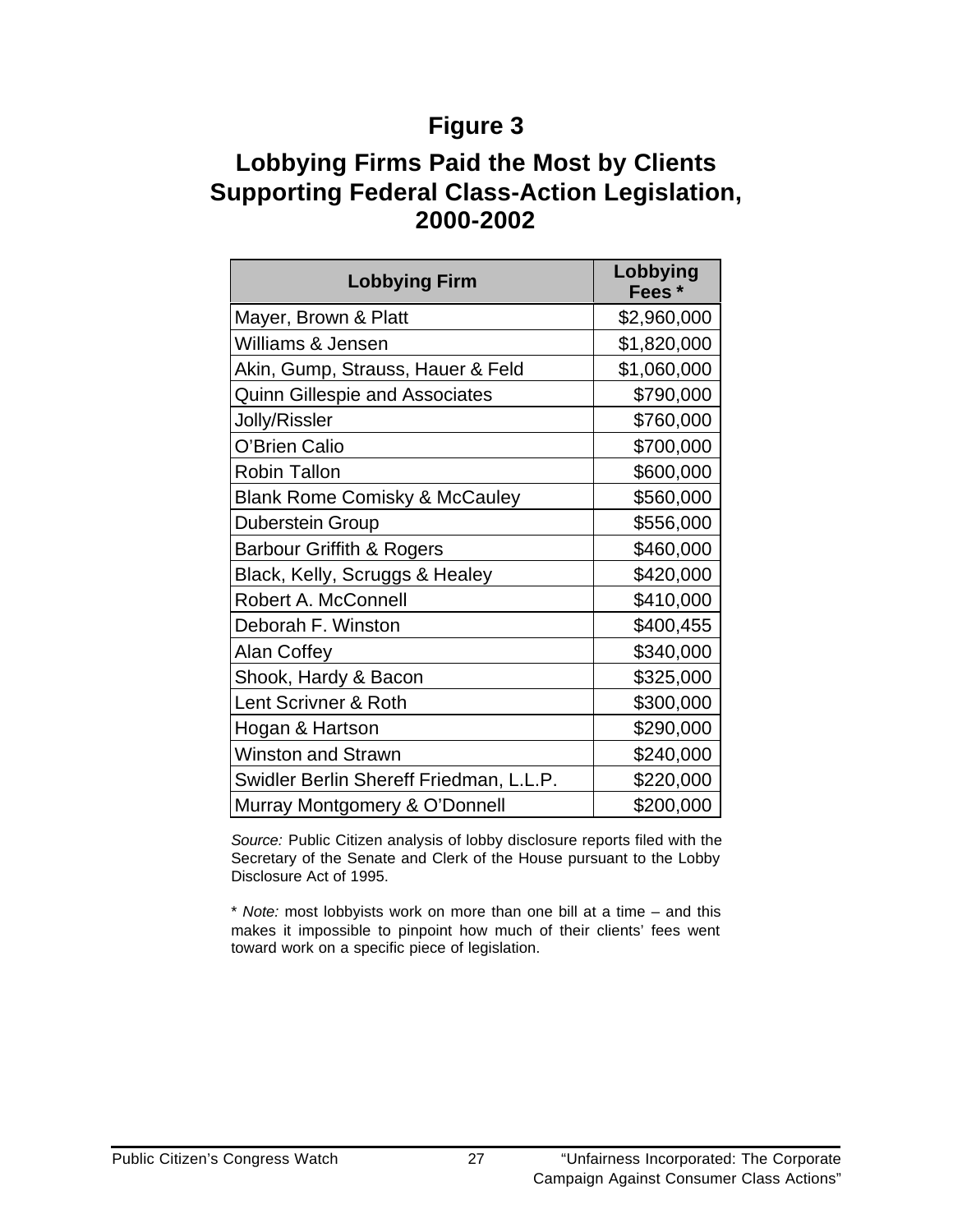### **Figure 4**

### **Number of Lobbyists from Corporations and Business Associations Lobbying on Federal Class-Action Legislation, 2000 – 2002**

| Company                                      | <b>Number of Lobbyists</b><br><b>Employed by Company</b><br>(In-House and Outside Firms) |
|----------------------------------------------|------------------------------------------------------------------------------------------|
| <b>U.S. Chamber of Commerce</b>              | 45                                                                                       |
| American Association of Health Plans         | 30                                                                                       |
| <b>American Council of Life Insurers</b>     | 21                                                                                       |
| <b>National Association of Manufacturers</b> | 17                                                                                       |
| Owens-Illinois                               | 15                                                                                       |
| <b>Massachusetts Mutual Life Insurance</b>   | 14                                                                                       |
| Prudential                                   | 14                                                                                       |
| <b>Business Roundtable</b>                   | 12                                                                                       |
| Health Insurance Association of America      | 12                                                                                       |
| <b>Financial Services Roundtable</b>         | 12                                                                                       |
| <b>Food Marketing Institute</b>              | 11                                                                                       |
| Ford Motor Co.                               | 11                                                                                       |
| National Fed. Of Ind. Business               | 11                                                                                       |
| Sears                                        | 11                                                                                       |
| <b>American Insurance Association</b>        | 10                                                                                       |
| Chevron/Texaco                               | 10                                                                                       |
| <b>Philip Morris</b>                         | 9                                                                                        |
| Pfizer                                       | 8                                                                                        |
| 3M                                           | 8                                                                                        |
| <b>CIGNA</b>                                 | 8                                                                                        |
| Intel                                        | 8                                                                                        |
| <b>Liberty Mutual</b>                        | 8                                                                                        |
| <b>U.S. Smokeless Tobacco</b>                | 8                                                                                        |
| <b>Wellpoint Health Networks</b>             | 8                                                                                        |
| <b>American Tort Reform Association</b>      | $\overline{7}$                                                                           |
| Cooper Tire & Rubber                         | $\overline{7}$                                                                           |
| <b>General Motors</b>                        | $\overline{7}$                                                                           |
| National Association of Independent Insurers | $\overline{7}$                                                                           |
| <b>USAA Insurance</b>                        | 7                                                                                        |
| Aetna                                        | 6                                                                                        |
| CNA                                          | 6                                                                                        |
| Countrywide Home Loans                       | 6                                                                                        |
| Northwestern Mutual Life Insurance           | 6                                                                                        |
| <b>Vulcan Materials</b>                      | 6                                                                                        |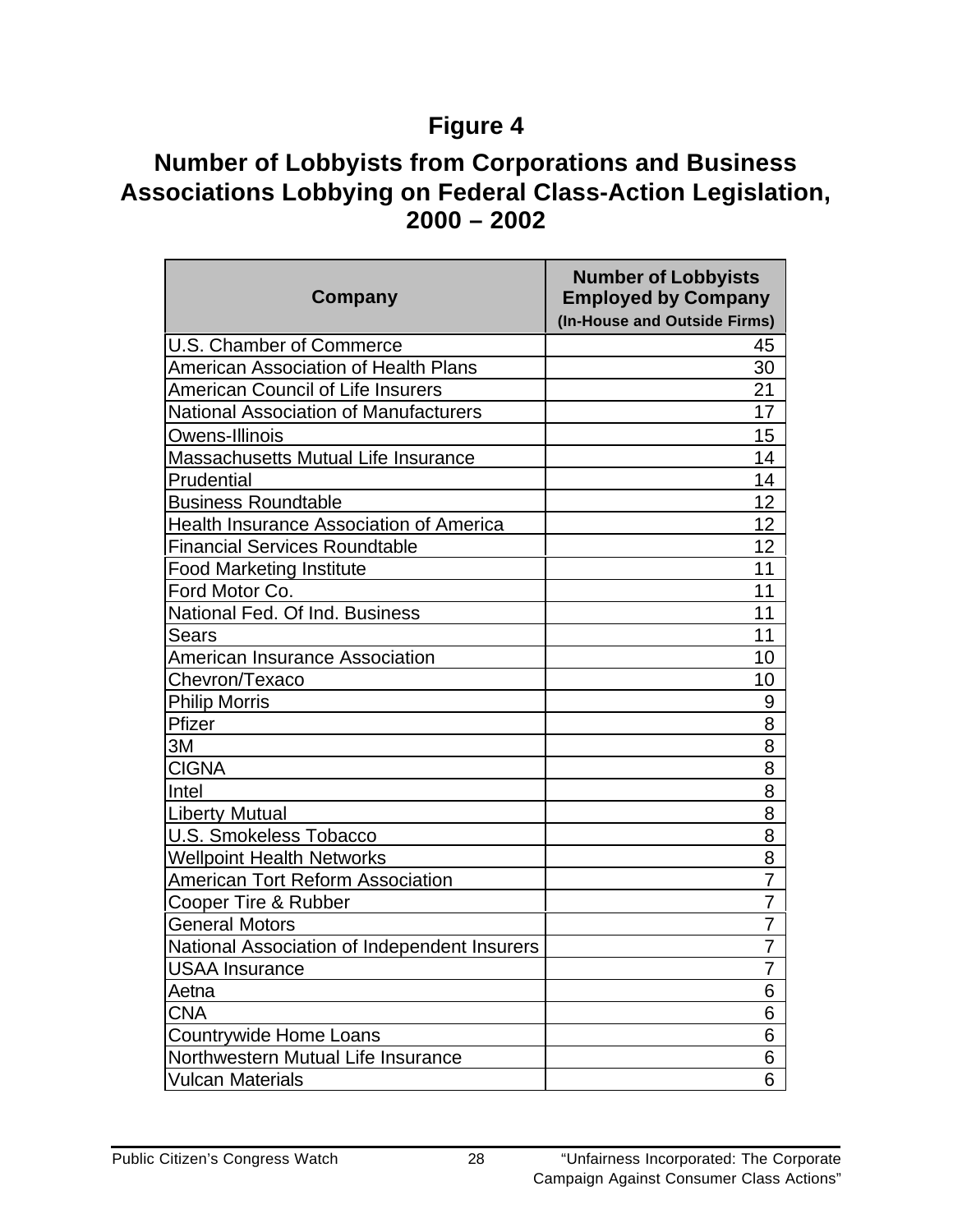| Company                                                           | <b>Number of Lobbyists</b><br><b>Employed by Company</b><br>(In-House and Outside Firms) |
|-------------------------------------------------------------------|------------------------------------------------------------------------------------------|
| <b>ACE INA Holdings</b>                                           | 5                                                                                        |
| Chubb                                                             | 5                                                                                        |
| Citigroup                                                         | 5                                                                                        |
| <b>Citizens for Civil Justice Reform</b>                          | 5                                                                                        |
| Civil Justice Reform Group                                        | 5                                                                                        |
| National Association of Wholesaler-                               |                                                                                          |
| <b>Distributors</b>                                               | 5                                                                                        |
| <b>Bank of America</b>                                            | 4                                                                                        |
| <b>Environmental Industry Association</b>                         | 4                                                                                        |
| <b>Hartford Financial</b>                                         | 4                                                                                        |
| <b>National Retail Federation</b>                                 | 4                                                                                        |
| Nationwide Insurance                                              | 4                                                                                        |
| <b>PPG</b> Industries                                             | 4                                                                                        |
| <b>Risk and Management Insurance Society</b>                      | 4                                                                                        |
| <b>Shell Oil</b>                                                  | $\overline{4}$                                                                           |
| <b>State Farm Insurance</b>                                       | 4                                                                                        |
| <b>Alliance of American Insurers</b>                              | 3                                                                                        |
| <b>American Chemistry Council</b>                                 | $\overline{3}$                                                                           |
| American Express                                                  | $\overline{3}$                                                                           |
| Ashland                                                           | $\overline{3}$                                                                           |
| <b>Bank One</b>                                                   | $\overline{3}$                                                                           |
| Doctors Company                                                   | $\overline{3}$                                                                           |
| Eli Lilly & Co.                                                   | $\overline{3}$                                                                           |
| <b>Household Finance</b>                                          | 3                                                                                        |
| National Association of Insurance & Financial                     | 3                                                                                        |
| <b>Advisors</b>                                                   |                                                                                          |
| Raytheon                                                          | 3                                                                                        |
| <b>Allmerica Financial</b>                                        | $\overline{2}$                                                                           |
| American International Group                                      | 2                                                                                        |
| <b>Atlantic Richfield</b>                                         | $\overline{2}$                                                                           |
| Bayer Corp.                                                       | $\overline{2}$                                                                           |
| <b>Bridgestone/Firestone</b>                                      | $\overline{2}$                                                                           |
| <b>Bristol-Myers Squibb</b>                                       | $\overline{2}$                                                                           |
| <b>CSX</b>                                                        | $\overline{2}$                                                                           |
| <b>DaimlerChrysler</b>                                            | $\overline{2}$                                                                           |
| Eastman Kodak                                                     | $\overline{2}$<br>$\overline{2}$                                                         |
| Equitable Life Insurance                                          | $\overline{2}$                                                                           |
| Exxon/Mobil                                                       | $\overline{2}$                                                                           |
| Freeport-McMoran                                                  | $\overline{2}$                                                                           |
| <b>International Mass Retail Association</b><br>Johnson & Johnson | $\overline{2}$                                                                           |
|                                                                   | $\overline{2}$                                                                           |
| <b>Johnson Controls</b>                                           |                                                                                          |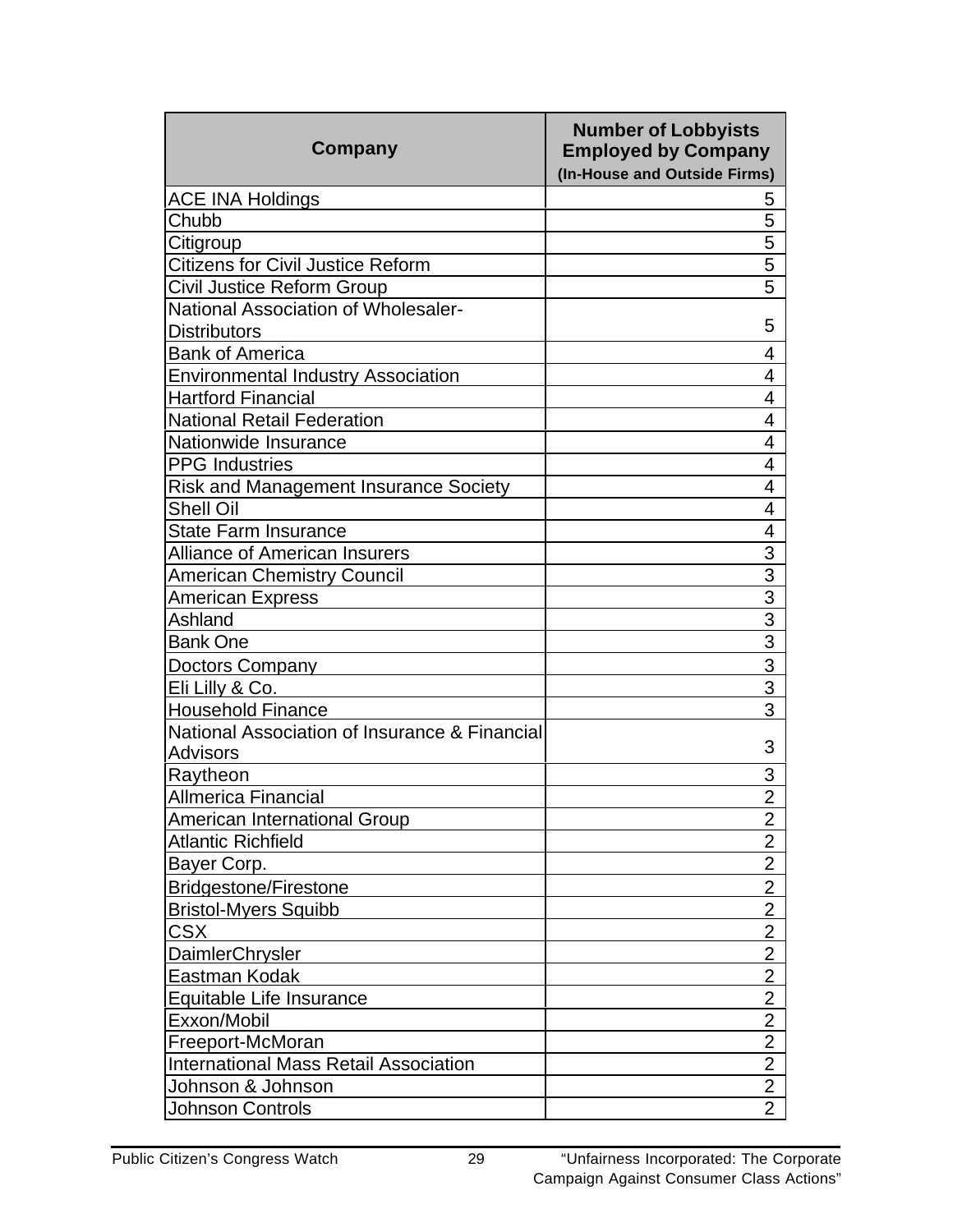| Company                                        | <b>Number of Lobbyists</b><br><b>Employed by Company</b><br>(In-House and Outside Firms) |
|------------------------------------------------|------------------------------------------------------------------------------------------|
| <b>MasterCard</b>                              | 2                                                                                        |
| Metropolitan Life                              | $\overline{2}$                                                                           |
| <b>MONY Life Insurance</b>                     | $\overline{2}$                                                                           |
| <b>New England Financial</b>                   | $\overline{2}$                                                                           |
| <b>New York Life Insurance</b>                 | $\overline{2}$                                                                           |
| Pacific Life Insurance                         | $\overline{2}$                                                                           |
| <b>Procter &amp; Gamble</b>                    | $\overline{2}$                                                                           |
| <b>Wal-Mart</b>                                | $\overline{2}$                                                                           |
| <b>Wyeth (formerly American Home Products)</b> | $\overline{2}$                                                                           |
| Zurich Insurance                               | $\overline{2}$                                                                           |
| Aegon                                          | 1                                                                                        |
| Allstate                                       | 1                                                                                        |
| <b>Aventis Pasteur</b>                         | 1                                                                                        |
| Caterpillar                                    | 1                                                                                        |
| Dow Chemical Co.                               | 1                                                                                        |
| Dow Corning                                    | 1                                                                                        |
| Eastman Chemical                               | 1                                                                                        |
| Farmers Group                                  | 1                                                                                        |
| Goodyear Tire & Rubber Co.                     | 1                                                                                        |
| Hewlett-Packard                                | 1                                                                                        |
| Humana                                         | 1                                                                                        |
| <b>IMC Global</b>                              | 1                                                                                        |
| <b>ING</b>                                     | 1                                                                                        |
| Lincoln National Corp.                         | 1                                                                                        |
| <b>Lumbermens Mutual Casualty</b>              |                                                                                          |
| <b>RadioShack</b>                              | 1                                                                                        |

*Source:* Public Citizen analysis of lobby disclosure reports filed with the Secretary of the Senate and Clerk of the House pursuant to the Lobby Disclosure Act of 1995.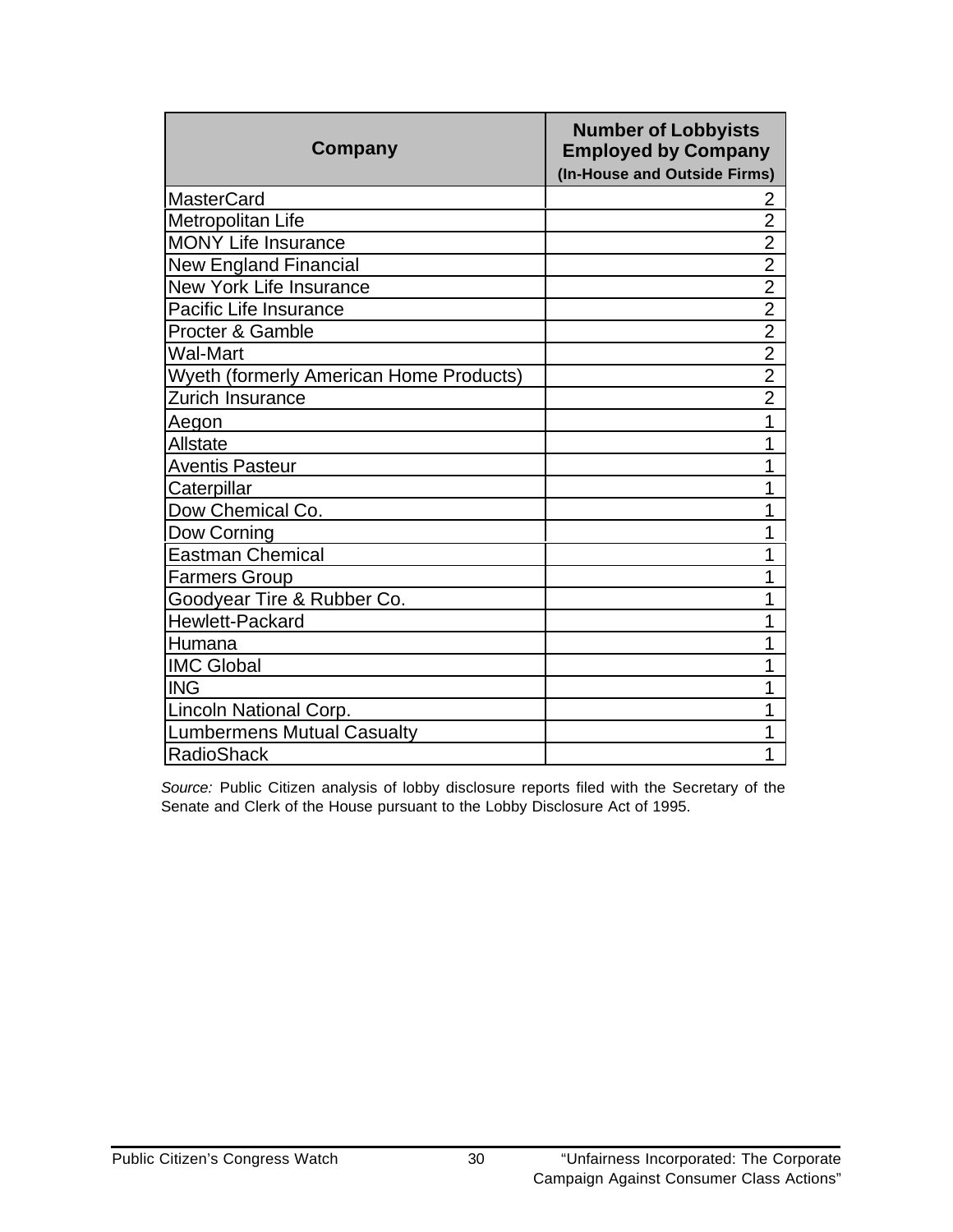# **Section II**

# **Insurance Industry**

No industry has thrown more manpower into federalizing class-action lawsuits than the combined efforts of insurance companies and associations, which have devoted at least 193 lobbyists to the issue from 2000 through 2002. They have been divided among life insurance (79), property and casualty insurance (60) and HMOs (59). Some have worked for more than one segment of the industry.

### **A. Life Insurance**

#### **Life Insurance Industry Lobbying on the Federal Class-Action Bills**

Life insurers began seeking to weaken consumer class-action litigation after facing lawsuits in the 1990s involving fraudulent marketing practices. Over the past three years, the life insurance industry has fielded the largest battalion of lobbyists of any of the industries involved – at least 79 since 2000 – working to pass class-action legislation:

- The American Council of Life Insurers has employed 21 lobbyists.
- Massachusetts Mutual Life Insurance has employed 14 lobbyists.
- Prudential has employed 14 lobbyists, including former Sen. Dennis DeConcini (D-Ariz.). Prudential settled class actions involving fraudulent conduct for more than \$2.3 billion in 1997. (See below.)
- Liberty Mutual has employed eight lobbyists.
- Northwestern Mutual Life Insurance has employed six lobbyists.
- Hartford Financial has employed four lobbyists.
- Nationwide Insurance, which settled a New York State court class action in 1998 involving deceptive sales practices at a cost of between \$84 million and  $$104$  million<sup>27</sup> has employed four lobbyists.
- Equitable Life Insurance has employed two lobbyists. Equitable, which settled class-action suits for age discrimination  $(\$12.5 \text{ million})^{28}$  and for improperly increasing premiums on major medical policies  $(\$42.5$  million),<sup>29</sup> lost a \$6 million fraud suit relating to life insurance sales practices $30$  and faced class-action suits for similar misconduct.<sup>31</sup>
- Metropolitan Life Insurance has employed two lobbyists. Met Life agreed to a \$1.7 billion settlement for class actions involving fraudulent sales practices. (See below.)
- New York Life Insurance has employed two lobbyists. The company paid \$87 million in 1995 to settle claims that it sold "vanishing premiums" policies to customers. (See below.)
- Pacific Life Insurance has employed two lobbyists.
- Aegon has employed one lobbyist.
- Lincoln National Corp. has employed one lobbyist.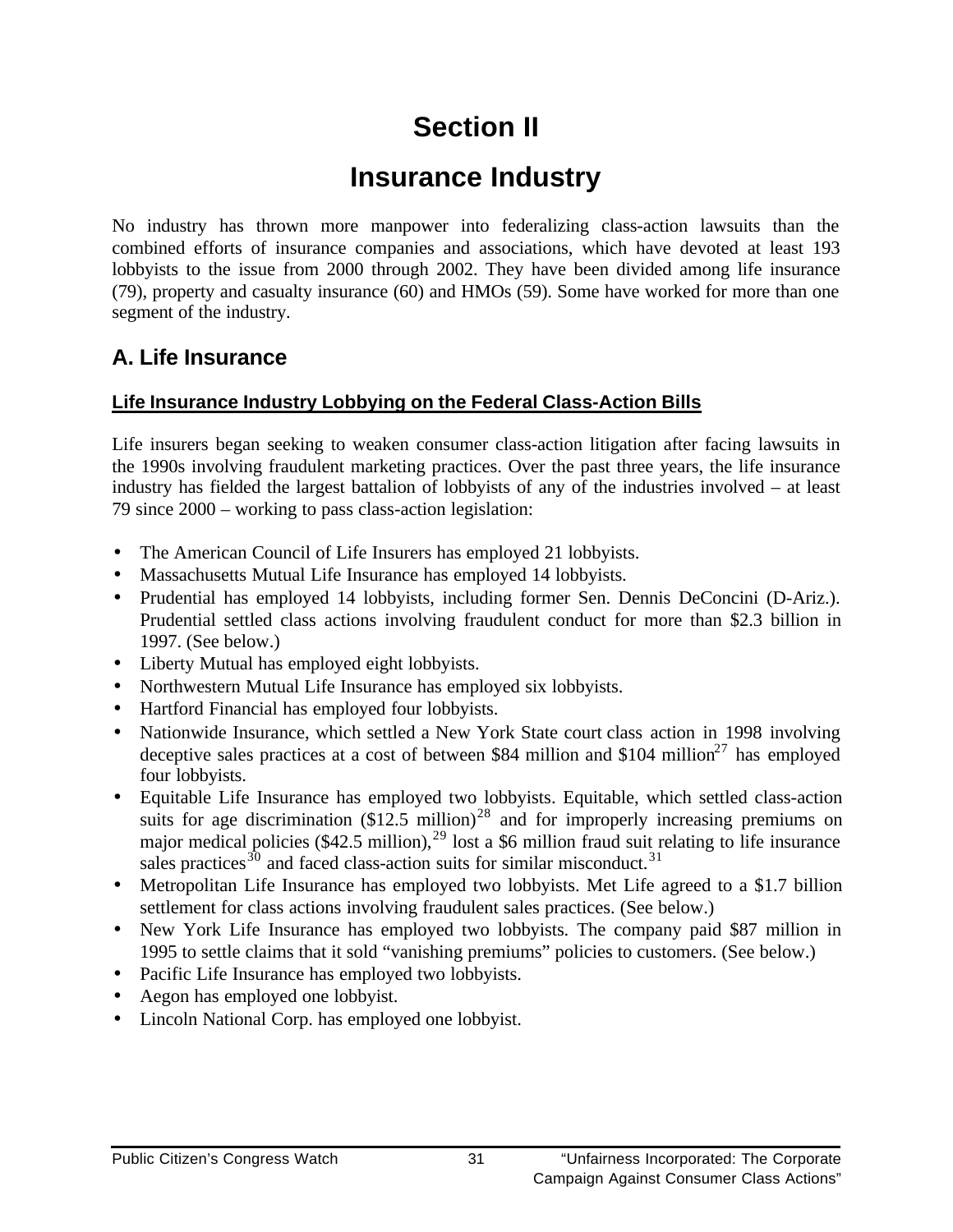#### **Unfair Practice: Customers Victimized by "Churning"**

During the 1990s, the life insurance industry faced a spate of lawsuits over "churning" – a method by which life insurance agents earn commissions by selling new policies to current policyholders, thereby stripping the cash value accrued under old policies. Typically, the agent tells a consumer that a much higher death benefit can be obtained at "no extra cost." The "churning" of client policies is encouraged by the commission structure of many life insurance companies, because agents are generally paid higher commissions in the first year of policies than in subsequent years. (Insurers often pay salespersons up to 80 percent of the first year premium of life insurance policies with greatly reduced commissions thereafter.)<sup>32</sup>

As explained by *Kiplinger's Personal Finance* magazine, "The cash value of your old policy – minus the agent's commission – is rolled over into the new policy, where it is systematically bled away to 'invisibly' subsidize higher premiums on the new policy. In a worst-case scenario, the cash value runs out, out-of-pocket premiums jump and, if you can't pay them, the policy lapses. Even if the policy doesn't lapse, you'll pay heavily for the churn."<sup>33</sup> It seldom, if ever, makes sense to replace a policy because most of the first-year premium is swallowed up in commission, and the premium is higher because the insured client is older.

Carol Nicholson, a retired K-Mart personnel manager, was a typical churning victim.<sup>34</sup> She and her husband, Keith Nicholson, purchased four Prudential life insurance policies between 1966 and 1984 with death benefits totaling approximately \$30,000. In 1984, Prudential agent Homer Gernigan contacted the Nicholsons with the usual "churn" pitch: they could use the dividends and earnings from their policies to "work for them" in their estate and retirement planning. He told them they could acquire additional insurance by paying premiums on a new policy with the earnings from their current policies, with no additional out-of-pocket costs. Gernigan said the Nicholsons would need additional insurance for financial security during retirement or in the event of Keith Nicholson's death.

The Nicholsons agreed to buy a \$100,000 whole life insurance policy. Gernigan told them that in order to apply the earnings from the original policies to the premiums for the additional policy, Keith Nicholson would need to sign certain blank forms, which he did. Unknown to the Nicholsons, these forms authorized loans from the cash value of the Nicholsons' original policies. Later, the Nicholsons received notices from Prudential indicating that policy loans had been taken and the additional policy had lapsed. The Nicholsons contacted Prudential, which advised them to ignore the notices.

When Keith Nicholson died on Aug. 26, 1994, Carol Nicholson learned that, because of Prudential's misrepresentations and omissions, his \$130,376 in insurance coverage had dwindled to \$22,514. Keith Nicholson's additional policy had lapsed and the unauthorized loans had substantially diminished the cash value and available death benefits of the other policies. Contrary to Gernigan's representations, the earnings and dividends on the original policies were insufficient to pay the premiums and other charges for the new policy. Without additional premium payments, the policy had lapsed.<sup>35</sup>

As a result of class-action suits filed in several state and federal courts, Prudential ultimately agreed to a settlement that paid out \$2.3 billion to thousands of victims of its sales practices.<sup>36</sup>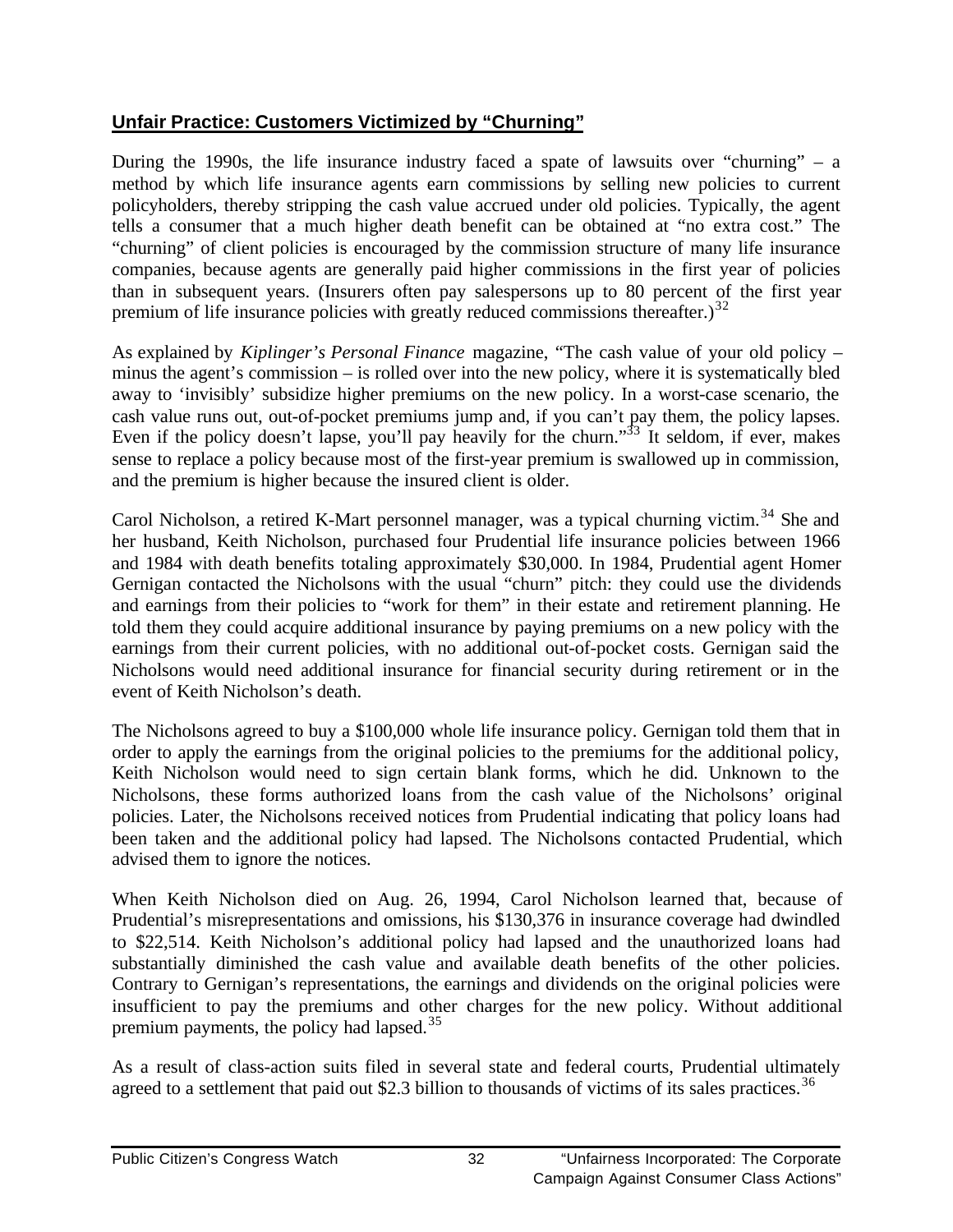#### **A Reason Insurance Companies Want to Divert Class Actions to Federal Court: Cases Are More Likely to be Dismissed for Lack of "Predominance"**

There is little doubt that churning violates state consumer protection laws. A more controversial issue is whether, under traditional interpretations of class-action rules, churning can be remedied through class-wide litigation.

Class-action certification requires that all members of the class have at least one common question of law or fact. If, as numerous former employees have alleged, a life insurance company trains its agents to use churning and other improper practices to increase sales for the company, that is a fact common to every consumer claim.

Class-action certification also requires that common questions of law and fact *predominate* over individual questions of law and fact. Most life insurance class-action lawsuits are based on oral representations of agents about the policies, often made at a consumer's kitchen table. Judges frequently find that these individual representations predominate over common questions and deny certification, even though all class members received similar representations.<sup>37</sup> This traditional application of the rules leads to a harsh result: most consumers are left without any compensation. It is impracticable for individual lawsuits to be brought over every churned policy, and even if individual suits were brought, much of the evidence would be duplicative.

A number of courts, both state and federal, have permitted life insurance class actions to proceed, but it is clear that federal courts have been less likely than state courts to relax the "predominance" requirement and grant certification. Some states, such as Oregon and North Dakota, have case law holding that common issues of fact need not predominate.<sup>38</sup> Attorneys who represent insurers are aware of this difference. As one corporate defense lawyer wrote:

"First, to the extent that it is possible for an insurer to secure a more favorable forum than the one selected by a named plaintiff, careful consideration should be given to early motion practice directed at finding the most pro-defendant forum available. Common wisdom usually dictates that a defendant insurer would prefer to litigate in a Federal rather than State Court. In addition to the fact that Rule 23(b)(3) is more familiar to the defendant than a particular state's class-action statute, a defendant may also find that the federal forum is less likely to pressure the parties to settle, pre-maturely certify a class, or award massive punitive damages to plaintiffs. For this reason, if a case is filed in State Court, defense counsel should consider whether the case may be removed to Federal Court, based on either federal question or diversity jurisdiction.<sup>39</sup>

In fact, numbers bear out this conventional wisdom. Public Citizen reviewed 43 class-action cases involving life insurance marketing practices – all of the reported decisions dating back to 1996. The review found that 11 of the 17 state cases (65 percent) were certified for class-action adjudication, but only nine of 26 federal cases (35 percent) were certified. In other words, life insurers were nearly *twice as likely* to avoid class-action certification in federal court, largely because federal judges were reluctant to find that common issues of fact predominated in the litigation. [See Appendix B]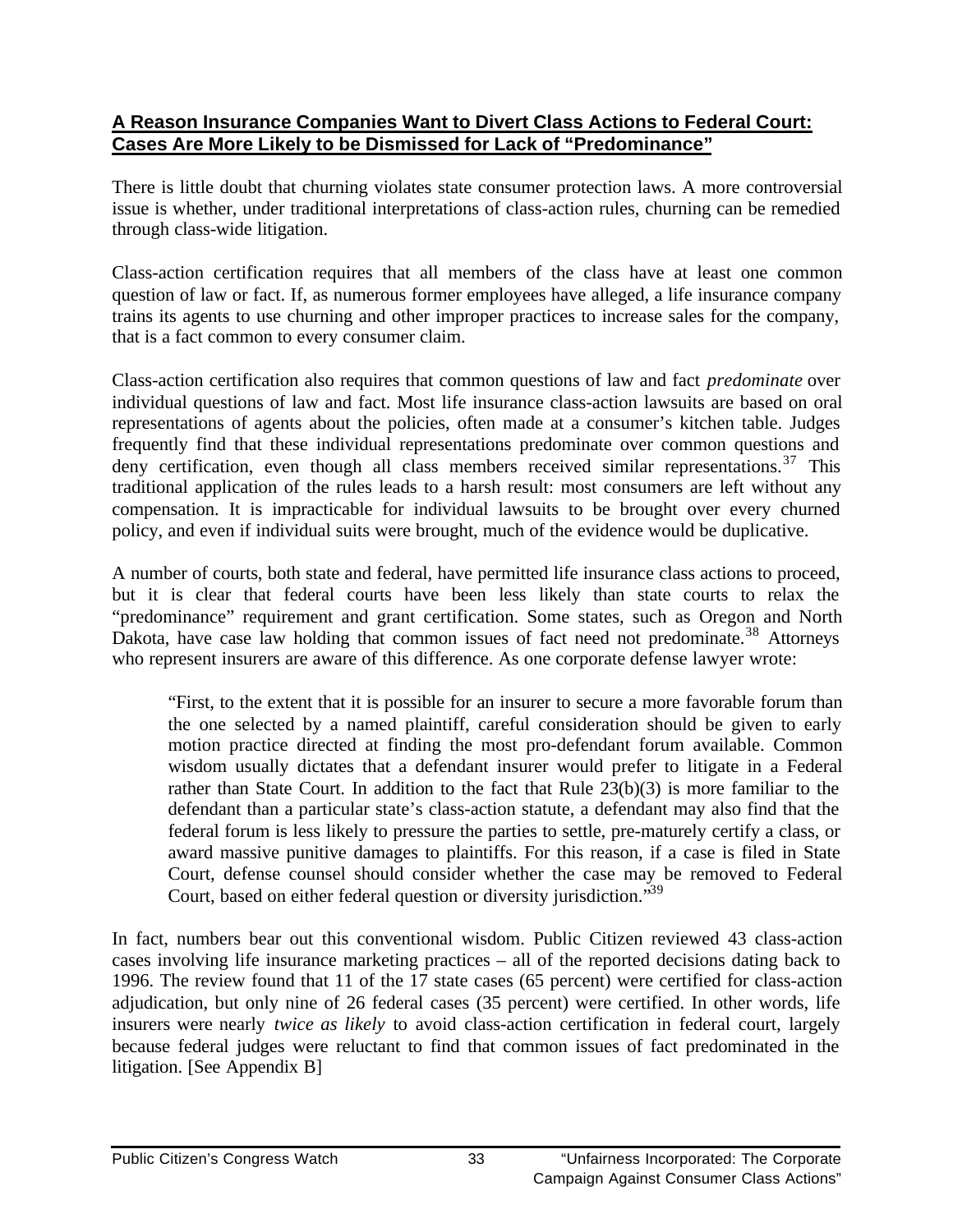This kind of advantage motivates the life insurance industry to push for class-action legislation that would push more states into federal courts. By increasing federal jurisdiction over class actions, companies reduce the likelihood that a lawsuit will be brought against them in a state such as Oregon and, ultimately, they decrease the likelihood that such class actions will be certified. Legislation now in the U.S. Senate and House, S. 274 and H.R. 1115, would leave thousands of victims of systematic deceptive sales practices without class-action redress. In addition to churning, two other deceptive practices have been rampant in the life insurance industry by companies lobbying for the class-action legislation, as explained below.

### **Other Class-Action Cases Involving Life Insurance Companies**

- **New York Life Insurance: The "vanishing premium" pitch.** New York Life settled a New York State Court class action in August 1995 for \$87 million that was brought on behalf of three million customers who were given "vanishing premium" sales pitches.<sup>40</sup> The vanishing premium technique sells life insurance policies based on misrepresentations that, at a specified time, the investment earnings from each policy's cash value will be sufficient to maintain the policy so that the consumer will no longer have to pay premiums. While this may be true under exceptional market conditions, the increase in cash value of policies is so interest-sensitive that a slight reduction in dividend interest rates causes the premiums to "reappear." To boost sales, agents withhold this crucial piece of information from customers. *Money Magazine* called vanishing premiums one of "The Eight Biggest Rip-Offs in America."<sup>41</sup>
- **Metropolitan Life Insurance: The "investment" pitch.** The company agreed in 1999 to pay \$1.7 billion to settle three class-action lawsuits and dozens of other actions brought by seven million policyholders who claimed they were deceived by Met Life sales practices between 1982 and  $1997<sup>42</sup>$  In addition to allegations of vanishing premiums and churning, consumers claimed that they were led to believe that they were investing in savings or retirement plans, when in fact they were purchasing life insurance policies.<sup>43</sup>

Under the settlement, class members could submit claims to an independent adjuster who could award them cash, an increase in the death benefits of their life insurance policies or some combination. Of the total settlement, about \$690 million was dedicated to that fund.<sup>44</sup>

## **B. Property/Casualty Insurers**

Property/casualty insurers are a variety of techniques to reduce claim payouts. Insurers are facing a spate of allegations, both in individual lawsuits and in class actions, that these techniques cross the line separating good faith efforts to cut costs and bad faith denial of claims. These insurance companies have joined in the campaign for federal class-action legislation that would weaken consumers' chances of obtaining compensation for unfair or abusive corporate practices.

### **Property/Casualty Insurance Lobbying on the Federal Class-Action Bills**

At least 12 property and casualty insurers and three industry groups have devoted at least 60 lobbyists to rewriting class-action laws.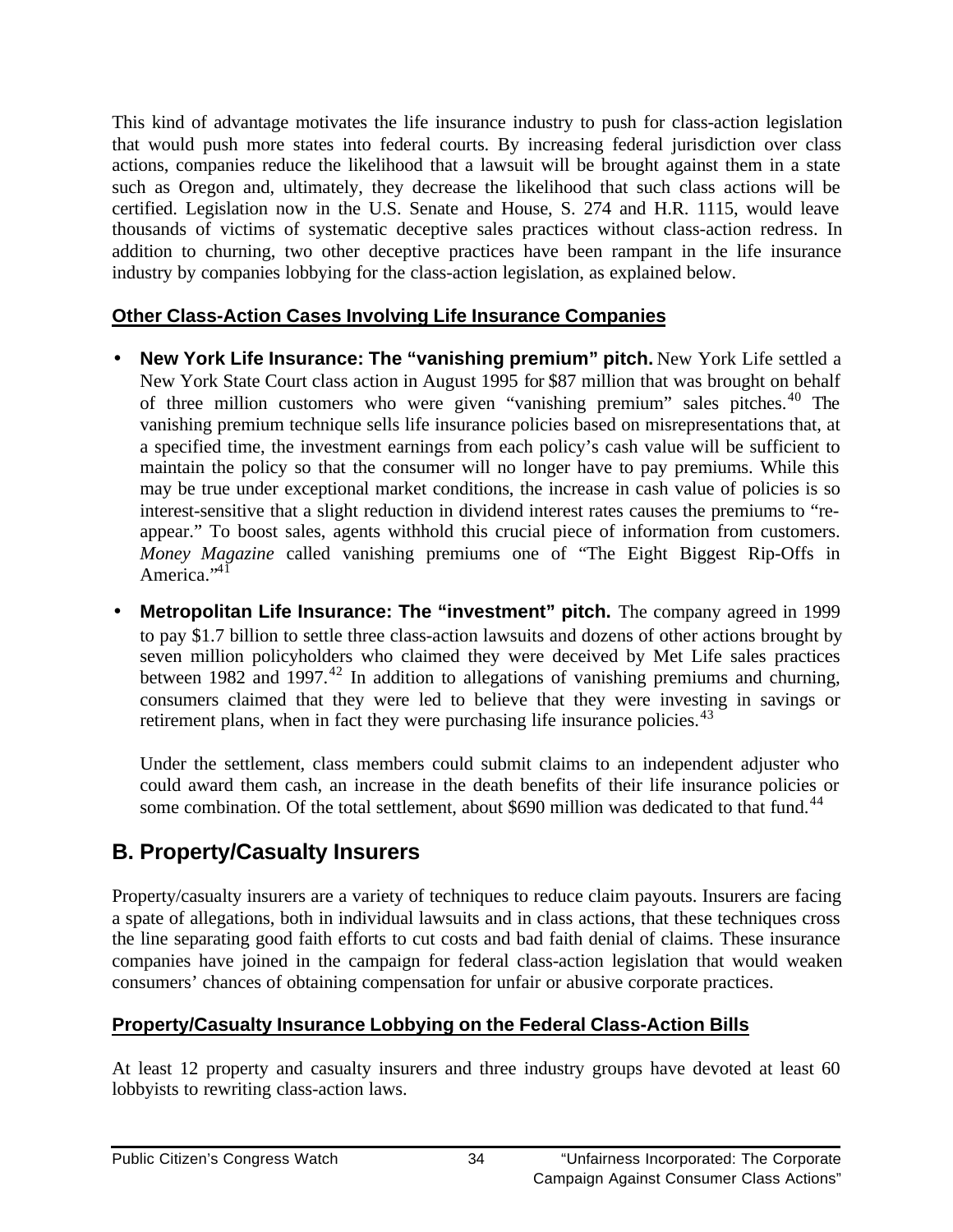- The American Insurance Association has committed 10 lobbyists, including Daniel Mattoon, former deputy chairman, National Republican Congressional Committee; Matt Gelman, former legislative aide to Rep. Richard Gephardt (D-Mo.); and Drew Littman, former policy director for Sen. Barbara Boxer (D-Calif.).
- The National Association of Independent Insurers has committed seven lobbyists.
- USAA Insurance has committed seven lobbyists, including Victor Schwarz, a veteran lobbyist who has at least 10 clients interested in class-action legislation.
- The Alliance of American Insurers has committed three lobbyists.
- CNA has committed six lobbyists, including Alan Coffey, former House Judiciary Committee Staff Director (1995-97) and Minority Chief Counsel (1983-1995).
- ACE INA Holdings has committed five lobbyists.
- Chubb has committed five lobbyists.
- State Farm Insurance has committed four lobbyists.
- The Doctors Company has committed three lobbyists, including former Rep. Richard Schulze (R-Penn.), who served from 1975-1993; and Wayne Valis, former special assistant to President Ronald Reagan (1981-1983).
- Allmerica Financial has committed two lobbyists.
- American International Group has committed two lobbyists.
- Zurich Insurance has committed two lobbyists.
- Allstate Insurance has committed one lobbyist.
- ING has committed one lobbyist.
- Lumbermens Mutual Casualty has committed one lobbyist.
- Farmers Group has employed one lobbyist.

### **Other Class-Action Cases Involving Property/Casualty Insurers**

• **Colossus.** At least six insurers that are lobbying for federal class-action bills use a software program called "Colossus" to assess personal injury claims.<sup>45</sup> Allstate, CNA, USAA Insurance and Farmers are listed immediately above; Hartford Financial and Metropolitan Life Insurance are listed in the Life Insurance section earlier in this chapter. In October 2002, a New Mexico state court certified the nation's first class-action complaint against Allstate that accused the company of using this controversial tool in an abusive manner.<sup>46</sup>

Attorneys for the class members allege that Colossus is used to systematically lower payments to injured claimants, in some cases by as much as 10 percent. The lawsuit claims Allstate violated state "good faith" statutes by manipulating the software to recommend lowball payout ranges and then forcing adjusters to settle according to those biased ranges. Purportedly, Colossus compares accident documents with similar cases in a database. But discovery in the lawsuit revealed evidence that Allstate systematically excluded jury awards and settlements above a certain dollar level from the database.<sup>47</sup> Farmers Insurance faces similar allegations in Washington state courts.<sup>48</sup>

**Bad Faith Utilization Reviews.** A Washington state class action against State Farm is proceeding to trial in accordance with a February state appeals court decision. The class action charges State Farm with bad faith in denying claims for medical expenses by more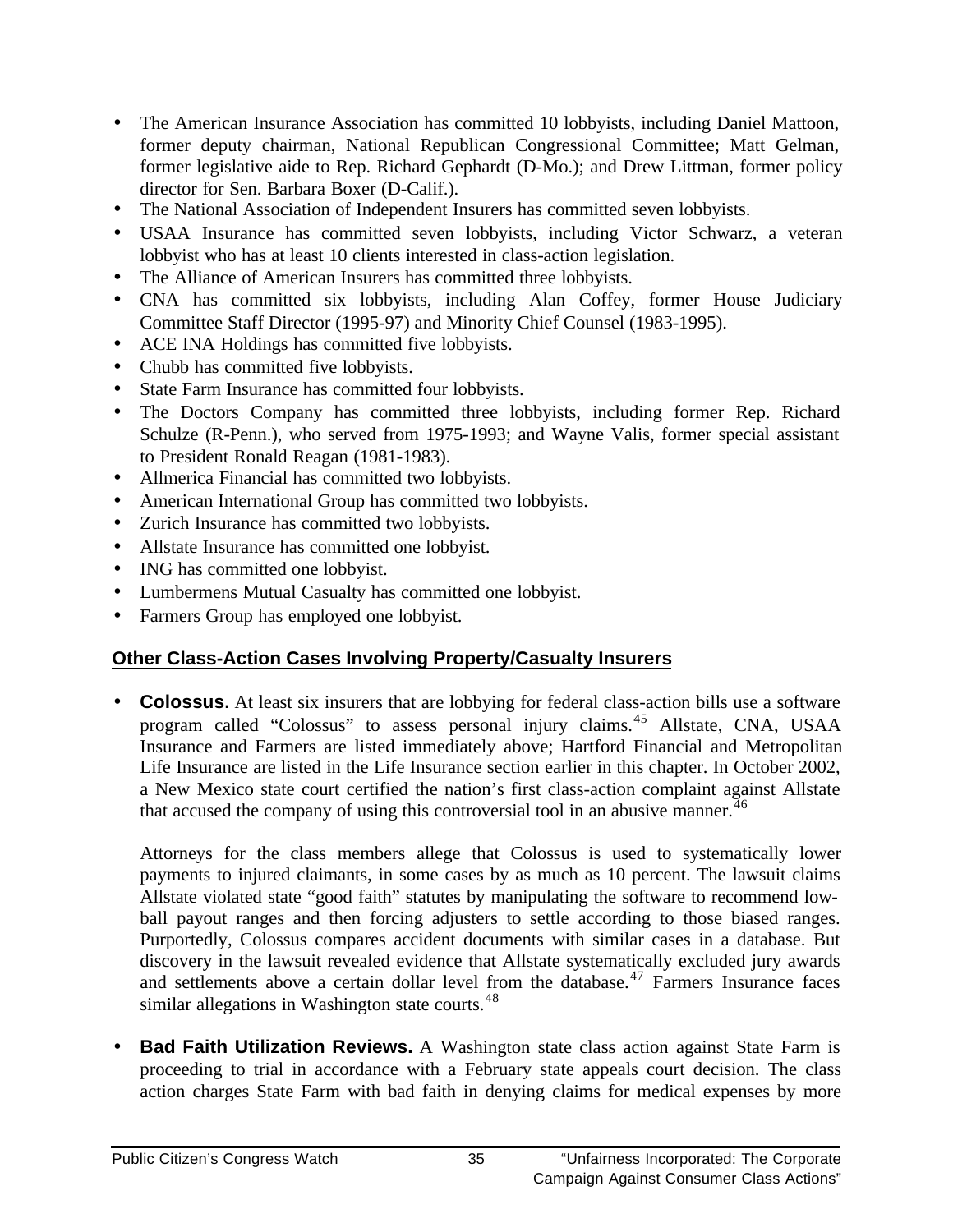than 5,000 policyholders. According to the lawsuit, State Farm uses an "unscientific paperreview system" to find ways to deny medical expense claims made under personal injury protection (PIP) coverage. State Farm had King County Superior Court seal lawsuit documents that would divulge company policies and procedures in the claims review process. However, an attorney representing class members said his firm had reviewed more than 6,000 claims filed in the last eight years and found reason to claim the company acted in bad faith 94 percent of the time.<sup>49</sup> Doctors have been victimized by similar practices, and have filed a class action against several auto insurers in New Jersey Superior Court in  $C$ amden.  $50$ 

## **C. Health Maintenance Organizations**

HMOs are insulated from many lawsuits by federal law, and those suits that go forward are generally litigated in federal court. Nonetheless, the HMO industry has assembled a powerful team to fight for class-action legislation that would further repress class actions in state court.

### **HMO Lobbying on the Federal Class-Action Bills**

HMOs and associations that represent them have unleashed 59 lobbyists in their quest to get the class-action laws rewritten. The high-powered group includes an array of former officials from both sides of the aisle.

- The American Association of Health Plans committed 30 lobbyists, including Kenneth Duberstein, chief of staff to President Ronald Reagan; Henry Gandy, a former aide to Sen. Trent Lott (R-Miss.) and a liaison officer in the White House during the Reagan administration; and Steven Champlin, executive director of the House Democratic Caucus from 1991-93.
- The Health Insurance Association of America committed 12 lobbyists.
- CIGNA committed eight lobbyists, including former Rep. Bill Brewster (D-Okla.).
- Wellpoint Health Networks committed eight lobbyists, including Linda Tarplin, special assistant for legislative affairs under President George H.W. Bush.
- Aetna committed six lobbyists, including Thomas Donnelly Jr., special assistant to President Reagan and a former assistant secretary for legislation at the Department of Health and Human Services.

## **Other Class-Action Cases Involving HMOs**

Managed care techniques emphasize cost savings, sometimes at the expense of good medicine and fairness to patients. HMO practices that have led to class actions fall into three broad categories:

• **Denying consumers the benefit of the "billed/paid" distinction**. Most medical providers bill for services far in excess of what the HMOs *actually* pay. This is because HMOs have worked out deals for reduced payments to the providers – deals that are the very heart of what managed care is all about. However, HMOs frequently base the cost that its enrollees must share on the "billed" amounts, rather than the paid amounts.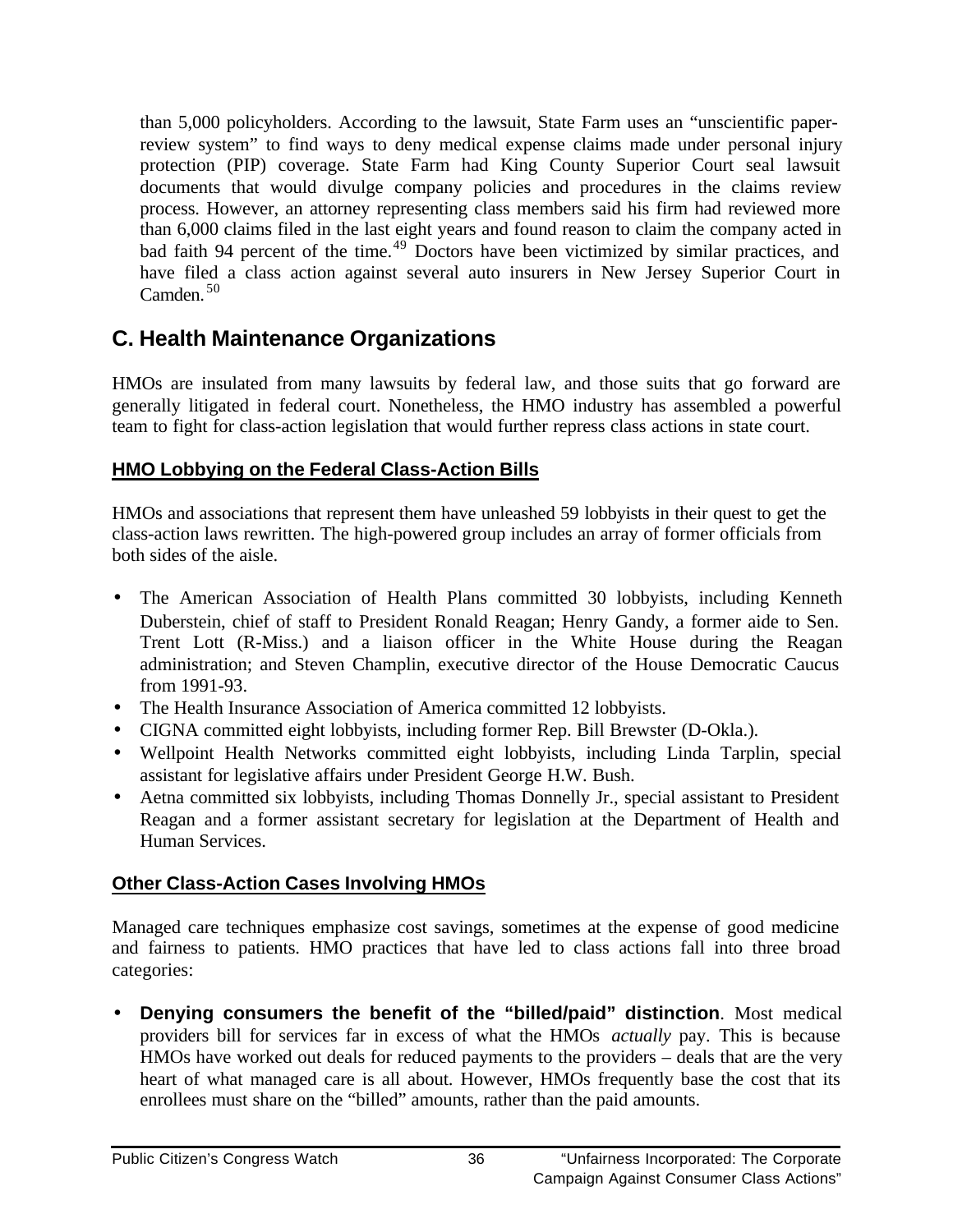One such case, Corsini v. United Health Care, involved billing by the HMO for 20 percent co-payments. The patient received care from podiatrists that cost the HMO \$328. The HMO, however, told her the treatment had cost \$980 – and demanded that she pay \$196. In fact, her actual responsibility was for only \$65. The same kind of fraud had been perpetrated systematically by the HMO, and it was ordered to repay its patients \$4.4 million.<sup>51</sup>

In DeGarmo v. Health Plan of Upper Ohio Valley, the plaintiff's 10-year-old son was paralyzed in an auto/bicycle accident and recovered \$950,000 from the driver. The HMO asserted a lien of \$128,000 to recover the costs of the boy's medical care. In fact, the HMO had paid only about \$70,000 to the medical providers. A class was certified in this case, and the HMO agreed to pay \$9 million in restitution to 3,500 patients.<sup>52</sup>

- **Downcoding.** Medical providers currently are suing all major HMOs for systematically underpaying them through "downcoding" – reclassifying claims as lower-paid services. For example, a doctor who performs a skin biopsy costing \$120 may be reimbursed based on a downcoded service that costs half that amount. Class-action suits filed by physicians for breach of contract are pending in both state and federal courts. In May Aetna Inc. became the first insurer to settle such a lawsuit, agreeing to a payment of \$100 million to plaintiff doctors, and changes to its reimbursement policy.<sup>53</sup>
- **Quality of Care.** An ongoing lawsuit against Prudential seeks damages against the corporation for breaking its promise to base its decisions about patient care on accepted medical expertise. The lawsuit, which a New York state appellate court allowed to proceed in 2001, reveals an undisclosed Prudential policy of basing treatment decisions on data contained in a book of general guidelines rather than on doctors' opinions.<sup>54</sup>

The lead plaintiff was six months pregnant and stricken with an attack caused by Crohn's disease, which inflames the small intestine. Her physician requested continued hospitalization, but Prudential's "concurrent review nurse," who neither examined the patient nor consulted her physician, concluded the additional stay was not medically necessary based on data contained in a book, *Milliman & Robertson's Guidelines*. 55

A week later, the plaintiff "was rushed to the emergency room with a high fever and severe pain. Her treating physician determined that exploratory surgery was necessary and requested pre-approval from Prudential, but received no response," according to the 2001 appeals court opinion. Three days later, her intestine burst, and she was rushed to the emergency room where a portion of her colon was removed. "Pre-authorization" for the exploratory surgery arrived two days later – five days after the initial request had been made.<sup>56</sup>

## **A Brief Study in Hypocrisy …**

The American Association of Health Plans, the trade association for HMOs, has lobbied for restrictions on class actions. On its "class-action center" Web page, AAHP opines that, "Litigation leads to higher product costs in all aspects of the American economy. Health care is no exception. The cost of defending against these and other lawsuits of questionable merit will result in higher premiums for patients and more uninsured Americans. Complex health care decisions belong with elected and accountable representatives, not personal injury lawyers." <sup>57</sup>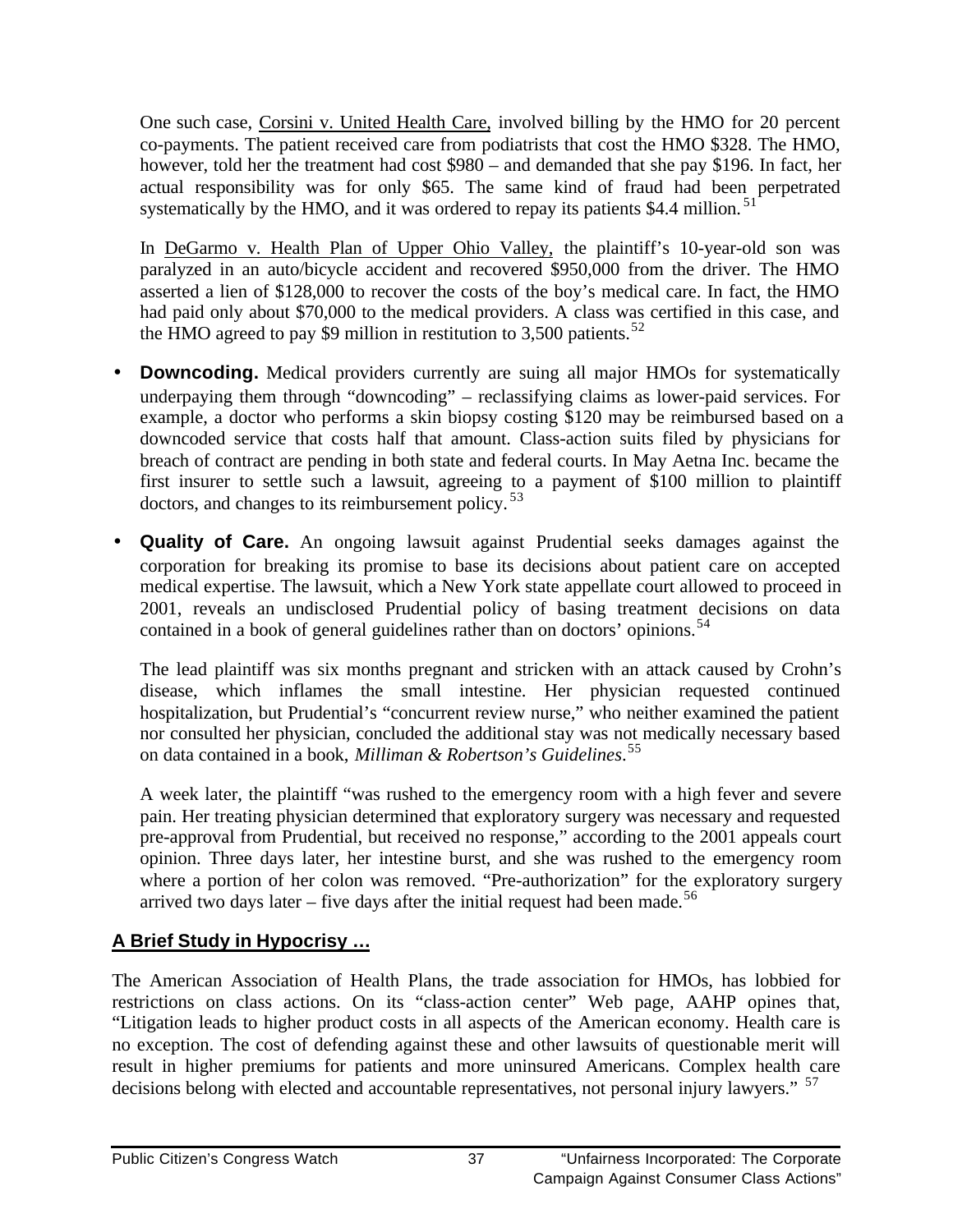That's not to say, however, that litigation is a bad thing when *HMOs* are injured by a fraudulent business practice.

Desiano v. Warner-Lambert Co.<sup>58</sup> is a class action filed by HMOs to recover their expenditures for Rezulin, an expensive and dangerous diabetes drug, between February 1997 and April 2001. The HMOs allege that doctors were fraudulently induced to prescribe Rezulin, for which HMOs paid about \$1.4 billion at a monthly cost of about \$135 per patient. Before Rezulin was introduced, the most commonly prescribed oral drug therapy for Type II diabetes had been Metformin**,** which had a prescription cost of about \$55 per month, of which the typical HMO paid about \$50.

Warner-Lambert marketed Rezulin aggressively, touting it as "the first anti-diabetes drug designed to target insulin resistance" – a statement the Food and Drug Administration called "false and misleading." Warner-Lambert had published full-page color advertisements in the *New England Journal of Medicine* and the *Washington Post* describing Rezulin as a drug with breakthrough effectiveness, and said it had "side effects comparable to placebo." Warner-Lambert allegedly made this statement when its own clinical trial data had shown Rezulin users three to six times more likely to suffer liver injury than patients taking the placebo.

By July 1997, seven people receiving Rezulin had died from the same side effects that Warner-Lambert had observed in its pre-market tests. By the fall of 1997, the FDA began to receive reports of Rezulin patients suffering serious liver injuries, including death following liver failure. On March 21, 2000, Warner-Lambert withdrew Rezulin from the U.S. market at the request of the FDA.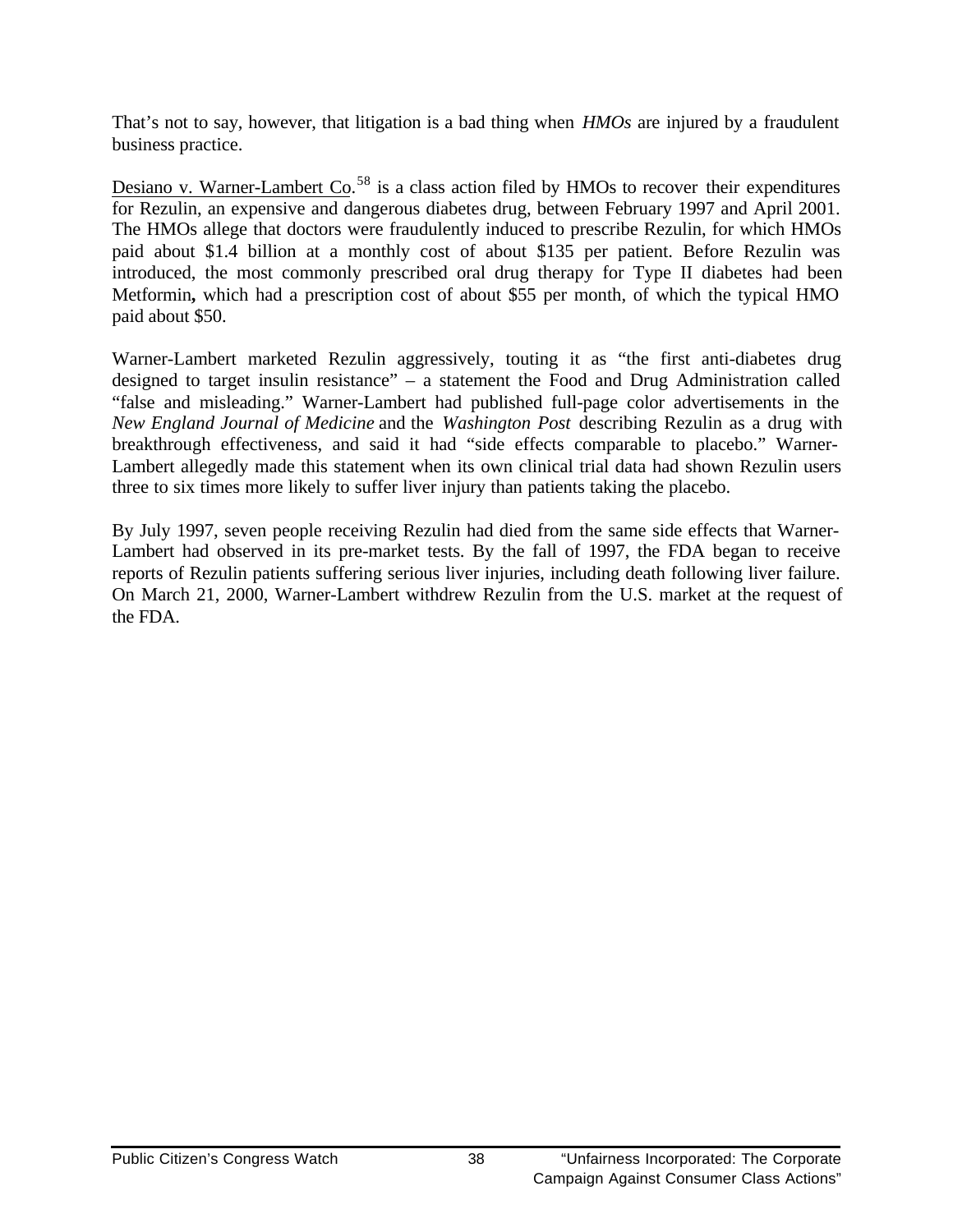# **Section III**

# **Banks and Consumer Credit Companies**

State class-action lawsuits have exposed an abundance of unfair practices by banks, credit card companies and other lenders, including concealed transaction fees, hidden conditions in loans, "bait and switch" tactics, the use of telemarketing to "sell" customers sham add-on products without their consent and other scams designed to inflate penalties and fees.<sup>59</sup>

### **Consumer Credit Lobbying on the Federal Class-Action Bills**

At least seven credit card companies, mortgage lenders and their trade association employed at least 36 lobbyists to urge lawmakers to pass federal class-action legislation.

- Financial Services Roundtable has committed 12 lobbyists to the bills.
- Countrywide Home Loans has committed six lobbyists to the class-action campaign, including David Norcross, former general counsel for the Republican National Committee.
- Citigroup, parent company of Citibank, has committed five lobbyists to its class-action lobbying lineup, including Maura Soloman, congressional affairs specialist for the Treasury Department's Office of Thrift Supervision during the Clinton administration. In 2001, Citibank agreed to pay \$240 million for deceiving customers into signing ill-advised home equity loans and hiding extra charges. (See below.)
- Bank of America, which recently settled state class actions for charging out-of-network fees for use of its own automatic teller machines and for incorrectly applying late fees to auto loans, has committed four lobbyists. (See below.)
- Household Finance has committed three lobbyists. (See below.)
- Bank One has committed three lobbyists.
- American Express has committed three lobbyists.
- MasterCard, which in April was found liable for raising \$195 million through a hidden 1 percent fee in currency exchange transactions, has committed two lobbyists. (See below.)

## **Unfair Practice: Credit Card Users Hit with Secret Conversion Fee**

The two leading credit card companies recently made news when a California Superior Court ruled that MasterCard and Visa U.S.A. improperly hid a 1 percent currency conversion fee that was charged to cardholders on transactions conducted abroad.

The judge in the case, Schwartz v. Visa International, said his decision was strongly influenced by "the intentional concealment by defendants of the currency conversion fee from consumers."<sup>60</sup> Visa and MasterCard were ordered to refund such charges and begin disclosing the fee on statements. Refunds could total \$800 million.<sup>61</sup>

In addition to the typical currency exchange fee assessed on purchases made overseas, Visa and MasterCard added a 1 percent currency conversion fee – and did not inform its customers. Evidence presented at the six-month trial showed that Visa collected approximately \$630.1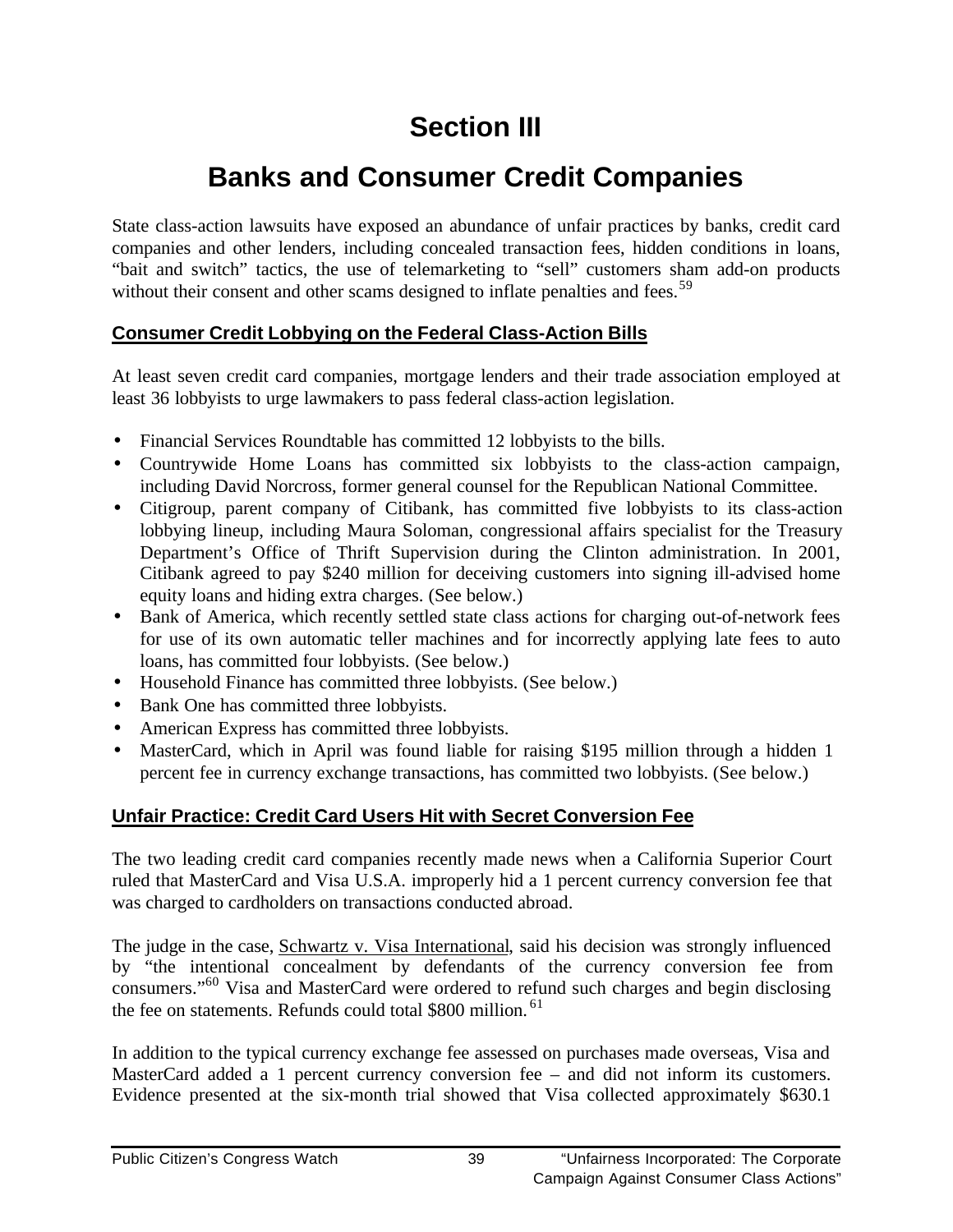million in currency conversion fees from cardholders between 1996 and March 2002. During the same time period, the actual costs Visa incurred for currency conversion transactions were a tiny fraction of this income (\$6.9 million). $62$ 

MasterCard received revenue from U.S. cardholders of \$195 million as a result of its 1 percent currency conversion fee between February 1996 and the end of  $2000$ .<sup>63</sup> In 1999 and 2000, MasterCard earned an average of about \$1.05 per transaction in conversion fees, while its actual costs were less than two cents a transaction, the court found.<sup>64</sup>

Trial testimony showed the defendants were fearful that if cardholders discovered the fee, Visa and MasterCard would be forced by competitive pressures to reduce or eliminate it. Further evidence that the corporations had tried to conceal the fees from cardholders was reflected in their policy of not imposing the fees on transactions that involved foreign currencies pegged to the value of the dollar at a 1:1 ratio. The addition of a 1 percent conversion fee on a currency pegged at 1:1 could have been easily noticed on a billing statement, leading to unwanted questions from cardholders.

Visa was the first credit card company to add the 1 percent currency conversion fee. In October 1986, MasterCard consultants provided cost estimates for a proposed currency conversion program that the company was considering. Depending on volume, the estimates ranged between 0.04 percent (four-hundredths of 1 percent) and 0.13 percent (thirteen hundredths of 1 percent). The consultants suggested to MasterCard that a fee of 0.25 percent would cover all anticipated direct and indirect costs and still yield a handsome profit. However, after learning of Visa's plans to charge a full 1 percent fee, MasterCard modified its plans to incorporate a 1 percent fee.

Visa and MasterCard were ordered to repay the 1 percent currency conversion fee to all cardholders within the court's jurisdiction who had paid the fee since its inception. The California State judge also scheduled an additional hearing to consider the mechanics for refunding the payments.

### **A Reason Lenders Want to Divert Class Actions to Federal Court: "Private Attorney General" Actions Would Face a Higher Hurdle**

The Schwartz v. Visa International case was not a class action but a "private attorney general" action brought under a unique California law known as Section 17200. Few laws stick in the business community's craw more than Section 17200, because California State judges have applied it broadly to remedy consumer rip-offs.

The class-action bill in the U.S. House, H.R. 1115, uses an unusual definition of "class action" (as did the original version of the Senate bill, S. 274). The House bill states that:

"[A] civil action that is not otherwise a class action … shall nevertheless be deemed a class action if the named plaintiff purports to act for the interests of its members (who are not named parties to the action) or for the interests of the general public, seeks a remedy of damages, restitution, disgorgement, or any other form of monetary relief."<sup>65</sup>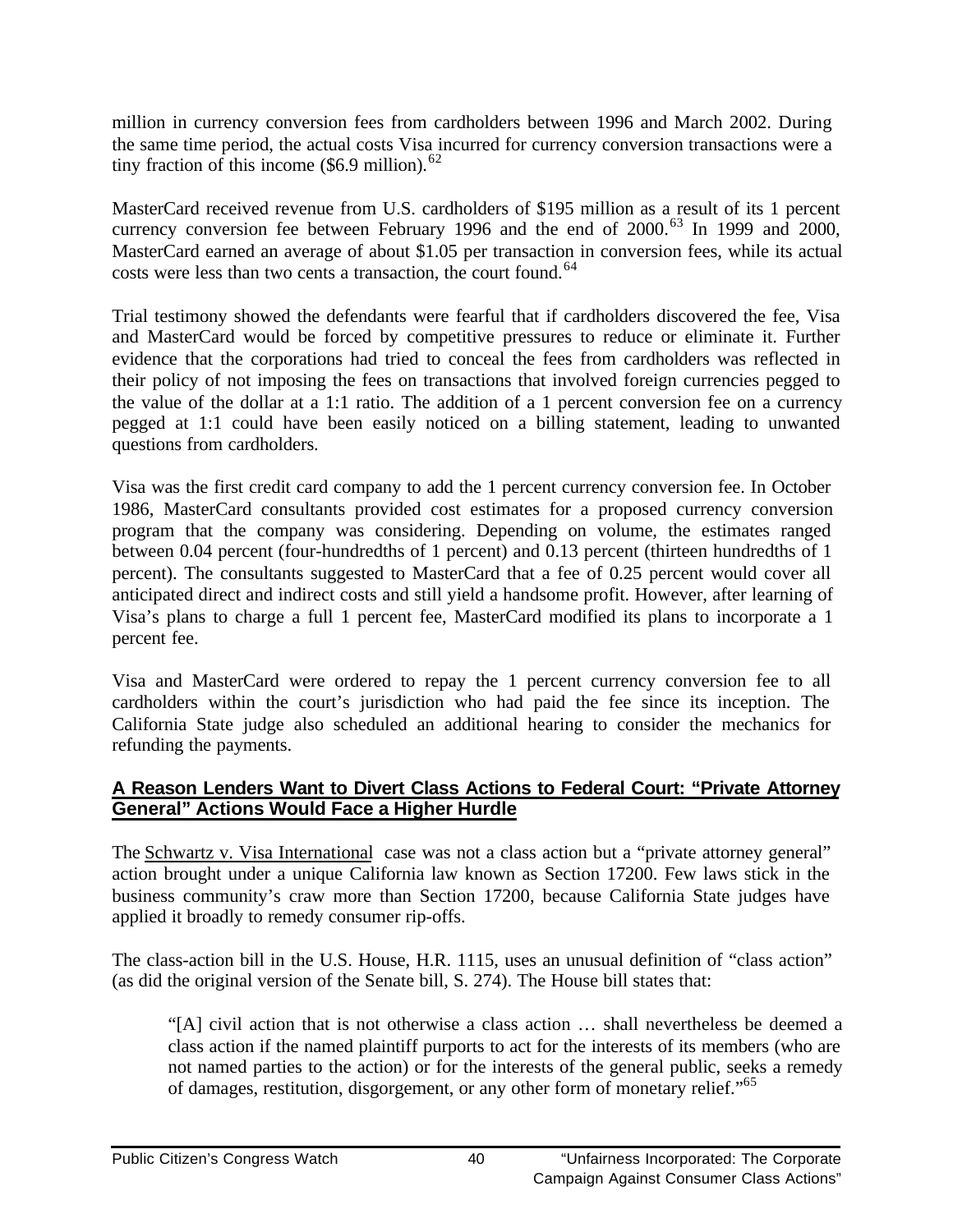By defining 17200 cases as "class actions" and diverting them to federal court, corporations gain three advantages. First, California consumers would no longer benefit from the relaxed standards for maintaining fraud suits under state law; instead, they would have to meet the tougher certification requirements of the federal class-action rules. Second, as explained in this report's section on pharmaceutical companies, federal judges feel obliged to interpret state laws conservatively and reject claims that might expand the application of those laws. Finally, any ruling by a federal judge on California's Section 17200 does not carry the force of precedent. This means other companies that are not specifically party to a federal judge's ruling in a case are not bound by that judge's interpretation of the law.

### **Other Class-Action Cases Involving Consumer Credit Companies**

• **Citigroup's Subprime Unit: Predatory Lending.** Some of the most flagrant abuses committed by consumer credit firms in recent years have been in the so-called subprime loan market, which targets customers with blemished credit records. Consumer lawyers' investigations have revealed a disturbing trend of companies strategically preying on their customers' lack of bargaining power and financial savvy, and often resorting to full-fledged fraud.

Several class actions filed in state courts against Associates Corporation of North America (which Citigroup bought in 2000 from Ford Motor Co.) spurred a Federal Trade Commission (FTC) investigation that resulted in a  $$240$  million national settlement,<sup>66</sup> at the time the largest FTC consumer protection settlement ever.<sup>67</sup>

Class-action suits were filed in several states during the mid-1990s against Associates, then owned by Ford. The suits charged that Associates deceived customers into signing for home equity loans that included several hidden charges. Associates also were accused of adding insurance policies to the loans without informing customers.<sup>68</sup>

The FTC agreed with these accusations. The commission also found that Associates was guilty of falsely presenting itself as a financial advisory service for its customers, pledging "to recommend only those products and services that fit *your* needs" (emphasis in original marketing materials).<sup>69</sup> In fact, the FTC found that Associates coached its workers to avoid discussing factors that might dissuade customers from using their service, such as higher interest rates and longer repayment periods on restructured debts. Employees also were told not to disclose closing costs of up to 5 percent of the credit line.<sup>70</sup>

The firm also violated the law, the FTC found, by offering immediate \$5,000 advances (to be paid back at 28 percent interest if a loan was not consummated) that circumvented home equity loan laws, failing to disclose points and interest rates, and failing to disclose that loans included balloon payments.<sup>71</sup>

In 2002, the FTC and Citigroup announced a \$240 million settlement.<sup>72</sup> Citigroup also agreed to stop selling credit insurance shortly before the settlement was reached.<sup>73</sup> Of the \$240 million, \$215 million will reimburse customers for the majority of money they paid or still owe for credit insurance, and \$15 million will reimburse customers for service fees and other losses customers suffered from ill-advised home equity loans.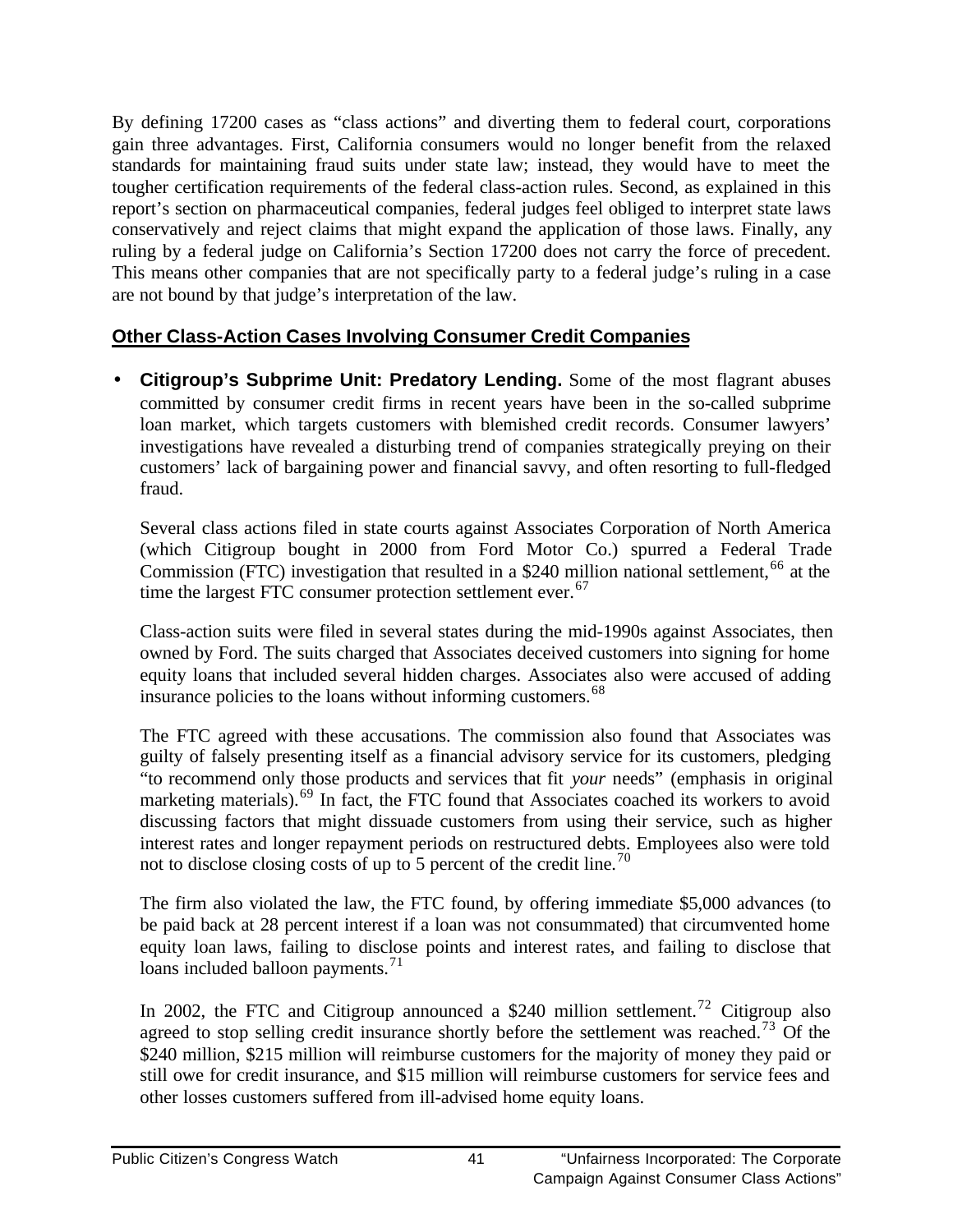• **Household Finance: Predatory Lending.** Household in 2002 agreed to pay \$484 million to settle charges brought by dozens of state attorneys general that it systematically misled customers about interest rates and embedded fine print in loans that made it virtually impossible for customers to exit their relationship with Household.<sup>74</sup>

A study by the state of Washington found "sales tactics intended to mislead" were too widespread to be blamed on individual loan officers.<sup>75</sup> Following Household's settlements with the states, several class-action petitions were filed in state and federal courts. They are pending.

• **Bank of America: Fraudulent Fees.** In September 2001, Bank of America agreed to adjust existing auto loan balances and refund closed loans accounts for unwarranted interest and late fees. A California Superior Court class action revealed that the bank failed to credit car loan payments when they were received, resulting in increased interest payments and late charges. The bank was aware of the systemic problem but took no steps to correct it, evidence introduced in the case revealed. Total restitution was estimated at about \$1 million, including cy pres (i.e., charitable) donations of \$150,000 to The Utility Reform Network, the Volunteer Legal Services Program of the Bar Association of San Francisco and Consumer Action. <sup>76</sup>

In April 2002, Bank of America also settled a class-action lawsuit and agreed to pay \$700,000 in damages to account holders in Washington state. The bank was operating "undercover" automated teller machines at supermarkets and charging their own customers out-of-network fees to use them.<sup>77</sup>

- **MBNA Corp: Payment Jockeying.** In March 2002 MBNA, a Financial Services Roundtable member, agreed to pay \$8 million to settle a class-action lawsuit in New York Supreme Court that alleged deceptive pricing practices. According to the suit, MBNA advertised annual interest charges of 6.9 percent for new customers, but failed to warn that the rate applied only to balances transferred from rival cards, while the charge for new loans would be 17.9 percent. Payments received are first applied to the low interest balance, allowing the higher rate balance to continue to grow.  $^{78}$
- **Providian Financial Corp: Sham "Add-on" Services.** In its marketing materials, Providian Financial claimed that there was "no annual fee" for its card, but failed to disclose the hidden condition that to be eligible the cardholder must purchase a \$156 a year credit protection plan. Providian, another Financial Services Roundtable member, on November 8, 2001, agreed to pay \$105 million to settle class-action lawsuits alleging this scam and the sale of other add-on services that customers were unlikely to use or benefit from.<sup>79</sup>
- **General Electric Credit Auto Leasing: Fraudulent Overcharges.** GECAL, another Financial Services Roundtable member, settled a state class-action lawsuit in 1995 in response to allegations that it had systematically charged customers for lease-end repairs that were never performed, for "excessive wear and tear" regardless of the condition of the cars, and for damage that GECAL's own personnel caused to the car after lease-end but prior to wholesale. According to the terms of the agreement, class members received refunds of 75 percent of the overcharged amount, and GECAL agreed to waive its right to collect unpaid "excess wear and tear" charges.<sup>80</sup>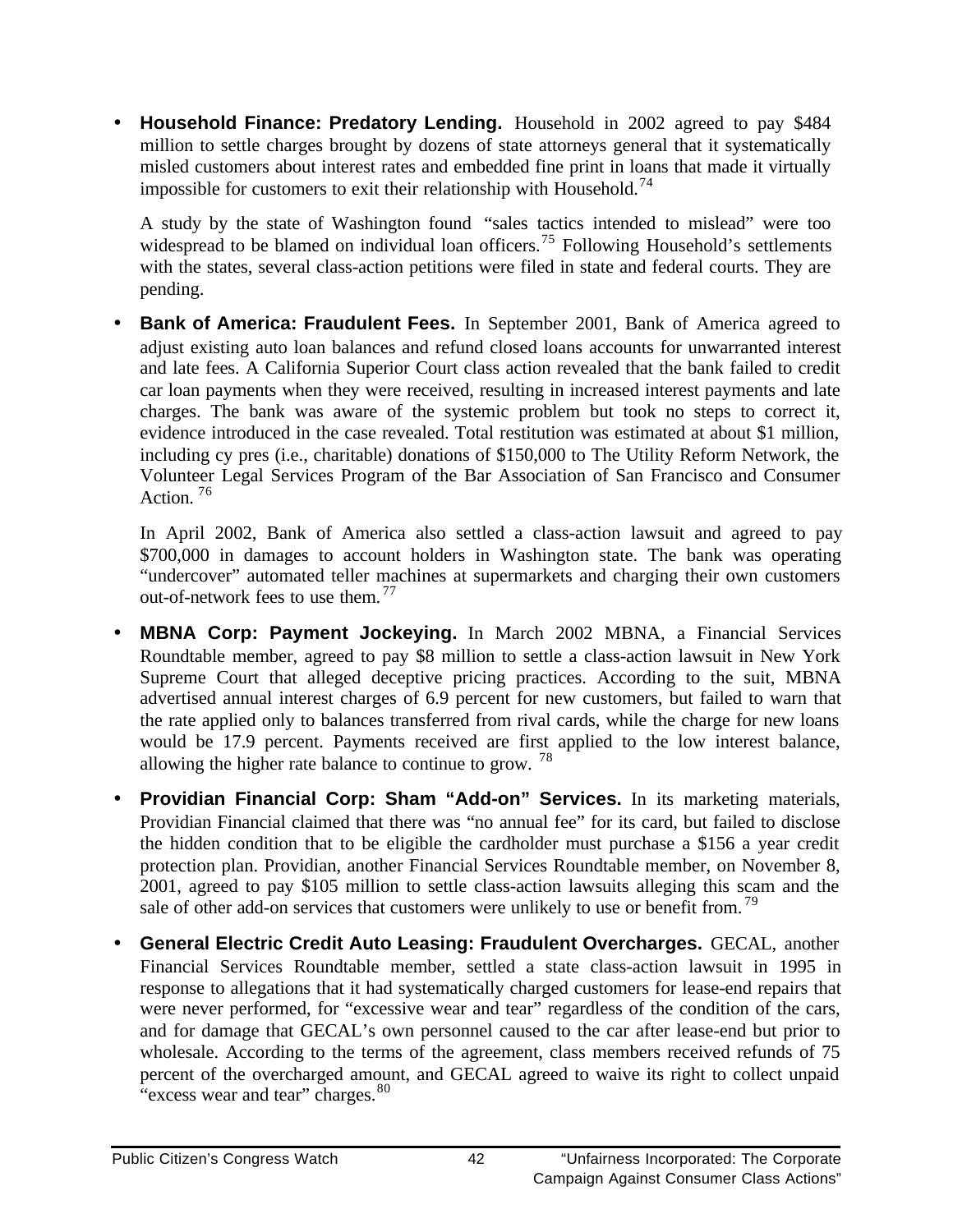• **Wells Fargo Bank: Fraudulent Fees.** On April 17, 2002, Wells Fargo Bank, another Financial Services Roundtable member, settled a class-action lawsuit refunding approximately \$35 million to trust beneficiaries who were overcharged trustee fees over a 20-year period. The bank charged customers a "standard fee" to administer the provisions of trusts even though the trust documents specified a different, lower fee. Initially, the bank resisted class-wide discovery, claiming there was no evidence that anyone other than the named plaintiff had been overcharged. However, the San Francisco Superior Court Judge was skeptical and ordered the bank to perform an internal investigation, which uncovered widespread overcharges. After years of litigation, the case settled on the eve of trial.<sup>81</sup>

Wells Fargo also agreed to pay \$37.5 million to settle a class-action lawsuit in the California Superior Court of San Francisco County alleging it had assessed excessive finance charges against cardholders. As part of the settlement, Wells Fargo pledged to refund all cardholders included in the class through credits against annual cardholder fees or finance charges over the next four years. For claimants who had closed their accounts, Wells Fargo agreed to issue a one-time payment equal to the remaining credits due.<sup>82</sup>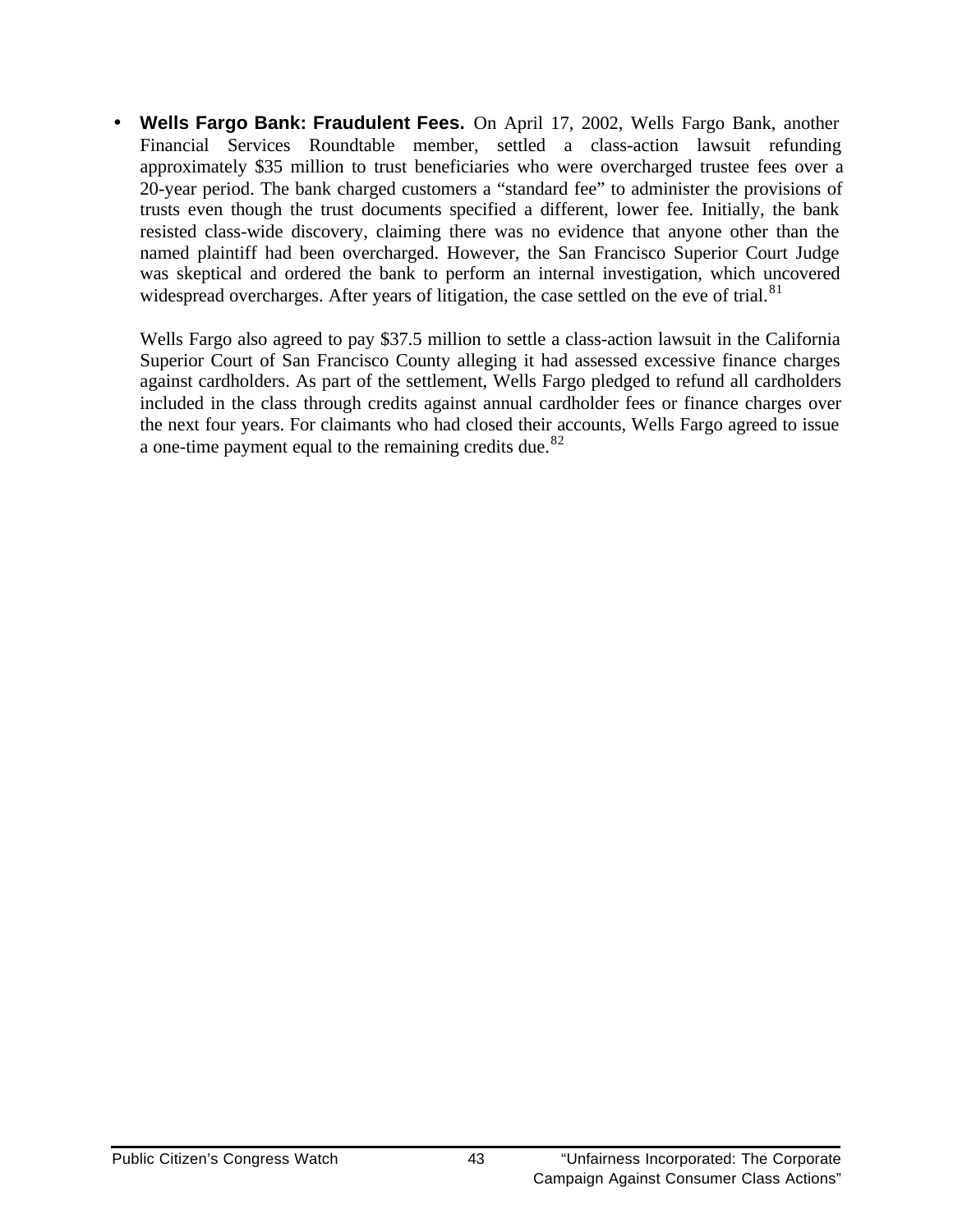# **Section IV**

## **Automotive Industry**

Automotive companies have joined with large corporations from other industries in the push for legislation that will increase their advantage in consumer class-action lawsuits. After all, the auto industry has discovered first-hand that consumer litigation can be more difficult to sidestep than federal regulators.

### **Automotive Industry Lobbying on the Federal Class-Action Bills**

The automotive industry has employed at least 32 lobbyists, representing a mix of those with Republican and Democratic connections, to work for class-action legislation. At least seven auto companies and parts makers have contributed to the effort.

- Ford, which settled a class-action case involving 12 million car owners in  $2001$ ,  $83$  registered 11 lobbyists to work on the bill. Additionally, Ford counsel John Beisner is the chief architect of the current class-action legislation and head of the corporate class-action defense division at the law firm O'Melveny & Myers.<sup>84</sup> (See below.)
- Cooper Tire and Rubber Co., which settled a class-action case involving 40 million Cooper customers in 2002,  $85$  has hired seven lobbyists to work for the class-action bill, including former Rep. Beryl Anthony (D-Ark.) and James Burnley, Secretary of Transportation during the Reagan Administration.
- General Motors has committed seven lobbyists, including Steven Champlin, former executive director of the House Democratic Caucus (1991-93). (See below.)
- Bridgestone/Firestone has committed two lobbyists. One of them is Victor Schwartz, a veteran lobbyist on tort issues who has at least 10 clients interested in class-action legislation.
- DaimlerChrysler has committed two lobbyists.
- Johnson Controls has committed two lobbyists.
- Goodyear Tire & Rubber has committed one lobbyist.

### **Unfair Practice: Ignitions Defect Covered Up by Ford**

A class-action suit in California state courts, which alleged that millions of Ford Motor Co. cars had defective ignitions, revealed that Ford had withheld data from the government for more than a decade concerning a defective ignition design that was blamed for 11 deaths.

The lawsuit resulted in a national settlement in 2001 in which Ford agreed to accept returns on 12 million poorly engineered ignitions and to reimburse all owners who had previously been forced to replace their ignitions. The settlement could cost Ford \$2.7 billion. <sup>86</sup>

The suit also brought to light Ford's efforts to stonewall multiple federal investigations and its failure to furnish required reports to federal and state environmental agencies over failing ignitions. <sup>87</sup>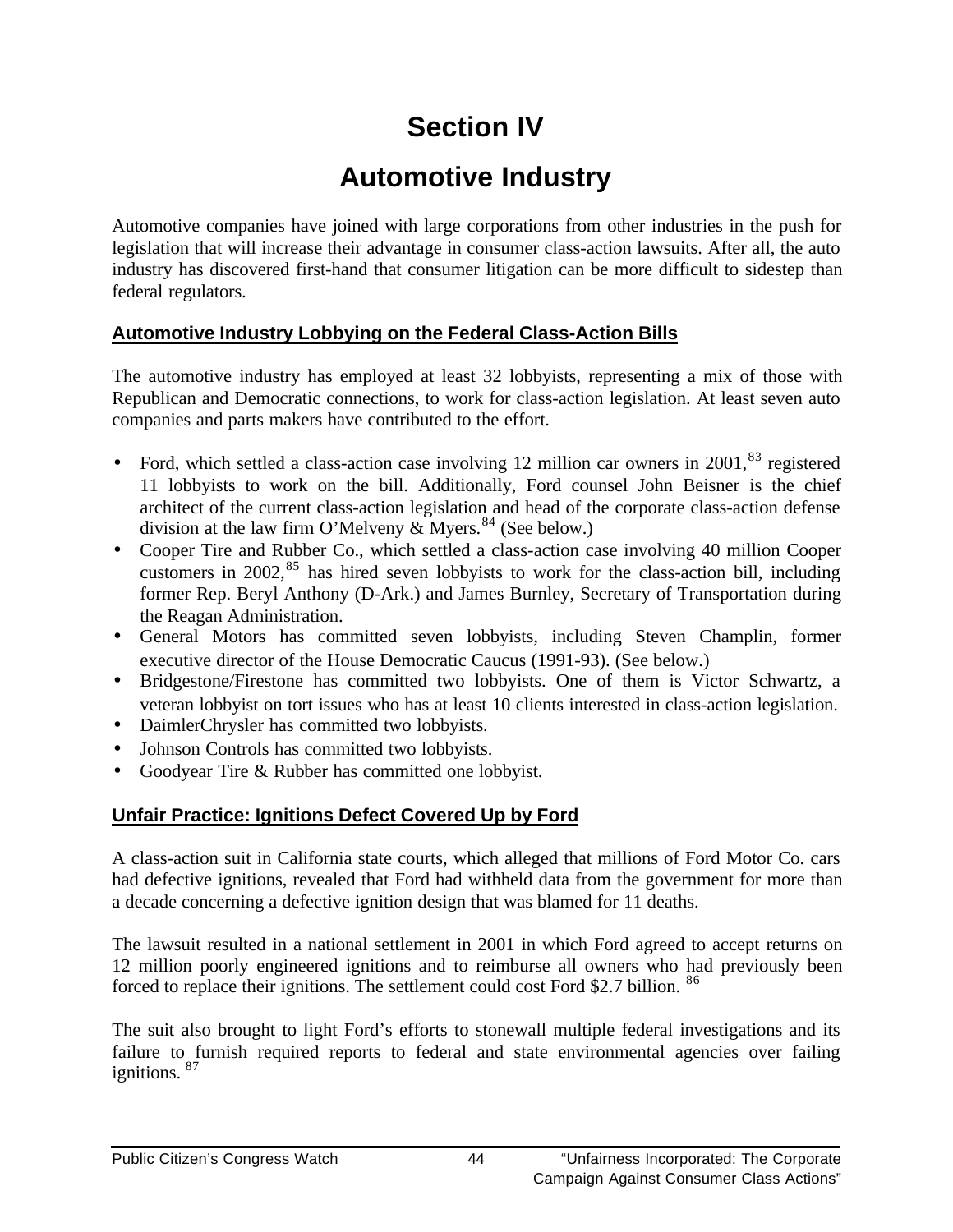Against the recommendation of the companies' engineers, ignitions had been installed too close to the engines of about 20 million Ford cars sold from 1983 to 1995. By 2001, sudden stalling from the faulty ignitions had been blamed for accidents that caused 11 deaths and 31 injuries, prompting several civil lawsuits.<sup>88</sup> Evidence submitted in the California class-action lawsuit revealed that Ford was fully aware of the problems from the outset, yet kept the problems under wraps for cost reasons.

"The record is replete with internal Ford documents and testimony, all detailing the levels of failure, concerns with design (soldering), attempts to rectify the problem, cost concerns about warranty rates, and early consideration of engine mounting," California Superior Court Judge Michael E. Ballachey wrote in a 2000 opinion that sided with the plaintiffs.<sup>89</sup>

"While Ford's efforts to achieve a remedy for the problem were under way, the National Highway Traffic Safety Administration (NHTSA) opened five separate investigations in response to stalling complaints," Ballachey wrote. "Ford withheld responsive information from NHTSA that it was obligated to divulge."<sup>90</sup>

The NHTSA official who oversaw several federal investigations into the ignitions said that the government might not have closed the investigations if Ford had provided key documents that were revealed in the lawsuit.<sup>91</sup>

Ford also had been obligated to report emissions-oriented warranty returns to the Environmental Protection Agency. "In spite of internal information of warranty failures of this ignition/emission control device far in excess of statutory or regulatory standards, Ford repeatedly failed to report these returns to EPA," Ballachey wrote. "Moreover, there was no evidence that any of the warranty-returned TFI [ignitions] modules were ever tested to ascertain the impact of their failure on air quality."<sup>92</sup> The company also failed to fulfill reporting requirements to the California Air Resources Board.

As part of its cover-up, Ford resorted to "manipulation of testing procedures by reducing temperature levels," Ballachey wrote. "The unexplained reduction of temperatures was suspicious even to Ford's emissions expert."<sup>93</sup>

Ballachey also noted in his opinion that the firm excluded discussions of ignition failures from the minutes of company meetings; failed to inform dealers about the failures, despite a company policy that required this; and insisted on the return of all discovery materials in related civil lawsuits that it settled.

### **A Reason Class-Action Legislation Appeals to Corporations: The Right to Mandatory Appeal of Class Certifications**

Corporations want to make it mandatory for circuit courts to allow them to appeal all class certification decisions – a change that is included in the class-action bill, H.R. 1115, now under consideration in the U.S. House.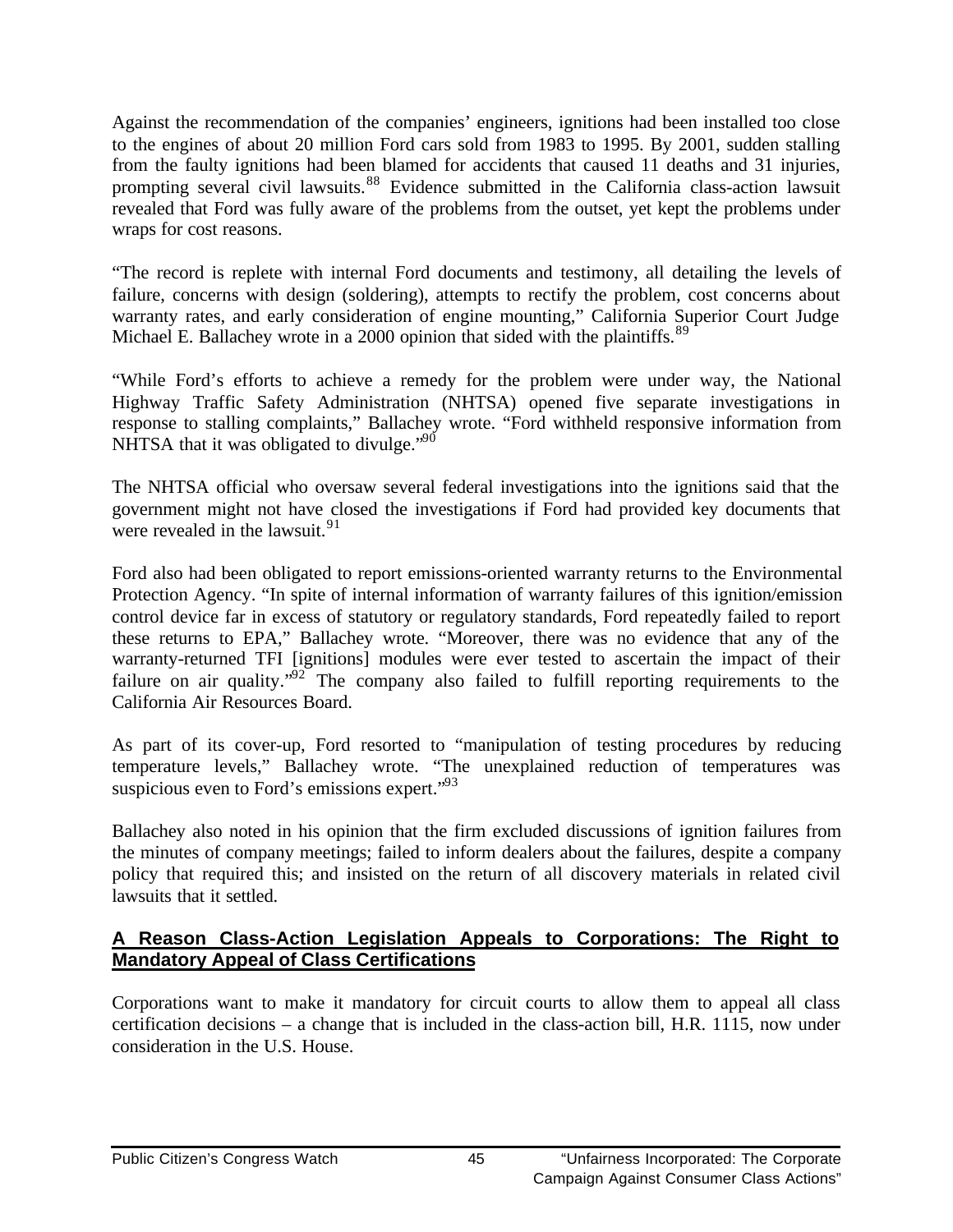Several years ago, procedural rule 23(f) took effect, allowing appeals of class certification decisions. Rule 23(f) *permits* appeals, but doesn't give a *right* to an appeal – and the question of whether an appeal will be heard is at the discretion of the U.S. Circuit Court. Here's why special interests want the mandatory right to appeal:

Seven of the companies lobbying for H.R. 1115, including two from the automotive industry, have had experience with Rule 23(f) appeals. General Motors Acceptance Company and Bridgestone/Firestone were among four companies that appealed class certifications and received hearings. *All four* of those were subsequently successful in overturning the class certification.<sup>94</sup>

In contrast, two insurance companies – Allstate and State Farm – appealed certifications only to have the Circuit Court decline to hear their cases.<sup>95</sup> In view of the other four companies' success, it is easy to see why corporations would prefer that appeals be mandatory.

A seventh company was on the receiving end of a certification appeal. The plaintiffs appealed the trial judge's denial of certification, and the denial was upheld. $9$ 

Even if an appeal is unsuccessful, defendant corporations still win under H.R. 1115. The bill provides that all proceedings are stayed while an appeal is pending. On average, it takes the federal Circuit Courts of Appeal 11.3 months to dispose of a civil case. In two circuits, the Sixth and Ninth, the average disposition time is more than 16 months. During this time, routine purging of records may take place, witnesses' memories can fade, and key parties may change jobs or relocate, all complicating the ability to prepare a case for trial.  $97$ 

Moreover, while the bills' jurisdictional provisions do not apply to securities class actions lawsuits brought by investors to remedy insider trading and misrepresentation by corporate officers—the appeal provision in H.R. 1115 does apply to such cases. This means that victims of Enron fraud would be forced to wait yet another year to receive any compensation for their losses. Citigroup, one of the companies lobbying for H.R. 1115, is a defendant in the Enron lawsuit.

### **Other Class-Action Cases Involving the Automotive Industry**

• **Ford Motor Co.: Employment Discrimination.** Ford agreed to a \$10.6 million settlement in a state-court class action filed by more than 150 of its managers in 2001. The suit arose from allegations that the company's internal performance review process subjected them to unfair age and gender discrimination. Ford's Performance Management Process (PMP) was said to be a tool used to "weed out" older workers in order to make room for younger, more "flexible" employees and to increase diversity among the company's ranks. In one of the "largest white-collar civil actions in recent history," the settlement allocated \$100,000 to those Ford managers named in the suit, \$10,000 to \$50,000 to other similarly affected employees, and \$5,000 to an estimated 100 employees who received severance packages from the company after receiving a "low grade" in their performance review. <sup>98</sup>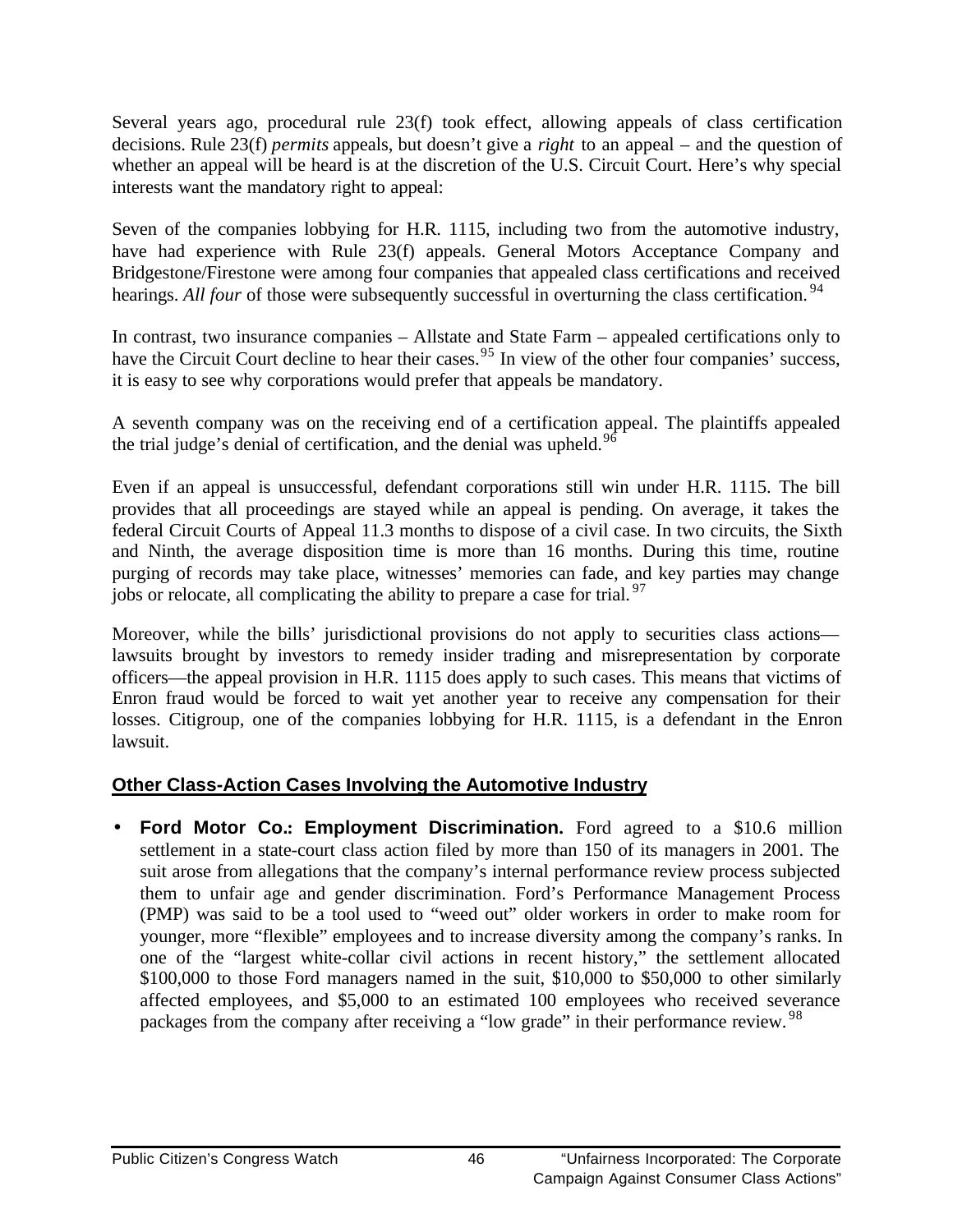- **General Motors Acceptance Corp. (GMAC): Breach of Contract.** GMAC, a subsidiary of General Motors that finances automobile purchases, was ordered to pay \$3 million to class members after a California Superior Court jury found that GMAC had breached its contracts with auto buyers. GMAC systematically imposed finance charges on collateral protection insurance ("force-placed") policies that either never took effect or were cancelled before completion of the coverage period, and the company failed to adequately disclose the method it used to calculate premium refunds or credits. According to the terms of the settlement, 14,000 claimants were to receive refund payments equal to the amount of the excessive finance charges assessed.<sup>99</sup>
- **Ford Motor Credit Company (FMCC)**: **Insurance Scam**. FMCC in 1993 agreed to pay \$58.2 million to settle a class-action suit in Alameda County Superior Court of California. Consumers alleged that FMCC had purchased collateral (force-placed) insurance policies that went beyond the minimum coverage required under California law for the cars it financed, thereby charging car owners inflated premiums for unnecessary coverage. The suit further alleged that FMCC routinely assessed periodic finance charges on the inflated premium amounts, even as it received regular discounts and rebates from insurance companies. FMCC failed to credit the car owner's account to reflect the discounts and rebates, effectively pocketing the extra cash. As part of the settlement, FMCC was prohibited from charging customers for all-inclusive insurance coverage packages and from receiving any kind of rebate or commission from an insurance company for three years.<sup>100</sup>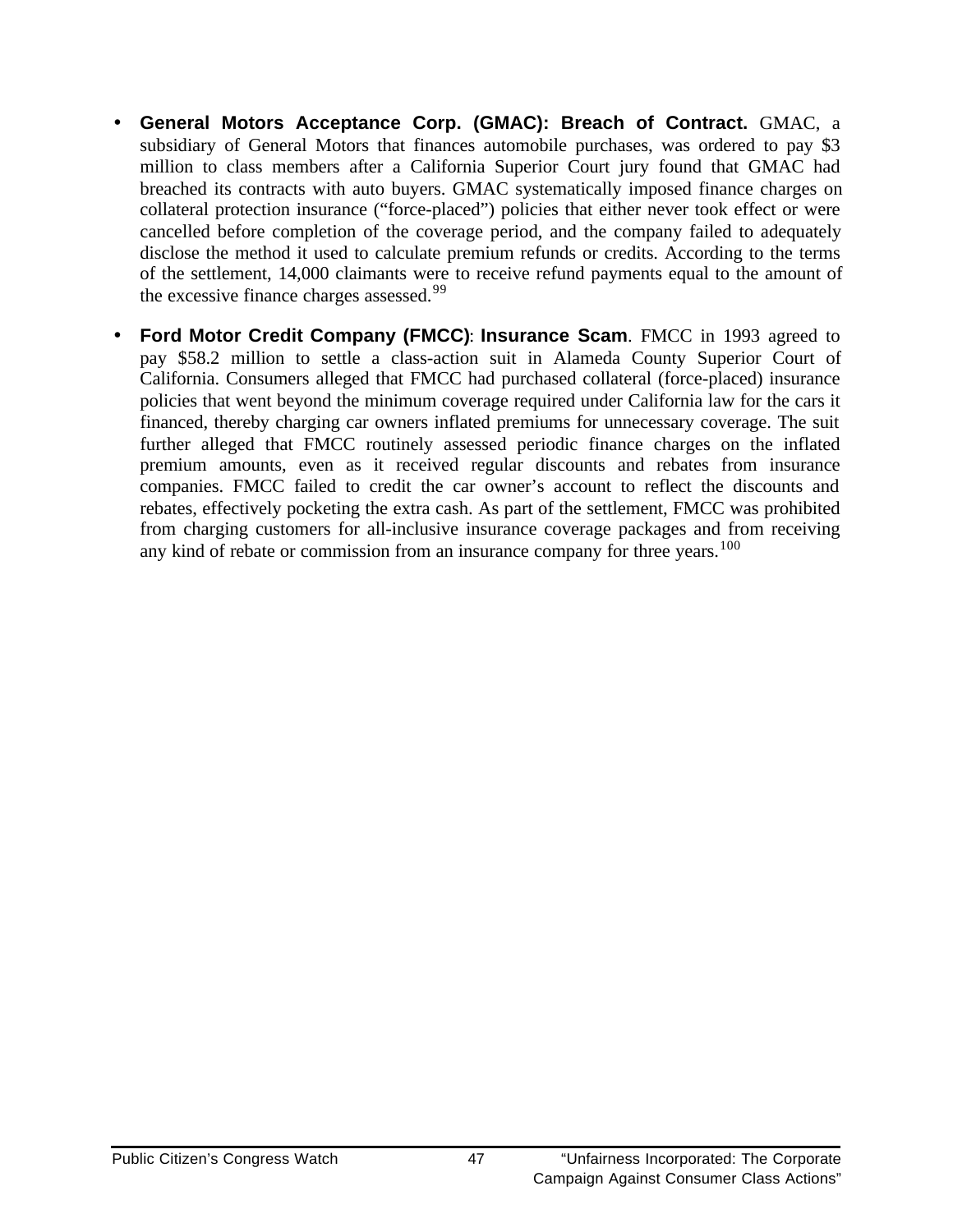# **Section V**

# **Retailers**

Several class-action lawsuits have allowed employees to receive back pay covering hours of work, especially overtime, for which wages were withheld in violation of state and federal laws. While these lawsuits run the gamut of American industries, in recent years there has been a concentration of actions against retail businesses.

Most of the large companies that lost or settled class-action lawsuits relating to overtime issues in the past three years (with the notable exception of Starbucks) are lobbying for proposed federal legislation that would weaken class-action protections.

### **Retail Lobbying on the Federal Class-Action Bills**

Two retail industry associations and three retail corporations that settled or lost verdicts in class action cases concerning overtime violations have contributed 20 of at least 31 lobbyists in this sector who have pushed for class-action legislation.

- The National Retail Federation has committed four lobbyists.
- The International Mass Retail Association has committed two lobbyists.
- The Food Marketing Institute has committed 11 lobbyists.
- Sears, one of 26 major retailers that settled class-action lawsuits in 2002 over alleged sweatshop abuses on Saipan in the U.S. territory of the Northern Mariana Islands, has committed 11 lobbyists to the class-action bills. (See below.)
- Wal-Mart, which is facing about 40 class-action suits for allegedly forcing employees to work off the clock, began lobbying for the class-action bill in 2001, a year after it settled a Colorado case for \$50 million and a New Mexico case for \$500,000. The company devoted two lobbyists to the issue last year. (See below.)
- RadioShack registered its in-house lobbyist to work on class-action legislation in 2002, a year after it settled a class-action overtime case for \$29 million.<sup>101</sup>

And non-retail businesses that have been forced by similar class-action suits to pay compensation for overtime violations also are lobbying for the bill, including:

- Bank of America, which in 2001 paid \$22 million to settle four suits in which it was accused of cheating thousands of personal bankers out of overtime, had four class-action lobbyists.<sup>102</sup>
- Farmers Insurance Group devoted one lobbyist to the issue since 2001, when it lost a \$90 million jury verdict over failure to pay overtime to its adjusters.<sup>103</sup>

### **Unfair Practice: Wal-Mart's Culture of Worker Exploitation**

Testimony in dozens of class-action lawsuits around the country revealed a culture within retail giant Wal-Mart that hourly employees were expected to work through breaks and lunch hours, and to work off the clock after they reached 40 official hours in a week.<sup>104</sup> Witnesses also testified they altered time cards to show that employees took breaks and lunch hours never taken and to remove time worked in excess of 40 hours.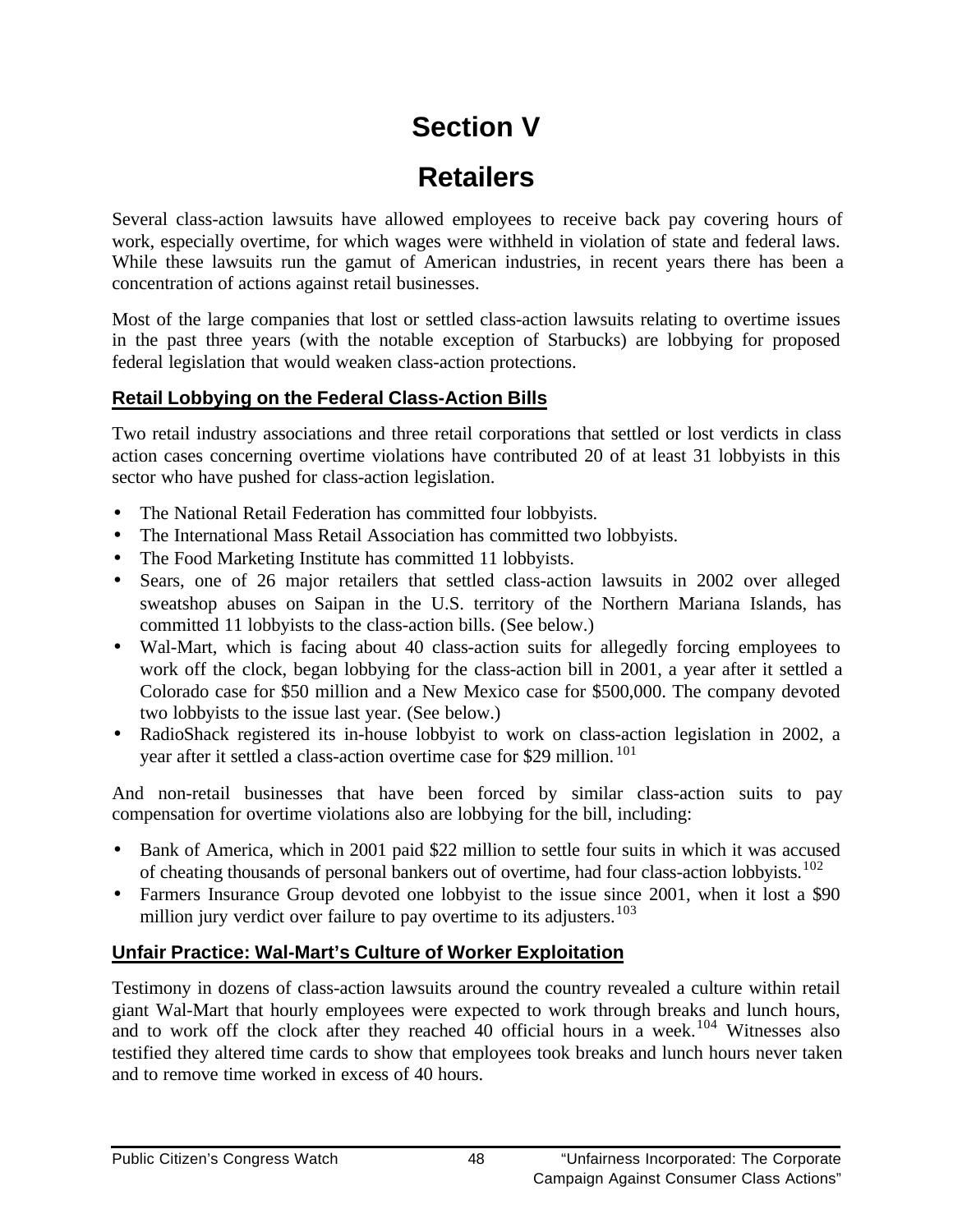For instance, Carolyn Thiebes, a former personnel manager who served as lead plaintiff in an Oregon case, testified "that her bosses sometimes asked her to use her computer to erase hours from employees' time records to hold costs down."<sup>105</sup>

A payroll department assistant testified in a Louisiana case "that if an employee had clocked 43 hours in a week ... her supervisor often asked her to delete three hours. Other times, she said, when an employee worked through several 15-minute breaks, helping push that employee over 40 hours, her boss asked her to edit the timecard so it would show the worker had taken those breaks." $106$ 

Reports of store "lock-ins" also emerged in the spate of Wal-Mart cases. Former employees in six states said they were prohibited from leaving the store until assignments were completed,  $107$ according to a *New York Times* story drawn from court testimony and interviews with former Wal-Mart workers.

"Workers said these lock-ins ... forced many employees to work an hour or two unpaid, and enraged parents whose school-age children worked at Wal-Mart. Wal-Mart officials acknowledged that employees were sometimes locked in but said the policy was to pay workers for every hour they [worked]."<sup>108</sup>

An Indiana Superior Court certified a class of an estimated 166,000 hourly Wal-Mart workers on April 22. In his certification order, Judge Gary L. Miller wrote:

"The evidence suggests that Wal-Mart stores are knowingly understaffed in proportion to their needs; and that this is a common practice throughout Indiana and other states. In most stores, the employees are allegedly faced with the dilemma of having to do more work in a shift than they can complete; yet, generally, they may not work overtime to finish it." $109$ 

Many witnesses testified that a "do whatever it takes" ethos permeated Wal-Mart. And Miller wrote that, "To 'do whatever it takes' allegedly places the employee in an impossible position. If the employee remains at work on the clock, they [sic] might be reprimanded for working overtime. If they leave without finishing, they may be reprimanded for not completing their assigned work. Plaintiffs' witnesses have testified that an employee who wants to remain at Wal-Mart will do the work and not remain clocked in."<sup>110</sup>

Plaintiffs obtained Wal-Mart's timekeeping database and cash register data that show the times in which certain employees used certain registers. Testimony in the Indiana case alleged "frequent" instances in Indiana and other states when employees were logged onto a cash register while not on the payroll clock, Miller wrote. $111$ 

### **A Reason Retailers Want Class Actions Diverted to Federal Court: Cases Are More Likely to be Dismissed for Lack of "Predominance"**

Wal-Mart currently faces about 40 class-action lawsuits for allegedly forcing employees to work off the clock and for refusing to pay overtime.<sup>112</sup> So far, the corporation's track record clearly shows that Wal-Mart would benefit from federal legislation that pushes more class-action lawsuits into federal courts.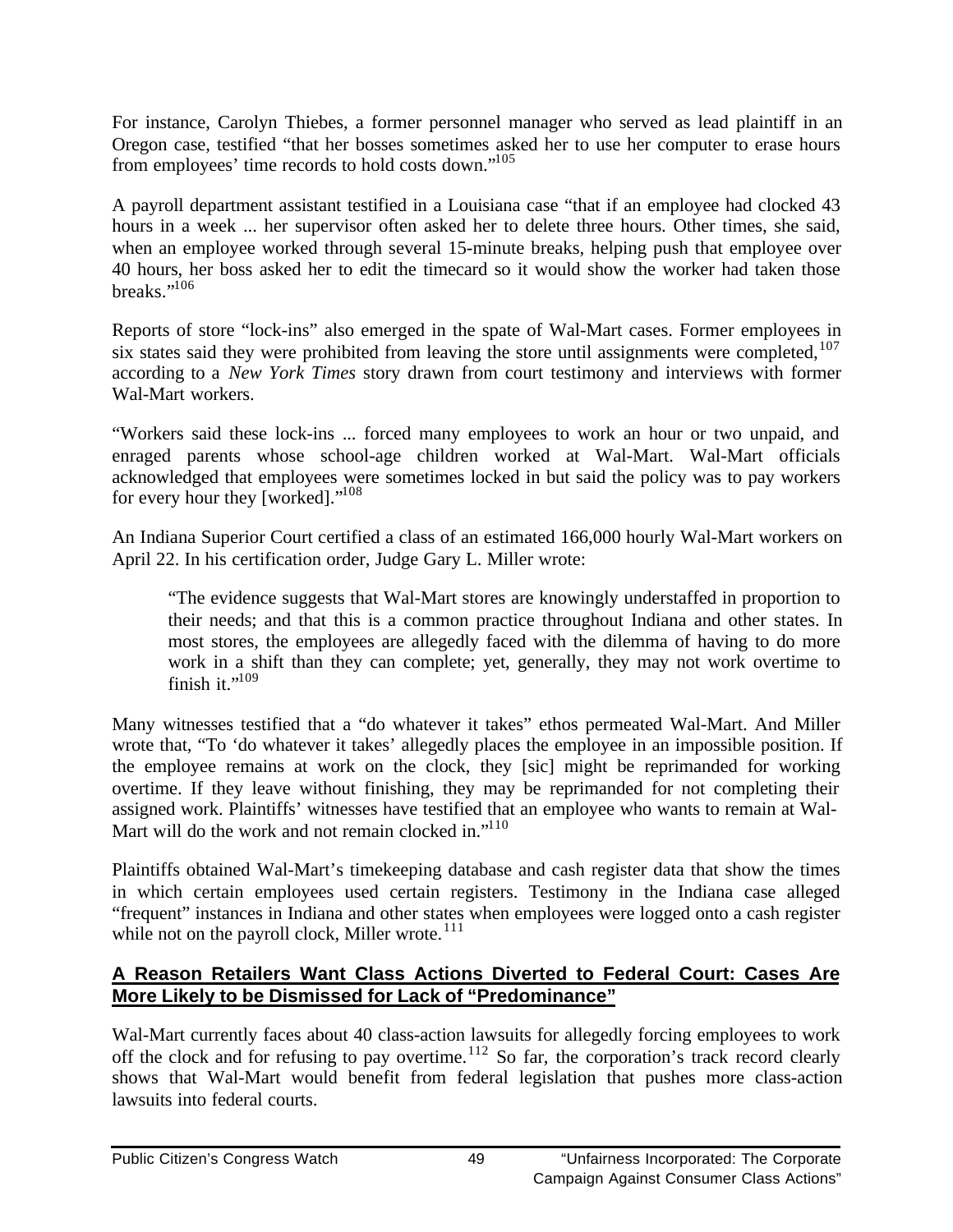To date, class certification has been denied in three federal cases against Wal-Mart for unpaid worker hours; whereas, at least three state courts have certified such cases. Aggrieved class members have found state courts to be much more receptive to their allegations of abusive working conditions and violations of the Fair Labor Standards Act.<sup>113</sup> State class actions have resulted in settlements in Colorado and New Mexico for \$50 million and \$500,000, respectively.<sup>114</sup>

In one of the federal cases, Basco v. Wal-Mart Stores, a federal judge denied certification of the class after strictly applying the "predominance of common issues" standard. Wal-Mart had argued that there were a "myriad of possibilities that could be offered to explain why any one of the plaintiffs worked off the clock," including the possibility that the employees "voluntarily chose to engage in such work in deviance of [company] policy." <sup>115</sup>

While the court's ruling called for individual lawsuits, it is doubtful that the amount of back pay that could be recouped for Wal-Mart employees, who earned about \$8.50 an hour, could justify the court costs.

An Indiana state judge's ruling was opposite the Louisiana federal court's. "This evidence supports a finding that questions of fact or law predominate over questions only affecting individual employees," Judge Gary L. Miller wrote, adding that the interest of saving time, effort and expense favored class-action litigation. <sup>116</sup>

### **Other Class-Action Cases Involving Retailers**

• **Home Depot: Gender discrimination.** Home Depot recently settled a federal classaction case alleging discrimination on the basis of gender.<sup>117</sup> One of the named plaintiffs, Vicki Butler, was a former Air Force mechanic with a plant science degree working in the plant department of a Home Depot store. Butler filed a class-action lawsuit alleging gender discrimination when a man with less education and experience was promoted over her to be supervisor of the department. The lawsuit's class comprised more than 25,000 women.

The 1997 settlement provided \$65 million to the women involved in the class and \$22.5 million to pay their attorneys.<sup>118</sup> More importantly, the settlement provided for a modification of Home Depot's hiring, promotion, and compensation practices, ensuring that interested and qualified women will be hired and promoted commensurate with their experience. The injunctive relief has created thousands of job opportunities in sales and management positions.<sup>119</sup>

• **Sears: Saipan sweatshops.** Twenty-six retailers, including Sears, settled the largest sweatshop lawsuit in history in September 2002.<sup>120</sup> The lawsuit claimed that thousands of Asian workers are kept in indentured servitude in Saipan, forced to pay recruitment fees and give up a wide range of personal freedoms to keep their jobs and avoid reprimand.<sup>121</sup>

Saipan, an island in the U.S. territory of the Northern Marianas, is exempt from certain federal labor and immigration laws. Many factories there pay wages that are roughly half the minimum amount required by U.S. law.  $1^{22}$  In addition, the retail industry is permitted to bring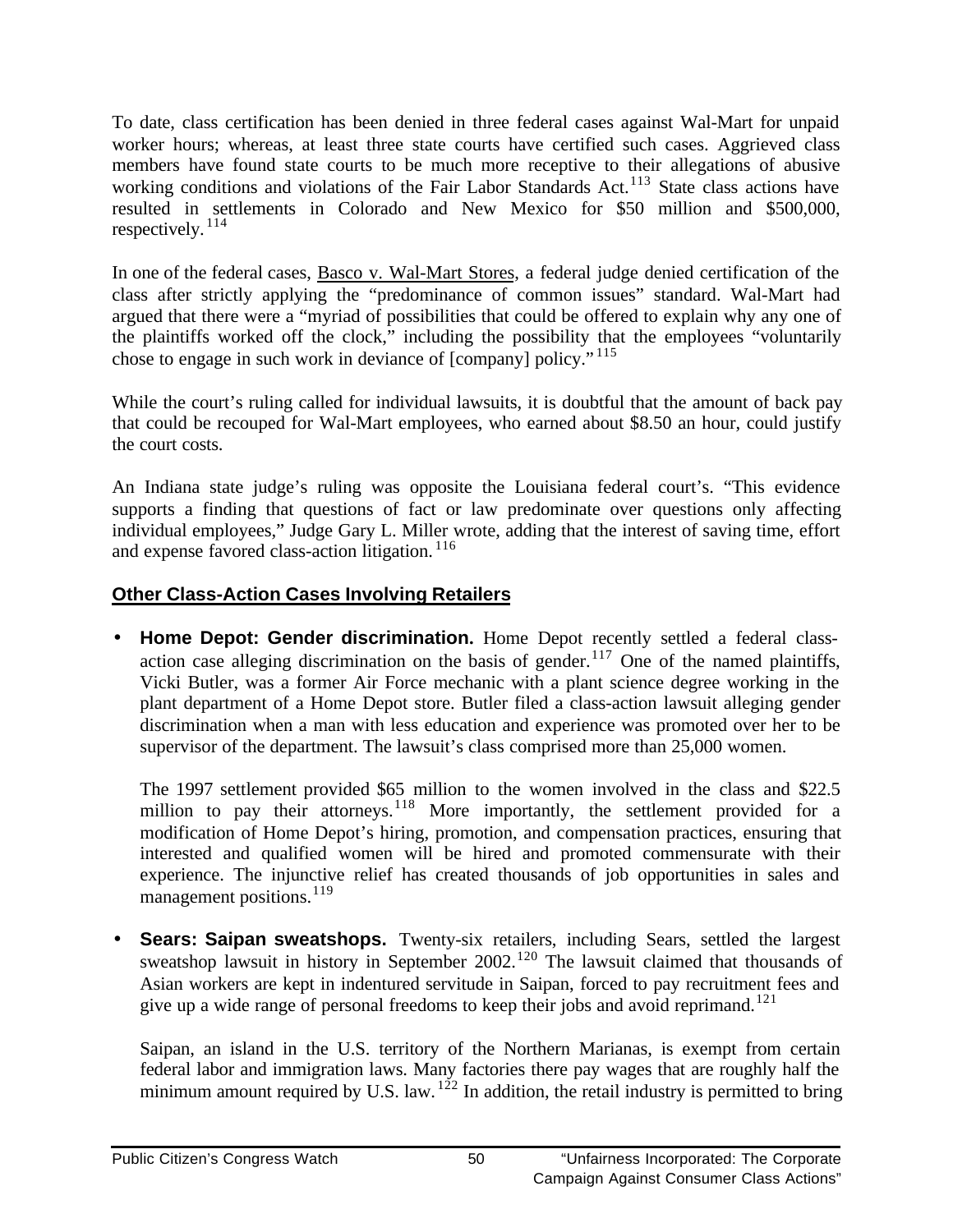in about 20,000 workers annually from Asian nations, who are forced to pay recruitment fees of as much as \$5,000 each, forced to work overtime, and are kept in debt with paycheck deductions for housing and food.<sup>123</sup>

The settlement totaled \$20 million. More than 30,000 factory workers employed on Saipan at various times since 1989 are eligible to share about \$6.4 million for unpaid back wages.<sup>124</sup> Workers who want to return to their home countries will be eligible for up to \$3,000 in travel and relocation costs. The settlement also establishes a code of conduct for the treatment of workers and a monitoring program of the factories.<sup>125</sup>

### **A Brief Study in Hypocrisy…**

Are class actions bad or good? The National Retail Federation (NRF) and its members can't make up their minds.

In a March 13, 2002 press release headlined, "Retailers Urge Passage of Class-Action Lawsuit Reform," NRF urged passage of the Class Action Fairness Act of 2002, saying the legislation "would reduce the number of frivolous lawsuits faced by retailers and other businesses." NRF Vice President for Government Relations Katherine Lugar was quoted saying, "The number of class-action lawsuits filed nationwide has exploded in recent years, resulting in legal costs and jury awards that drive up costs for retailers and prices for consumers."<sup>126</sup>

Meanwhile, NRF and a score of the nation's top retailers were prosecuting a class action against Visa and MasterCard. The lawsuit alleged that the companies violated federal anti-trust law with their "honor all cards"<sup>127</sup> practice, which required retailers who accept their credit cards to also accept their "Visa Check" and "Master Money" debit cards. Merchants objected to the cards because they carry higher transaction fees than independent bank debit cards. NRF said that the settlement of "more than six years of long and arduous litigation" would bring *lower* costs for retailers and consumers.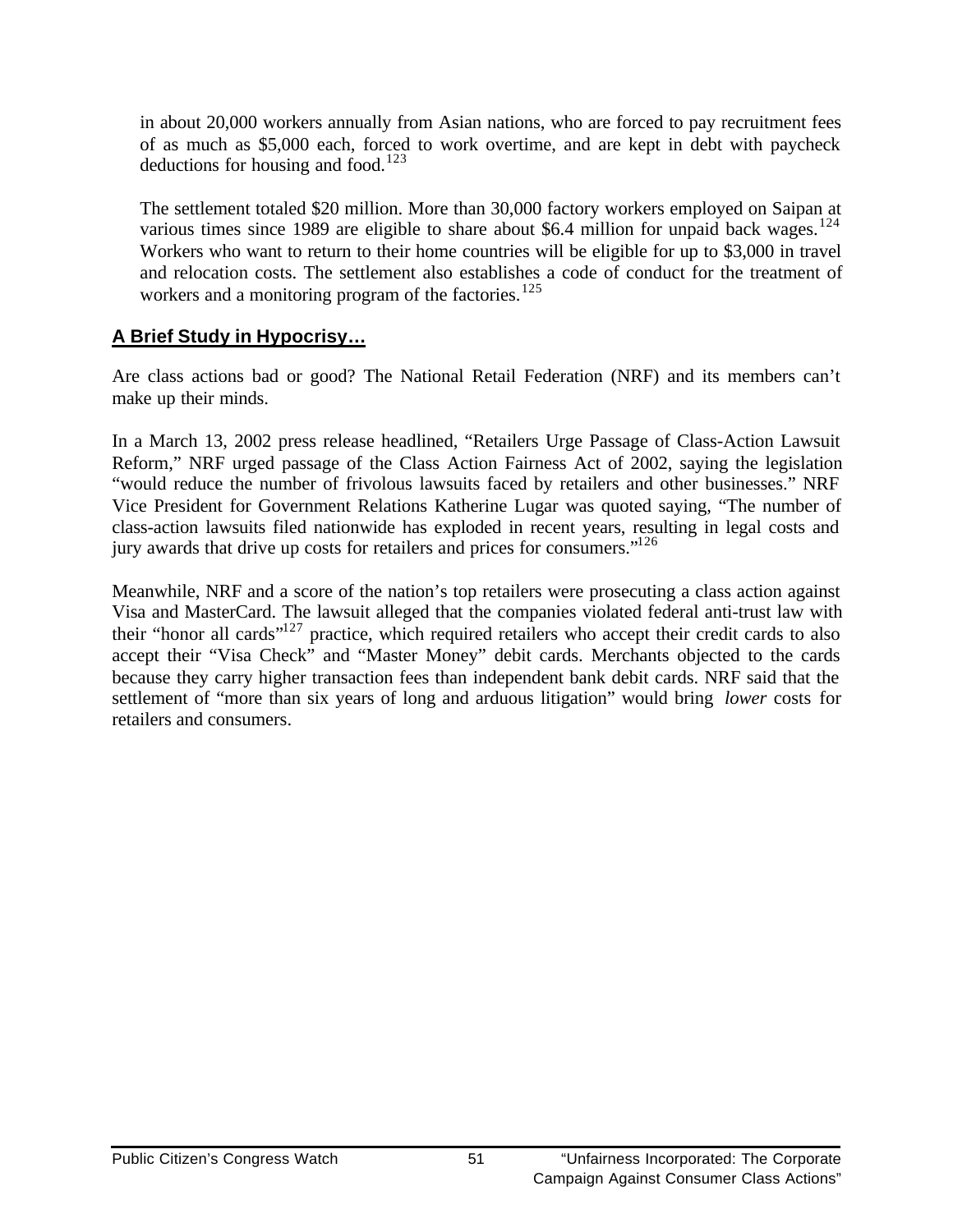# **Section VI**

## **Pharmaceuticals**

Few industries have earned the kind of reputation that hounds pharmaceutical companies. Their brushes with the law include sloppy manufacturing practices; foot-dragging on reports of adverse drug reactions; circumventing the government's drug approval process by promoting drugs for off-label uses, which the Food and Drug Administration does not test for safety; bribing doctors to prescribe their drugs; and using unethical tactics to avoid competition from generic drugs. With this push-the-envelope attitude, it is little wonder that the drug industry ranks high on the list of special interests actively lobbying for legislation that would weaken consumer class-action protections.

### **Pharmaceutical Industry Lobbying on the Federal Class-Action Bills**

America's largest pharmaceutical companies have dedicated significant lobbying resources to passage of two bills, S. 274 and H.R. 1115. Altogether, pharmaceutical companies have devoted at least 21 lobbyists to the effort.

- Pfizer, the largest drug manufacturer, has committed eight lobbyists to push for class-action legislation, including former Rep. Norman F. Lent (R-N.Y.) and Alan Roth, former Democratic staff director of the House Energy and Commerce Committee. Pfizer faces charges that it used kickbacks and ghost-written scientific articles in a scheme to promote its anti-seizure medication, Neurontin, for unapproved uses. (See below.)
- Eli Lilly assigned three lobbyists to the class-action campaign, including Victor Schwartz, a veteran lobbyist who represents at least 10 clients interested in class-action legislation.
- Bayer Corp., seeking to "reform" its way out of charges by consumer groups that it unlawfully quashed generic competition to the high-profile drug Cipro and manipulated the "average wholesale price" of other drugs,<sup>128</sup> assigned two lobbyists to class-action legislation.
- Bristol-Myers Squibb, which has faced allegations of price fixing of its prescription drugs and baby formula, $129$  committed two lobbyists to class-action legislation. (See below.)
- Johnson & Johnson, defending itself against charges that it markets its arthritis drug Remicade by bribing physicians,<sup>130</sup> committed two lobbyists to class-action legislation.
- Procter & Gamble and Wyeth (formerly American Home Products) each assigned two lobbyists to the class-action legislation.
- Aventis Pasteur employed one lobbyist to support class-action legislation. (See below.)

### **Unfair Practice: Dangers of Redux Were Not Disclosed**

Even before the anti-obesity drug Redux was approved for use in the United States by the Food and Drug Administration, questions were raised about its safety. Serious adverse reactions to another version of the drug, Pondimin, were reported in Europe, including 15 deaths (although no causal relationship had been established). Concerns arose that the drug produced only meager weight loss, and thus had minimal value in reducing the health risks of obesity, while being associated with incidences of primary pulmonary hypertension (PPH). Soon after it came into widespread use in the U.S., many users were found to have suffered heart valve damage.<sup>131</sup>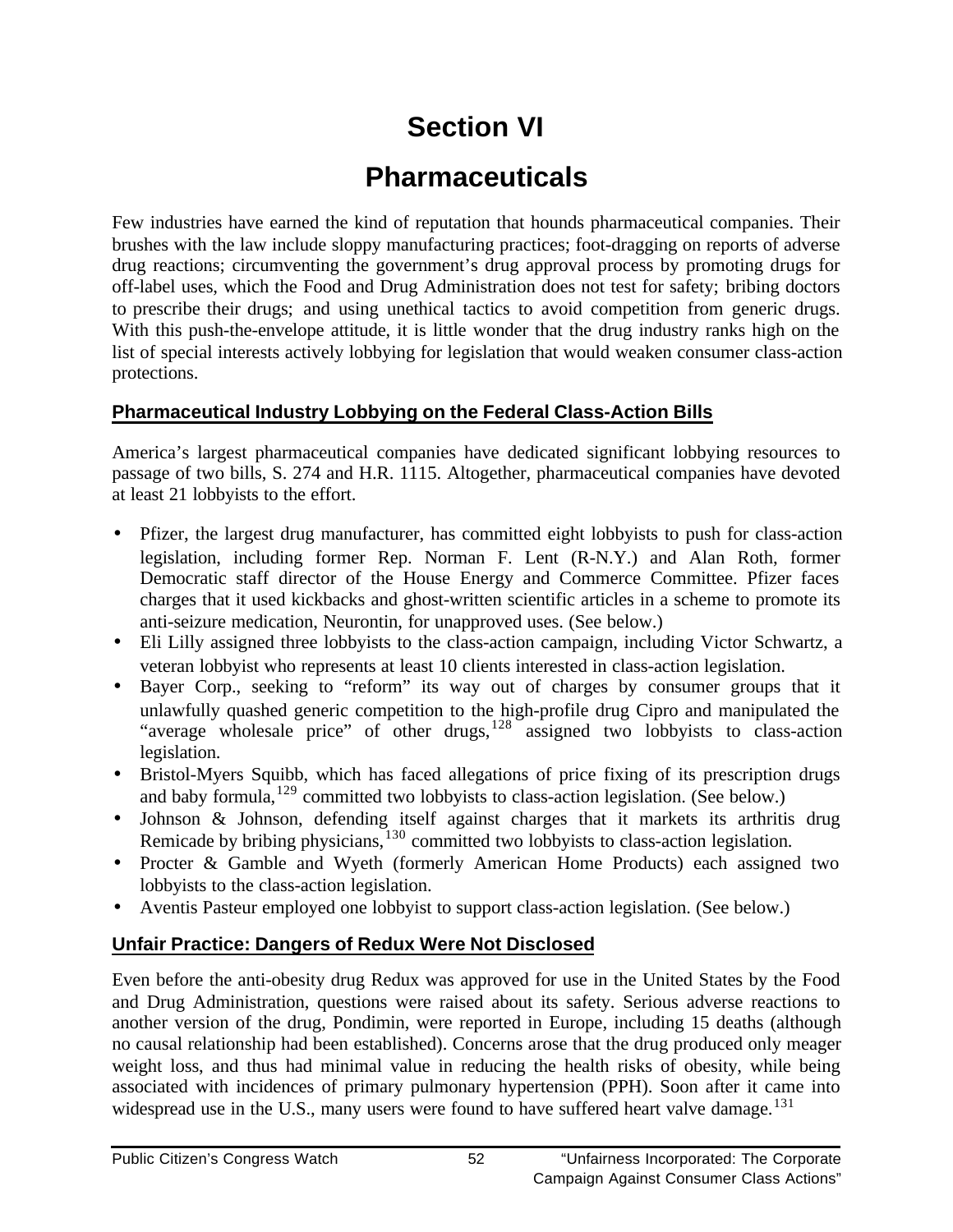Redux users who were seriously injured by the drug could bring individual lawsuits for damages. But for the millions of Redux users to whom no injuries had become apparent, a medical and legal remedy was needed.

Medical experts, including the American Heart Association and Department of Health and Human Services, recommend that patients with leaky heart valves receive antibiotics before many routine medical or dental procedures, such as tooth extractions. This is because people with significant valve disease can develop bacterial endocarditis, a life-threatening condition, from the bleeding associated with such procedures. To determine whether a patient is at risk, an echocardiogram is necessary.

The appropriate remedy for Redux users with latent injuries is medical monitoring, which is achieved through a class action. The monitoring required for Redux users is an echocardiogram, which, while costly for a patient, is too small an amount of money to make an individual lawsuit practicable. A medical monitoring class action against Redux's manufacturer, American Home Products (now Wyeth) was certified by a state court in New Jersey. The following excerpts from the *Wall Street Journal* present some of the evidence from that trial.<sup>132</sup>

- "Bernard Poussot, president of global pharmaceuticals at American Home's Wyeth-Ayerst unit, testified that 'similar issues' to the heart-valve problems had been seen 'as early as 1960.' He couldn't be reached for comment, but American Home says he was referring to reports about Aminorex, a diet drug sold in Europe."
- "American Home employees testified that the company was hard-pressed to keep up with its growing responsibility of monitoring side-effect reports…. An official testified to a 30 percent rise during the first half of 1996 in reports of 'adverse events' problems with American Home's drugs, the more serious of which went into red folders. 'Will this flood of red folders never end,' employee Mary Frances Moeller wrote to a colleague in an October 1996 memo involving Pondimin reports. 'We are in desperate need of a lull.' American Home says Ms. Moeller nonetheless completed her work on time.

The company relied heavily on temporary employees to monitor and process side-effect reports. Marc Deitch, former global medical director for Wyeth-Ayerst, testified that as of July 1996, soon after Redux won FDA approval, 33 percent of safety staffers were temps. One monitor, Amy Myers, testified that she repeatedly complained to her boss about the burgeoning workload, including time spent training short-term temps."

• "A major trial issue was why American Home didn't warn the public after receiving reports of several dozen cases of heart-valve problems involving Pondimin in Europe, well before valve problems arose in the U.S. in the spring of 1997.

"Fredrick S. Wilson, one of American Home's medical monitors for Pondimin, testified via deposition in [an earlier Texas trial involving a single plaintiff] that he took a month-long vacation in February 1995, the same time that several reports of heart-valve problems from Belgium reached the company. Dr. Wilson's deposition said that when he returned to work part-time in March, he didn't review the valve reports that had arrived during his vacation."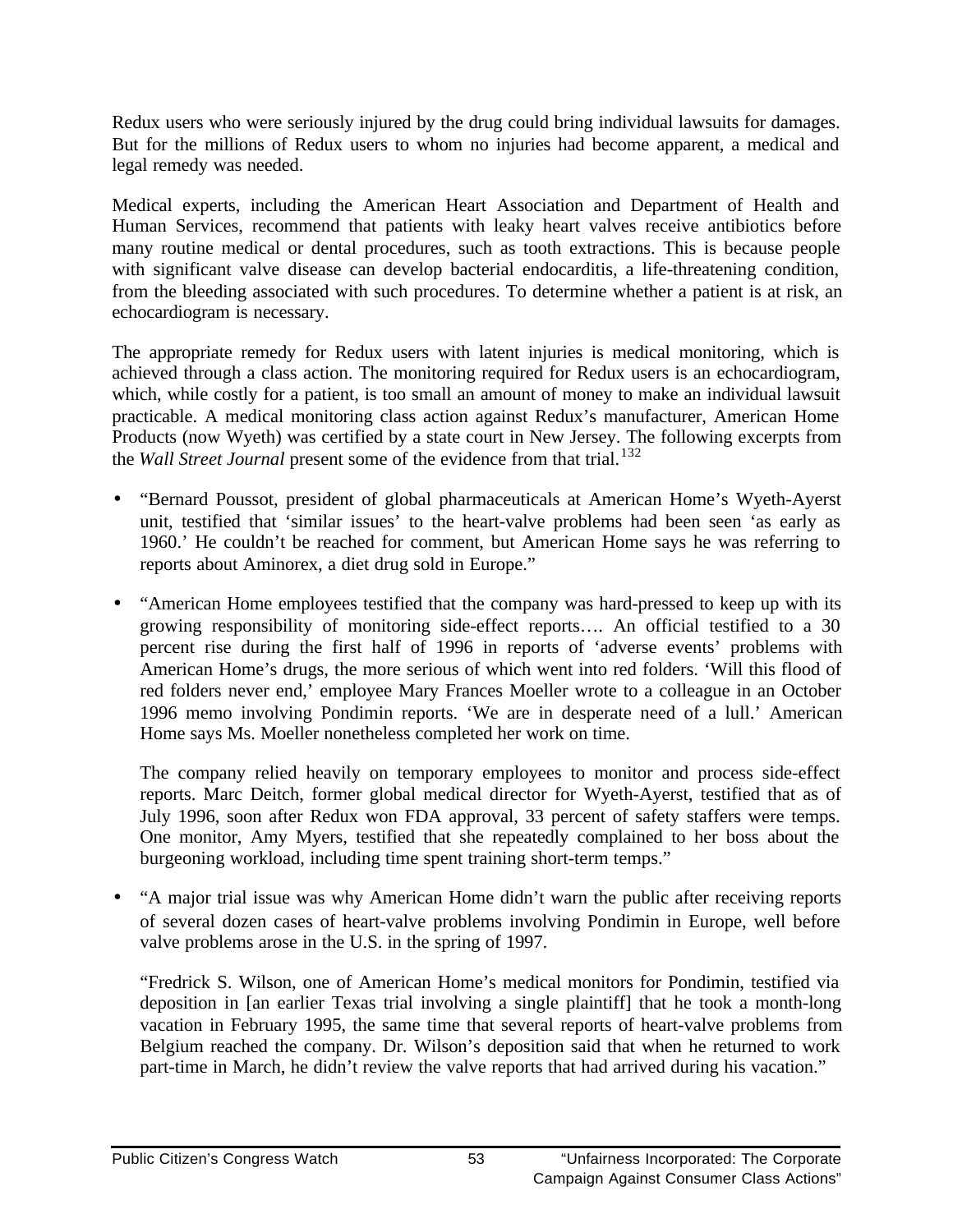- "American Home says another staffer reviewed the reports in his absence. Its defense was that the European reports it got weren't alarming because the heart valve leaks were very mild, of a kind that isn't uncommon in the population at large. And it said the Belgian cases – the bulk of the reports – were complicated by the fact that many patients also took a concoction of Chinese herbs to lose weight."
- [American Home] "made repeated efforts to avoid putting prominent warnings on the drug's package insert. The first trial evidence about the warnings dated back to June 1994, when Dr. Wilson found out that the company had reports of 41 Pondimin users coming down with primary pulmonary hypertension, while the package insert was showing just four, according to his testimony. Dr. Wilson testified that he proposed updating the warning to reflect additional cases of the dangerous disorder and that company officials initially agreed to a draft change. But the warning wasn't strengthened until two years later, according to Ms. Myers's testimony in the New Jersey case."
- "That was in July 1996, about two months after Pondimin's chemical cousin, Redux, won FDA approval in a close vote, in the wake of considerable debate over side effects. Lawyers for American Home Products say the company didn't update the package insert sooner because it was waiting for results of a large- scale study on the incidence of the lung disorder. The company adds that the FDA told it in 1994 that the warning didn't need to be updated.

"… Deitch, who was responsible for the label at the time, testified that it was a 'mistake' not to update the Pondimin label's reference to just four pulmonary-hypertension cases. 'I'm not saying we shouldn't have changed the number four. We should have,' he testified."

• "During the approval process for Redux, the company argued against a 'black box' warning for pulmonary hypertension on the package insert, which is sent to pharmacies and printed in doctors' reference manuals. In these warnings, the cautionary information is set off in a bordered box to draw attention. Lawyers for Ms. Lovett [Debbie Lovett, a fen-phen user who had filed a Texas lawsuit] produced a document circulating at American Home showing a consultant had said Redux sales could be as much as 50 percent lower if there was a blackbox warning."

Eventually, the trial was terminated when American Home agreed to settle. Under terms of the settlement, class members received exactly what the medical experts recommended – an echocardiogram.

#### **A Reason Pharmaceuticals Want Class Actions Diverted to Federal Court: Federal Judges Feel Constrained to Apply State Laws Conservatively**

Although it is based on old notions of compensating victims of negligence, medical monitoring is a relatively new legal remedy. As such, each time a court orders it for a new type of toxic exposure, it represents an expansion of state law.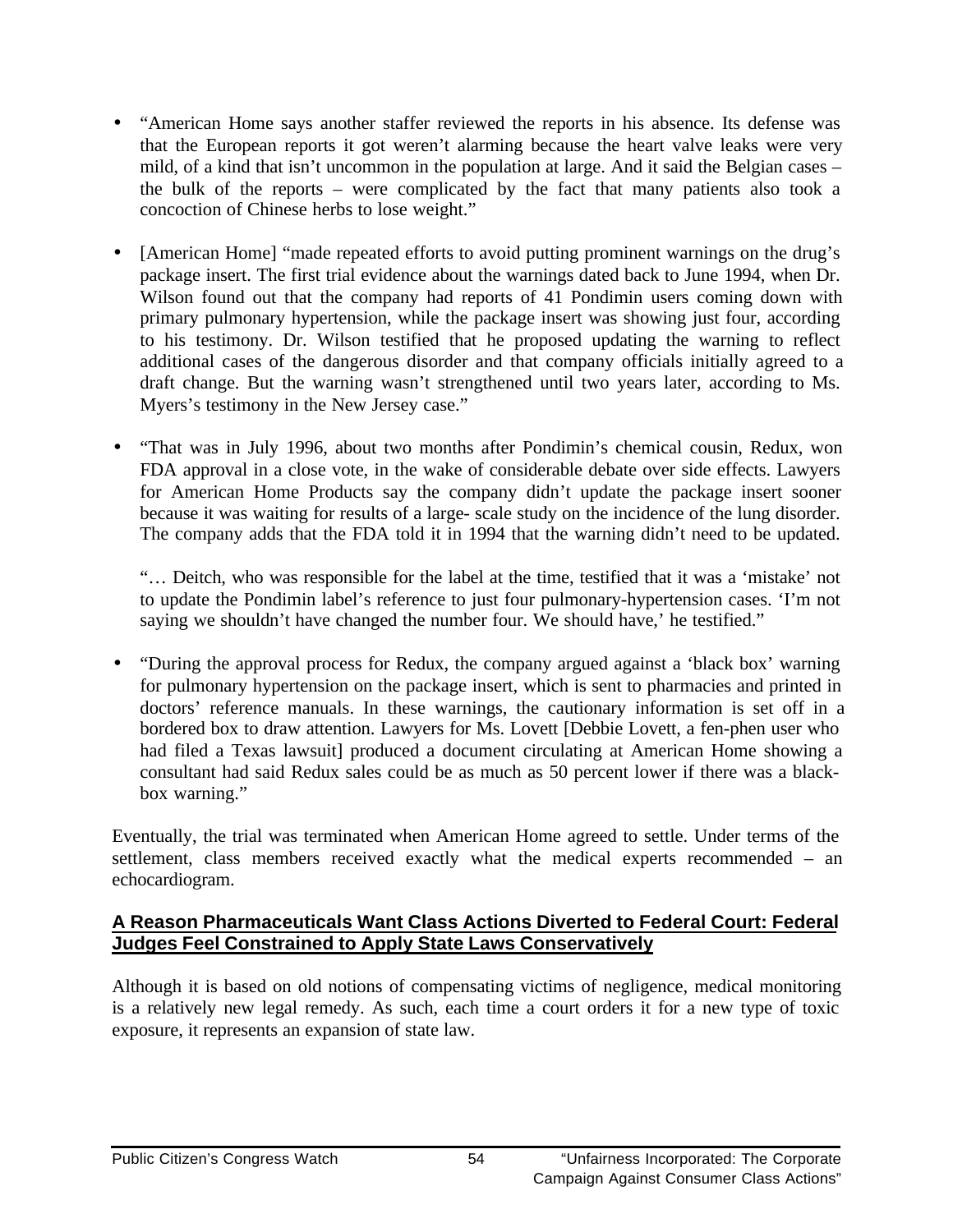Such expansions are hard to come by in federal courts, the venue to which drug companies want to remove state class actions. In Birchler v. Gehl, <sup>133</sup> the U.S. Court of Appeals for the Seventh Circuit explained why federal courts are often reluctant to take such a step:

In adjudicating state law claims, it is our role as a federal appellate court to decide the case as we believe the highest state court would. When we are faced with opposing plausible interpretations of state law, we generally choose the narrower interpretation which restricts liability, rather than the more expansive interpretation which creates substantially more liability. We avoid speculation about trends in diversity cases: our policy will continue to be one that requires plaintiffs desirous of succeeding on novel state law claims to present those claims initially in state court.

Indeed, federal judges asked to certify medical monitoring class actions have declined to do so for this reason. In **Ball v. Joy Mfg. Co.**<sup>134</sup> the district court judge ruled in a case involving Virginia and West Virginia law:

[T]his Court must apply the presently existing law of these States and not suggest or surmise its expansion. Where such law is unclear or unsettled, this Court must faithfully make an informed prediction as to how those States' highest courts would rule if the case were before them and may not do so according to its own sense of what the law should be. In light of the presently existing law of these States, this Court cannot reasonably and faithfully predict that their highest courts would recognize the Plaintiffs' claims to recover the costs of future medical monitoring where these Plaintiffs have not suffered an actionable injury under such law. Moreover, as recently noted by the Fourth Circuit "[a] state claim which has not been recognized by state courts may well be a settled question of state law. Federal courts are permitted… to rule upon state law as it presently exists and not to surmise or suggest its expansion."

And in another case, In re Rezulin Products Liability Litigation, <sup>135</sup> the federal judge had made a similar ruling:

New Jersey has made the remedy of medical monitoring available as a special compensatory remedy designed to address the unique harm entailed in an increased risk of future injury arising from the exposure to toxic chemicals. This Court should not reach out for an opportunity to perform the New Jersey Supreme Court's function of deciding whether to extend that remedy to the ingestion of prescription drugs.

### **Other Class-Action Cases Involving Pharmaceuticals:**

• **Pfizer, Wyeth, Bristol-Myers Squibb, and Eli Lilly: Price fixing, price discrimination and unfair business practices.** In 1993, more than 3,800 pharmacies filed suit against 23 pharmaceutical manufacturers, alleging price discrimination, unfair business practices and price fixing. Five separate lawsuits were filed: two were filed, consolidated, and subsequently certified in San Francisco Superior Court; two were filed and consolidated in federal court; and a fifth case was dropped.<sup>136</sup> Among the defendants were Pfizer, American Home Products (Now Wyeth), Bristol-Myers Squibb and Eli Lilly, all companies lobbying for federal legislation to weaken consumer class-action protections.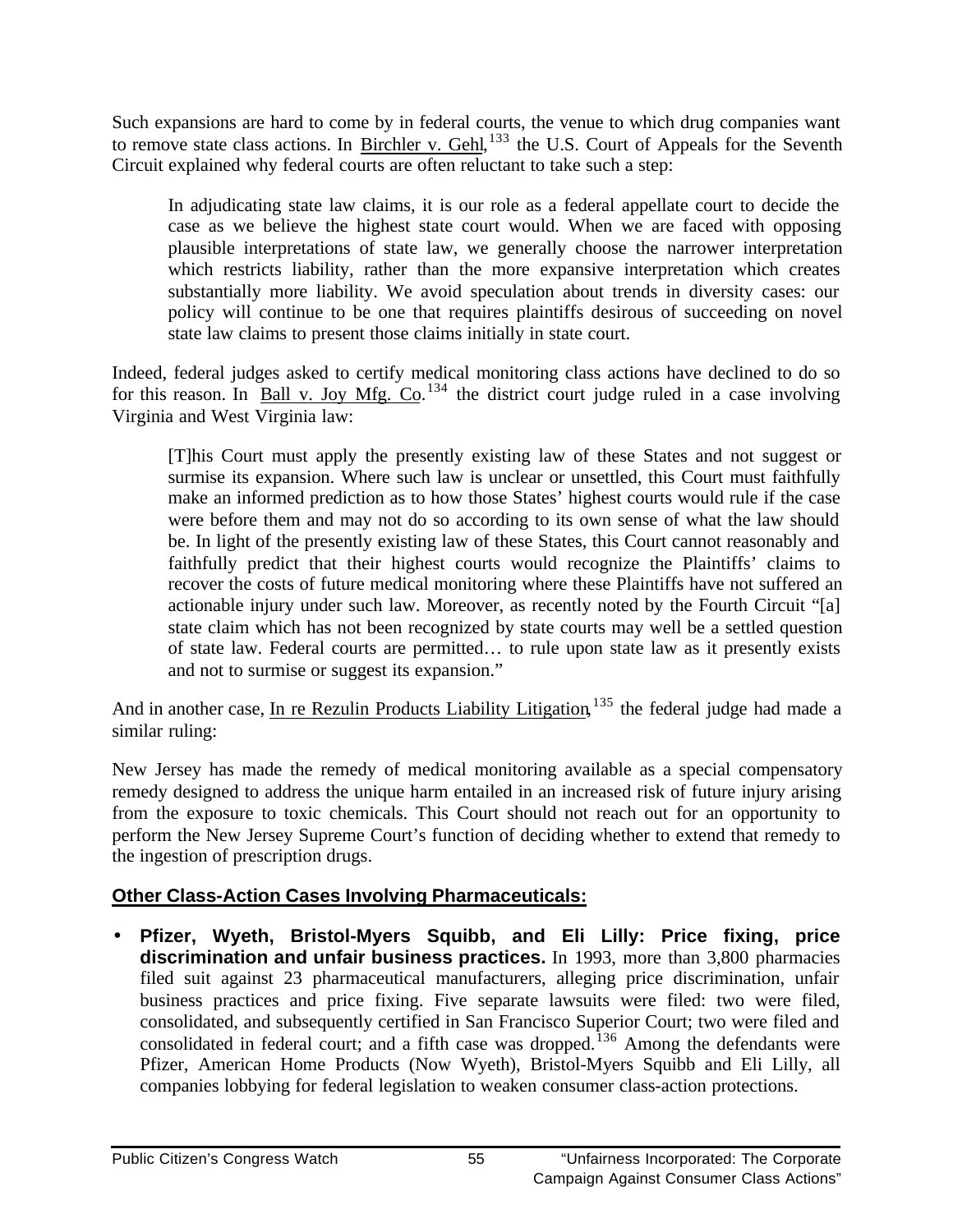The pharmacies alleged that the pharmaceutical manufacturers conspired to fix the prices of brand name prescription drugs, causing the community pharmacies to pay more for the drugs than certain favored buyers, i.e., mail-order firms, HMOs and other managed care customers.<sup>137</sup> For example, pharmacists paid \$33.61 for an asthma inhaler system while a mail order firm paid only \$2.58 – a price discrepancy not justified by economies of scale. The complaint alleged that the pricing scheme created "a two-price system with community pharmacists subsidizing the extraordinary low prices of the favored buyer by the extraordinary price they paid."<sup>138</sup> But, rather than passing on the savings to consumers, the favored firms priced drugs just below those of community pharmacists, driving up costs and reaping enormous profits. $139$ 

In 1996, a federal judge approved a \$351 million settlement covering 11 of the defendant companies, and which included a firm commitment by the drug manufacturers to change their pricing practices. The judge had rejected a previous settlement, because the manufacturers had failed to agree to such a commitment. The judge noted, "[A]llegedly on account of defendants pricing policies, retail plaintiffs have been driven out of business at a staggering rate."<sup>140</sup> Four more defendants agreed to settle in 1998, for a staggering \$343 million, and a firm commitment to change their multi-tiered pricing policies.<sup>141</sup>

• **Aventis: Price fixing.** Aventis and five other vitamin makers have agreed to pay \$19.6 million to settle price-fixing claims brought in a class-action suit in a Massachusetts state court. The settlement called for the companies to deposit the money into a fund to be distributed to Massachusetts charities for food and nutrition programs.<sup>142</sup> The class action, filed in June 1999, alleged that the defendant companies and others had engaged in an international conspiracy over a 10-year period to fix prices and allocate markets for bulk vitamins that are used in many processed products, including cereals, milk and bread.<sup>143</sup>

The settlement was a spin-off of a larger investigation into price fixing by major vitamin producers. Since 1999, the companies have agreed to pay a total of \$497 million to settle similar claims brought by state attorneys general and plaintiffs in class-action lawsuits filed in federal court.<sup>144</sup> Similarly, the companies paid more than \$1 billion collectively in fines to the federal government, and a further  $$750$  million in fines in Europe.<sup>145</sup>

### **A Brief Study in Hypocrisy…**

• **Bristol-Myers Squibb: Filing frivolous lawsuits and delaying generic drug competition**. While Bristol-Myers Squibb (BMS) lobbyists have trolled the halls of the Capitol decrying frivolous litigation, BMS lawyers have pursued "objectively baseless patent infringement lawsuits" only blocks away in federal court, according to the Federal Trade Commission.

While the U.S. Chamber of Commerce complains that a "deluge of frivolous filings is making it nearly impossible for people with legitimate claims to get their day in court," BMS has the distinction of being the only company in America under order to desist from "any fraudulent or objectively baseless claim, or otherwise engage in sham litigation."<sup>146</sup>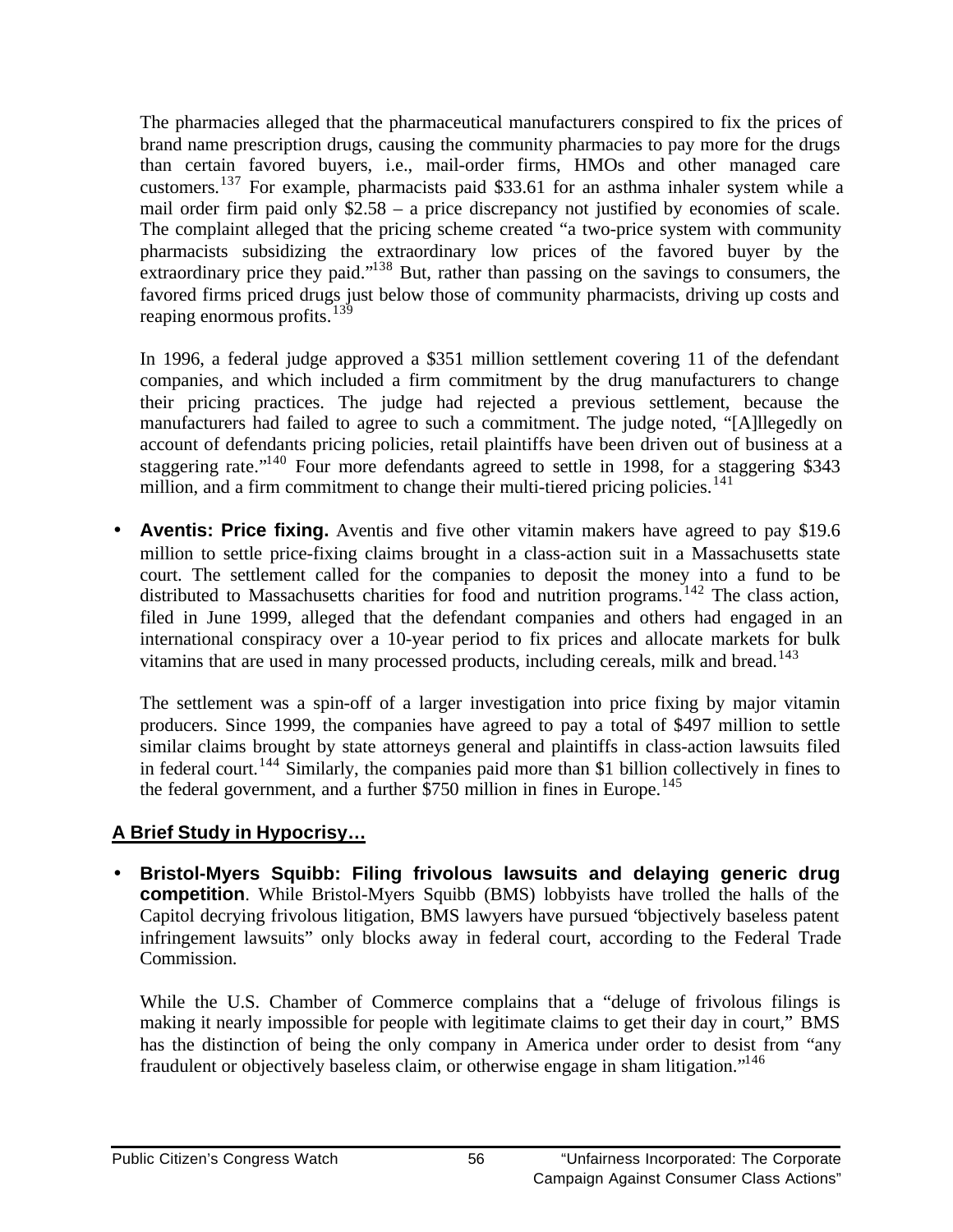BMS unfairly extended patent protection for its drugs by taking advantage of loopholes in the Hatch-Waxman Act, which was designed to encourage innovation and competition from generics.<sup>147</sup> The government and consumer groups allege that brand name companies delay entrance of generic drugs to the market by filing frivolous patent-infringement suits against generic manufacturers and by listing add-on patents for already patented products.<sup>148</sup>

Typically just before a drug's original patent expires, brand name companies list additional patents for the product in the FDA Orange Book, a registry of approved prescription drugs. The listings allow companies to file patent-infringement suits against any manufacturer developing a generic version of the product protected by the patent. The infringement suits automatically initiate a provision in Hatch-Waxman that delays final approval of a generic version of the product for 30 months or until litigation over the patent is adjudicated, whichever comes first.  $149$ 

The suits often are frivolous, covering such items as the color of a bottle. The patents often have nothing to do with the brand's chemical makeup. There is no limit to the number of patents a company can list in the Orange Book, or to the number of infringement suits it can file. Brand companies do not have to post a bond when bringing the suit, or pay damages if they lose their case.

Bristol-Myers Squibb delayed generic competition for its anti-anxiety medication BuSpar by listing a new patent for the product in the Orange Book the same day generic versions were set to be approved. A federal judge eventually forced Bristol-Myers Squibb to delist the patent from the Orange Book, but the four-month delay in approval of generic versions of the product reportedly cost consumers \$100 million. <sup>150</sup>

Bristol-Myers Squibb has since been hit with a consumer class-action suit alleging fraud in the patent listing. According to analysts at Prudential Securities Inc., "[T]his marks the first success in a legal and public-relations attack against drug pricing and patent-extension strategies. The eventual damages levied against Bristol-Myers Squibb are hard to quantify, but more importantly the case could act as a deterrent to other brand companies pondering whether to pursue similarly aggressive strategies."<sup>151</sup>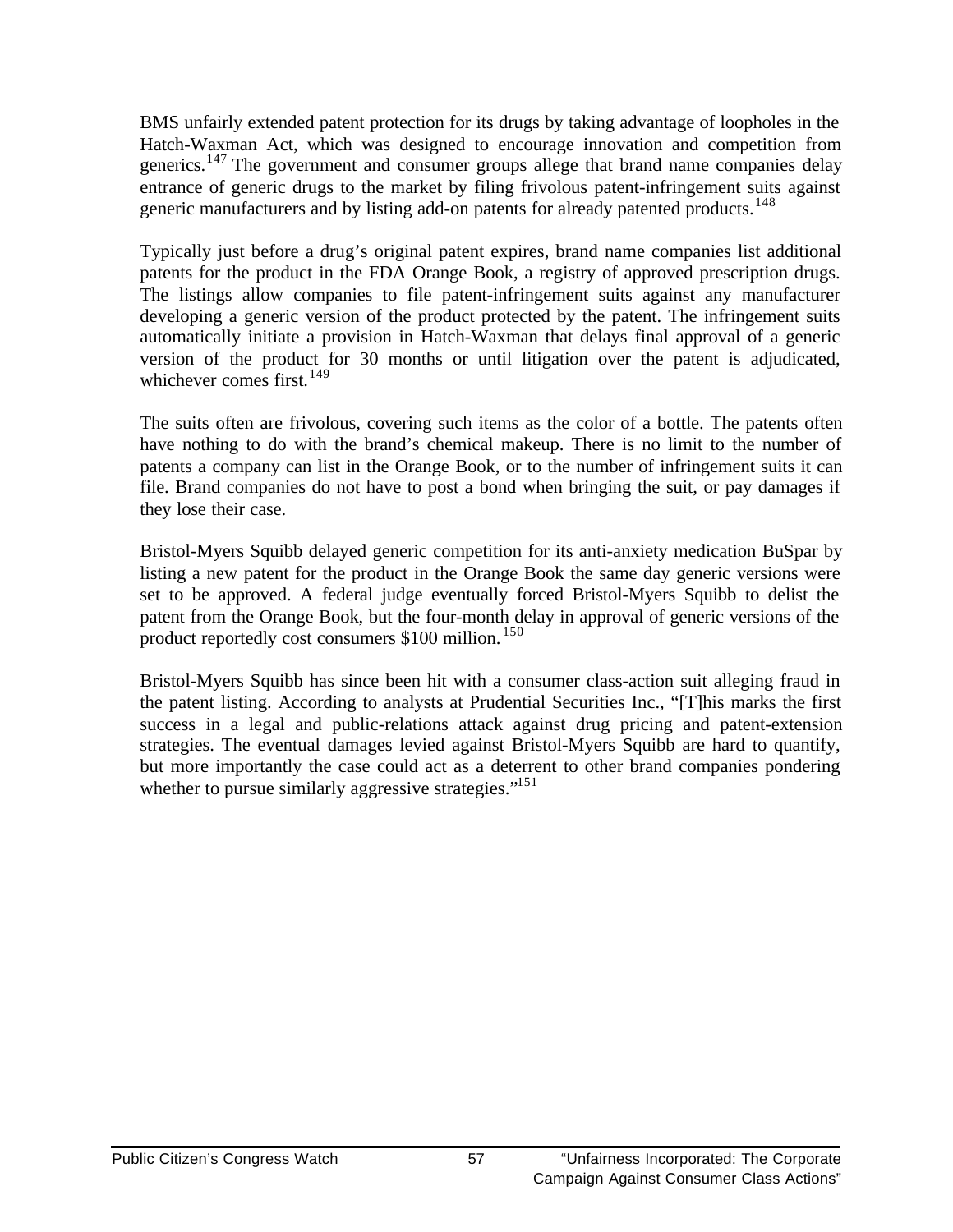## **Section VII**

# **Gas and Oil Corporations**

The gas and oil industry knows that class-action bills under consideration in the U.S. House and Senate ultimately would reduce its accountability for the industry's damaging actions. The bills would sweep many class-action cases from state into federal courts, where consumers will have a more difficult time winning compensation for contamination and exposure to chemicals. Because federal courts are more likely to find that federal regulations preempt state tort causes of action, the legislation would ultimately prevent redress for communities harmed by dangerous products and toxic spills.

### **Gas and Oil Lobbying on the Federal Class-Action Bills**

Since 2000, the gas and oil industry has devoted at least 21 lobbyists to the corporate campaign to rewrite class-action laws.

- Chevron/Texaco, which is embroiled in a class-action lawsuit involving oil and grease contamination of drinking water in Louisiana, has committed 10 lobbyists. (See below.)
- Shell has committed four lobbyists.
- Ashland has committed three lobbyists.
- Exxon/Mobil, which issued \$3 million in coupons to settle a New Jersey class action alleging deceptive advertising, has committed two lobbyists. (See below.)
- Atlantic Richfield has committed two lobbyists.

### **Unfair Practice: Drinking Water Contamination**

A Mobil Oil Corporation refinery in Chalmette, La., allegedly discharged oil and grease into the Mississippi River in 1998. Approximately 3.4 million gallons of untreated, contaminated waste water and storm water, containing more than 52,000 pounds of oil, grease and other contaminants, infiltrated the drinking water of the surrounding parish.<sup>152</sup>

A Louisiana state court judge certified a class action on behalf of more than 6,000 individuals who experienced physical injuries, emotional distress and economic loss caused by exposure to the hazardous substances in their drinking water. Subsequently, at least 3,000 more injured class members have joined the action, claiming they became ill as a result of the chemical discharge. $153$ 

The judge found that the common question of liability extended to all defendants because there was no dispute whether there had been a discharge or whether the water tasted and smelled offensive to the plaintiffs. Additionally, there was expert testimony that the contaminants in the water could have caused many of the plaintiffs' physical complaints.<sup>154</sup>

Mobil Oil had argued that the federal Clean Water Act and Safe Drinking Water Amendments to the Clean Water Act preempted all state law claims, and therefore the company should not be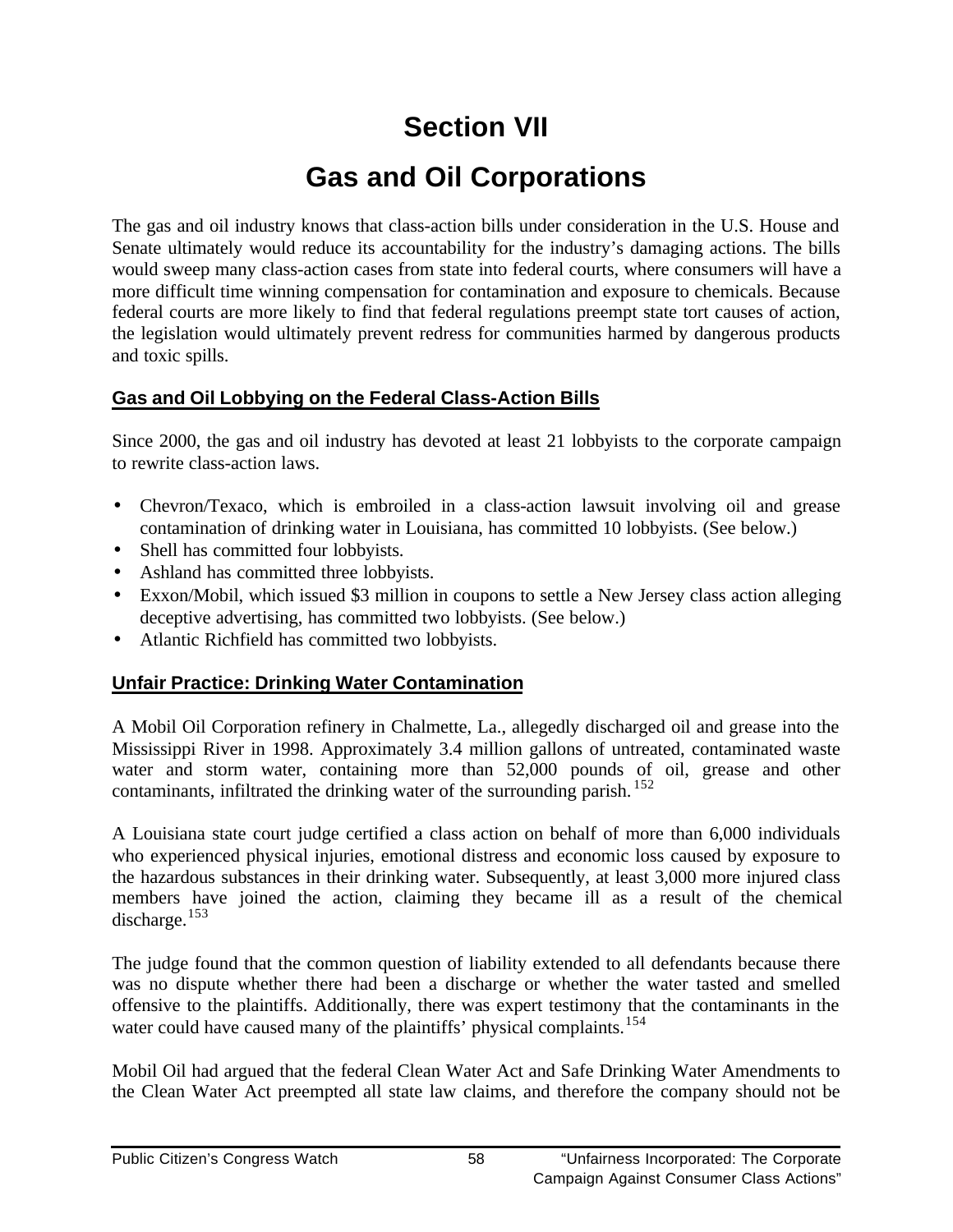held liable. But the court found that the Clean Water Act did not preempt state law claims, and even if it did, the preemption question might be raised as a defense but would not deprive the state court of jurisdiction over the case.<sup>155</sup>

Mobil's co-defendant, St. Bernard Parish, agreed to settle to the extent of its limited liability insurance coverage. As of February, 2003, Mobil has refused to settle this case.<sup>156</sup>

The Chalmette case is only the tip of an iceberg of industrywide litigation involving drinking water contamination. The gas and oil industry's use of methyl tertiary butyl ether ("MTBE") as a gasoline additive has raised serious health and environmental concerns, with accompanying lawsuits.

The federal Clean Air Act (CAA) mandated in 1992 that gasoline producers add some kind of oxygenate to make their fuel burn cleaner. Although MTBE was listed as one available alternative, there were others to choose from, including a much safer oxygenate, ethanol.<sup>157</sup> Over the past decade, MTBE-treated gasoline has leaked from storage tanks across the United States. Because MTBE is extremely water soluble, it spreads farther and faster than other components of gasoline and does not attach to soil. These pollutants are difficult and costly to remediate from groundwater. A Blue Ribbon Panel appointed to advise the Environmental Protection Agency Administrator issued a 1999 report recommending that MTBE usage be reduced substantially, if not eliminated altogether.<sup>158</sup>

Health concerns, undrinkable water and costly cleanups prompted numerous lawsuits against manufacturers who opted to use MTBE as the oxygenate for their fuels.<sup>159</sup> In an attempt to avoid liability, oil and chemical companies claimed that state law claims are preempted by the federal CAA oxygenate requirement. Where successful, this argument relieved oil companies of all financial liability for environmental degradation, pollution of community water systems and harm to consumers' health caused by exposure to MTBE.

### **A Reason the Gas and Oil Industry Wants Class Actions Diverted to Federal Court: Cases Are More Likely to Be Dismissed due to Federal Preemption**

Our system of federalism demands that federal interference with a state's policy decision, such as the decision to give citizens tort and contract remedies, is the product of a considered judgment and a careful balancing. Courts should only find that federal law preempts state law if the federal government has made it unmistakably clear that it intends to displace state law. Because a finding of preemption can eliminate financial responsibility for harms caused to consumers and the environment, corporations frequently argue preemption as a defense to lawsuits.

Traditionally, federal courts have been more likely than state courts to find that state tort law claims are preempted by federal law. <sup>160</sup> When a preemption argument is presented by the same company in similar state and federal cases, the argument frequently is accepted by the federal court and rejected by the state court.

Here are four examples: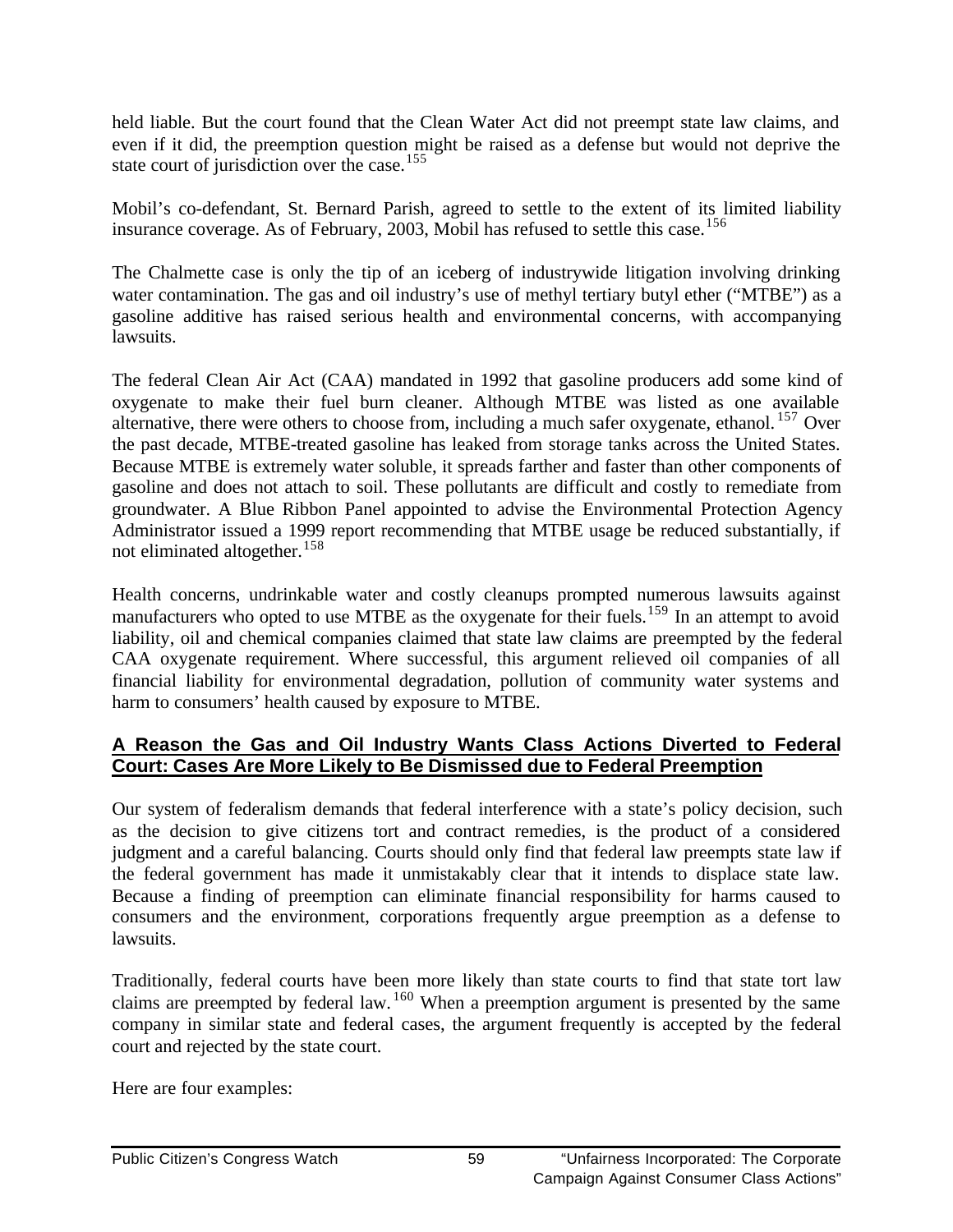**1. MTBE**. In a class action filed against Chevron and Gulf, a New Jersey federal judge found that strict liability claims were federally preempted because the Clean Air Act required the use of an oxygenate, and "MTBE was an oxygenate that Congress contemplated would be used frequently."<sup>161</sup>

There was a different outcome when the South Tahoe Public Utilities District filed suit against 31 refineries, alleging the oil companies failed to adequately warn the government, customers or water agencies of the risk involved with MTBE. It sought to recover the costs of a clean-up plan and remediation of 34 drinking water wells, which provided water to over 12,600 homes and businesses in the Lake Tahoe area.

In South Tahoe Public Util. Dist. v. Atlantic Richfield Co., a California state court rejected the federal preemption argument. The jury held the defendants liable under a product liability theory, finding that gasoline containing MTBE was defective because the risk of harm inherent in its design outweighed the benefits. The jury also decided that gasoline containing MTBE was defective because the defendants failed to provide warnings about it. In addition, the jury found that Shell Oil and Lyondell Chemical Co. (formerly ARCO Chemical) acted with malice in selling the defective MTBE gasoline. Thirty-one defendants ultimately settled the South Tahoe case for \$69 million.<sup>162</sup>

**2. ERISA.** Federal judges are inclined to find that the federal Employee Retirement Income Security Act of 1974 (ERISA) preempts state tort laws protecting workers from discrimination or wrongful firing.

ERISA is designed to promote the interests of employees and their beneficiaries in employee benefit plans. Among other things, the statute sets uniform rules concerning reporting, disclosure and fiduciary responsibilities.<sup>163</sup> The federal act also includes a broad preemption provision intended to keep the regulations uniform and unencumbered by conflicting state  $\overline{l}$ aws.<sup>164</sup>

If a court determines that an employee's complaint, essentially, concerns an employer's efforts to avoid paying benefits, then ERISA preempts the *entire* state claim. If, however, the principal claim is that the employer fired an employee on the basis of race, sex or some motive unrelated to the benefits plan, then the state law claim survives preemption.<sup>165</sup>

Preemption of state common law is significant because actions based on state laws generally can receive damage awards, while those based on ERISA cannot.<sup>166</sup> In the case of Ingersoll-Rand Co. v. McClendon, the Texas Supreme Court ruled that a plaintiff could proceed with a wrongful discharge lawsuit if "the principal reason for his termination was the employer's desire to avoid contributing to or paying benefits under the employee's pension fund. $167$  But on appeal, the U.S. Supreme Court reversed, finding that ERISA preempted the employee's  $\text{claim.}^{168}$ 

**3. Ford Ignition Recall:** A California state class-action case [also discussed in Section IV of this report, devoted to the automotive industry] alleging that 12 million Ford cars had defective ignitions, resulted in a nationwide settlement and revealed that Ford had withheld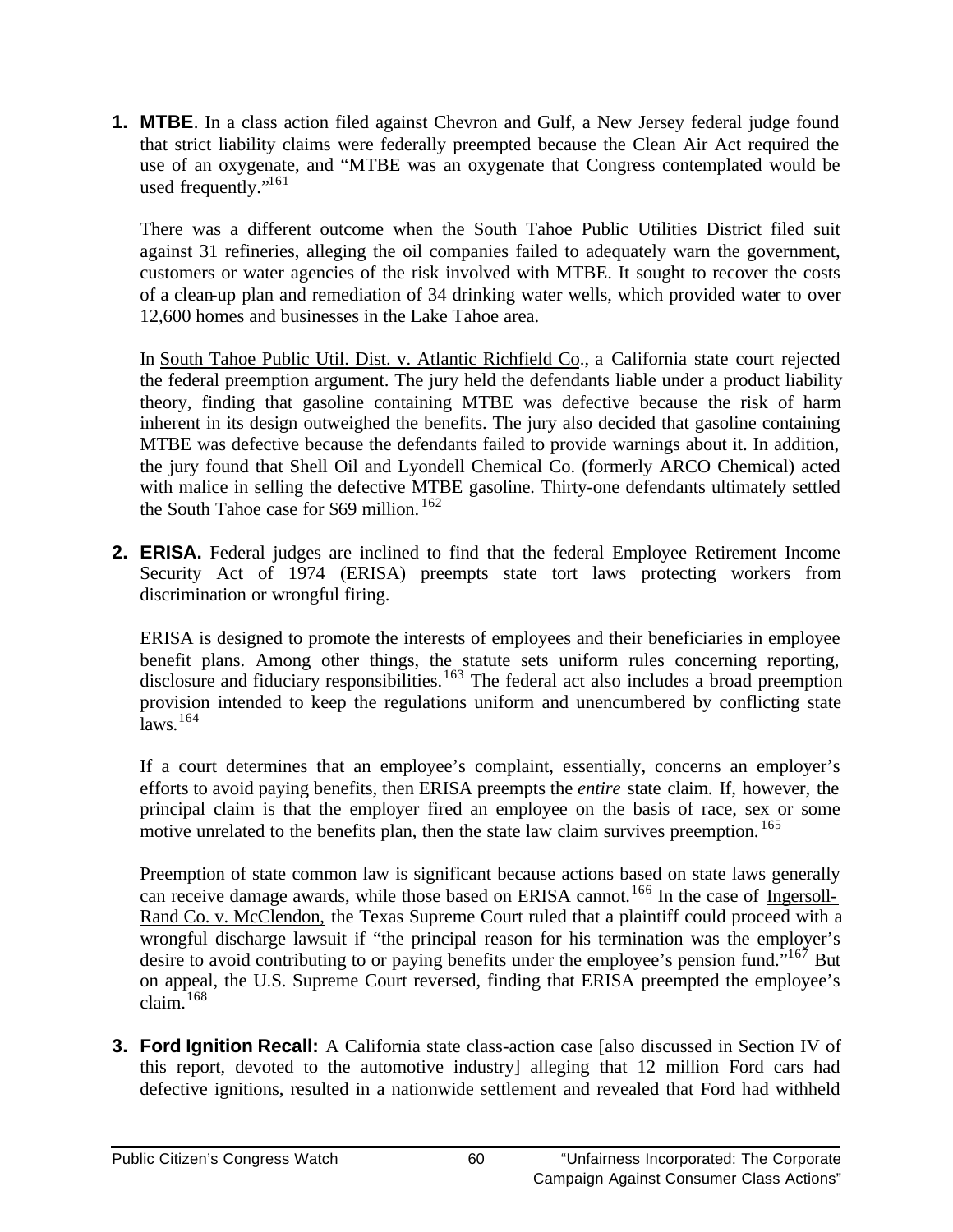documents from a series of federal investigations. But a concurrent case with the same allegations, brought in an Illinois state court and moved into federal court at the company's request, was dismissed. The courts' treatments of these two cases contrast starkly.

In Illinois, the federal court refused to entertain the plaintiffs' request that Ford be required to recall the ignitions, regardless of their safety or quality, finding that Congress had exclusively granted recall authority to administrative agency regulators when it passed the law creating the National Highway Traffic Safety Administration.<sup>169</sup> "The Safety Act charges the Secretary of Transportation with identifying risk-generating factors, making informed assessments of the potential for failure in a class of motor vehicles ... and policing manufacturers' compliance with chosen directions," the court wrote.<sup>170</sup>

The federal court made this ruling despite acknowledging that Ford had deceived the administrative agency charged with ordering recalls. "Ford represented to the NHTSA that there was no single causal factor for engine stalling," the federal court wrote. "During these investigations, Ford withheld documents from the NHTSA that indicated that [the ignition] modules cause stalling."<sup>171</sup>

In California, Judge Michael E. Ballachey did not accept the argument that Congress had preempted his power to order a recall. "The court intends to issue orders compelling recall and repair of class vehicles regardless of the mileage on those vehicles," he wrote. $172$ 

**4. Mandatory Arbitration:** Several recent court cases have centered on the legality of companies requiring their customers to settle disputes through arbitration, with state courts proving more willing than federal courts to rule the terms of those arbitration agreements as unconscionable, according to a lawyer for defense firm O'Melveny and Myers.<sup>173</sup>

In one example, both a state court and federal court found fault with an arbitration clause that a dubious "credit repair" company imposed on its customers and both sympathized with the companies' customers. Their differing interpretations of the clause's legality, however, resulted in starkly contrasting outcomes.

American Fair Credit Association charged up to \$40 a month to sponsor customers in obtaining a credit card with a \$300 credit limit. In about 1998, American Fair Credit severed its connection with the card-issuing bank, BankFirst, negating the value of its credit sponsorship service. $174$ 

But American Fair Credit made it virtually impossible for its customers to cancel its monthly subscription service by frequently changing its telephone number. The company continued to make automatic withdrawals from customers' bank accounts for the monthly fees. Ironically, American Fair Credit also struck back at those who closed their accounts, or blocked the withdrawals, by making bad references to credit agencies.<sup>175</sup>

In early January 1998, the company sent notices to members stipulating a change in terms that would require all disputes to be handled in arbitration, not litigation. The notice required customers who did not agree with the new terms to send notice by certified mail within about two weeks. The notice applied to existing litigation. <sup>176</sup>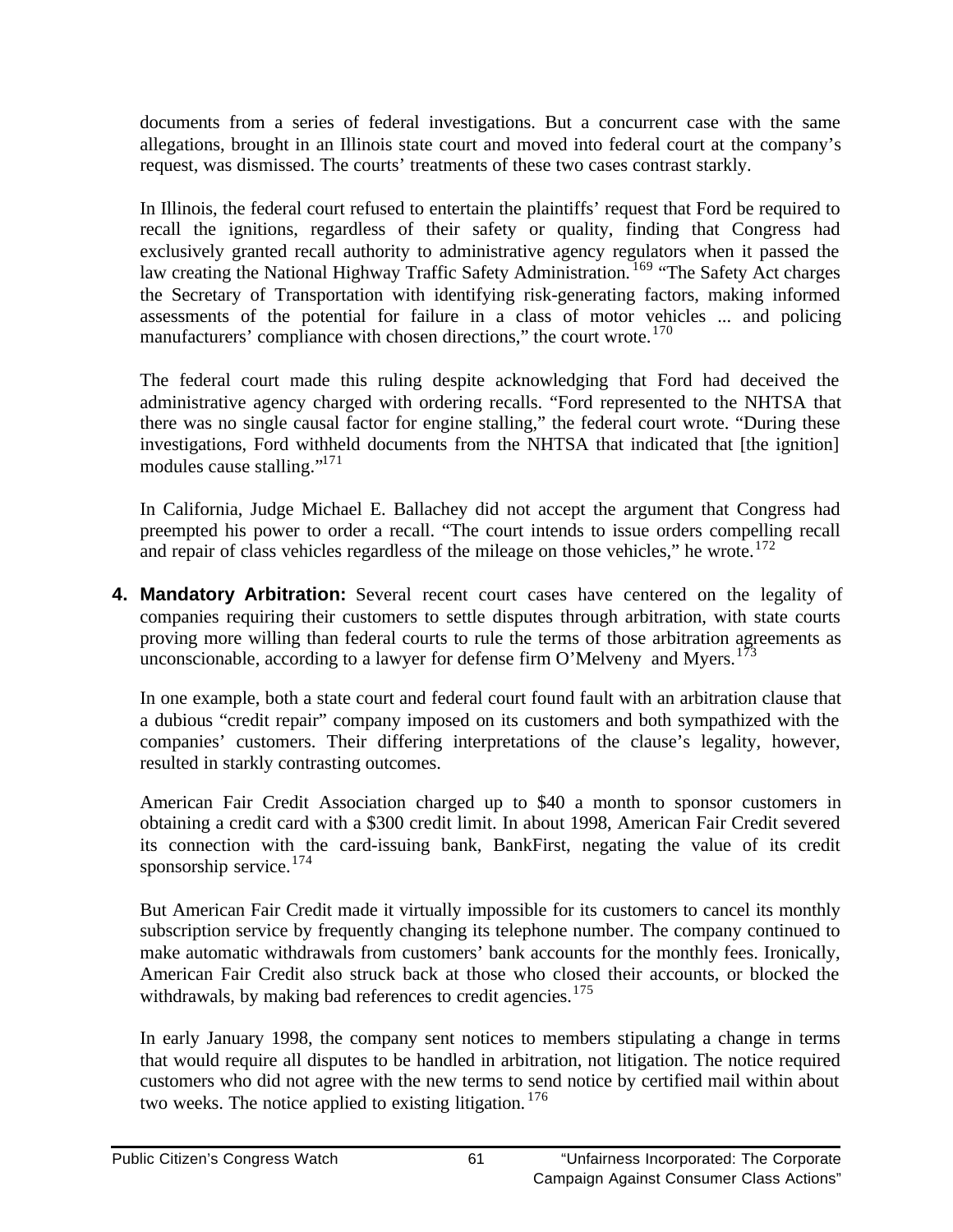A California state court voided this arbitration clause, which prohibited class-action lawsuits and would have negated an ongoing lawsuit against American Fair Credit.<sup>177</sup> The court's willingness to throw out the arbitration clause led to negotiations and a nationwide settlement requiring the company to repair bad marks it placed on the credit records of 330,000 people, to forgive \$26 million in unpaid service fees and to redeem \$8.6 million in damages and fees.  $178$ 

A North Carolina federal court reached a different conclusion in a similar case. While the court noted that a person suing American Fair Credit was "exactly the type of person" Congress meant to protect with the Credit Repair Organizations Act, the court ruled that the company's notice requiring arbitration was a legally binding contract even if customers "never read, much less understood or agreed to" it, due to preemption by the Federal Arbitration Act. <sup>179</sup>

The perception that federal judges are more willing to enforce unfair arbitration clauses is widespread among corporate counsel. For example, when CIGNA was sued by doctors in Illinois court for refusing to fully reimburse various services provided to patients, CIGNA's first action was to file a complaint in federal court in Chicago contending that the case should not go forward as a class action because contracts with health care providers contained arbitration clauses. CIGNA's ploy failed because the federal judge did not have jurisdiction. <sup>180</sup> Under the class-action bills now in the U.S. House and Senate, H.R. 1115 and S.274, the federal court would have such jurisdiction.

### **Unfair Practice: Texaco Employment Discrimination**

In 1997, Texaco settled for \$176 million a class-action suit brought on behalf of 1,500 minority employees.<sup>181</sup> The lawsuit alleged that Texaco employment practices and policies relating to promotions, compensation, training and job assignments had a disparate impact upon African-American employees.<sup>182</sup> The lawsuit contended that minority employees were systematically passed over for promotions in favor of less experienced whites and that the company fostered a racially hostile environment. Some participants in the suit said that they were called "uppity" for asking questions; others said that black employees were called "orangutans" and "porch monkeys."<sup>183</sup> The employees further alleged that Texaco violated the Civil Rights Act by retaliating against employees who objected to its alleged acts of discrimination.

As part of the lawsuit, in 1996, Spencer H. Lewis, Jr., a district director of the Equal Employment Opportunity Commission for the New York City district found against Texaco for failing to promote blacks in certain employee groups because of a company-wide pattern of racial bias. In his determination, Lewis wrote, "with respect to the promotion issue, analysis of the record shows that blacks (as a class) in grades seven through 14 who sought promotions between February 1, 1992 and December 31, 1994 were selected at rates significantly below that of their non-black counterparts."<sup>184</sup>

According to a survey submitted by the plaintiffs, only 0.4 percent of Texaco employees making more than \$128,000 were black, compared with 1.8 percent on average for the nation's other major oil companies. Of Texaco's more than 19,000 U.S. employees at the time, 8.3 percent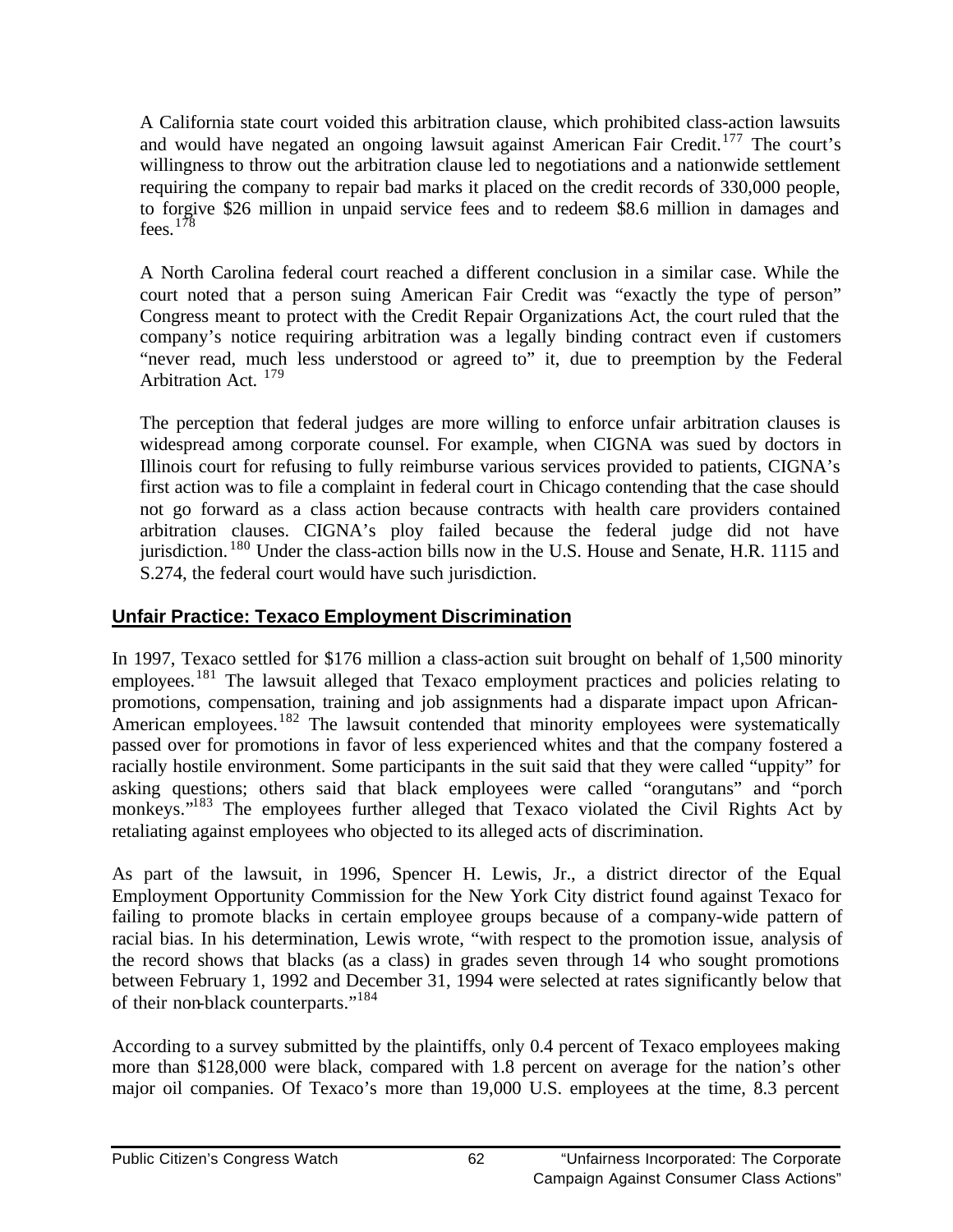were black and 3.75 percent of so-called officials and managers were black. Of black Texaco employees, about 40 percent were in sales or clerical jobs. And in the boardroom, Texaco had only one black director.<sup>185</sup>

The case was settled when surreptitious recordings of Texaco business meetings surfaced. The tapes contained statements that evidenced racial bias by senior officials of Texaco, and also documented Texaco's effort to conceal, destroy, or withhold information relevant to discovery proceedings in the case. $186$ 

A special master was appointed to scrutinize the settlement, including whether special circumstances were present warranting an award (or bounty) for the named plaintiffs. The special master found that each plaintiff expended time and effort in assisting in the prosecution of the litigation.<sup>187</sup>

The special master further found that after commencement of litigation, named plaintiffs suffered retaliatory action by a Texaco supervisor and employees, ranging from hostility to threats to assignment changes. From the outset, these plaintiffs were aware that Texaco had previously retaliated against employees charging discrimination. There was also evidence that an African-American attorney employed by Texaco, who had been trying to initiate a race discrimination class action against Texaco, was fired, assertedly because of these efforts. Several plaintiffs knew of this and were afraid to commence a class action in fear of losing their jobs.<sup>188</sup>

The special master carefully analyzed the risks of each named plaintiff separately, and recommended incentive awards varying from \$85,000 to \$2,500 based on their personal special circumstances.<sup>189</sup>

For example, plaintiff Veronica Shinault only received \$2,500. Because Shinault resigned from Texaco after litigation commenced, the special master found that she was less likely to encounter the retaliatory effects from the lower echelons of Texaco, such as co-workers, forepersons, and lower-level supervisors who would perceive her to be "not a team player." However, because Shinault still feared possible post-employment retaliation by personnel managers who would be less likely to give her a positive referral, she was entitled to an award for taking a risk and nevertheless assisting in the litigation.<sup>190</sup>

In contrast, named plaintiff Bari-Ellen Roberts received an award of \$85,000 based on her contributions, and the risks she assumed. Roberts had become a vice president and team leader in the Corporate Pensions Department at Chase Manhattan Bank before joining the Finance Department at Texaco's Harrison, N.Y. headquarters. After her requests for consideration for equal opportunity programs were rejected by Texaco in racially disparaging terms and she was denied advancement that seemed merited, she filed discrimination claims.<sup>191</sup>

After filing suit, she was threatened with physical violence by a superior, treated with hostility by senior management, and told by Texaco's EEOC officer not to show her face at Texaco for a while. Roberts participation in the class-action ranged from regular conference calls with counsel and other plaintiffs, to participation in discovery, conferring with other class members, and actively participating in the mediation process. To participate to such a degree required Roberts to take many vacation days.  $192$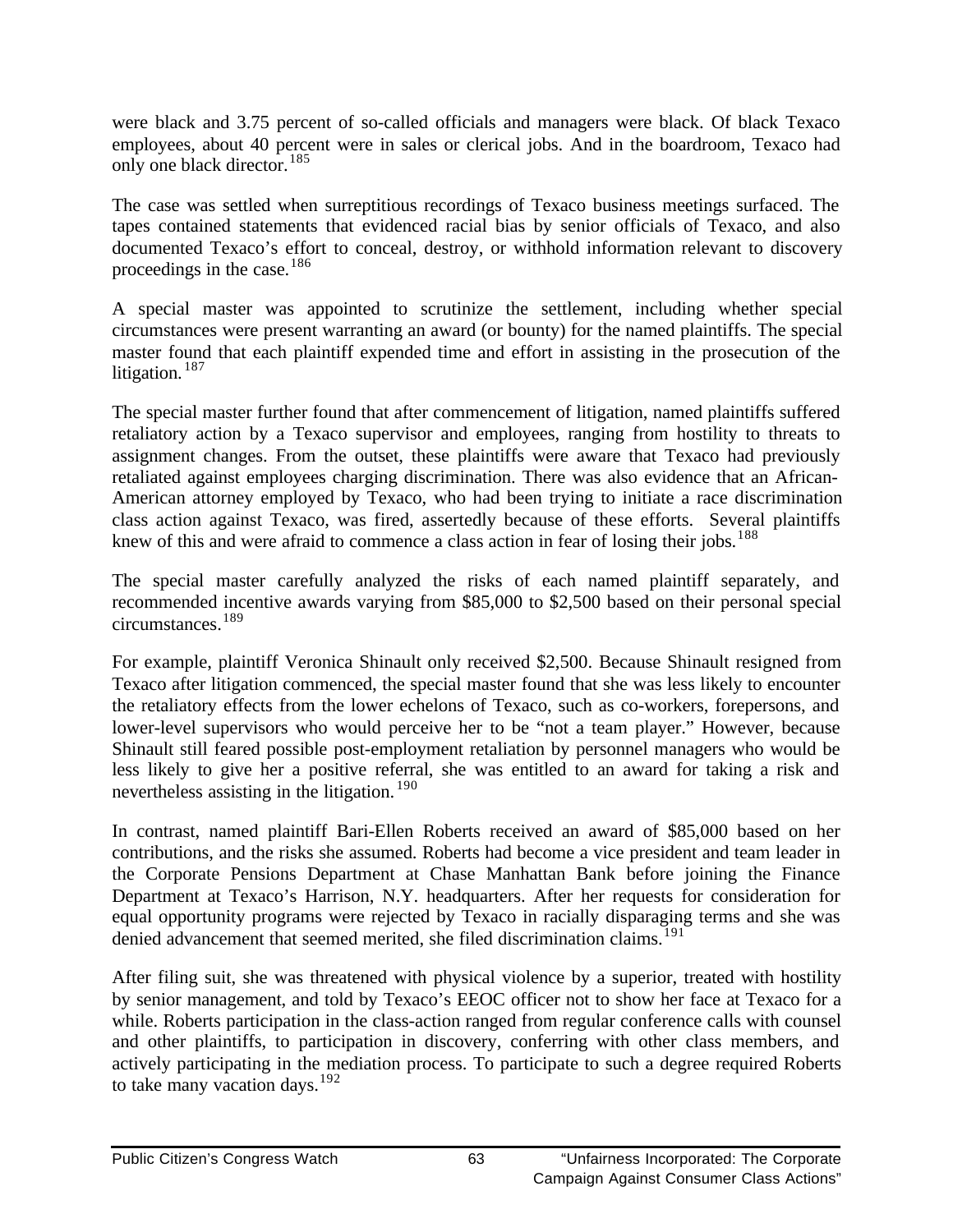Texaco agreed to increase the salaries of all members of the class by 11.34 percent, and affirmed its commitment to an environment without prejudice. As part of this commitment, a Task Force on equality and fairness was created to initiate and determine the effectiveness of improvements and additions to Texaco's human resources program, and to create equal opportunities for all Texaco employees.<sup>193</sup>

### **A Reason Gas and Oil Corporations and Other Employers Want to Ban Incentive Awards: No "Bounty," No Mutiny**

The U.S. Chamber of Commerce says that so-called "bounties" – a derisive term they apply to incentive awards to named plaintiffs – deserve to be banned because they "result in the interests of class representatives significantly diverging from those of absent class members." And both H.R. 1115 and S. 274 include provisions banning such incentives. The Chamber's argument, however, does not take account of the realities of employment discrimination lawsuits.

First, it is not always possible for class members and named plaintiffs to obtain the same relief. An individual who successfully sues for discrimination in hiring or promotions will obtain a hiring or promotion order and full back pay. But when there are more qualified female and minority candidates than there are vacancies, as is usually the case, class members in a successful lawsuit action normally receive only a pro rata fraction of a back pay award, and a fractional chance of being selected for future hiring or promotions. By limiting named plaintiffs to the relief that other class members get, the bill would impose a huge financial penalty on victims of discrimination who try to represent a class.

Second, plaintiffs who undertake class representation expose themselves to great inconvenience and risks. In the Texaco case, plaintiffs suffered retaliatory action by supervisors and employees, ranging from hostility to threats to assignment changes. From the outset, plaintiffs were aware that Texaco had previously retaliated against employees charging discrimination. There was also evidence that an African-American attorney employed by Texaco, who had been trying to initiate a race discrimination class action against Texaco, was fired, assertedly because of these efforts. Several plaintiffs knew of this and were petrified to commence a class action in fear of losing their jobs.<sup>194</sup>

Third, judges are aware of that incentive awards can possibly create a conflict of interest, and carefully scrutinize settlements to determine whether special circumstances warrant an incentive award. In the Texaco case, a special master was appointed to examine the time, effort and risk that each plaintiff expended in assisting in case.<sup>195</sup> The special master analyzed the risks of each plaintiff separately, and recommended incentive awards varying from \$85,000 to \$2,500 based on their personal special circumstances.<sup>196</sup>

### **Another Class-Action Case Involving the Oil Industry:**

• **Exxon: Deceptive Advertising.** Exxon settled a New Jersey state class action alleging deceptive advertising designed to convince consumers who did not need high-test gasoline to use it in their cars. During the early 1990s, Exxon made several unsubstantiated representations to consumers that Exxon gasoline would keep engines cleaner and reduce maintenance costs.<sup>197</sup> The Exxon advertising campaign drew scrutiny from the FTC, which said consumers paid as much as 20 cents a gallon more for premium gas.<sup>198</sup>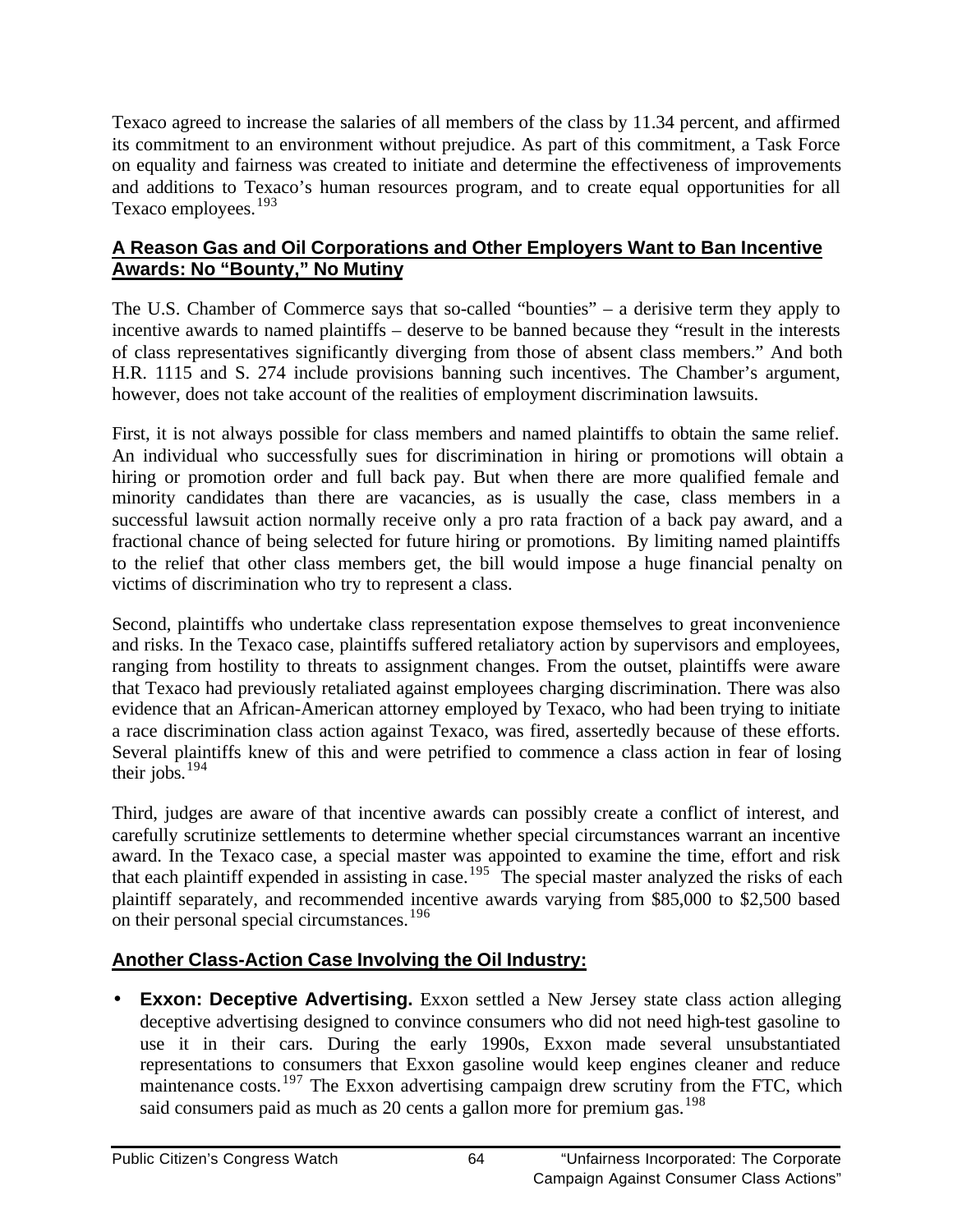A New Jersey state court judge certified a consumer class action against Exxon alleging that the false advertising created higher demand which, in turn, sustained a higher price – thus causing all purchasers in the relevant time period an ascertainable loss because of the artificially inflated price.<sup>199</sup> In 2002, Exxon settled with the class for one million \$3 discount coupons for Exxon 93 Supreme Gasoline upon the purchase of at least eight gallons.<sup>200</sup> Unlike most coupon settlements, in this instance nearly all of the coupons were redeemed. This is because gasoline is a product purchased by consumers on a regular basis.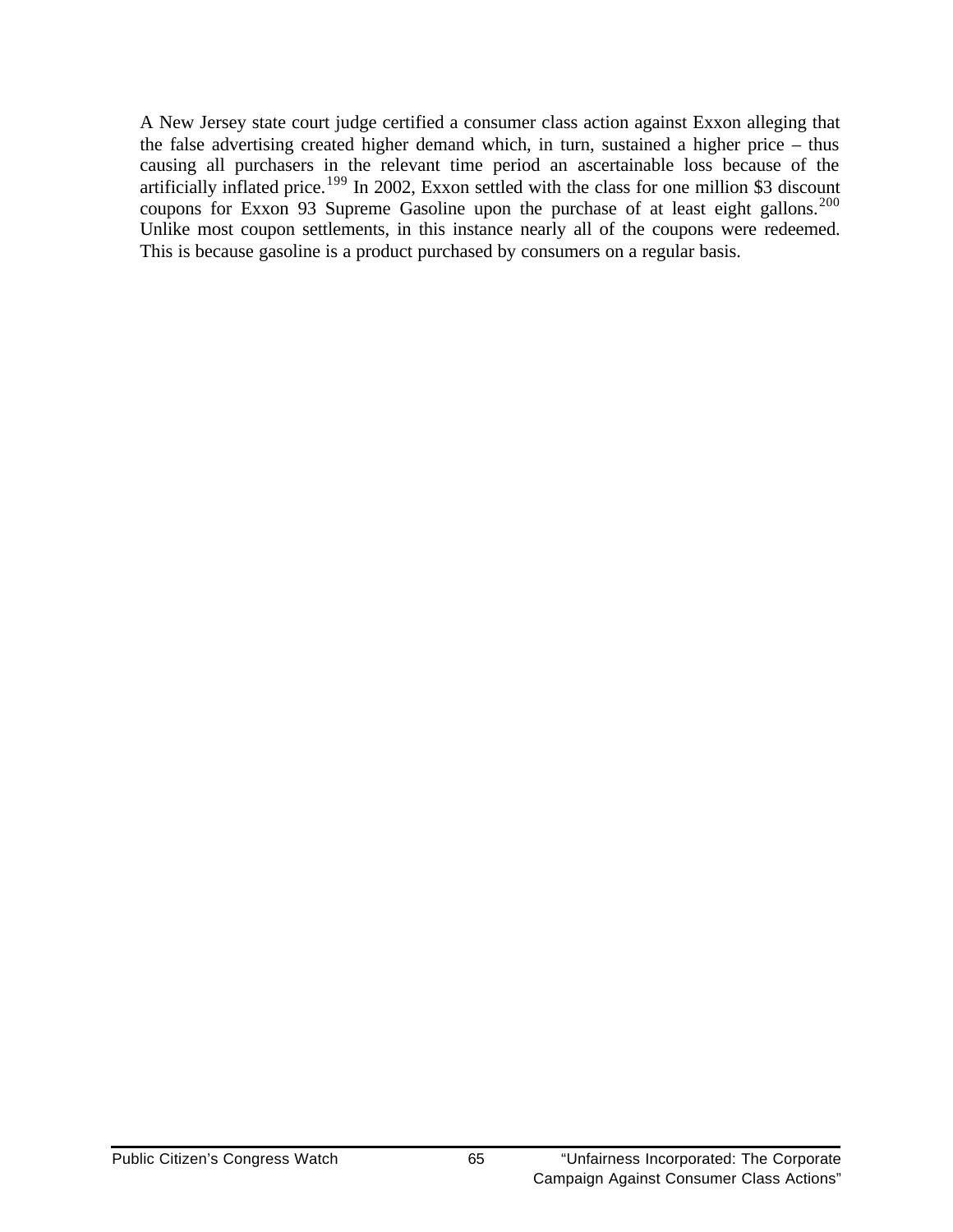## **Section VIII**

## **Tobacco Companies**

The revelation that tobacco companies have made fraudulent claims about the tar and nicotine content of so-called "light" cigarettes has brought a number of class-action suits on behalf of smokers who were deceived into believing these products were safer than regular cigarettes.

### **Tobacco Industry Lobbying on the Federal Class-Action Bills**

Two major tobacco firms have contributed at least 17 lobbyists to the campaign for anticonsumer class-action bills in the U.S. House and Senate.

- Philip Morris, maker of Marlboros and several other brands of cigarettes, has committed nine lobbyists to class-action legislation since 2000, including Beverly McKittrick, former Republican counsel, Senate Judiciary Committee.
- U.S. Smokeless Tobacco, the world's largest producer of smokeless tobacco products, has paid eight lobbyists to work on the bills. They have included Charles Black, former senior adviser to Presidents Ronald Reagan and George H.W. Bush; and Mark Disler, former Republican chief counsel, Senate Judiciary Committee.

### **Unfair Practice: Philip Morris Lies About Safety of "Light" Cigarettes**

Documents and testimony in a class-action lawsuit brought in Illinois on behalf of 1.1 million smokers who bought Marlboro Lights or Cambridge Lights cigarettes between 1971 and 2001 revealed that the "light" cigarettes do not contain less tar and nicotine, as advertised. Indeed, if used correctly, these products are actually more dangerous than their regular counterparts.<sup>201</sup>

The lawsuit revealed that no significant differences exist between the content of Marlboro Lights and regular Marlboros. Philip Morris, however, had put small ventilation holes in the filters of Marlboro Lights, which allowed some smoke to escape.<sup>202</sup> These ventilation holes caused the Federal Trade Commission's cigarette testing machines to register lower levels of nicotine and tar for Marlboro Lights than for their regular counterparts. Testimony in the case revealed that many smokers, unlike government testing equipment, cover the ventilation holes with their fingers or lips, usually negating any health benefit that "lights" might have over regular cigarettes.<sup>203</sup>

Moreover, Philip Morris also had been aware since at least 1984 that users who did not cover the ventilation holes while inhaling often compensated for the loss of nicotine by increasing the number of cigarettes they smoked, testimony in the case revealed.<sup>204</sup> And public health experts testified in the trial that the use of the term "light" in cigarette branding could have caused further harm because smokers might have been less likely to quit if they saw smoking lights as a less harmful alternative. $205$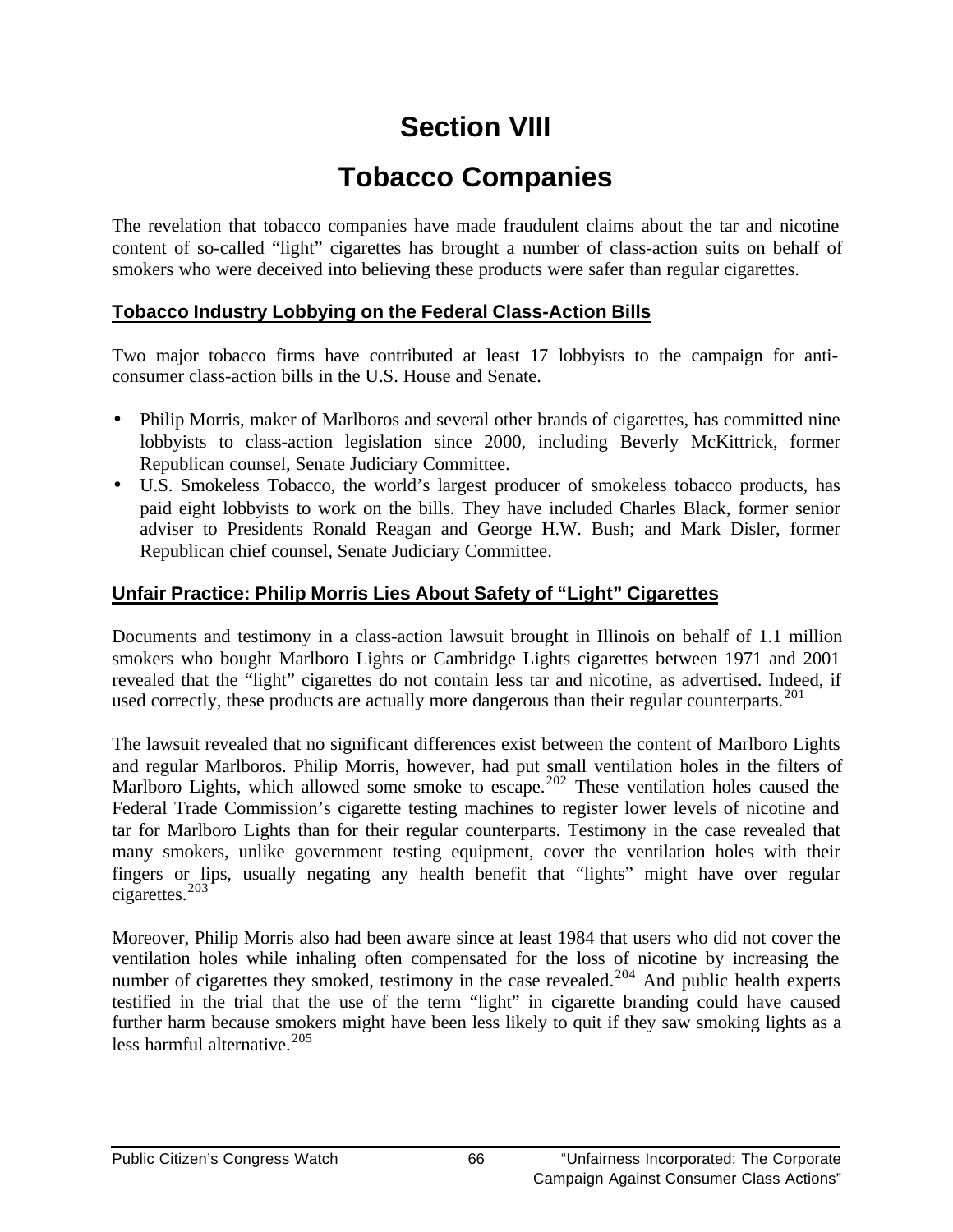Further, testimony of a former Philip Morris employee revealed that the company has known through its own scientific testing for 25 years that its light cigarettes are actually *more* dangerous than regular cigarettes because they burn with less oxygen, releasing more toxins.<sup>206</sup>

In the aftermath of the Illinois lawsuit, in which Illinois Circuit Court Judge Nicholas G. Byron ruled in favor of the plaintiffs, Philip Morris announced that it would cease printing "lowered tar and nicotine" on packs of Marlboro Lights. The firm said its plans to strike the advertisement predated the March decision in the Illinois case.<sup>207</sup> But lawyers for the plaintiffs said Philip Morris announced the change during a closed-door hearing with the judge to determine the size of the bond it would have to post while it appealed.<sup>208</sup>

Byron awarded the plaintiffs \$7.1 billion in damages to compensate consumers for Philip Morris's deceptions in the sale of Marlboro Lights and Cambridge Lights cigarettes. Brown also awarded \$3 billion in punitive damages, to be paid to the state of Illinois.<sup>209</sup> Philip Morris has appealed both awards. $210$ 

### **A Reason Tobacco Companies Want Class Actions Diverted to Federal Court: Federal Judges Believe Large Class Actions Are Unfair to Defendants**

Tobacco companies make no secret of their preference for federal courts, the venue to which bills in the U.S. House and Senate would move most major state class actions. Tobacco gained an important advantage in 1996, when the Fifth Circuit Court threw out a nationwide class action on behalf of all nicotine-addicted smokers, in a case known as "Castano," that had been approved at the District Court level.<sup>211</sup> The litigation page of R.J. Reynolds web site contains this proclamation:

Federal Courts have unanimously rejected tobacco class actions. Every federal court that has considered tobacco class actions since the Castano case has denied certification, decertified the class, or dismissed the case without reaching the certification issues.<sup>212</sup>

The Castano ruling is anathema among those who wish to bring tobacco-oriented class actions in federal court, both because of the judges' findings on the merits of the case and because of the views they expressed about large class actions in general. The judges found fault with the District Court for allowing a case that did not take into account varying degrees of addiction faced by individual smokers and for not insisting on a coherent explanation as to how the law of all 50 states could be uniformly applied.<sup>213</sup>

Most chilling, perhaps, was the ruling's view that the cards should be stacked against certification of class actions in general. "Class certification creates an insurmountable pressure on defendants to settle, whereas individual trials would not," the court wrote. "These settlements have been referred to as judicial blackmail. It is no surprise then, that historically, certification of mass tort litigation classes has been disfavored."<sup>214</sup>

Cigarette companies have successfully argued that the preemption clauses of the Federal Cigarette Labeling and Advertising Act (the "1965 Act") and its successor the Public Health Cigarette Smoking Act of 1969 (the "1969 Act") are affirmative defenses against liability claims, such as a failure to warn or a strict products liability, in state-related actions. Tobacco companies assert that the federal laws preempted any further state regulations.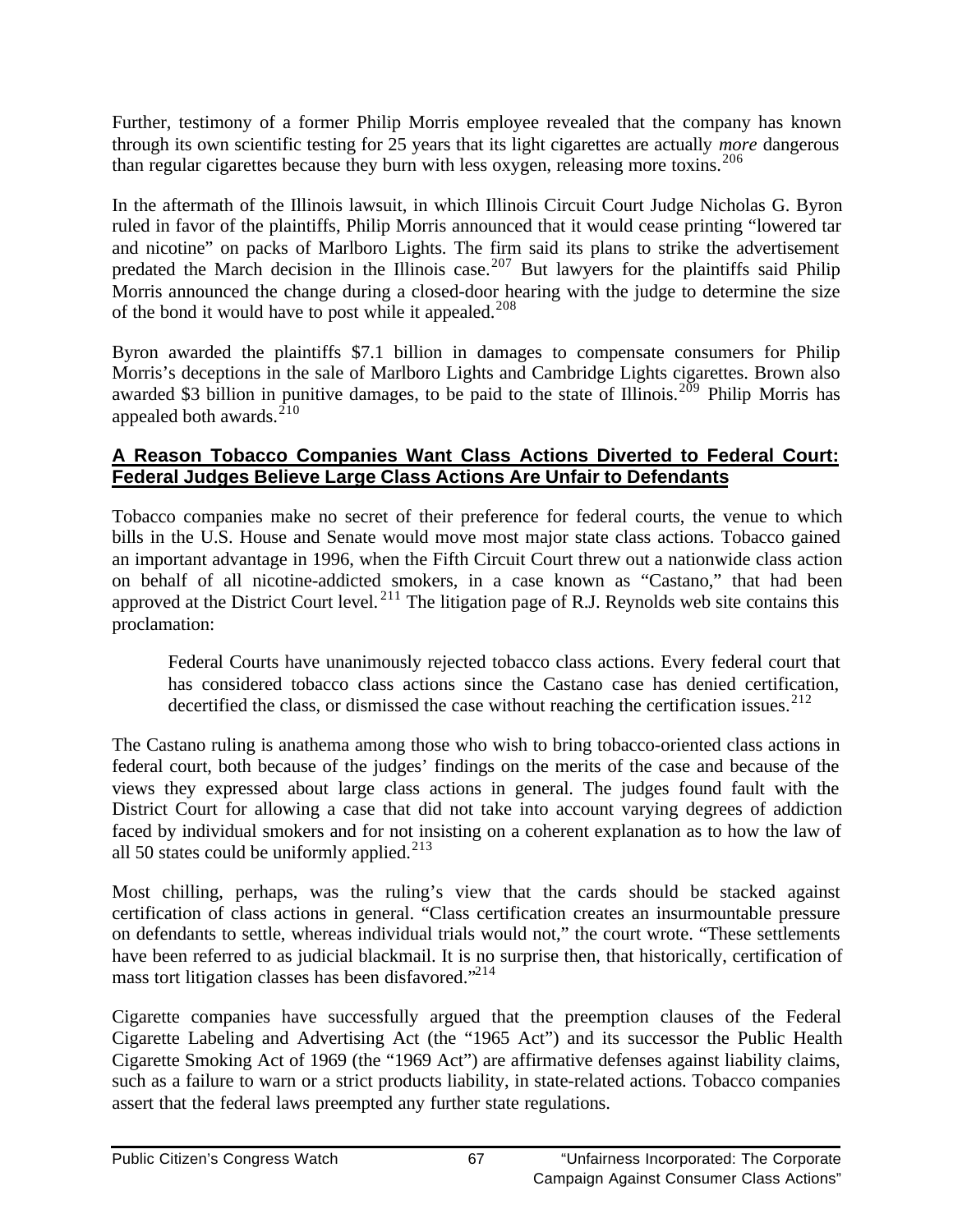In federal courts, tobacco manufacturers have successfully relied on the preemption defense to avoid liability for smoking-related illnesses and deaths. However, state courts generally have refused to recognize a blanket preemption of all state common law claims on the basis of either the 1965 Act or the 1969 Act.<sup>215</sup>

The tobacco companies preference for federal courts is evident in their actions as well as their rhetoric. The companies requested that state court cases alleging fraudulent claims surrounding light cigarettes be moved to federal court in at least nine states and the District of Columbia, according to data from the Tobacco Control Resource Center Inc., of Boston.<sup>216</sup> In all jurisdictions but the District of Columbia, the cases were remanded to state court.

Richard A. Daynard, chairman of Northeastern University's Tobacco Products Liability Project, drew on the Castano opinion to conclude in testimony before Congress that an earlier classaction reform bill (similar to the one being debated now) should be entitled "The Tobacco Industry Relief Act."<sup>217</sup> Daynard observed, "To send tobacco class actions to federal court is to send them to their death."

### **Other Class-Action Cases Involving the Tobacco Industry**

- **Other "Light" Cigarette Litigation.** Class-action certification was granted in 2001 to smokers of Marlboro Lights in Massachusetts and Florida in a lawsuit against Philip Morris.<sup>218</sup> Class-action lawsuits alleging fraudulent claims for "light" cigarettes also have been filed against Philip Morris in California, Minnesota, Missouri, New Jersey, Ohio, Tennessee and West Virginia. Class-action certification was granted in separate lawsuits filed against R.J. Reynolds and Brown and Williamson Tobacco Corp. in Illinois claiming that the companies misled consumers about the safety of "light" cigarettes. Similar class-action suits have been filed against R.J. Reynolds in Missouri, New Jersey and Ohio; and against Brown  $&$  Williamson in Missouri and Ohio.<sup>219</sup>
- **Cheating Tobacco Growers.** On May 17, 2003, Phillip Morris and several other tobacco companies settled a class action lawsuit with hundreds of thousands of tobacco growers. The lawsuit alleged the tobacco companies had conspired to fix the price of tobacco. The settlement will distribute \$200 million to growers now and promises to pay more than a billion dollars in coming years in additional purchases of domestically grown tobacco. R. J. Reynolds refused to participate in the settlement, saying that it will go to trial next April. <sup>220</sup>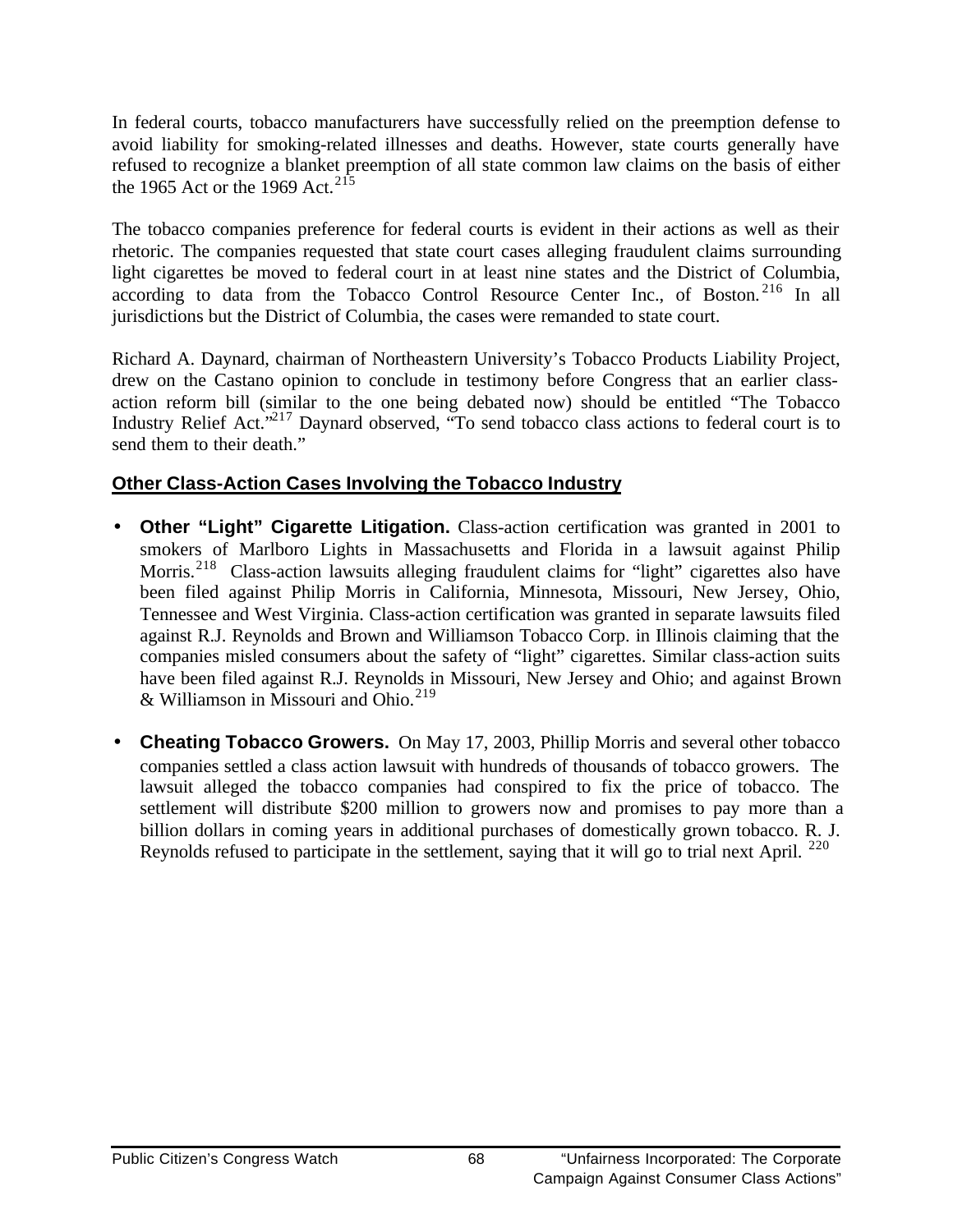## **Appendix A**

## **Lobbyists Who Worked on Federal Class-Action Legislation, 2000 – 2002**

| <b>Last Name</b> | <b>First Name</b> | <b>Client</b>                                 | <b>Registrant Name</b>                                     |
|------------------|-------------------|-----------------------------------------------|------------------------------------------------------------|
| Adams            | Tiffany           | Self                                          | <b>National Association of Manufacturers</b>               |
| Alexander        | Pamela            | Self                                          | Ford Motor Co.                                             |
| Amundson         | Jan               | Self                                          | <b>National Association of Manufacturers</b>               |
| Anderson         | Philmore          | Self                                          | <b>American Council of Life Insurers</b>                   |
| Anderson         | <b>Brenda</b>     | Self                                          | Ashland                                                    |
| Anderson         | Kathryn           | Self                                          | <b>Massachusetts Mutual Life Insurance</b>                 |
| Anderson         | Rebecca           | Owens-Illinois                                | Williams & Jensen                                          |
| Anderson, Jr     | James             | <b>Self</b>                                   | National Association of Wholesaler-<br><b>Distributors</b> |
| Andrews          | Michael           | Self                                          | Citigroup                                                  |
| Andrews          | <b>Bruce</b>      | Civil Justice Reform Group                    | Quinn Gillespie and Associates                             |
| Andrews          | <b>Bruce</b>      | <b>Massachusetts Mutual Life</b><br>Insurance | <b>Quinn Gillespie and Associates</b>                      |
| Andrews          | <b>Bruce</b>      | U.S. Chamber of Commerce                      | <b>Quinn Gillespie and Associates</b>                      |
| Angus, III       | John              | American Association of Health<br>Plans       | <b>Duberstein Group</b>                                    |
| Angus, III       | John              | <b>American Council of Life Insurers</b>      | <b>Duberstein Group</b>                                    |
| Angus, III       | John              | <b>Business Roundtable</b>                    | <b>Duberstein Group</b>                                    |
| Angus, III       | John              | <b>General Motors</b>                         | <b>Duberstein Group</b>                                    |
| Anthony          | Beryl             | Cooper Tire & Rubber Co.                      | <b>Winston and Strawn</b>                                  |
| Arlington        | John              | Self                                          | <b>American Insurance Association</b>                      |
| Axell            | <b>Brian</b>      | Self                                          | <b>International Mass Retail Association</b>               |
| <b>Baker</b>     | George            | Owens-Illinois                                | Williams & Jensen                                          |
| <b>Bales</b>     | Douglas           | Self                                          | Northwestern Mutual Life Insurance                         |
| <b>Barbour</b>   | Haley             | <b>Massachusetts Mutual Life</b><br>Insurance | <b>Barbour Griffith and Rogers</b>                         |
| <b>Barbour</b>   | Andy              | Self                                          | <b>Financial Services Roundtable</b>                       |
| <b>Barnes</b>    | John              | Self                                          | Raytheon                                                   |
| Baroody          | <b>Mike</b>       | Self                                          | <b>National Association of Manufacturers</b>               |
| <b>Barry</b>     | Daniel            | Self                                          | <b>Risk &amp; Insurance Management Society</b>             |
| Bartlett         | <b>Steve</b>      | Self                                          | <b>Financial Services Roundtable</b>                       |
| Basquin          | Ashley            | <b>Citizens for Civil Justice Reform</b>      | Valis Association                                          |
| Baxendell        | Jennifer          | Self                                          | <b>American Association of Health Plans</b>                |
| <b>Baxter</b>    | Edward            | Prudential                                    | Parry, Romani, DeConcini & Symms                           |
| <b>Bean</b>      | Robert            | Self                                          | <b>American Council of Life Insurers</b>                   |
| <b>Beatson</b>   | Nora              | Self                                          | <b>American International Group</b>                        |
| <b>Beddow</b>    | Thomas            | Self                                          | 3M                                                         |
| <b>Begans</b>    | Peter             | Self                                          | Prudential                                                 |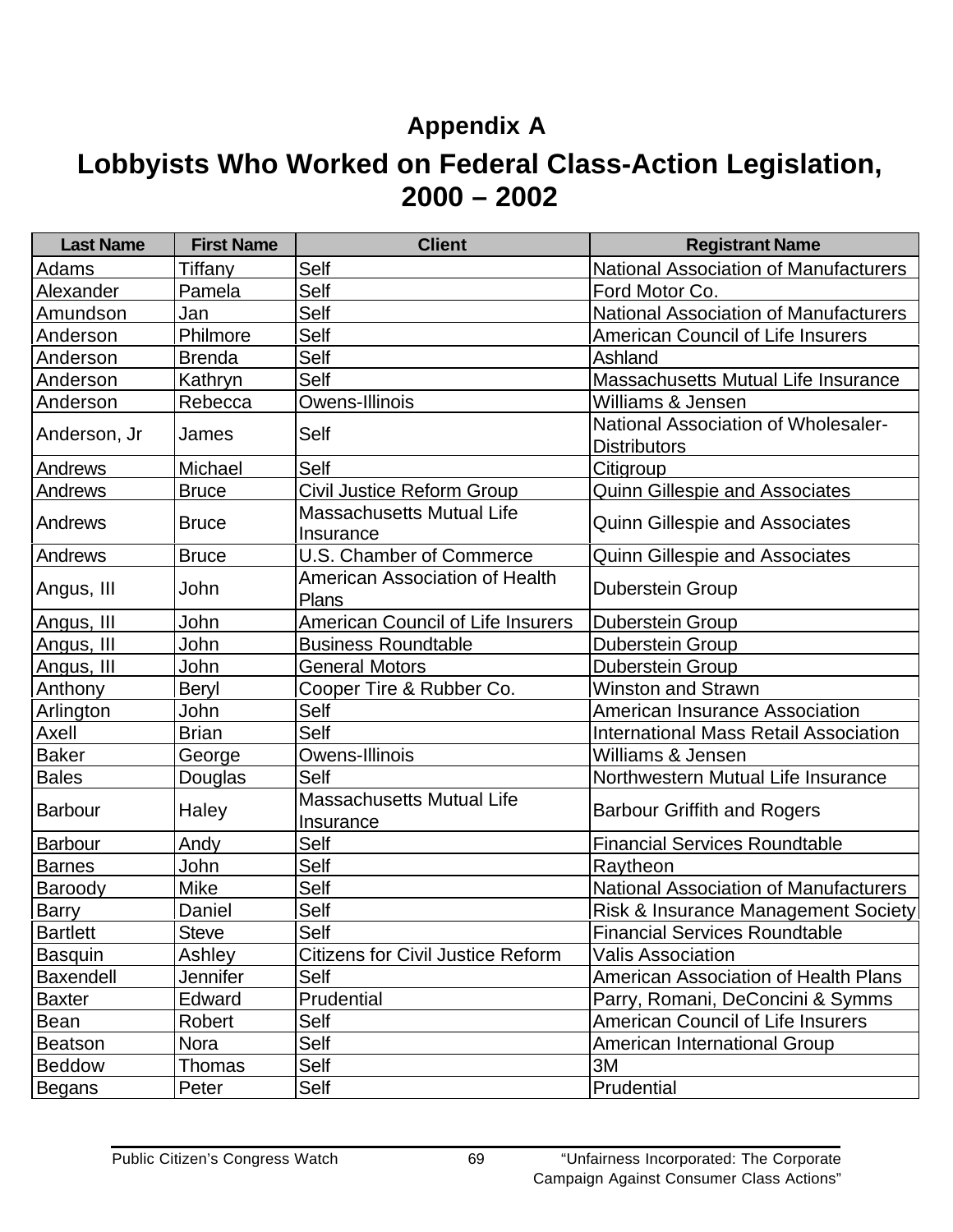| <b>Last Name</b> | <b>First Name</b> | <b>Client</b>                                             | <b>Registrant Name</b>                     |
|------------------|-------------------|-----------------------------------------------------------|--------------------------------------------|
| <b>Behrens</b>   | <b>Mark</b>       | American Tort Reform Association Crowell & Moring         |                                            |
| <b>Behrens</b>   | <b>Mark</b>       | <b>Bridgestone/Firestone</b>                              | <b>Crowell &amp; Moring</b>                |
| <b>Behrens</b>   | <b>Mark</b>       | Cigna                                                     | <b>Crowell &amp; Moring</b>                |
| <b>Behrens</b>   | <b>Mark</b>       | National Association of<br><b>Wholesaler-Distributors</b> | <b>Crowell &amp; Moring</b>                |
| <b>Behrens</b>   | <b>Mark</b>       | American Association of Health<br><b>Plans</b>            | Shook, Hardy & Bacon                       |
| <b>Behrens</b>   | <b>Mark</b>       | American Tort Reform Association Shook, Hardy & Bacon     |                                            |
| <b>Behrens</b>   | <b>Mark</b>       | Cigna                                                     | Shook, Hardy & Bacon                       |
| <b>Behrens</b>   | <b>Mark</b>       | Eli Lilly & Co.                                           | Shook, Hardy & Bacon                       |
| <b>Behrens</b>   | <b>Mark</b>       | <b>Health Insurance Association of</b><br>America         | Shook, Hardy & Bacon                       |
| <b>Behrens</b>   | <b>Mark</b>       | <b>USAA Insurance</b>                                     | Shook, Hardy & Bacon                       |
| <b>Beisner</b>   | John              | Civil Justice Reform Group                                | O'Melveny & Meyers                         |
| <b>Bennett</b>   | Catherine         | Self                                                      | Pfizer                                     |
| <b>Berman</b>    | Michael           | American Association of Health<br>Plans                   | <b>Duberstein Group</b>                    |
| <b>Berman</b>    | Michael           | <b>American Council of Life Insurers</b>                  | <b>Duberstein Group</b>                    |
| <b>Berman</b>    | Michael           | <b>Business Roundtable</b>                                | <b>Duberstein Group</b>                    |
| Berman           | Michael           | <b>General Motors</b>                                     | Duberstein Group                           |
| <b>Biderman</b>  | David             | Self                                                      | <b>Environmental Industry Association</b>  |
| <b>Biggert</b>   | Adrienne          | Self                                                      | American Association of Health Plans       |
| <b>Binzel</b>    | William           | Self                                                      | <b>MasterCard</b>                          |
| <b>Black</b>     | <b>Charles</b>    | <b>U.S. Smokeless Tobacco</b>                             | Black, Kelly, Scruggs & Healey             |
| <b>Blanchard</b> | Laricke           | Self                                                      | Citigroup                                  |
| <b>Boggs</b>     | J.C.              | Countrywide Home Loans                                    | <b>Blank Rome Comisky &amp; McCauley</b>   |
| Bosgraaf         | Kimberly          | Self                                                      | National Fed. of Ind. Business             |
| <b>Boswell</b>   | L. Blaine         | Self                                                      | <b>PPG</b> Industries                      |
| <b>Bouchard</b>  | Francis           | Self                                                      | Zurich Insurance                           |
| <b>Bourne</b>    | Laura             | Self                                                      | <b>Food Marketing Institute</b>            |
| <b>Bowen</b>     | Robin             | Self                                                      | Health Insurance Association of<br>America |
| <b>Bowlin</b>    | Chris             | Self                                                      | Health Insurance Association of<br>America |
| Boyd             | Michael           | Self                                                      | Pfizer                                     |
| <b>Brady</b>     | Cathleen          | Self                                                      | <b>American Council of Life Insurers</b>   |
| <b>Brandau</b>   | Herman            | Self                                                      | <b>State Farm Insurance</b>                |
| <b>Brazil</b>    | <b>Barbara</b>    | Self                                                      | Intel                                      |
| <b>Bresnick</b>  | William           | Self                                                      | Chevron/Texaco                             |
| <b>Brewstar</b>  | Bill              | Cigna                                                     | <b>Capitol Hill Group</b>                  |
| <b>Brubaker</b>  | Alan              | Self                                                      | Prudential                                 |
| <b>Bruse</b>     | J. Charles        | Self                                                      | Allstate Insurance                         |
| <b>Bullard</b>   | Joanne            | Self                                                      | Risk & Insurance Management Society        |
| <b>Burnley</b>   | James             | Cooper Tire & Rubber Co.                                  | <b>Winston and Strawn</b>                  |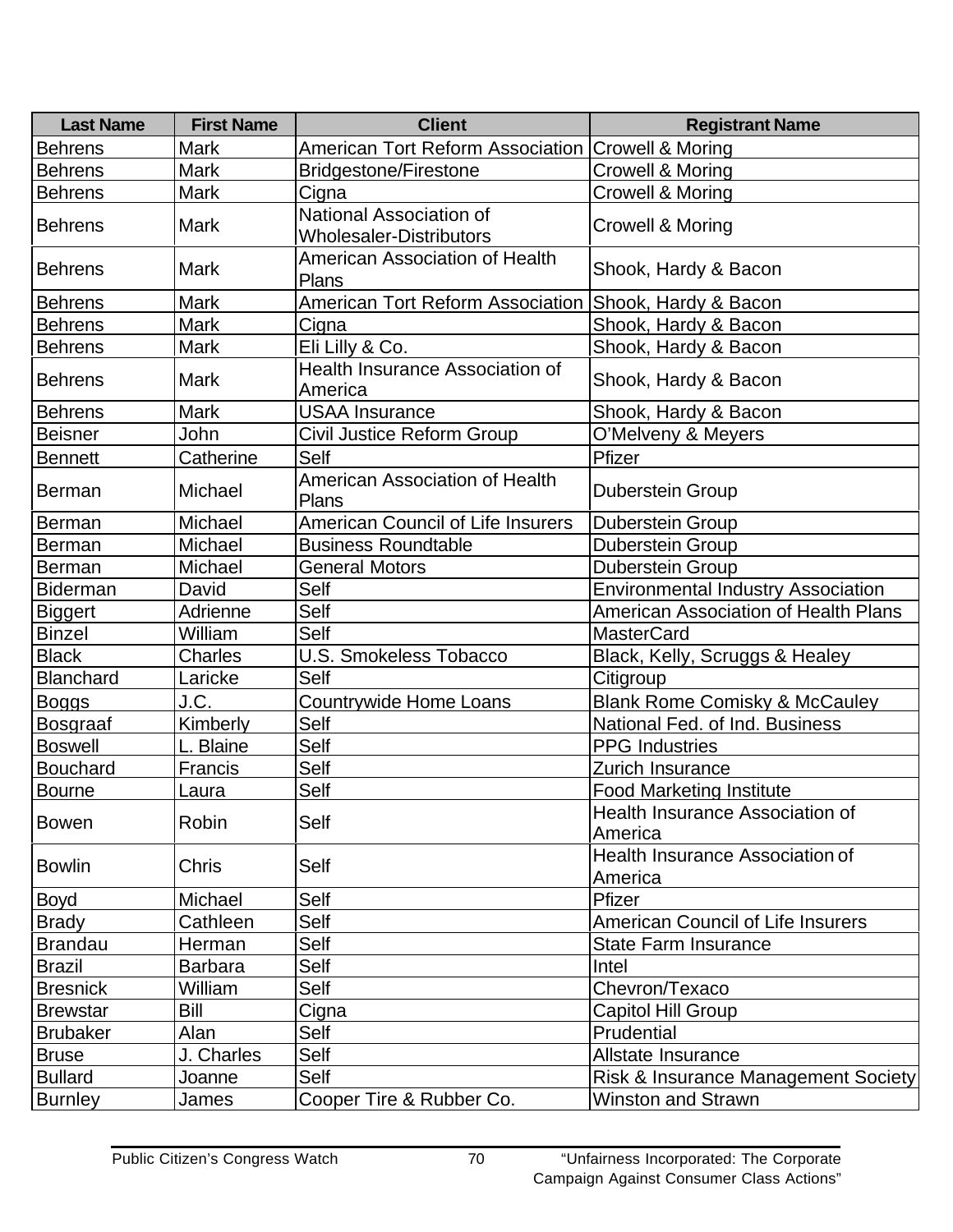| <b>Last Name</b> | <b>First Name</b> | <b>Client</b>                              | <b>Registrant Name</b>                       |
|------------------|-------------------|--------------------------------------------|----------------------------------------------|
| <b>Burtschi</b>  | <b>Mark</b>       | Self                                       | Goodyear Tire and Rubber Company             |
| Cain             | Morrison          | Self                                       | <b>International Mass Retail Association</b> |
| Calio            | Nicholas          | <b>Sears</b>                               | O'Brien Calio                                |
| Callanan         | Susan             | Self                                       | <b>USAA Insurance</b>                        |
| Canfield         | William           | Owens-Illinois                             | Williams & Jensen                            |
| Carroll          | <b>Bruce</b>      | Self                                       | Johnson & Johnson                            |
| Caskie           | Alan              | Self                                       | <b>American Council of Life Insurers</b>     |
| Castle           | <b>Rita</b>       | Self                                       | <b>Atlantic Richfield</b>                    |
| Castle           | <b>Rita</b>       | Self                                       | Caterpillar                                  |
| Cate             | Penelope          | Self                                       | <b>Sears</b>                                 |
| Chadwick         | Kirsten           | <b>Sears</b>                               | O'Brien Calio                                |
| Champlin         | <b>Steven</b>     | American Association of Health<br>Plans    | <b>Duberstein Group</b>                      |
| Champlin         | <b>Steven</b>     | <b>American Council of Life Insurers</b>   | <b>Duberstein Group</b>                      |
| Champlin         | <b>Steven</b>     | <b>Business Roundtable</b>                 | <b>Duberstein Group</b>                      |
| Champlin         | <b>Steven</b>     | <b>General Motors</b>                      | <b>Duberstein Group</b>                      |
| Chaney           | Julia             | Cigna                                      | <b>Capitol Hill Group</b>                    |
| Chiccehitto      | Karen             | <b>U.S. Smokeless Tobacco</b>              | Black, Kelly, Scruggs & Healey               |
| Close            | <b>Brad</b>       | Self                                       | National Fed. of Ind. Business               |
| Coffey           | Alan              | CAN                                        | <b>Alan Coffey</b>                           |
| Coffey           | Alan              | U.S. Chamber Institute for Legal<br>Reform | <b>Alan Coffey</b>                           |
| Coffey           | Alan              | CAN                                        | Morgan, Lewis & Bockius                      |
| Cohen            | Sharon            | Self                                       | Health Insurance Association of<br>America   |
| Cohen            | Kenneth           | Self                                       | Massachusetts Mutual Life Insurance          |
| Cole             | Grant             | Self                                       | <b>National Association of Manufacturers</b> |
| Coler            | Kate              | Self                                       | <b>Food Marketing Institute</b>              |
| Comer            | Doug              | Self                                       | Intel                                        |
| Connaughton      | Jeff              | U.S. Chamber of Commerce                   | <b>Quinn Gillespie and Associates</b>        |
| Conway           | Daniel            | Self                                       | Chubb                                        |
| Cook             | Judy              | Self                                       | <b>Aventis Pasteur</b>                       |
| Cortese Jr.      | Alfred            | <b>General Motors</b>                      | <b>Cortese PLLC</b>                          |
| Cragin           | Charles           | <b>Countrywide Home Loans</b>              | <b>Blank Rome Comisky &amp; McCauley</b>     |
| Crawford         | Thomas            | <b>Allmerica Financial</b>                 | Murray Montgomery & O'Donnell                |
| Crawford         | Thomas            | Equitable Life Insurance                   | Murray Montgomery & O'Donnell                |
| Crawford         | Thomas            | <b>MONY Life Insurance</b>                 | Murray Montgomery & O'Donnell                |
| Crawford         | Thomas            | <b>New England Financial</b>               | Murray Montgomery & O'Donnell                |
| Crawford         | Thomas            | Pacific Life Insurance                     | Murray Montgomery & O'Donnell                |
| Culler           | Mary              | Self                                       | Ford Motor Co.                               |
| Curry            | Anne              | Self                                       | <b>Food Marketing Institute</b>              |
| D'Arcy           | Sean              | <b>Liberty Mutual</b>                      | Akin, Gump, Strauss, Hauer & Feld            |
| Daley            | Justin            | Self                                       | <b>Financial Services Roundtable</b>         |
| Danner           | Dan               | Self                                       | National Fed. of Ind. Business               |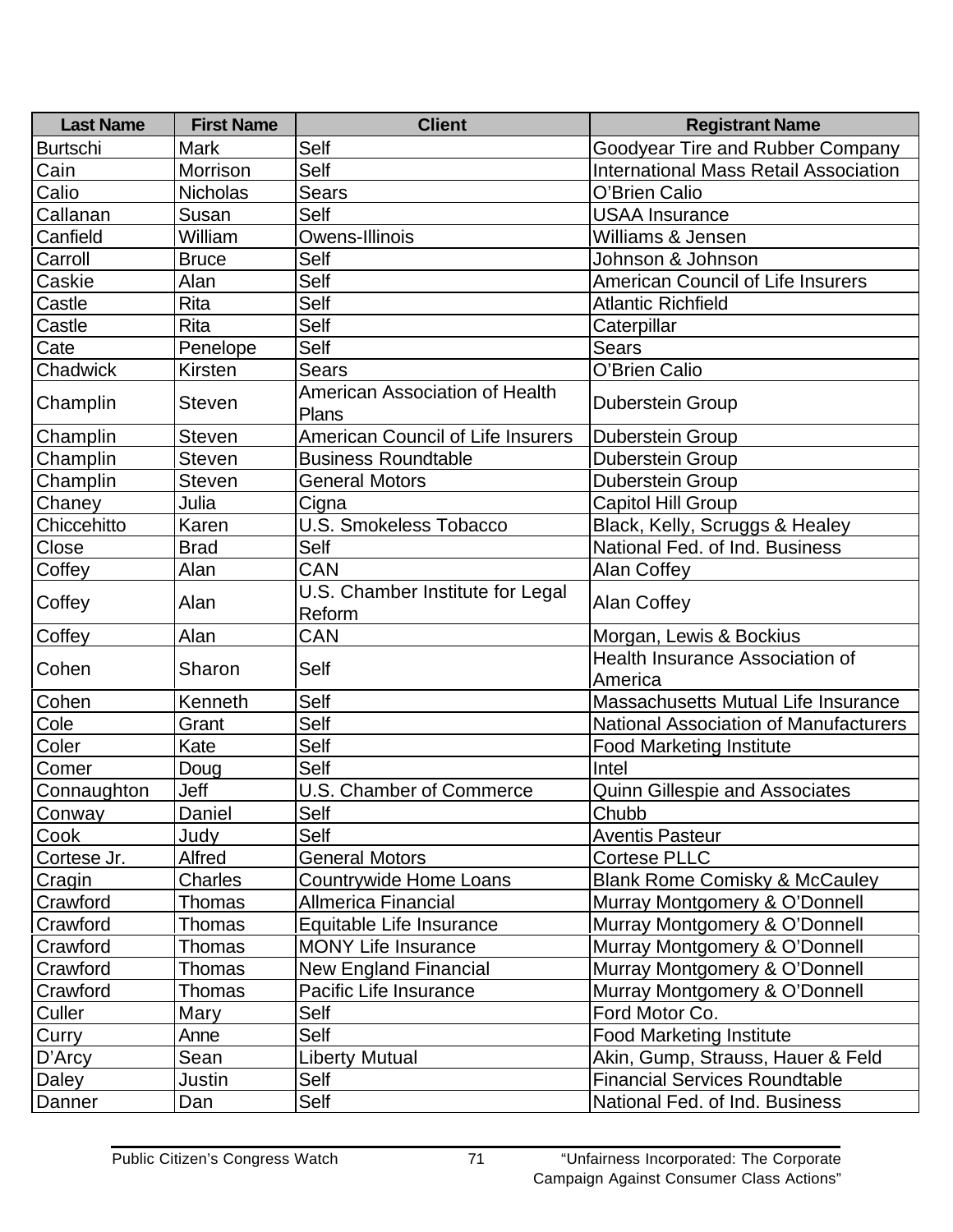| <b>Last Name</b>       | <b>First Name</b> | <b>Client</b>                                             | <b>Registrant Name</b>                            |
|------------------------|-------------------|-----------------------------------------------------------|---------------------------------------------------|
| Davis                  | Smith             | <b>Liberty Mutual</b>                                     | Akin, Gump, Strauss, Hauer & Feld                 |
| Davis                  | Timothy           | Self                                                      | <b>American Express</b>                           |
| Davis                  | Heather           | Self                                                      | <b>CNA</b>                                        |
| de Cervens             | Jeanne            | Self                                                      | Aegon                                             |
| Dearybury              | Sheila            | U.S. Chamber of Commerce                                  | Mayer, Brown & Platt                              |
| <b>Deasy</b>           | Kay               | Self                                                      | Intel                                             |
| <b>DeConcini</b>       | Dennis            | Prudential                                                | Parry, Romani, DeConcini & Symms                  |
| Defkin                 | Peter             | Self                                                      | Intel                                             |
| Delaney                | Wilma             | Self                                                      | Dow Chemical Company                              |
| Dellinger III          | Walter            | Civil Justice Reform Group                                | O'Melveny & Meyers                                |
| <b>Dennett</b>         | Diana             | Self                                                      | American Association of Health Plans              |
|                        |                   |                                                           | <b>Health Insurance Association of</b>            |
| <b>Desmarias</b>       | Henry             | Self                                                      | America                                           |
| <b>Desser</b>          | John              | Aetna                                                     | <b>Jefferson Government Relations</b>             |
| Detmer                 | Kyra              | Self                                                      | <b>Hartford Financial</b>                         |
| DeYulia                | Thomas            | Self                                                      | <b>CNA</b>                                        |
| <b>Dillard</b>         | Regina            | Self                                                      | <b>State Farm Insurance</b>                       |
| Dineen                 | Michael           | Self                                                      | <b>Lumbermens Mutual Casualty</b>                 |
| Dineen                 | Michael           | Self                                                      | Massachusetts Mutual Life Insurance               |
| <b>Direnfeld</b>       | <b>Barry</b>      | U.S. Chamber Institute for Legal<br>Reform                | <b>Swidler Berlin Shereff Friedman</b>            |
| <b>Disler</b>          | <b>Mark</b>       | U.S. Smokeless Tobacco                                    | Black, Kelly, Scruggs & Healey                    |
| Docksai                | Ronald            | Self                                                      | Bayer Corp.                                       |
| Dodson                 | Melissa           | Self                                                      | <b>Health Insurance Association of</b><br>America |
| Donahue                | Mary Beth         | Self                                                      | <b>American Association of Health Plans</b>       |
| Donnelly, Jr.          | Thomas            | Aetna                                                     | <b>Jefferson Government Relations</b>             |
| Donohue                | Thomas            | Self                                                      | U.S. Chamber of Commerce                          |
| Donovan                | Laura             | Self                                                      | <b>Hartford Financial</b>                         |
| Doremus                | Ted               | Self                                                      | <b>Financial Services Roundtable</b>              |
| Dorgan                 | Kimberly          | Self                                                      | American Council of Life Insurers                 |
| Doucel                 | Shane             | Cigna                                                     | <b>Capitol Hill Group</b>                         |
| Doucet                 | Shane             | Self                                                      | National Fed. of Ind. Business                    |
| Dover                  | Jack              | U.S. Chamber of Commerce                                  | Griffin, Johnson, Dover & Stewart                 |
| Dowell                 | Jill              | Self                                                      | American Association of Health Plans              |
| <b>Duberstein</b>      | Kenneth           | <b>American Association of Health</b><br><b>Plans</b>     | <b>Duberstein Group</b>                           |
| <b>Duberstein</b>      | Kenneth           | <b>American Council of Life Insurers</b>                  | <b>Duberstein Group</b>                           |
| <b>Duberstein</b>      | Kenneth           | <b>Business Roundtable</b>                                | Duberstein Group                                  |
| <b>Duberstein</b>      | Kenneth           | <b>General Motors</b>                                     | <b>Duberstein Group</b>                           |
| <b>Duckenfield</b>     | Thomas            | Chevron/Texaco                                            | Holland & Knight                                  |
| <b>Durbin Condrill</b> | Margaret          | National Association of Insurance<br>& Financial Advisors | <b>Margaret Durbin Condrill</b>                   |
| Eastman                | Penny             | U.S. Chamber of Commerce                                  | Mayer, Brown & Platt                              |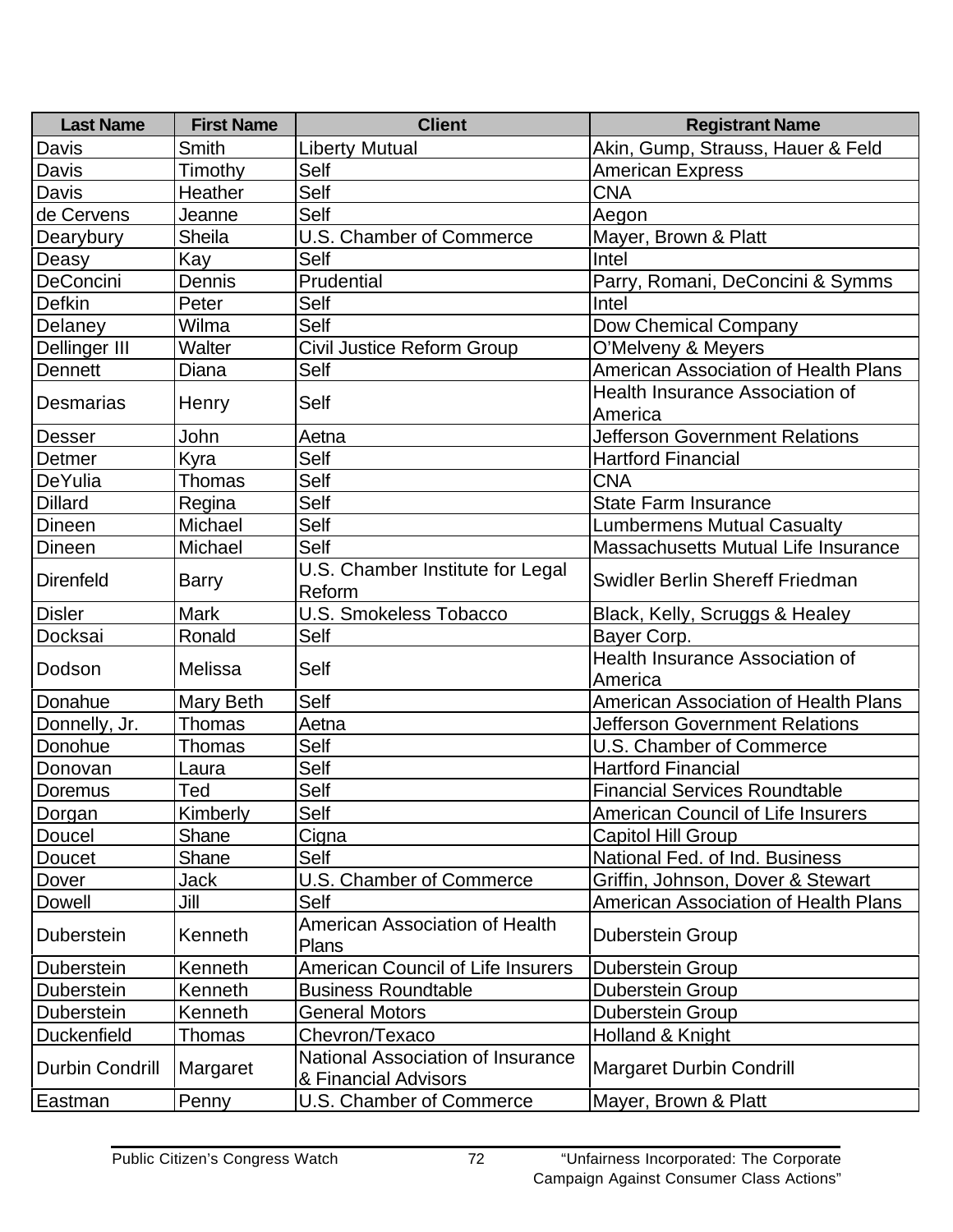| <b>Last Name</b>          | <b>First Name</b> | <b>Client</b>                                  | <b>Registrant Name</b>                                    |
|---------------------------|-------------------|------------------------------------------------|-----------------------------------------------------------|
| <b>Eberly</b>             | <b>Brenda</b>     | Self                                           | <b>IMC Global</b>                                         |
| <b>Eckerly</b>            | Susan             | Self                                           | National Fed. of Ind. Business                            |
| <b>Edwards</b>            | <b>Brad</b>       | Self                                           | American Council of Life Insurers                         |
| Eilers-Browsers   Heather |                   | Self                                           | National Assn of Insurance & Financial<br><b>Advisors</b> |
| Engman                    | Patricia          | Self                                           | <b>Business Roundtable</b>                                |
| Evans                     | Donald            | Self                                           | <b>American Chemistry Council</b>                         |
| Faber                     | Josh              | <b>Johnson Controls</b>                        | <b>Roth Group</b>                                         |
| Fager                     | D.L.              | Self                                           | Chevron/Texaco                                            |
| Faris                     | Jack              | Self                                           | National Fed. of Ind. Business                            |
| Farmer                    | David             | Self                                           | <b>Alliance of American Insurers</b>                      |
| Farr                      | Dagmar            | Self                                           | <b>Food Marketing Institute</b>                           |
| Fenig                     | David             | <b>U.S. Smokeless Tobacco</b>                  | Black, Kelly, Scruggs & Healey                            |
| Ferguson                  | Denise            | Self                                           | <b>American Express</b>                                   |
| Fineran                   | Lawrence          | Self                                           | <b>National Association of Manufacturers</b>              |
| Finkel                    | Louis             | Pfizer                                         | Lent Scrivner & Roth                                      |
| Fisher                    | Tim               | Self                                           | <b>ACE INA Holdings</b>                                   |
| Flippo                    | Ronnie            | <b>Massachusetts Mutual Life</b><br>Insurance  | R.G. Flippo                                               |
| Foster                    | <b>Behrends</b>   | Self                                           | American Association of Health Plans                      |
| Franasiak                 | David             | Owens-Illinois                                 | Williams & Jensen                                         |
| <b>Friess</b>             | Katherine         | U.S. Smokeless Tobacco                         | Black, Kelly, Scruggs & Healey                            |
| Gandy                     | Henry             | <b>American Association of Health</b><br>Plans | <b>Duberstein Group</b>                                   |
| Gandy                     | Henry             | <b>American Council of Life Insurers</b>       | <b>Duberstein Group</b>                                   |
| Gandy                     | Henry             | <b>Business Roundtable</b>                     | <b>Duberstein Group</b>                                   |
| Gandy                     | Henry             | <b>General Motors</b>                          | <b>Duberstein Group</b>                                   |
| Garcia                    | Nelson            | Self                                           | <b>Alliance of American Insurers</b>                      |
| Garritson                 | Dean              | Self                                           | National Association of Manufacturers                     |
| Geller                    | Kenneth           | <b>U.S. Chamber of Commerce</b>                | Mayer, Brown & Platt                                      |
| Gelman                    | Matt              | <b>American Insurance Association</b>          | PodestaMattoon                                            |
| Genovesi                  | Jacqui            | Self                                           | Procter & Gamble                                          |
| Gilbert                   | Jeffrey           | Self                                           | <b>PPG</b> Industries                                     |
| Gillespie                 | Ed                | U.S. Chamber of Commerce                       | <b>Quinn Gillespie and Associates</b>                     |
| Gilliland                 | Michael           | <b>Vulcan Materials</b>                        | Hogan & Hartson                                           |
| Gitenstein                | <b>Mark</b>       | U.S. Chamber of Commerce                       | Mayer, Brown & Platt                                      |
| Glen                      | S.B.              | Self                                           | <b>Shell Oil</b>                                          |
| Glennon                   | Robert            | Owens-Illinois                                 | Williams & Jensen                                         |
| Goasel                    | <b>Kristin</b>    | Self                                           | Health Insurance Association of<br>America                |
| Goldfield                 | H.P.              | U.S. Chamber Institute for Legal<br>Reform     | Swidler Berlin Shereff Friedman                           |
| Goon                      | Julie             | Self                                           | <b>American Association of Health Plans</b>               |
| Gorman-Graul              | Faye              | Self                                           | Dow Corning                                               |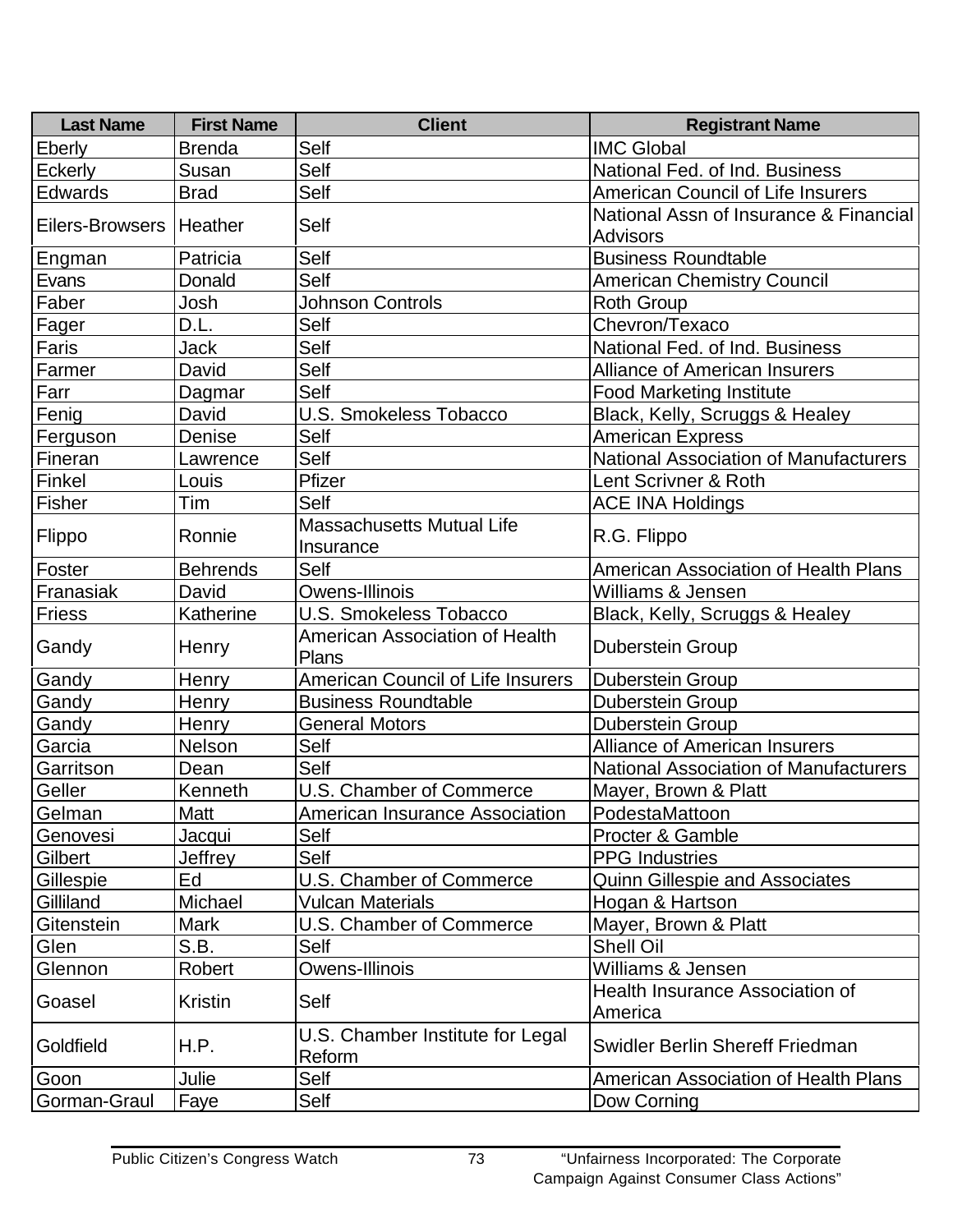| <b>Last Name</b> | <b>First Name</b>    | <b>Client</b>                                 | <b>Registrant Name</b>                       |
|------------------|----------------------|-----------------------------------------------|----------------------------------------------|
| Grams            | Rodney               | 3M                                            | <b>Hecht Spencer &amp; Associates</b>        |
| Green            | George               | Self                                          | <b>Food Marketing Institute</b>              |
| Gregory          | Er                   | Self                                          | <b>Financial Services Roundtable</b>         |
| Griffin          | Patrick              | U.S. Chamber of Commerce                      | Griffin, Johnson, Dover & Stewart            |
| Griffith         | Gary                 | Self                                          | <b>American Chemistry Council</b>            |
| Griffith, Jr.    | G.O.                 | <b>Massachusetts Mutual Life</b><br>Insurance | Barbour, Griffith & Rogers                   |
| Grissom          | <b>Janet Mullins</b> | <b>Self</b>                                   | Ford Motor Co.                               |
| <b>Grothues</b>  | Arnold               | Self                                          | <b>RadioShack</b>                            |
| Guidry           | Jerene               | Self                                          | Freeport-McMoran                             |
| Haddow           | John                 | Prudential                                    | Parry, Romani, DeConcini & Symms             |
| Hagge            | Damaris              | Self                                          | Nationwide Insurance                         |
| Hammer           | A.R.                 | Self                                          | Exxon/Mobil                                  |
| Hammonds         | Tim                  | Self                                          | <b>Food Marketing Institute</b>              |
| Han              | Joanna               | Chevron/Texaco                                | Holland & Knight                             |
| Hanlon           | A. Blake             | Self                                          | <b>Household Finance</b>                     |
| Harriet          | James                | <b>Massachusetts Mutual Life</b><br>Insurance | <b>Quinn Gillespie and Associates</b>        |
| Harriet          | James                | U.S. Chamber of Commerce                      | <b>Quinn Gillespie and Associates</b>        |
| Hart             | <b>Steven</b>        | Owens-Illinois                                | Williams & Jensen                            |
| Hart             | <b>Steven</b>        | <b>Wyeth (American Home Products)</b>         | Williams & Jensen                            |
| Hatch            | <b>Scott</b>         | Prudential                                    | Parry, Romani, DeConcini & Symms             |
| Hatcher          | Jennifer             | Self                                          | <b>Food Marketing Institute</b>              |
| Hatcher          | Michael              | Chevron/Texaco                                | Holland & Knight                             |
| Hayden           |                      | Self                                          | Chevron/Texaco                               |
| Haynes           | <b>Mildred</b>       | Self                                          | 3M                                           |
| Haynes           | <b>Scott</b>         | <b>U.S. Chamber of Commerce</b>               | <b>Quinn Gillespie and Associates</b>        |
| Healey           | James                | <b>U.S. Smokeless Tobacco</b>                 | Black, Kelly, Scruggs & Healey               |
| Heard            | Gary                 | Self                                          | Chubb                                        |
| Hecht            | Timothy              | 3M                                            | <b>Hecht Spencer &amp; Associates</b>        |
| Hecht            | William              | 3M                                            | Hecht Spencer & Associates                   |
| Heimbach         | Jay                  | <b>American Council of Life</b><br>Insurance  | Ricchetti Inc.                               |
| Henderson        | Shannon              | Prudential                                    | Parry, Romani, DeConcini & Symms             |
| Herath           | <b>Kirk</b>          | Self                                          | Nationwide Insurance                         |
| Higgins          | Lawrence             | Northwestern Mutual Life<br>Insurance         | Higgins, McGovern & Smith                    |
| Hildebrant       | Jeffrey              | Chevron/Texaco                                | Holland & Knight                             |
| Hill             | Edward               | Self                                          | <b>Bank of America</b>                       |
| Hill             | Edward               | Self                                          | <b>Financial Services Roundtable</b>         |
| Hoel             | John                 | Self                                          | <b>Philip Morris</b>                         |
| Holeman          | <b>Mark</b>          | <b>Countrywide Home Loans</b>                 | <b>Blank Rome Comisky &amp; McCauley</b>     |
| Holten           | Patrick              | Self                                          | <b>National Association of Manufacturers</b> |
| Hotra            | Michael              | Self                                          | <b>American Tort Reform Association</b>      |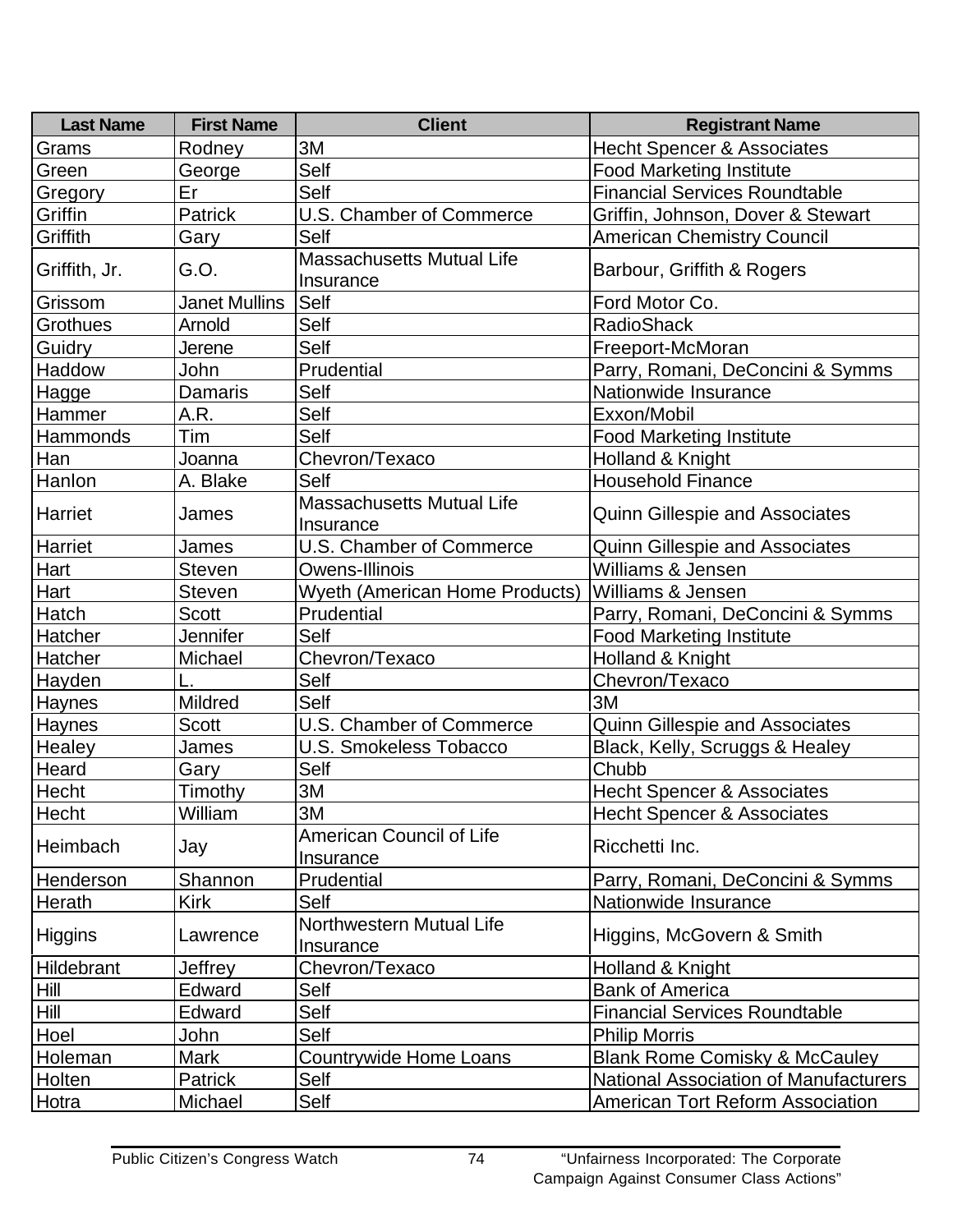| Hogan & Hartson<br>Michael<br>Vulcan Materials<br>House<br>Self<br>Robert M.<br>Howard<br><b>Ford Motor Company</b><br>Self<br>Jessie<br>National Fed. of Ind. Business<br>Howe<br>Self<br>Tim<br><b>Hrynick</b><br><b>American Association of Health Plans</b><br>Self<br>American Council of Life Insurers<br>Hughes<br>Gary<br>U.S. Chamber Institute for Legal<br>Swidler Berlin Shereff Friedman<br>Hyman<br>Lester<br>Reform<br>Self<br>Karen<br><b>American Association of Health Plans</b><br>Ignagni<br>Self<br>Peter<br>Ford Motor Co.<br>lovino<br>Self<br>Hewlett-Packard<br>David<br><b>Isaacs</b><br>Self<br>luculano<br><b>Russel</b><br>Metropolitan Life Insurance<br>Claudia<br>PodestaMattoon<br><b>American Insurance Association</b><br>James<br>Jasinowski<br>Self<br><b>National Association of Manufacturers</b><br>Jerry<br>U.S. Chamber of Commerce<br>David<br>Griffin, Johnson, Dover & Stewart<br>Johnson<br><b>Health Insurance Association of</b><br>Self<br>Johnson<br>Greg<br>America<br>Michael<br><b>Sears</b><br>O'Brien Calio<br>Johnson<br><b>WellPoint Health Networks</b><br>Michael<br>O'Brien Calio<br>Johnson<br>Self<br>Ford Motor Co.<br><b>Johonnes</b><br>Mary<br><b>CNA</b><br>Jolly/Rissler<br>Jolly<br>Thomas<br>Akin, Gump, Strauss, Hauer & Feld<br>Jones<br>Janine<br><b>Liberty Mutual</b><br>R. Bruce<br>Self<br>U.S. Chamber of Commerce<br>Josten<br>Self<br>Sherman<br>Joyce<br><b>American Tort Reform Association</b><br>David<br>Cigna<br><b>Capitol Hill Group</b><br>Jury<br>Self<br>Kanwit<br>American Association of Health Plans<br>Stephanie<br>Self<br>Keaney<br>David<br><b>Bristol-Myers Squibb</b><br><b>Thomas</b><br><b>Sears</b><br>O'Brien Calio<br>Keating<br><b>WellPoint Health Networks</b><br>Keating<br>Thomas<br>O'Brien Calio<br>Self<br>Keller<br>James<br><b>Bank One</b><br>Kelly<br>Self<br>John<br><b>Food Marketing Institute</b><br>King<br>William K.<br>Ford Motor Co.<br>Self<br>Self<br>W. Russell<br>Freeport-McMoran | <b>Last Name</b> | <b>First Name</b> | <b>Client</b> | <b>Registrant Name</b> |
|----------------------------------------------------------------------------------------------------------------------------------------------------------------------------------------------------------------------------------------------------------------------------------------------------------------------------------------------------------------------------------------------------------------------------------------------------------------------------------------------------------------------------------------------------------------------------------------------------------------------------------------------------------------------------------------------------------------------------------------------------------------------------------------------------------------------------------------------------------------------------------------------------------------------------------------------------------------------------------------------------------------------------------------------------------------------------------------------------------------------------------------------------------------------------------------------------------------------------------------------------------------------------------------------------------------------------------------------------------------------------------------------------------------------------------------------------------------------------------------------------------------------------------------------------------------------------------------------------------------------------------------------------------------------------------------------------------------------------------------------------------------------------------------------------------------------------------------------------------------------------------------------------------------------------------------------------------------------------------------------------------------------|------------------|-------------------|---------------|------------------------|
|                                                                                                                                                                                                                                                                                                                                                                                                                                                                                                                                                                                                                                                                                                                                                                                                                                                                                                                                                                                                                                                                                                                                                                                                                                                                                                                                                                                                                                                                                                                                                                                                                                                                                                                                                                                                                                                                                                                                                                                                                      |                  |                   |               |                        |
|                                                                                                                                                                                                                                                                                                                                                                                                                                                                                                                                                                                                                                                                                                                                                                                                                                                                                                                                                                                                                                                                                                                                                                                                                                                                                                                                                                                                                                                                                                                                                                                                                                                                                                                                                                                                                                                                                                                                                                                                                      |                  |                   |               |                        |
|                                                                                                                                                                                                                                                                                                                                                                                                                                                                                                                                                                                                                                                                                                                                                                                                                                                                                                                                                                                                                                                                                                                                                                                                                                                                                                                                                                                                                                                                                                                                                                                                                                                                                                                                                                                                                                                                                                                                                                                                                      |                  |                   |               |                        |
|                                                                                                                                                                                                                                                                                                                                                                                                                                                                                                                                                                                                                                                                                                                                                                                                                                                                                                                                                                                                                                                                                                                                                                                                                                                                                                                                                                                                                                                                                                                                                                                                                                                                                                                                                                                                                                                                                                                                                                                                                      |                  |                   |               |                        |
|                                                                                                                                                                                                                                                                                                                                                                                                                                                                                                                                                                                                                                                                                                                                                                                                                                                                                                                                                                                                                                                                                                                                                                                                                                                                                                                                                                                                                                                                                                                                                                                                                                                                                                                                                                                                                                                                                                                                                                                                                      |                  |                   |               |                        |
|                                                                                                                                                                                                                                                                                                                                                                                                                                                                                                                                                                                                                                                                                                                                                                                                                                                                                                                                                                                                                                                                                                                                                                                                                                                                                                                                                                                                                                                                                                                                                                                                                                                                                                                                                                                                                                                                                                                                                                                                                      |                  |                   |               |                        |
|                                                                                                                                                                                                                                                                                                                                                                                                                                                                                                                                                                                                                                                                                                                                                                                                                                                                                                                                                                                                                                                                                                                                                                                                                                                                                                                                                                                                                                                                                                                                                                                                                                                                                                                                                                                                                                                                                                                                                                                                                      |                  |                   |               |                        |
|                                                                                                                                                                                                                                                                                                                                                                                                                                                                                                                                                                                                                                                                                                                                                                                                                                                                                                                                                                                                                                                                                                                                                                                                                                                                                                                                                                                                                                                                                                                                                                                                                                                                                                                                                                                                                                                                                                                                                                                                                      |                  |                   |               |                        |
|                                                                                                                                                                                                                                                                                                                                                                                                                                                                                                                                                                                                                                                                                                                                                                                                                                                                                                                                                                                                                                                                                                                                                                                                                                                                                                                                                                                                                                                                                                                                                                                                                                                                                                                                                                                                                                                                                                                                                                                                                      |                  |                   |               |                        |
|                                                                                                                                                                                                                                                                                                                                                                                                                                                                                                                                                                                                                                                                                                                                                                                                                                                                                                                                                                                                                                                                                                                                                                                                                                                                                                                                                                                                                                                                                                                                                                                                                                                                                                                                                                                                                                                                                                                                                                                                                      |                  |                   |               |                        |
|                                                                                                                                                                                                                                                                                                                                                                                                                                                                                                                                                                                                                                                                                                                                                                                                                                                                                                                                                                                                                                                                                                                                                                                                                                                                                                                                                                                                                                                                                                                                                                                                                                                                                                                                                                                                                                                                                                                                                                                                                      |                  |                   |               |                        |
|                                                                                                                                                                                                                                                                                                                                                                                                                                                                                                                                                                                                                                                                                                                                                                                                                                                                                                                                                                                                                                                                                                                                                                                                                                                                                                                                                                                                                                                                                                                                                                                                                                                                                                                                                                                                                                                                                                                                                                                                                      |                  |                   |               |                        |
|                                                                                                                                                                                                                                                                                                                                                                                                                                                                                                                                                                                                                                                                                                                                                                                                                                                                                                                                                                                                                                                                                                                                                                                                                                                                                                                                                                                                                                                                                                                                                                                                                                                                                                                                                                                                                                                                                                                                                                                                                      |                  |                   |               |                        |
|                                                                                                                                                                                                                                                                                                                                                                                                                                                                                                                                                                                                                                                                                                                                                                                                                                                                                                                                                                                                                                                                                                                                                                                                                                                                                                                                                                                                                                                                                                                                                                                                                                                                                                                                                                                                                                                                                                                                                                                                                      |                  |                   |               |                        |
|                                                                                                                                                                                                                                                                                                                                                                                                                                                                                                                                                                                                                                                                                                                                                                                                                                                                                                                                                                                                                                                                                                                                                                                                                                                                                                                                                                                                                                                                                                                                                                                                                                                                                                                                                                                                                                                                                                                                                                                                                      |                  |                   |               |                        |
|                                                                                                                                                                                                                                                                                                                                                                                                                                                                                                                                                                                                                                                                                                                                                                                                                                                                                                                                                                                                                                                                                                                                                                                                                                                                                                                                                                                                                                                                                                                                                                                                                                                                                                                                                                                                                                                                                                                                                                                                                      |                  |                   |               |                        |
|                                                                                                                                                                                                                                                                                                                                                                                                                                                                                                                                                                                                                                                                                                                                                                                                                                                                                                                                                                                                                                                                                                                                                                                                                                                                                                                                                                                                                                                                                                                                                                                                                                                                                                                                                                                                                                                                                                                                                                                                                      |                  |                   |               |                        |
|                                                                                                                                                                                                                                                                                                                                                                                                                                                                                                                                                                                                                                                                                                                                                                                                                                                                                                                                                                                                                                                                                                                                                                                                                                                                                                                                                                                                                                                                                                                                                                                                                                                                                                                                                                                                                                                                                                                                                                                                                      |                  |                   |               |                        |
|                                                                                                                                                                                                                                                                                                                                                                                                                                                                                                                                                                                                                                                                                                                                                                                                                                                                                                                                                                                                                                                                                                                                                                                                                                                                                                                                                                                                                                                                                                                                                                                                                                                                                                                                                                                                                                                                                                                                                                                                                      |                  |                   |               |                        |
|                                                                                                                                                                                                                                                                                                                                                                                                                                                                                                                                                                                                                                                                                                                                                                                                                                                                                                                                                                                                                                                                                                                                                                                                                                                                                                                                                                                                                                                                                                                                                                                                                                                                                                                                                                                                                                                                                                                                                                                                                      |                  |                   |               |                        |
|                                                                                                                                                                                                                                                                                                                                                                                                                                                                                                                                                                                                                                                                                                                                                                                                                                                                                                                                                                                                                                                                                                                                                                                                                                                                                                                                                                                                                                                                                                                                                                                                                                                                                                                                                                                                                                                                                                                                                                                                                      |                  |                   |               |                        |
|                                                                                                                                                                                                                                                                                                                                                                                                                                                                                                                                                                                                                                                                                                                                                                                                                                                                                                                                                                                                                                                                                                                                                                                                                                                                                                                                                                                                                                                                                                                                                                                                                                                                                                                                                                                                                                                                                                                                                                                                                      |                  |                   |               |                        |
|                                                                                                                                                                                                                                                                                                                                                                                                                                                                                                                                                                                                                                                                                                                                                                                                                                                                                                                                                                                                                                                                                                                                                                                                                                                                                                                                                                                                                                                                                                                                                                                                                                                                                                                                                                                                                                                                                                                                                                                                                      |                  |                   |               |                        |
|                                                                                                                                                                                                                                                                                                                                                                                                                                                                                                                                                                                                                                                                                                                                                                                                                                                                                                                                                                                                                                                                                                                                                                                                                                                                                                                                                                                                                                                                                                                                                                                                                                                                                                                                                                                                                                                                                                                                                                                                                      |                  |                   |               |                        |
|                                                                                                                                                                                                                                                                                                                                                                                                                                                                                                                                                                                                                                                                                                                                                                                                                                                                                                                                                                                                                                                                                                                                                                                                                                                                                                                                                                                                                                                                                                                                                                                                                                                                                                                                                                                                                                                                                                                                                                                                                      |                  |                   |               |                        |
|                                                                                                                                                                                                                                                                                                                                                                                                                                                                                                                                                                                                                                                                                                                                                                                                                                                                                                                                                                                                                                                                                                                                                                                                                                                                                                                                                                                                                                                                                                                                                                                                                                                                                                                                                                                                                                                                                                                                                                                                                      |                  |                   |               |                        |
|                                                                                                                                                                                                                                                                                                                                                                                                                                                                                                                                                                                                                                                                                                                                                                                                                                                                                                                                                                                                                                                                                                                                                                                                                                                                                                                                                                                                                                                                                                                                                                                                                                                                                                                                                                                                                                                                                                                                                                                                                      |                  |                   |               |                        |
|                                                                                                                                                                                                                                                                                                                                                                                                                                                                                                                                                                                                                                                                                                                                                                                                                                                                                                                                                                                                                                                                                                                                                                                                                                                                                                                                                                                                                                                                                                                                                                                                                                                                                                                                                                                                                                                                                                                                                                                                                      |                  |                   |               |                        |
|                                                                                                                                                                                                                                                                                                                                                                                                                                                                                                                                                                                                                                                                                                                                                                                                                                                                                                                                                                                                                                                                                                                                                                                                                                                                                                                                                                                                                                                                                                                                                                                                                                                                                                                                                                                                                                                                                                                                                                                                                      |                  |                   |               |                        |
|                                                                                                                                                                                                                                                                                                                                                                                                                                                                                                                                                                                                                                                                                                                                                                                                                                                                                                                                                                                                                                                                                                                                                                                                                                                                                                                                                                                                                                                                                                                                                                                                                                                                                                                                                                                                                                                                                                                                                                                                                      |                  |                   |               |                        |
|                                                                                                                                                                                                                                                                                                                                                                                                                                                                                                                                                                                                                                                                                                                                                                                                                                                                                                                                                                                                                                                                                                                                                                                                                                                                                                                                                                                                                                                                                                                                                                                                                                                                                                                                                                                                                                                                                                                                                                                                                      | King             |                   |               |                        |
| Prudential<br>Peter<br><b>Peter Kinzler</b>                                                                                                                                                                                                                                                                                                                                                                                                                                                                                                                                                                                                                                                                                                                                                                                                                                                                                                                                                                                                                                                                                                                                                                                                                                                                                                                                                                                                                                                                                                                                                                                                                                                                                                                                                                                                                                                                                                                                                                          | Kinzler          |                   |               |                        |
| U.S. Chamber Institute for Legal<br>Peter Kinzler<br>Peter<br>Reform                                                                                                                                                                                                                                                                                                                                                                                                                                                                                                                                                                                                                                                                                                                                                                                                                                                                                                                                                                                                                                                                                                                                                                                                                                                                                                                                                                                                                                                                                                                                                                                                                                                                                                                                                                                                                                                                                                                                                 | Kinzler          |                   |               |                        |
| Cooper Tire & Rubber Co.<br>John<br><b>Winston and Strawn</b>                                                                                                                                                                                                                                                                                                                                                                                                                                                                                                                                                                                                                                                                                                                                                                                                                                                                                                                                                                                                                                                                                                                                                                                                                                                                                                                                                                                                                                                                                                                                                                                                                                                                                                                                                                                                                                                                                                                                                        | Kirtland         |                   |               |                        |
| Self<br><b>National Association of Manufacturers</b><br>Loren                                                                                                                                                                                                                                                                                                                                                                                                                                                                                                                                                                                                                                                                                                                                                                                                                                                                                                                                                                                                                                                                                                                                                                                                                                                                                                                                                                                                                                                                                                                                                                                                                                                                                                                                                                                                                                                                                                                                                        | Knox             |                   |               |                        |
| Chubb<br>Self<br>MaryLu                                                                                                                                                                                                                                                                                                                                                                                                                                                                                                                                                                                                                                                                                                                                                                                                                                                                                                                                                                                                                                                                                                                                                                                                                                                                                                                                                                                                                                                                                                                                                                                                                                                                                                                                                                                                                                                                                                                                                                                              | Korkuch          |                   |               |                        |
| <b>American Council of Life Insurers</b><br>Lisa<br>Ricchetti Inc.                                                                                                                                                                                                                                                                                                                                                                                                                                                                                                                                                                                                                                                                                                                                                                                                                                                                                                                                                                                                                                                                                                                                                                                                                                                                                                                                                                                                                                                                                                                                                                                                                                                                                                                                                                                                                                                                                                                                                   | Kountoupos       |                   |               |                        |
| Self<br>Craig<br>Johnson & Johnson                                                                                                                                                                                                                                                                                                                                                                                                                                                                                                                                                                                                                                                                                                                                                                                                                                                                                                                                                                                                                                                                                                                                                                                                                                                                                                                                                                                                                                                                                                                                                                                                                                                                                                                                                                                                                                                                                                                                                                                   | Kramer           |                   |               |                        |
| <b>National Association of Wholesaler-</b><br>Alan<br><b>Self</b><br><b>Distributors</b>                                                                                                                                                                                                                                                                                                                                                                                                                                                                                                                                                                                                                                                                                                                                                                                                                                                                                                                                                                                                                                                                                                                                                                                                                                                                                                                                                                                                                                                                                                                                                                                                                                                                                                                                                                                                                                                                                                                             | Kranowitz        |                   |               |                        |
| Christina<br>U.S. Chamber of Commerce<br>Griffin, Johnson, Dover & Stewart                                                                                                                                                                                                                                                                                                                                                                                                                                                                                                                                                                                                                                                                                                                                                                                                                                                                                                                                                                                                                                                                                                                                                                                                                                                                                                                                                                                                                                                                                                                                                                                                                                                                                                                                                                                                                                                                                                                                           | Krasow           |                   |               |                        |
| Self<br>National Association of Manufacturers<br>Jenny                                                                                                                                                                                                                                                                                                                                                                                                                                                                                                                                                                                                                                                                                                                                                                                                                                                                                                                                                                                                                                                                                                                                                                                                                                                                                                                                                                                                                                                                                                                                                                                                                                                                                                                                                                                                                                                                                                                                                               | <b>Krese</b>     |                   |               |                        |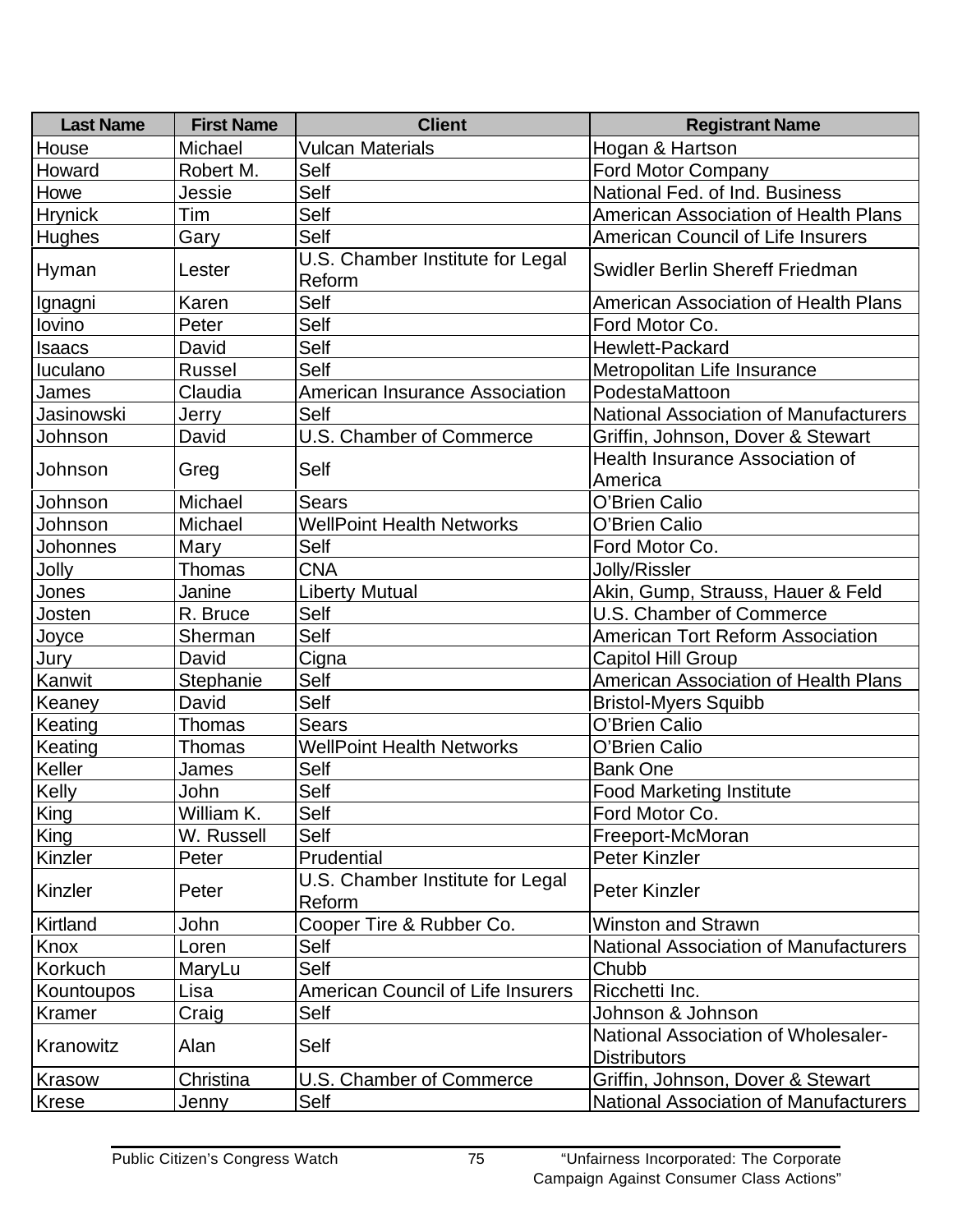| <b>Last Name</b> | <b>First Name</b> | <b>Client</b>                                         | <b>Registrant Name</b>                            |
|------------------|-------------------|-------------------------------------------------------|---------------------------------------------------|
| Kuo              | Ellen             | Self                                                  | <b>Bank of America</b>                            |
| Kurrie           | <b>Jennifer</b>   | Self                                                  | <b>National Retail Federation</b>                 |
| Lacovara         | Philip            | <b>U.S. Chamber of Commerce</b>                       | Mayer, Brown & Platt                              |
| LaMarca          | Louis             | Self                                                  | Pfizer                                            |
| Lampkin          | Marc              | U.S. Chamber of Commerce                              | <b>Quinn Gillespie and Associates</b>             |
| Langer           | Andrew            | Self                                                  | National Fed. of Ind. Business                    |
| Lanza            | Sue               | Self                                                  | <b>Health Insurance Association of</b><br>America |
| Latham           | Weldon            | Chevron/Texaco                                        | Holland & Knight                                  |
| LeClair          | Larry             | Self                                                  | <b>American Tort Reform Association</b>           |
| Lefrancois       | Ronald            | Self                                                  | New York Life Insurance                           |
| Legler           | <b>Jack</b>       | Self                                                  | <b>Environmental Industry Association</b>         |
| Leifer           | David             | Self                                                  | <b>American Council of Life Insurers</b>          |
| Lemon            | Chrys             | Risk & Insurance Management<br>Society                | <b>McIntyre Law Firm</b>                          |
| Lent             | Norman            | Pfizer                                                | Lent Scrivner & Roth                              |
| Lent III         | Norman            | Pfizer                                                | Lent Scrivner & Roth                              |
| Leon             | Mary Reed         | Self                                                  | National Fed. of Ind. Business                    |
| Levy             | Roger             | Self                                                  | Citigroup                                         |
| Lewis            | Jeffrey           | U.S. Chamber of Commerce                              | Mayer, Brown & Platt                              |
| Lewis            | Karen             | Owens-Illinois                                        | Williams & Jensen                                 |
| Lezy             | Normand           | Self                                                  | <b>Wal-Mart</b>                                   |
| Liberatore       | Robert            | Self                                                  | <b>DaimlerChrysler</b>                            |
| Liddle           | David             | Self                                                  | <b>Financial Services Roundtable</b>              |
| Liebengood       | Howard            | Self                                                  | <b>Philip Morris</b>                              |
| Lieber           | Michele           | Self                                                  | Zurich Insurance                                  |
| Liebman          | Dianne            | Self                                                  | <b>CSX</b>                                        |
| Littman          | <b>Drew</b>       | <b>American Insurance Association</b>                 | PodestaMattoon                                    |
| Long             | Patricia          | Self                                                  | <b>National Association of Manufacturers</b>      |
| Lorber           | Leah              | American Association of Health<br>Plans               | Shook, Hardy & Bacon                              |
| Lorber           | Leah              | American Tort Reform Association Shook, Hardy & Bacon |                                                   |
| Lorber           | Leah              | Cigna                                                 | Shook, Hardy & Bacon                              |
| Lorber           | Leah              | Eli Lilly & Co.                                       | Shook, Hardy & Bacon                              |
| Lorber           | Leah              | <b>Health Insurance Association of</b><br>America     | Shook, Hardy & Bacon                              |
| Lorber           | Leah              | <b>USAA Insurance</b>                                 | Shook, Hardy & Bacon                              |
| Lugar            | Katherine         | Self                                                  | <b>National Retail Federation</b>                 |
| Lugar            | Dave              | U.S. Chamber of Commerce                              | <b>Quinn Gillespie and Associates</b>             |
| Lugbill          | Tim               | Self                                                  | <b>National Association of Manufacturers</b>      |
| Lundberg, Jr.    | Rolf              | Self                                                  | U.S. Chamber of Commerce                          |
| Lynn             | William           | Self                                                  | Raytheon                                          |
| Maduros          | <b>Nicolas</b>    | U.S. Chamber of Commerce                              | Quinn Gillespie and Associates                    |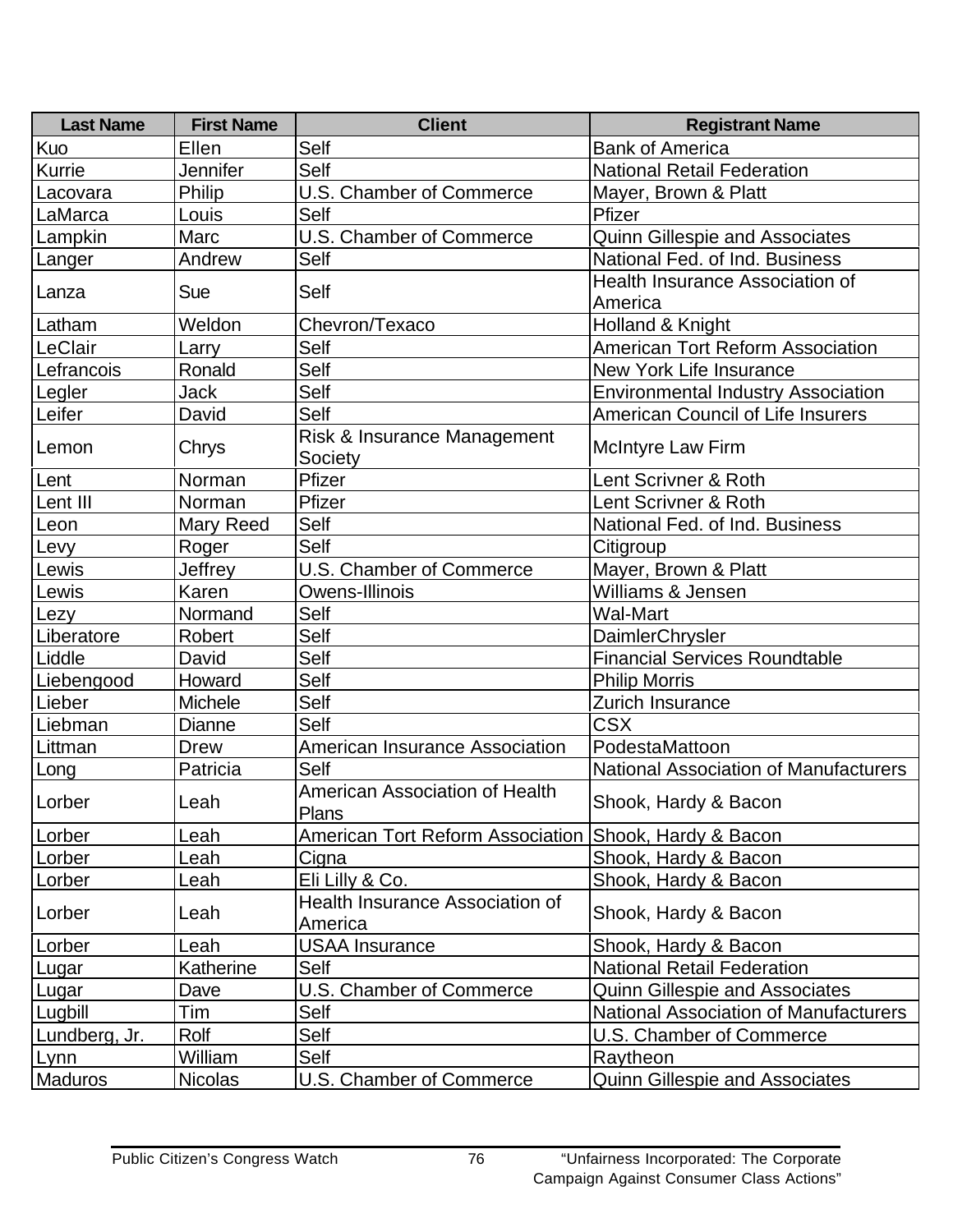| <b>Last Name</b>  | <b>First Name</b> | <b>Client</b>                              | <b>Registrant Name</b>                            |
|-------------------|-------------------|--------------------------------------------|---------------------------------------------------|
| Maguire           | Aileen            | Self                                       | U.S. Chamber Institute for Legal<br>Reform        |
| Maher             | <b>Walter</b>     | Self                                       | DaimlerChrysler                                   |
| Mahler<br>Weisman | Robin             | <b>Liberty Mutual</b>                      | Akin, Gump, Strauss, Hauer & Feld                 |
| <b>Maness</b>     | Alan              | Self                                       | <b>State Farm Insurance</b>                       |
| Mang              | Jeff              | <b>Vulcan Materials</b>                    | Hogan & Hartson                                   |
| Marshall, Jr.     | Thurgood          | U.S. Chamber Institute for Legal<br>Reform | Swidler Berlin Shereff Friedman                   |
| Martin            | Jack              | Prudential                                 | Parry, Romani, DeConcini & Symms                  |
| Martinez          | Robert            | Owens-Illinois                             | Williams & Jensen                                 |
| Mason             | Stephen           | Self                                       | <b>Health Insurance Association of</b><br>America |
| Mattera           | Paul              | Self                                       | <b>Liberty Mutual</b>                             |
| Mattoon           | Daniel            | <b>American Insurance Association</b>      | PodestaMattoon                                    |
| Maury             | Samuel            | Self                                       | <b>Business Roundtable</b>                        |
| <b>McCarlie</b>   | Christine         | Owens-Illinois                             | Williams & Jensen                                 |
| <b>McCarthy</b>   | James             | Self                                       | Procter & Gamble                                  |
| <b>McConnell</b>  | Robert            | Civil Justice Reform Group                 | Robert A. McConnell                               |
| <b>McGreevy</b>   | Lisa              | Self                                       | <b>Financial Services Roundtable</b>              |
| McIntosh          | David             | U.S. Chamber of Commerce                   | Mayer, Brown & Platt                              |
| McIntyre          | James             | Risk & Insurance Management<br>Society     | <b>McIntyre Law Firm</b>                          |
| McKenzie          | Mary              | Self                                       | Humana                                            |
| McKernan          | Kim               | <b>Sears</b>                               | O'Brien Calio                                     |
| McKernan          | Kim               | <b>WellPoint Health Networks</b>           | O'Brien Calio                                     |
| <b>McKittrick</b> | <b>Beverly</b>    | Self                                       | <b>Philip Morris</b>                              |
| McLaughlin        | Michael           | Cooper Tire & Rubber Co.                   | <b>Winston and Strawn</b>                         |
| McMackin          | John              | Owens-Illinois                             | Williams & Jensen                                 |
| McMackin          | John              | <b>Wyeth (American Home Products)</b>      | Williams & Jensen                                 |
| <b>McMurtry</b>   | Van               | Self                                       | Aetna                                             |
| Meece             | Ashley            | <b>U.S. Chamber of Commerce</b>            | <b>Quinn Gillespie and Associates</b>             |
| Melior            | Gwen              | <b>American Insurance Association</b>      | PodestaMattoon                                    |
| Mellody           | Charles           | <b>Sears</b>                               | O'Brien Calio                                     |
| Mellody           | Charles           | <b>WellPoint Health Networks</b>           | O'Brien Calio                                     |
| Merin             | Charles           | <b>U.S. Smokeless Tobacco</b>              | Black, Kelly, Scruggs & Healey                    |
| Metzner           | David             | Intel                                      | <b>American Continental Group</b>                 |
| Meyer             | Roberta           | Self                                       | <b>American Council of Life Insurers</b>          |
| Meyer             | Daniel            | American Association of Health<br>Plans    | <b>Duberstein Group</b>                           |
| Meyer             | Daniel            | <b>American Council of Life Insurers</b>   | <b>Duberstein Group</b>                           |
| Meyer             | Daniel            | <b>Business Roundtable</b>                 | Duberstein Group                                  |
| Meyer             | Daniel            | <b>General Motors</b>                      | <b>Duberstein Group</b>                           |
| Miller            | K. Michael        | Self                                       | <b>ACE INA Holdings</b>                           |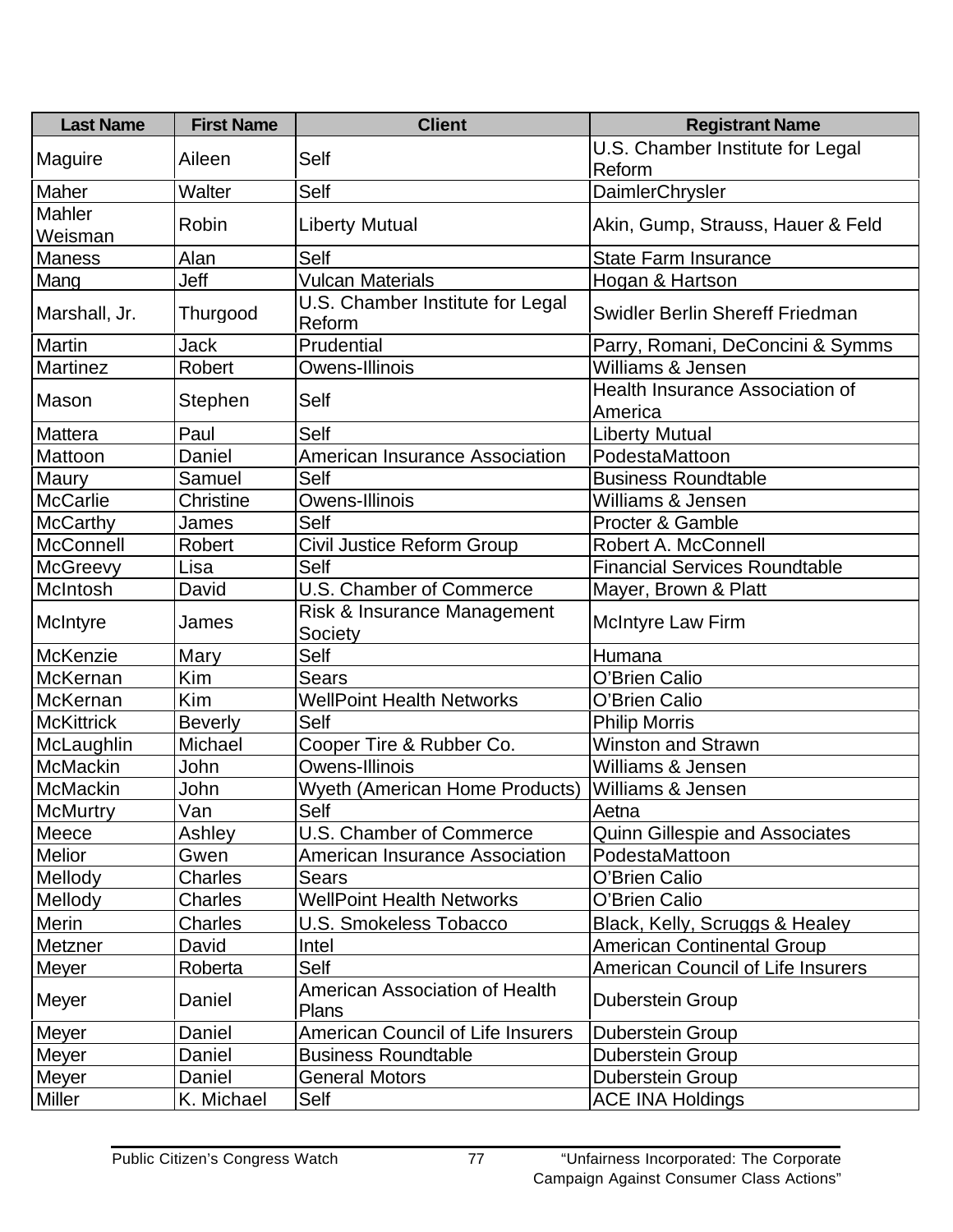| <b>Last Name</b>     | <b>First Name</b> | <b>Client</b>                                 | <b>Registrant Name</b>                       |
|----------------------|-------------------|-----------------------------------------------|----------------------------------------------|
| <b>Miller</b>        | Jessica           | Civil Justice Reform Group                    | O'Melveny & Meyers                           |
| Miller, Jr.          | William           | Self                                          | U.S. Chamber of Commerce                     |
| <b>Mills</b>         | Gordon            | Self                                          | <b>Countrywide Home Loans</b>                |
| Milne                | John              | Self                                          | 3M                                           |
| Monroe               | Loren             | <b>Massachusetts Mutual Life</b><br>Insurance | <b>Barbour Griffith and Rogers</b>           |
| Moore Hamrick   Mary |                   | Self                                          | New York Life Insurance                      |
| Morgan               | J.R.              | Self                                          | Ford Motor Co.                               |
| Morley               | William           | Self                                          | U.S. Chamber of Commerce                     |
| Morrill              | James             | Self                                          | <b>Lincoln National Corp</b>                 |
| Motley III           | John              | Self                                          | <b>Food Marketing Institute</b>              |
| <b>Munk</b>          | Jeffrey           | <b>Vulcan Materials</b>                       | Hogan & Hartson                              |
| Murphy               | Jeanne-Marie Self |                                               | <b>Bank of America</b>                       |
| Murray               | Michael           | <b>Allmerica Financial</b>                    | Murray Montgomery & O'Donnell                |
| <b>Murray</b>        | Michael           | Equitable Life Insurance                      | Murray Montgomery & O'Donnell                |
| <b>Murray</b>        | Michael           | <b>MONY Life Insurance</b>                    | Murray Montgomery & O'Donnell                |
| Murray               | Michael           | <b>New England Financial</b>                  | Murray Montgomery & O'Donnell                |
| <b>Murray</b>        | Michael           | Pacific Life Insurance                        | Murray Montgomery & O'Donnell                |
| Musselman            | lan               | Intel                                         | <b>American Continental Group</b>            |
| Napier               | John              | Cooper Tire & Rubber Co.                      | <b>Winston and Strawn</b>                    |
| <b>Nee</b>           | Amy               | Chevron/Texaco                                | Holland & Knight                             |
| Nelson               | Bill              | Aetna                                         | <b>Jefferson Government Relations</b>        |
| Nelson               | Patricia          | <b>Sears</b>                                  | O'Brien Calio                                |
| Nelson               | Patricia          | <b>WellPoint Health Networks</b>              | O'Brien Calio                                |
| <b>Nemetz</b>        | Miriam            | U.S. Chamber of Commerce                      | Mayer, Brown & Platt                         |
| <b>Nichols</b>       | Fred              | Self                                          | <b>National Association of Manufacturers</b> |
| Nicoll               | Eric              | Self                                          | <b>Food Marketing Institute</b>              |
| Nisanci              | Didem             | Self                                          | <b>American Express</b>                      |
| Noah                 | Jeff              | Self                                          | <b>National Association of Manufacturers</b> |
| <b>Norcross</b>      | David             | Countrywide Home Loans                        | <b>Blank Rome Comisky &amp; McCauley</b>     |
| Nord                 | Nancy             | Self                                          | Eastman Kodak                                |
| Norrell              | Julia             | Chubb                                         | Julia Norrell & Assoc.                       |
| O'Brien III          | Lawrence          | <b>Sears</b>                                  | O'Brien Calio                                |
| O'Brien III          | Lawrence          | <b>WellPoint Health Networks</b>              | O'Brien Calio                                |
| O'Connor             | Peter             | Self                                          | <b>ACE INA Holdings</b>                      |
| O'Hara               | Thomas            | Self                                          | Prudential                                   |
| O'Toole              | J. Dennis         | Self                                          | <b>Household Finance</b>                     |
| Overton              | Amy               | <b>Liberty Mutual</b>                         | Akin, Gump, Strauss, Hauer & Feld            |
| Owens                | John              | Civil Justice Reform Group                    | O'Melveny & Meyers                           |
| Pastrick             | <b>Scott</b>      | <b>U.S. Smokeless Tobacco</b>                 | Black, Kelly, Scruggs & Healey               |
| Peck                 | Jeffrey           | <b>U.S. Chamber of Commerce</b>               | Griffin, Johnson, Dover & Stewart            |
| Peebles              | Ryan              | Self                                          | National Fed. Of Ind. Business               |
| Pemberton            | Laura             | Self                                          | National Fed. Of Ind. Business               |
| Pergal               | Patricia          | Self                                          | American Association of Health Plans         |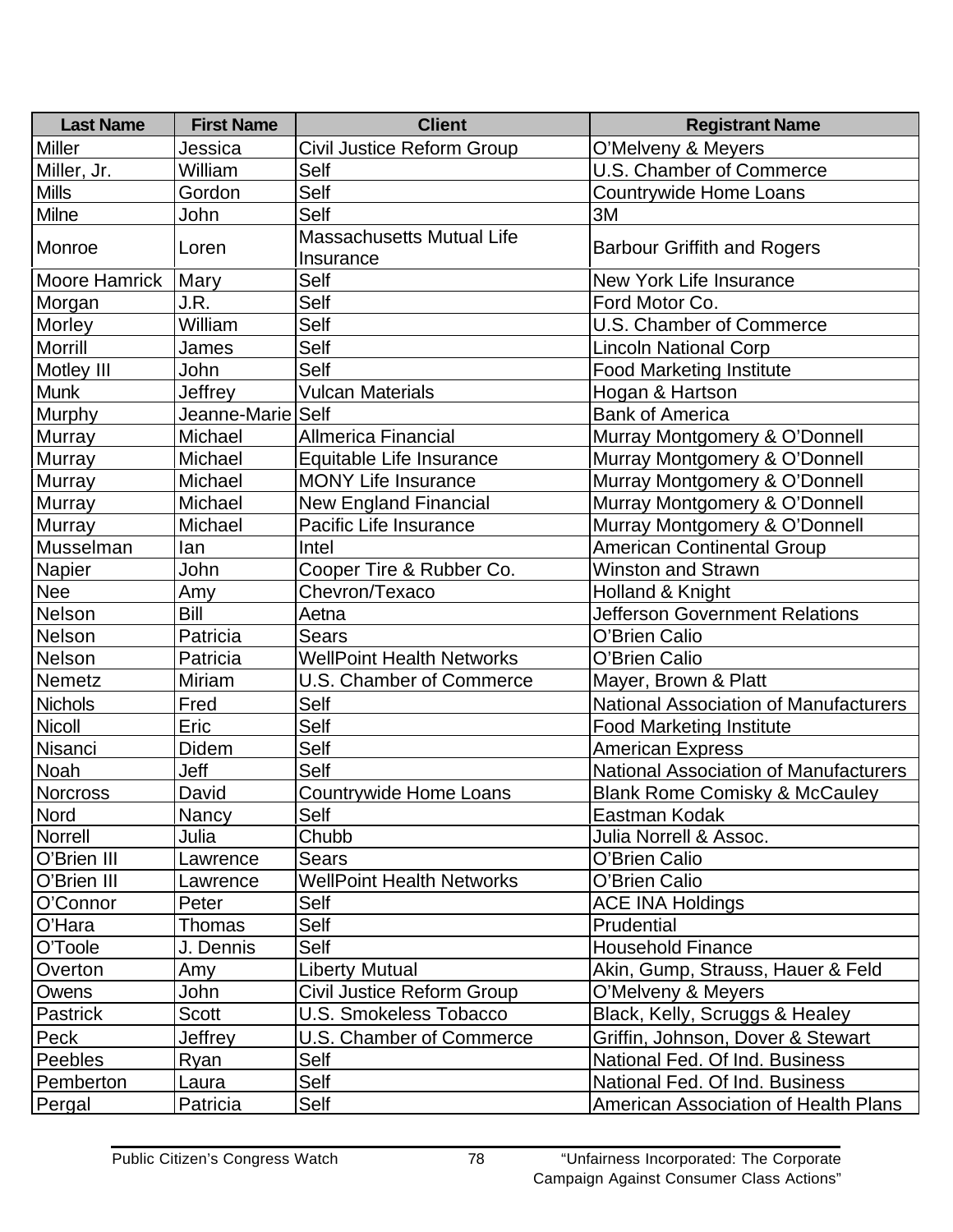| <b>Last Name</b>     | <b>First Name</b> | <b>Client</b>                            | <b>Registrant Name</b>                       |
|----------------------|-------------------|------------------------------------------|----------------------------------------------|
| Pernick              | Carol             | Self                                     | CAN                                          |
| Perros               | Georgette         | Self                                     | <b>USAA Insurance</b>                        |
| Peterson             | Helena            | Self                                     | 3M                                           |
| Pfister              | <b>Steven</b>     | Self                                     | <b>National Retail Federation</b>            |
| Phifer               | Franklin          | 3M                                       | <b>Hecht Spencer &amp; Associates</b>        |
| Pickle               | G.E.              | Self                                     | <b>Shell Oil</b>                             |
| Pierez               | Joshua            | Self                                     | <b>MasterCard</b>                            |
| Pinter               | Kimberly          | Self                                     | <b>National Association of Manufacturers</b> |
| <b>Pitts</b>         | Jim               | Self                                     | <b>American Council of Life Insurers</b>     |
| <b>Pitts</b>         | James             | Cooper Tire & Rubber Co.                 | <b>Winston and Strawn</b>                    |
| Podesta              | Anthony           | <b>American Insurance Association</b>    | PodestaMattoon                               |
| Pomfret              | Jacqueline        | Self                                     | <b>American Association of Health Plans</b>  |
| Pruitt               | Penny             | Self                                     | <b>ACE INA Holdings</b>                      |
| Pruzao               | Jerry             | Self                                     | <b>Atlantic Richfield</b>                    |
| Pryde                | <b>Charles</b>    | Self                                     | Ford Motor Co.                               |
| Pubala III           | James             | Self                                     | Massachusetts Mutual Life Insurance          |
| Pusey                | Leigh Ann         | Self                                     | American Insurance Association               |
| Quinn                | John              | Civil Justice Reform Group               | <b>Quinn Gillespie and Associates</b>        |
| Quinn                | John              | U.S. Chamber of Commerce                 | <b>Quinn Gillespie and Associates</b>        |
| Radke                | <b>Steven</b>     | Self                                     | Northwestern Mutual Life Insurance           |
| Ramsey               | Richard           | Self                                     | <b>American Association of Health Plans</b>  |
| Randazzo             | Vince             | Self                                     | <b>Business Roundtable</b>                   |
| Rassmussen           | Erik              | Aetna                                    | <b>Jefferson Government Relations</b>        |
| Reichenbach, Jr John |                   | Self                                     | <b>PPG</b> Industries                        |
| Reusing              | Vincent           | Self                                     | Metropolitan Life Insurance                  |
| Ricchetti            | Jeff              | <b>American Council of Life Insurers</b> | Ricchetti Inc.                               |
| Ricchetti            | <b>Steve</b>      | <b>American Council of Life Insurers</b> | Ricchetti Inc.                               |
| <b>Rich</b>          | J.E.              | Self                                     | <b>Shell Oil</b>                             |
| Riddle               | Gregory           | Self                                     | <b>Eastman Chemical</b>                      |
| <b>Rissler</b>       | Patricia          | CAN                                      | Jolly/Rissler                                |
| Rivers               | Phillip           | Self                                     | Chevron/Texaco                               |
| <b>Rizzo</b>         | Eric              | Self                                     | Farmers Group                                |
| Roberts              | Carole            | Self                                     | Citigroup                                    |
| Roda                 | Anthony           | Owens-Illinois                           | Williams & Jensen                            |
| Rodney               | Irvin             | Self                                     | Eastman Kodak                                |
| Rohlen               | Mary Ellen        | <b>Sears</b>                             | O'Brien Calio                                |
| Romani               | Romano            | Prudential                               | Parry, Romani, DeConcini & Symms             |
| Rosenberg            | <b>Brad</b>       | U.S. Chamber of Commerce                 | Mayer, Brown & Platt                         |
| Rosenkoetter         | Thomas            | <b>Business Roundtable</b>               | Williams & Jensen                            |
| Roslow               | Victoria          | Self                                     | <b>Bank One</b>                              |
| Roth                 | Alan              | Pfizer                                   | Lent Scrivner & Roth                         |
| Roth                 | Toby              | <b>Johnson Controls</b>                  | <b>Roth Group</b>                            |
| Rothfeld             | Charles           | U.S. Chamber of Commerce                 | Mayer, Brown & Platt                         |
| Rouch                | Jeff              | Self                                     | Nationwide Insurance                         |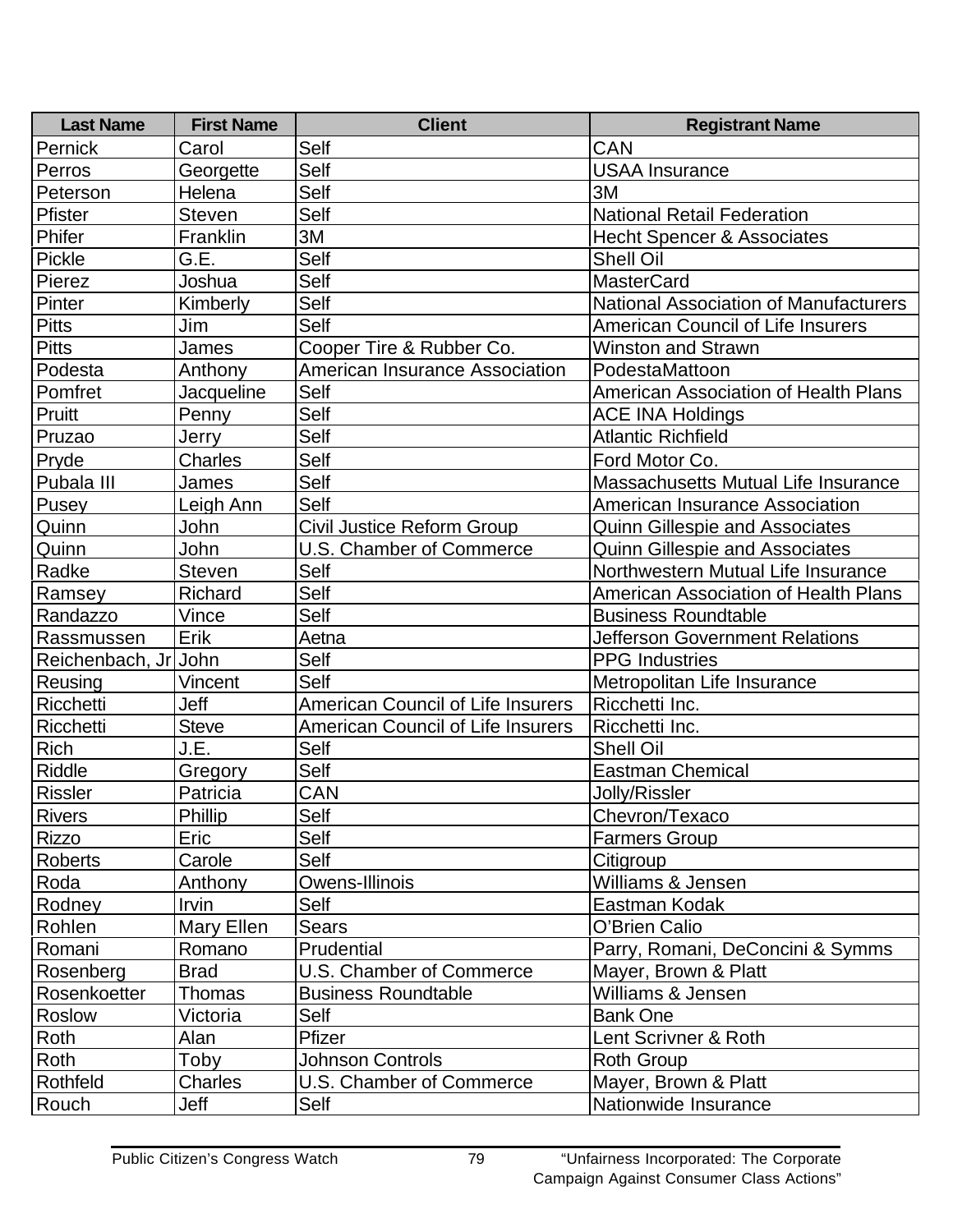| <b>Last Name</b>       | <b>First Name</b> | <b>Client</b>                                             | <b>Registrant Name</b>                       |
|------------------------|-------------------|-----------------------------------------------------------|----------------------------------------------|
| Ruhlen                 | Mary Ellen        | <b>WellPoint Health Networks</b>                          | O'Brien Calio                                |
| <b>Russell</b>         | Shannon           | Self                                                      | Ashland                                      |
| <b>Ryan</b>            | John              | Self                                                      | <b>Bristol-Myers Squibb</b>                  |
| Saccoccio              | Louis             | Self                                                      | American Association of Health Plans         |
| Saiman                 | Gary              | U.S. Chamber Institute for Legal<br>Reform                | Swidler Berlin Shereff Friedman              |
| Saliba                 | Khalil            | <b>Northwestern Mutual Life</b><br>Insurance              | <b>Saliba Action Strategies</b>              |
| Sarmir                 | Danielle          | Self                                                      | <b>National Association of Manufacturers</b> |
| Satterfield            | Gary              | Self                                                      | <b>Environmental Industry Association</b>    |
| <b>Schaller</b>        | Candace           | Self                                                      | American Association of Health Plans         |
| <b>Scheller</b>        | E.M.              | Self                                                      | Exxon/Mobil                                  |
| Schloman               | Kenneth           | Self                                                      | <b>Alliance of American Insurers</b>         |
| Schmidt                | Lynne             | Self                                                      | <b>PPG</b> Industries                        |
| <b>Schmitz</b>         | John              | <b>U.S. Chamber of Commerce</b>                           | Mayer, Brown & Platt                         |
| <b>Schulze</b>         | Richard           | <b>Citizens for Civil Justice Reform</b>                  | <b>Valis Association</b>                     |
| <b>Schulze</b>         | Richard           | Doctors Company                                           | <b>Valis Association</b>                     |
| <b>Schwartz</b>        | Victor            | <b>American Tort</b><br><b>Reform Association</b>         | <b>Crowell &amp; Moring</b>                  |
| <b>Schwartz</b>        | Victor            | <b>Bridgestone/Firestone</b>                              | <b>Crowell &amp; Moring</b>                  |
| <b>Schwartz</b>        | Victor            | Cigna                                                     | <b>Crowell &amp; Moring</b>                  |
| <b>Schwartz</b>        | Victor            | Eli Lilly & Co.                                           | <b>Crowell &amp; Moring</b>                  |
| <b>Schwartz</b>        | Victor            | National Association of<br><b>Wholesaler-Distributors</b> | <b>Crowell &amp; Moring</b>                  |
| Schwartz               | Victor            | <b>American Association of Health</b><br>Plans            | Shook, Hardy & Bacon                         |
| <b>Schwartz</b>        | Victor            | American Tort Reform Association                          | Shook, Hardy & Bacon                         |
| <b>Schwartz</b>        | Victor            | Cigna                                                     | Shook, Hardy & Bacon                         |
| <b>Schwartz</b>        | Victor            | Eli Lilly & Co.                                           | Shook, Hardy & Bacon                         |
| Schwartz               | Victor            | <b>Health Insurance Association of</b><br>America         | Shook, Hardy & Bacon                         |
| Schwartz               | Victor            | <b>USAA Insurance</b>                                     | Shook, Hardy & Bacon                         |
| <b>Scott</b>           | Gregory           | Self                                                      | <b>Philip Morris</b>                         |
| Scrivner               | Michael           | Pfizer                                                    | Lent Scrivner & Roth                         |
| Scruggs                | John              | Self                                                      | <b>Philip Morris</b>                         |
| <b>Scully</b>          | Timothy           | Self                                                      | <b>Philip Morris</b>                         |
| Seeger                 | Christopher       | Self                                                      | <b>USAA Insurance</b>                        |
| <b>Sells</b>           | Bill              | Self                                                      | <b>Environmental Industry Association</b>    |
| <b>Shelk</b>           | Melissa           | Self                                                      | American Insurance Association               |
| Shoanise<br>Washington | A'jeanette        | Self                                                      | <b>Philip Morris</b>                         |
| <b>Sitilides</b>       | Angela            | <b>Citizens for Civil Justice Reform</b>                  | <b>Valis Association</b>                     |
| Skladany               | <b>Barney</b>     | <b>Liberty Mutual</b>                                     | Akin, Gump, Strauss, Hauer & Feld            |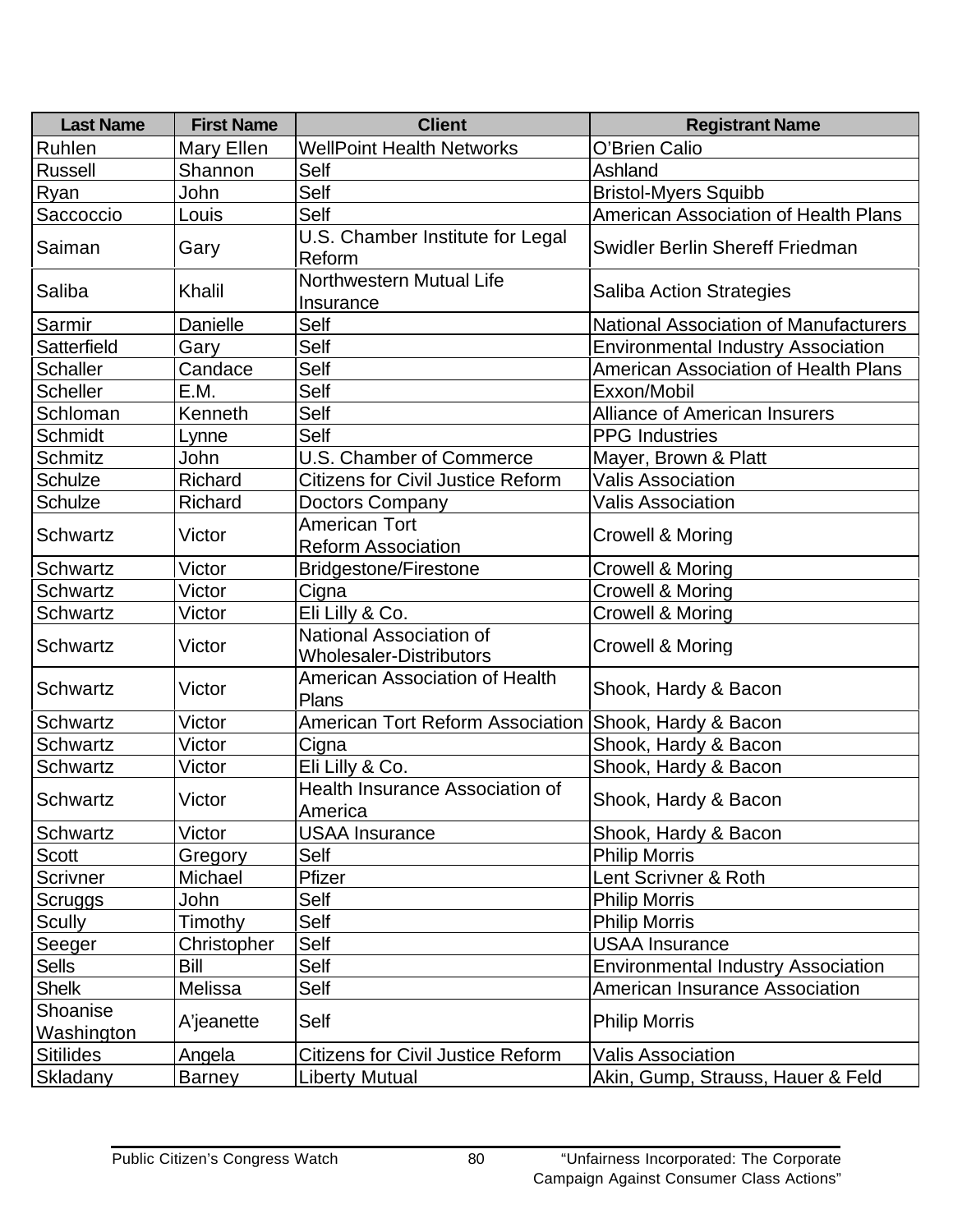| <b>Last Name</b> | <b>First Name</b> | <b>Client</b>                            | <b>Registrant Name</b>                      |
|------------------|-------------------|------------------------------------------|---------------------------------------------|
| Slaiman          |                   | U.S. Chamber Institute for Legal         | Swidler Berlin Shereff Friedman             |
|                  | Gary              | Reform                                   |                                             |
| Sloane           | Adam              | U.S. Chamber of Commerce                 | Mayer, Brown & Platt                        |
| <b>Smeallie</b>  | Shawn             | Intel                                    | <b>American Continental Group</b>           |
| Smith            | <b>Rick</b>       | Self                                     | American Association of Health Plans        |
| Smith            | Kelly             | Self                                     | <b>Philip Morris</b>                        |
| Smith            | Richard           | Chubb                                    | Richard D. Smith                            |
| <b>Smythers</b>  | Michael           | Self                                     | <b>CSX</b>                                  |
| Soloman          | Maura             | Self                                     | Citigroup                                   |
| Soloman          | Maura             | Self                                     | <b>Financial Services Roundtable</b>        |
| Spiezo           | Julie             | Self                                     | <b>American Council of Life Insurers</b>    |
| St. Amand        | Janet             | Self                                     | <b>Household Finance</b>                    |
| <b>Starr</b>     | David             | Owens-Illinois                           | Williams & Jensen                           |
| <b>Steen</b>     | Daniel            | Self                                     | Owens-Illinois                              |
| Steplowski       | Monica            | <b>Citizens for Civil Justice Reform</b> | <b>Valis Association</b>                    |
| Steplowski       | Monica            | <b>Doctors Company</b>                   | <b>Valis Association</b>                    |
| <b>Stewart</b>   | <b>Kristin</b>    | Self                                     | <b>American Association of Health Plans</b> |
| <b>Stewart</b>   | <b>Barbara</b>    | Self                                     | <b>Bank One</b>                             |
| Stirrup          | John              | U.S. Chamber of Commerce                 | Griffin, Johnson, Dover & Stewart           |
| <b>Strom</b>     | <b>Thaddeus</b>   | Intel                                    | <b>American Continental Group</b>           |
| <b>Styles</b>    | <b>Scott</b>      | Self                                     | American Association of Health Plans        |
| Sweeney          | Kevin             | Self                                     | Massachusetts Mutual Life Insurance         |
| <b>Sweet</b>     | Frederic          | Self                                     | Northwestern Mutual Life Insurance          |
| Tager            | Evan              | <b>U.S. Chamber of Commerce</b>          | Mayer, Brown & Platt                        |
| Talbott          | <b>Scott</b>      | Self                                     | <b>Financial Services Roundtable</b>        |
| Tallon           | Robin             | <b>Philip Morris</b>                     | <b>Robin Tallon</b>                         |
| Tarplin          | Linda             | Sears                                    | O'Brien Calio                               |
| Tarplin          | Linda             | <b>WellPoint Health Networks</b>         | O'Brien Calio                               |
| Tassey           | Jeffrey           | <b>Business Roundtable</b>               | Williams & Jensen                           |
| Tassey           | Jeffrey           | Owens-Illinois                           | Williams & Jensen                           |
| Taylor           | Lonnie            | Self                                     | U.S. Chamber of Commerce                    |
| Teasdale         | <b>Barbara</b>    | Self                                     | Ford Motor Co.                              |
| Thompson         | David             | Cigna                                    | Capitol Hill Group                          |
| Thompson         | Eric              | Self                                     | <b>Hartford Financial</b>                   |
| Thompson         | Kyra              | Self                                     | <b>Hartford Financial</b>                   |
| Todesco          | Rochelle          | American Tort Reform Association         | Shook, Hardy & Bacon                        |
| Tompkins         | Kristina          | Self                                     | <b>USAA Insurance</b>                       |
| Toohey           | Mike              | Self                                     | Ashland                                     |
| Topodas          | Jonathan          | Self                                     | Aetna                                       |
| Tormquist        | David             | American Insurance Association           | PodestaMattoon                              |
| Tucker           | James             | <b>Liberty Mutual</b>                    | Akin, Gump, Strauss, Hauer & Feld           |
| Udwin            | Gerald            | <b>State Farm Insurance</b>              | <b>Udwin Group</b>                          |
| Ulsh             | Sandra E.         | Self                                     | Ford Motor Co.                              |
| Valanzano        | Karen             | Self                                     | <b>ACE INA Holdings</b>                     |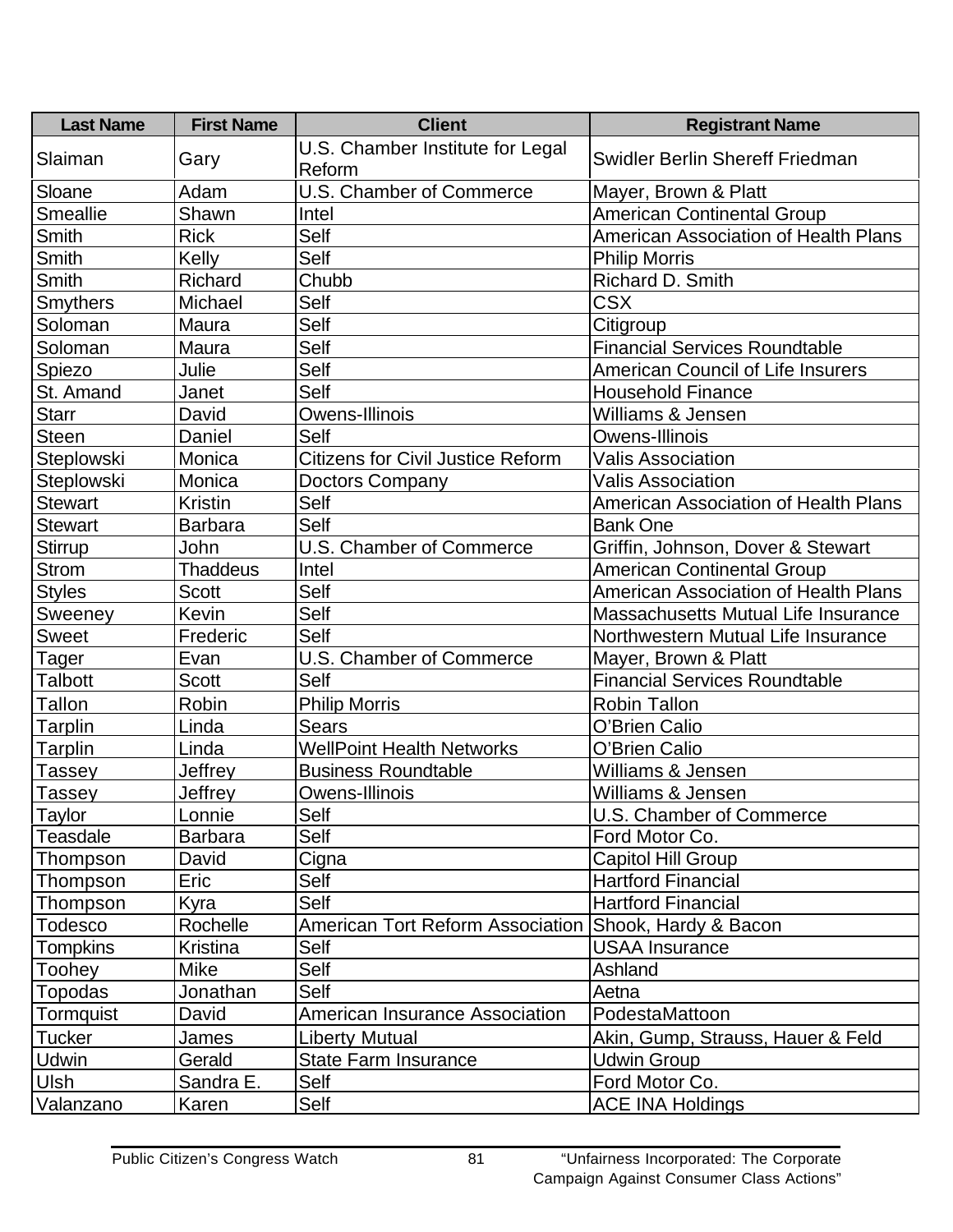| <b>Last Name</b>         | <b>First Name</b> | <b>Client</b>                            | <b>Registrant Name</b>                                     |  |
|--------------------------|-------------------|------------------------------------------|------------------------------------------------------------|--|
| Valis                    | Wayne             | <b>Citizens for Civil Justice Reform</b> | <b>Valis Association</b>                                   |  |
| Valis                    | Wayne             | <b>Doctors Company</b>                   | <b>Valis Association</b>                                   |  |
| Van Dongen               | <b>Dirk</b>       | Self                                     | National Association of Wholesaler-<br><b>Distributors</b> |  |
| Van Egmond               | Juliane H.        | Self                                     | Bayer Corp.                                                |  |
| Vinson                   | <b>Scott</b>      | Self                                     | <b>National Retail Federation</b>                          |  |
| Wackerle                 | Rex               | Self                                     | <b>Bank of America</b>                                     |  |
| Wackerle                 | Rex               | Self                                     | Prudential                                                 |  |
| <b>Waits</b>             | John              | Cooper Tire & Rubber Co.                 | <b>Winston and Strawn</b>                                  |  |
| Waldman (was<br>Bullard) | Joanne            | Self                                     | Risk & Insurance Management Society                        |  |
| Walker                   | Angela            | Self                                     | Prudential                                                 |  |
| Wallace                  | Vicki             | Mass. Mutual Life Insurance              | R.G. Flippo                                                |  |
| Ward                     | Stephen           | Self                                     | <b>Shell Oil</b>                                           |  |
| Wamke                    | Christine         | Vulcan Materials                         | Hogan & Hartson                                            |  |
| Webb                     | <b>Matthew</b>    | Self                                     | U.S. Chamber Institute for Legal<br>Reform                 |  |
| Welling                  | <b>Brad</b>       | Self                                     | American International Group                               |  |
| Wamke                    | Christine         | <b>American Chemistry Council</b>        | Hogan & Hartson                                            |  |
| White                    | Toni              | Self                                     | Raytheon                                                   |  |
| Whitenton                | Marshall          | Self                                     | <b>National Association of Manufacturers</b>               |  |
| Whiting                  | Richard           | Self                                     | <b>Financial Services Roundtable</b>                       |  |
| Wilber                   | Kathryn           | Self                                     | <b>American Association of Health Plans</b>                |  |
| Wilder                   | Tom               | Self                                     | <b>American Association of Health Plans</b>                |  |
| <b>Wilkins Ellis</b>     | Ellen             | Self                                     | Massachusetts Mutual Life Insurance                        |  |
| Wilkinson                | John              | Self                                     | <b>Vulcan Materials</b>                                    |  |
| Williams                 | Jimmie            | Self                                     | <b>Countrywide Home Loans</b>                              |  |
| <b>Williams</b>          | Kaye              | Self                                     | Prudential                                                 |  |
| Williams                 | J.D.              | Owens-Illinois                           | Williams & Jensen                                          |  |
| Winborn                  | Erik              | Self                                     | <b>Wal-Mart</b>                                            |  |
| Winston                  | Deborah           | <b>ING</b>                               | Deborah F. Winston                                         |  |
| Winston                  | David             | Self                                     | National Assn of Insurance & Financial<br><b>Advisors</b>  |  |
| Wise-Vaughan             | Elizabeth         | Self                                     | <b>Food Marketing Institute</b>                            |  |
| Woodworth                | Gregory           | Self                                     | Massachusetts Mutual Life Insurance                        |  |
| Wootton                  | James             | Self                                     | U.S. Chamber Institute for Legal<br>Reform                 |  |
| Yehle                    | Christina         | Self                                     | American Association of Health Plans                       |  |
| Youngman                 | Michael           | Self                                     | Northwestern Mutual Life Insurance                         |  |
| Zimpher                  | W. Craig          | Self                                     | Nationwide Insurance                                       |  |
| Zurawski                 | Paul              | Self                                     | <b>Business Roundtable</b>                                 |  |

*Source:* Public Citizen analysis of lobby disclosure reports filed with the Secretary of the Senate and Clerk of the House pursuant to the Lobby Disclosure Act of 1995.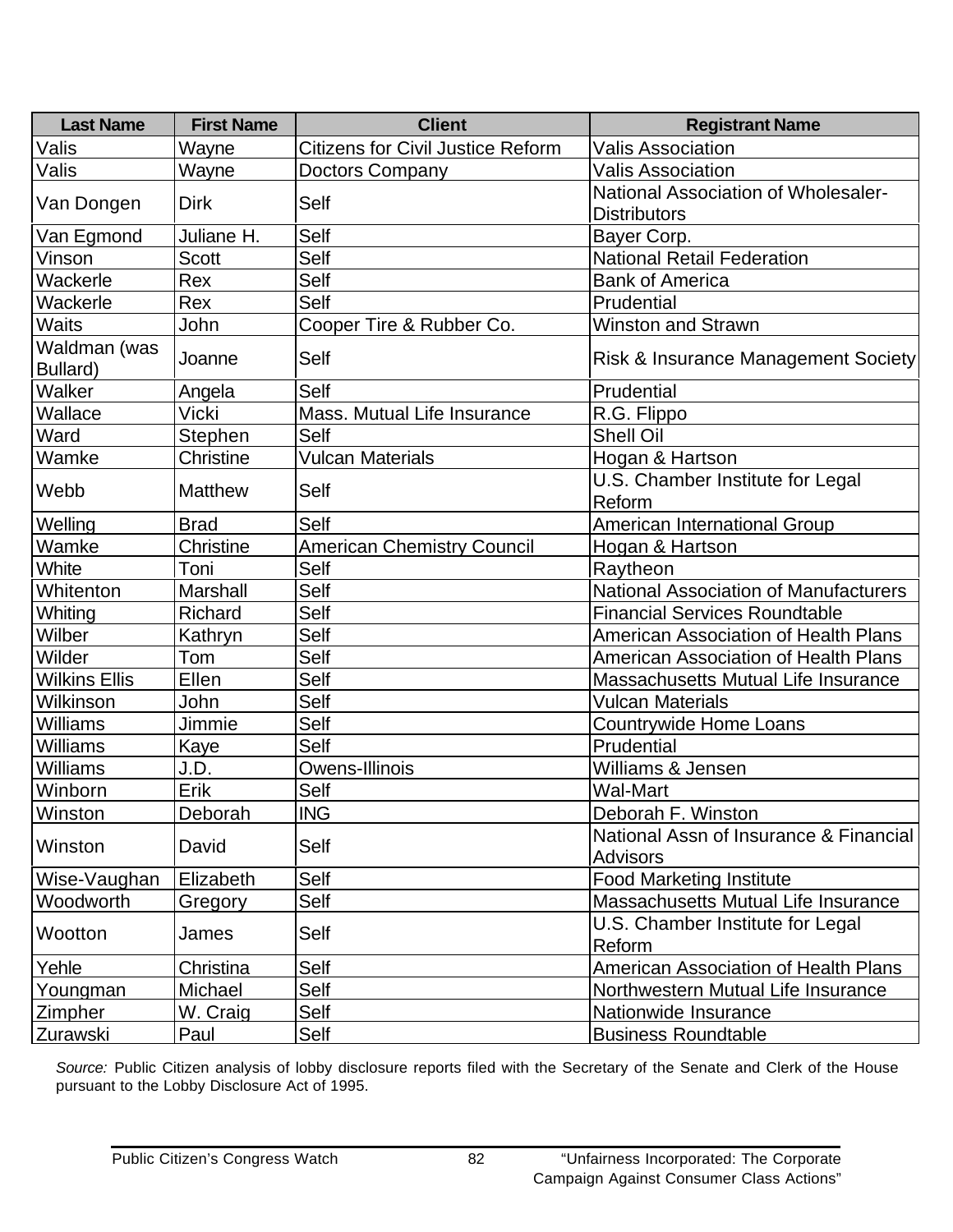## **Appendix B**

## **Comparison of State v. Federal Certification of Life Insurance Class-Action Lawsuits, 1996 - 2003**

| <b>Source</b>               | <b>Case Name</b>                                                                                                                | <b>Federal</b><br><b>Certified?</b> | <b>State</b><br><b>Certified?</b> |
|-----------------------------|---------------------------------------------------------------------------------------------------------------------------------|-------------------------------------|-----------------------------------|
| SF36 ALI-<br><b>ABA 223</b> | In re The Hartford Sales Practices Litigation,<br>Civ. No. 97-MD-1204 (D. Minn. June 10, 1999.                                  | <b>No</b>                           |                                   |
| SF36 ALI-<br>ABA 223        | Parkhill v. Minnesota Mut. Life Ins. Co.,<br>188 F.R.D. 332 (D. Minn. 1999).                                                    | <b>No</b>                           |                                   |
| SF36 ALI-<br>ABA 223        | Velasquez v. Crown Life Ins. Co., 1999 U.S. Dist.<br>LEXIS 13186 (S.D. Tex. Aug. 10, 1999).                                     | <b>No</b>                           |                                   |
| SF36 ALI-<br>ABA 223        | Cohn v. Massachusetts Mut. Life Ins. Co.,<br>189 F.R.D. 209 (D. Conn. 1999).                                                    | <b>No</b>                           |                                   |
| SF36 ALI-<br>ABA 223        | Kent v. SunAmerica Life Insurance Co., No 97-12317,<br>2000 U.S. Dist. LEXIS 139 (D. Mass. Jan 4, 2000).                        | <b>No</b>                           |                                   |
| SF36 ALI-<br>ABA 223        | Zarella v. Minnesota Mutual Lif Ins. Co.,<br>No. 96-2782 (R.I. Super. Ct., April 14, 1999).                                     |                                     | <b>No</b>                         |
| SF50 ALI-<br><b>ABA 295</b> | Varacallo v. Massachusetts Mut. Life Ins. Co.,<br>No. ESX-L3403-97 (NJ. Sup. Ct. Sept. 24, 1999).                               |                                     | Yes                               |
| SF36 ALI-<br><b>ABA 223</b> | M.C. Sullivan Inv. Co. Pension Trust v. Jackson Nat'l<br>Life Ins. Co., No. 97-548796 (Mich. Cir. Ct. Aug. 13, 1999).           |                                     | <b>No</b>                         |
| SF50 ALI-<br><b>ABA 295</b> | Keyes v. The Guardian Life Insurance Co.,<br>No. 3-97CV439 (S.D. Miss., Feb. 15, 2000).                                         | <b>No</b>                           |                                   |
| SF36 ALI-<br>ABA 223        | Soloman v. Massachusetts Mut. Life Ins. Co., No. 9602-<br>0025, (Pa. Dist. Ct., Phila. County Jan. 19, 2000).                   |                                     | <b>No</b>                         |
| SF36 ALI-<br><b>ABA 223</b> | Mentis v. Delaware American Life Insurance Company,<br>CA No. 98C-12-023 WTQ (Sup. Ct. Del. May 30, 2000).                      |                                     | <b>No</b>                         |
| SF36 ALI-<br><b>ABA 223</b> | Kreidler v. Western-Southern Life Assurance Co., No.<br>95-CV-157 (Ohio Ct. Common Pleas Apr. 14, 1999).                        |                                     | Yes                               |
| SF36 ALI-<br><b>ABA 223</b> | Security Life of Denver Ins. Co. v. Ferguson,<br>No. 05-98-01738-CV, 1999 Tex. App. LEXIS 4102<br>(Tex. Ct. App. May 28, 1999). |                                     | Yes                               |
| SF36 ALI-<br>ABA 223        | Adams v. Kansas City Life Ins. Co.,<br>No. 98-1053-CV-W-9-6 (W.D. Mo. Apr. 1, 2000).                                            | <b>No</b>                           |                                   |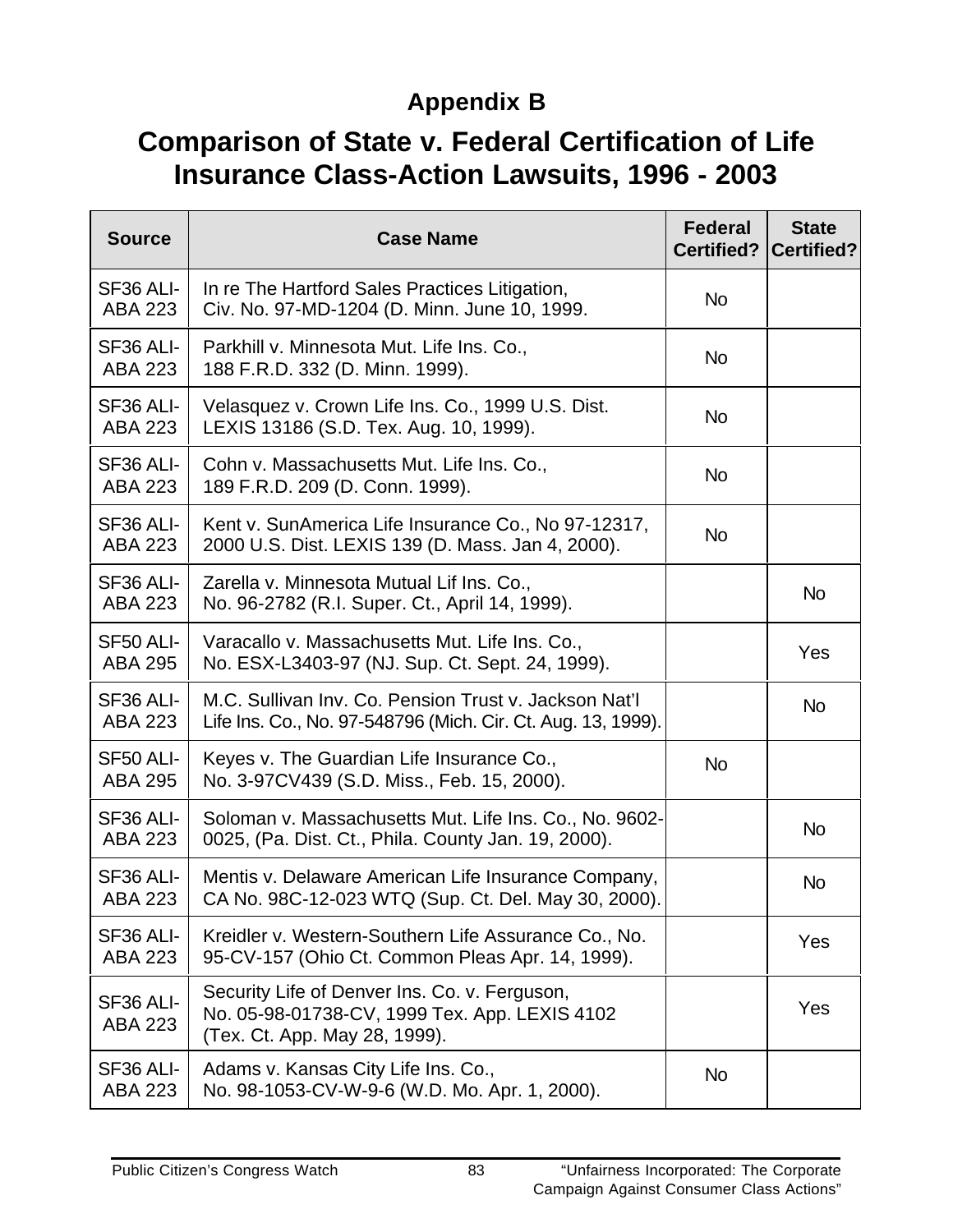| <b>Source</b>               | <b>Case Name</b>                                                                                                                     | <b>Federal</b><br><b>Certified?</b> | <b>State</b><br><b>Certified?</b> |
|-----------------------------|--------------------------------------------------------------------------------------------------------------------------------------|-------------------------------------|-----------------------------------|
| SF36 ALI-<br><b>ABA 223</b> | Vos v. Farm Bureau Life Insurance Co.,<br>No. CL 78865 (lowa Dist. Ct., Polk Cty., Feb. 14, 2000).                                   |                                     | Yes                               |
|                             | In re Jackson Nat. Life Ins. Co.<br>Premium Litigation 209 F.R.D. 134 W.D.Mich., 2002.                                               | <b>No</b>                           |                                   |
| SF36 ALI-<br>ABA 223        | In re Great Southern Life Ins. Co. Sales Practices Litig.,<br>MDL No. 1214, 2000 U.S. Dist. LEXIS 3117 (N/D. Tex.<br>Mar. 13, 2000). | <b>Yes</b>                          |                                   |
| SF50 ALI-<br><b>ABA 295</b> | People's v. American Fid. Life Ins.<br>Co., 176 F.R.D. 637 (N.D. Fla. 1998).                                                         | <b>No</b>                           |                                   |
| SF50 ALI-<br><b>ABA 295</b> | Russo v. Massachusetts Mut. Life Ins.<br>Co., 746 N.Y.S.2d 380 (2002).                                                               |                                     | <b>No</b>                         |
| SF50 ALI-<br><b>ABA 295</b> | Clarke v. Guardian Life Ins. Co. of Am.,<br>No. 95-12590-REK (D. Mass. May 28, 1997).                                                | <b>No</b>                           |                                   |
| SF50 ALI-<br><b>ABA 295</b> | Willoughby v. John Hancock Mut. Life Ins. Co.,<br>No. 96.00307, slip op. (N.Y. Sup. Ct. Feb. 3, 1997).                               |                                     | Yes                               |
| SF50 ALI-<br><b>ABA 295</b> | Elkins v. Equitable Life Ins. Co., No. 96-296-CIV-T-17B,<br>1998 U.S. Dist. LEXIS 1557 (M.D. Fla. Jan. 28, 1998).                    | <b>Yes</b>                          |                                   |
| SF50 ALI-<br><b>ABA 295</b> | Duhaime v. John Hancock Mut. Life Ins.<br>Co., 177 F.R.D. 54 (d.C. Mass. 1997).                                                      | Yes                                 |                                   |
| SF50 ALI-<br><b>ABA 295</b> | In re New England Mut. Life Ins. Co. Sales Practices<br>Litig., 183 F.R.D. 33 (D.C. Mass. 1998).                                     | Yes                                 |                                   |
| SF50 ALI-<br><b>ABA 295</b> | Kirkham v. American Liberty Life Ins. Co.,<br>717 So. 2d 1226 (La. App. 2d Cir. 1998).                                               |                                     | <b>No</b>                         |
| SF50 ALI-<br><b>ABA 295</b> | Cope v. Metropolitan Life Ins. Co.,<br>82 Ohio St. 3d 426; 696 N.E. 2d 1001 (1998).                                                  |                                     | Yes                               |
| SF50 ALI-<br><b>ABA 295</b> | Holt v. Metropolitan Life Ins. Co.,<br>No. 94-C-109 (W.V. Cir. Ct. Feb. 15, 1996).                                                   |                                     | Yes                               |
| SF50 ALI-<br><b>ABA 295</b> | Banks v. New York Life Ins. Co.,<br>722 So. 2d 990 (La. 1998).                                                                       |                                     | Yes                               |
| SF50 ALI-<br><b>ABA 295</b> | Rothwell v. Chubb Life Ins. Co. of America,<br>191 F.R.D. 25 (D.N.H., 1998).                                                         | <b>No</b>                           |                                   |
| SF50 ALI-<br><b>ABA 295</b> | Young v. Nationwide Life Ins. Co.,<br>183 F.R.D. 502 (S.D. Tex. 1998).                                                               | <b>No</b>                           |                                   |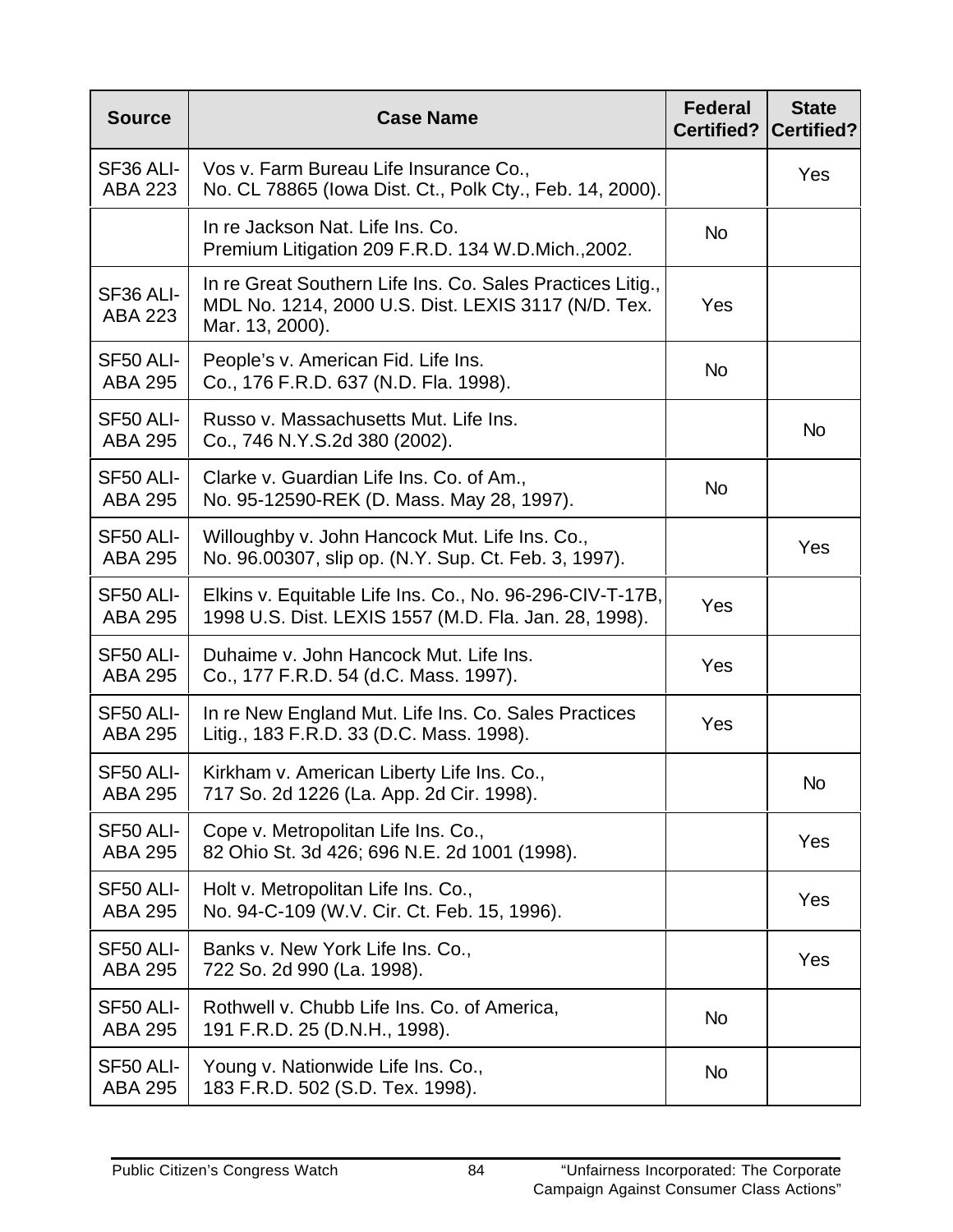| <b>Source</b>                                                                   | <b>Case Name</b>                                                                                      |                          |     | <b>Federal</b><br><b>Certified?</b> | <b>State</b><br><b>Certified?</b> |
|---------------------------------------------------------------------------------|-------------------------------------------------------------------------------------------------------|--------------------------|-----|-------------------------------------|-----------------------------------|
| SF50 ALI-<br><b>ABA 295</b>                                                     | Michels v. Phoenix Home Life Mutual Ins.<br>N.Y.Sup., 1997. 1997 WL 1161145                           |                          |     | Yes                                 |                                   |
|                                                                                 | Moore v. PaineWebber, Inc.<br>306 F.3d 1247 C.A.2 (N.Y.), 2002.                                       | <b>No</b>                |     |                                     |                                   |
|                                                                                 | Massachusetts Mutual Life Ins. Co. v. Superior Court,<br>Cal.App. 4 Dist., 2002. 119 Cal.Rptr. 2d 190 |                          | Yes |                                     |                                   |
|                                                                                 | Snell v. Allianz Life Ins. Co. of North America<br>2000 WL 1336640 D.Minn., 2000.                     | Yes                      |     |                                     |                                   |
|                                                                                 | Markarian v. Connecticut Mut. Life Ins. Co.<br>202 F.R.D. 60 D.Mass., 2001.                           |                          |     | <b>No</b>                           |                                   |
|                                                                                 | In re Prudential Ins. Co. of America Sales Practices<br>148 F.3d 283 C.A.3 (N.J.), 1998.              |                          |     | Yes                                 |                                   |
|                                                                                 | In re Lutheran Brotherhood Variable Ins. Products Co.<br>201 F.R.D. 456 D.Minn., 2001.                |                          |     | Yes                                 |                                   |
|                                                                                 | Grove v. Principal Mutual Life Ins. Co.<br>200 F.R.D. 434 S.D. lowa, 2001.                            |                          |     | Yes                                 |                                   |
|                                                                                 | Van West v. Midland Nat. Life Ins. Co.<br>199 F.R.D. 448 D.R.I., 2001.                                |                          |     | <b>No</b>                           |                                   |
|                                                                                 | Begley v. Academy Life Ins.<br>Co. 200 F.R.D. 489 N.D.Ga., 2001.                                      |                          |     | <b>No</b>                           |                                   |
|                                                                                 | Bussie v. Allmerica Financial Corp.<br>50 F.Supp.2d 59 D.Mass.,1999.                                  |                          |     | Yes                                 |                                   |
|                                                                                 | Franze v. Equitable Assurance<br>296 F.3d 1250 C.A.11 (Fla.), 2002. July 11, 2002.                    |                          |     | <b>No</b>                           |                                   |
| Wilson v. Massachusetts Mut. Life Ins.<br>N.M.Dist., 1999. Not Reported in P.2d |                                                                                                       |                          |     |                                     | Yes                               |
| <b>Total Certified:</b>                                                         |                                                                                                       | Federal Courts: 9 (35%)  |     | <b>State Courts: 11 (65%)</b>       |                                   |
| <b>Total Not Certified:</b>                                                     |                                                                                                       | Federal Courts: 17 (65%) |     | <b>State Courts:</b>                | 6(35%)                            |

*Source and Methodology:* Public Citizen researched Westlaw, a legal resources web site, for all cases that had addressed the question of class-action certification in life insurance deceptive sales cases. Public Citizen also looked at law review articles found on Westlaw discussing the same issue. Where noted under the "source" column, Public Citizen found that case in the law review article citation stated. Where nothing is listed in the source column, the case was found through a Westlaw case search and the source is the citation listed after the case name. Despite Public Citizen's extensive research on this issue, some cases are not published on Westlaw and it is possible that some cases were omitted because they were unavailable.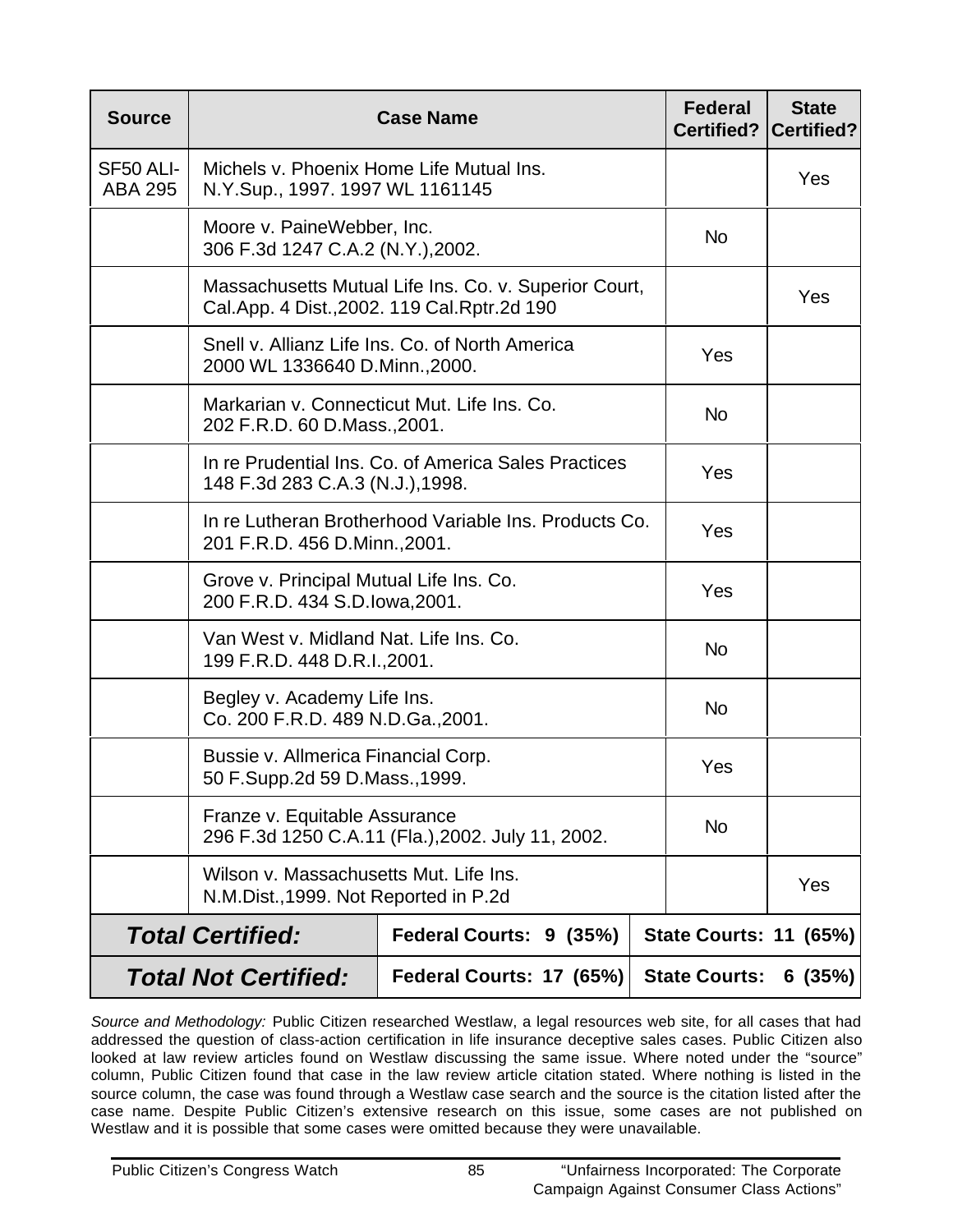<sup>8</sup> Reid and Coutroulis, "Checkmate in Class Actions: Defensive Strategy in the Initial Moves," *Litigation*, Winter

2002.<br><sup>9</sup> Glenn A. Dana, ''The Interstate Class Action Jurisdiction Act of 1999: Another Congressional Attempt to Federalize State Law," *Emory Law Journal*, Fall 2000.

Federalize State Law," *Emory Law Journal*, Fall 2000.<br><sup>10</sup> California Law Revision Commission, *Recommendation: Unfair Competition Litigation*, November 1996.

<sup>11</sup> Judicial Business of the United States Courts 2002, Administrative Office of the U.S. Courts, Table B-4 Median Time Intervals in Cases Terminated After Hearing or Submission, by Circuit.

<sup>12</sup> The Center for Responsive Politics offers a search engine for tracking campaign donations to federal candidates. It is available on-line at www.opensecrets.org.

<sup>13</sup> Shawn Zeller, "Tort Reform's Massive War Chest," *National Journal*, March 29, 2003.

*<sup>14</sup> Id.*

l

<sup>15</sup> Christine Whelan, "U.S. Chamber of Commerce Takes Tort-Overhaul Campaign to TV," *Wall Street Journal*, Aug. 27, 2002.

<sup>16</sup> Shawn Zeller, "Tort Reform's Massive War Chest," *National Journal*, March 29, 2003.

- $17$  Available on-line at www.litigationfairness.org/stories\_outrageous.html.
- <sup>18</sup> Available on-line at www.atra.org/about/members.php.
- $19$  Available on-line at  $\underline{www.cse.org}$ .
- <sup>20</sup> Available on-line at  $\frac{\overline{www.fed-soc.org.}}{www.fed-soc.org.}$
- <sup>21</sup> Available on-line at www.wlf.org/Litigating.
- <sup>22</sup> Brody Mullins, "A Record Year for K St. in '02," *Roll Call*, April 21, 2003.
- <sup>23</sup> "RNC Chair Expected to Head Bush Campaign," *Washington Post*, May 6, 2003.
- <sup>24</sup> "Insider's Notebook: Leaders' Lobbyists Wield Real Power on Hill," HGFAA Portal Online, October 1999.
- <sup>25</sup> John Bresnahan, "Citigroup Seeks Lobbying Makeover," *Roll Call*, Feb. 5, 2003.

<sup>26</sup> Biographical information posted on-line at www.blankromegovernmentrelations.com/bios/norcross.html

- <sup>27</sup> "Insurer Settles Lawsuit Over Deceptive Sales Practices," Associated Press, Dec. 21, 1998.
- <sup>28</sup> "Equitable Life Settles Age-Bias Lawsuits In \$12.5 Million Pact," *Wall Street Journal*, Jan. 18, 1985.
- <sup>29</sup> "Class-Action Settlement Approved," *St. Petersburg Times*, Oct. 9, 1998.

 $30$  Cartwright v. Equitable Life Assur. Soc. of U.S., 914 P.2d 976 (Mont., 1996).

<sup>31</sup> Elkins v. Equitable Life Ins. of Iowa, 1998 WL 133741, M.D.Fla.,1998; See also: Franze v. Equitable Assurance, 296 F.3d 1250, C.A.11 (Fla.), 2002. Federal court, 2002.

 $32$  Black & Skipper, Life Insurance, 12th edition., Prentice Hall, 1994, p. 103.

<sup>33</sup> "There Is No Free Insurance," *Kiplinger's Personal Finance,* Oct. 1, 1995.

- <sup>34</sup> In re Prudential Ins. Co. of America Sales Practices Litigation, 962 F.Supp. 450 (D.N.J.,1997).
- <sup>35</sup> *Id.*

<sup>36</sup> "Tips for Making Your Case in Life Insurance Lawsuit," *Chicago Sun-Times*, May 7, 2000.

<sup>37</sup> Van West v. Midland Nat. Life Ins. Co. 199 F.R.D. 448 (D.R.I.,2001); In re Prudential Ins. Co. of America Sales Practices, 962 F.Supp. 450 (D.N.J.,1997); see also Begley v. Academy Life Ins. Co., 200 F.R.D. 489 (N.D. Ga.

2001).

<sup>38</sup> American Bar Association Section of Litigation, "Survey of State Class Action Law," 2002.

<sup>39</sup> James F. Jorden, "Class Action Issues, The Defendant's Perspective & Strategy," ALI-ABA Conference on Life Insurance Litigation, May 9, 1996.

<sup>40</sup> "Class-Action Suits in the US that Ended with Huge Payouts," *Straits Times*, Singapore, March 30, 2003.

<sup>41</sup> Shelly Branch, Lani Luciano, Teresa Tritch, Amanda Walman and Ruth Simon, "The Eight Biggest Rip-Offs in America.... And How You Can Avoid Being A Victim," Money Magazine, August 1995.

<sup>42</sup> "Met Life Agrees to Settlement," *Milwaukee Journal & Sentinel*, Aug. 19, 1999.

<sup>43</sup> *Id.*

<sup>&</sup>lt;sup>1</sup> "The State Court Class Action Crisis," lobbying material distributed by the U.S. Chamber of Commerce.

 $2$  Statement of Stephen G. Morrison before the Courts Subcommittee of the Senate Judiciary Committee on S. 353: The Class Action Fairness Act of 1999 , May 4,1999.

<sup>&</sup>lt;sup>3</sup> "Fees Drive US Bank and Card Income," *Retail Banker International*, March 26, 2002.

<sup>4</sup> *Curbing Predatory Home Mortgage Lending,* HUD-Treasury Task Force on Predatory Lending, June 20, 2000.

<sup>5</sup> In re Prudential Ins. Co. of America Sales Practices Litigation, 148 F.3d 283 (3<sup>rd</sup> Cir. 1998).

<sup>&</sup>lt;sup>6</sup> 89 S.Ct. 1053 (1969)

<sup>7</sup> *Long Range Plan for the Federal Courts,* U.S. Judicial Conference, 1995.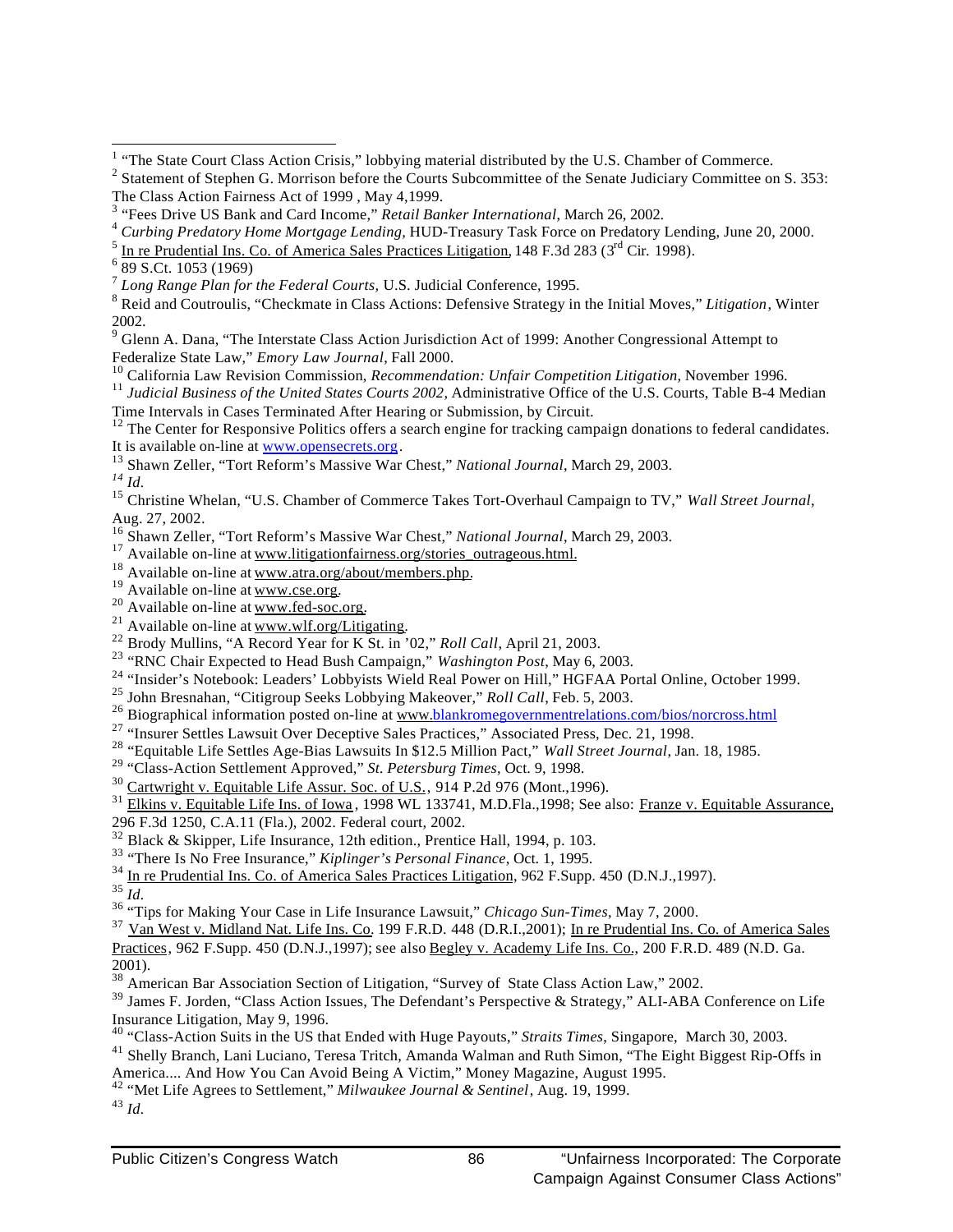<sup>44</sup> Barry Meier, "Metropolitan Life in Accord For Settlement of Fraud Suits," *New York Times,* Aug. 19, 1999.

<sup>45</sup> Candace Heckman, "Insurers' Use of Colossus, a Service to Judge the Worth of Claims, Comes Under Firee," *Seattle Post-Intelligencer*, May 15, 2003.

<sup>46</sup> "Colossus at the Accident Scene," *Wall Street Journal* Jan. 2, 2003.

<sup>47</sup> *Id.*

l

<sup>48</sup> Candace Heckman, "Insurers' Use of Colossus, a Service to Judge the Worth of Claims, Comes Under Fire," *Seattle Post-Intelligencer*, May 15, 2003.

<sup>49</sup> "Court Allows Suit Against State Farm to Proceed." *Seattle Post-Intelligencer,* Feb. 21, 2003

<sup>50</sup> "Doctors' Suit Targets N. J. Auto Insurers," *Best's Insurance News*, May 27,2003.

<sup>51</sup> "UnitedHealthcare Suit Settlement Checks Arriving," *Providence Journal*, Nov. 12, 2002

<sup>52</sup> "HMOs Exercising Right to Sue Patients," *USA Today,* July 19, 2001

<sup>53</sup> "Aetna Settles Class-Action Billing Lawsuit," *Dallas Morning News*, May 23, 2003

<sup>54</sup> "Revised memorandum of law in support of plaintiffs' motion for class certification," Musette Batas, et. al. vs. Prudential Insurance Co. of America, et. al, June 18, 2001.

<sup>55</sup> Opinion, Supreme Court, Appellate Division, First Department, New York, Musette Batas, et. al. v. Prudential Insurance Co. of America, et. al., March 20, 2001.

<sup>56</sup> *Id.*

<sup>57</sup> http://www.classactioncenter.org/legal/litigation.htm

<sup>58</sup> 2003 WL 1903447 (2nd Cir. 2003)

<sup>59</sup> Sam Zuckerman, "How Providian Misled Card Holders," *The San Francisco Chronicle*, May 5, 2000.

<sup>60</sup> Adam A. Schwartz v. Visa International Corp., et al*,* Case No. 822404-4, Court Opinion of April 7, 2003.

Plaintiff (as a so-called private attorney general) brought the case on behalf of the general public pursuant to California's Unfair Competition Law as stated in California Business and Professions Code, Section 17200 *et seq.* <sup>61</sup> *American Banker*, April 9, 2003.

<sup>62</sup> Adam A. Schwartz v. Visa International Corp., et al, Case No. 822404-4, Court Opinion of April 7, 2003. (Court Opinion, finding 140.)

 $63$ <sup>*Id.*</sup>

<sup>64</sup> *Id.*

 $65$  H.R. 1115, Section (4)(a)(9)

<sup>66</sup> Pleading in Superior Court of the State of California in and for the City and County of San Francisco, Ana Morales et al v. Associates First Capital Corp., "Application for Attorneys' Fees and Expenses," Feb. 27, 2003. <sup>67</sup> "Citigroup Settles Lending Lawsuits," *USA Today*, Sept. 19, 2002.

<sup>68</sup> Pleading in Superior Court of the State of California, "Application for Attorneys' Fees and Expenses."

<sup>69</sup> Federal Trade Commission v. Citigroup Inc., et. al., "Complaint for Permanent Injunction and Equitable Relief," United States District Court for the Northern District of Georgia, p. 6.

<sup>70</sup> *Id.,* p. 10, 13

<sup>71</sup> *Id.,* p. 10.

<sup>72</sup> "Citigroup Settles Lending Lawsuits," *USA Today*, Sept. 19, 2002.

<sup>73</sup> Patrick McGeehan, "Citibank Set To End Tactic On Mortgages," *New York Times*, June 29, 2001.

<sup>74</sup> E. Scott Reckard, "California Lender To Refund Up To \$484 million in Settlement Financing," *Los Angeles Times*, Oct. 12, 2002.

<sup>75</sup> Bernard Condon, "Home Wrecker," *Forbes*, Sept. 2, 2002.

<sup>76</sup> Gluck v. Bank of America, N.A. (San Francisco Superior Court Case No. 308496)

<sup>77</sup> "Unmarked ATMs Hold Surprise Fee – Banks That Operate Them Levy Surcharge on Own Customers," *Star Ledger*, Newark, NJ, April 6, 2002.

<sup>78</sup> "MBNA Settlement Could Cost Millions, Credit Card Offers Led to Lawsuit," *Cleveland Plain Dealer*, March 24, 2002.

 $^{79}$  Michael Liedtke, "Providian Pays to Settle Suit," Associated Press, Dec. 28, 2000.

<sup>80</sup> Trucway v. General Electric Credit, (Circuit Court of Cook County No. 92 CH 8962)

<sup>81</sup> James R. Seaman, et al. V. Wells Fargo Bank, N.A., Case No. 984497 (San Francisco Superior Court), case filed Feb. 17, 1997. Class certified on Jan. 13, 2000.

 $\frac{82}{12}$  Leary v. Wells Fargo Bank, (Superior Court of San Francisco County Docket No. 86-6229)

83 Alejandro Bodipo-Memba, "Ignition Suit Costs Ford; Struggling Automaker Settles 22-Million-Vehicle Case," *Detroit Free Press*, Oct. 26, 2001.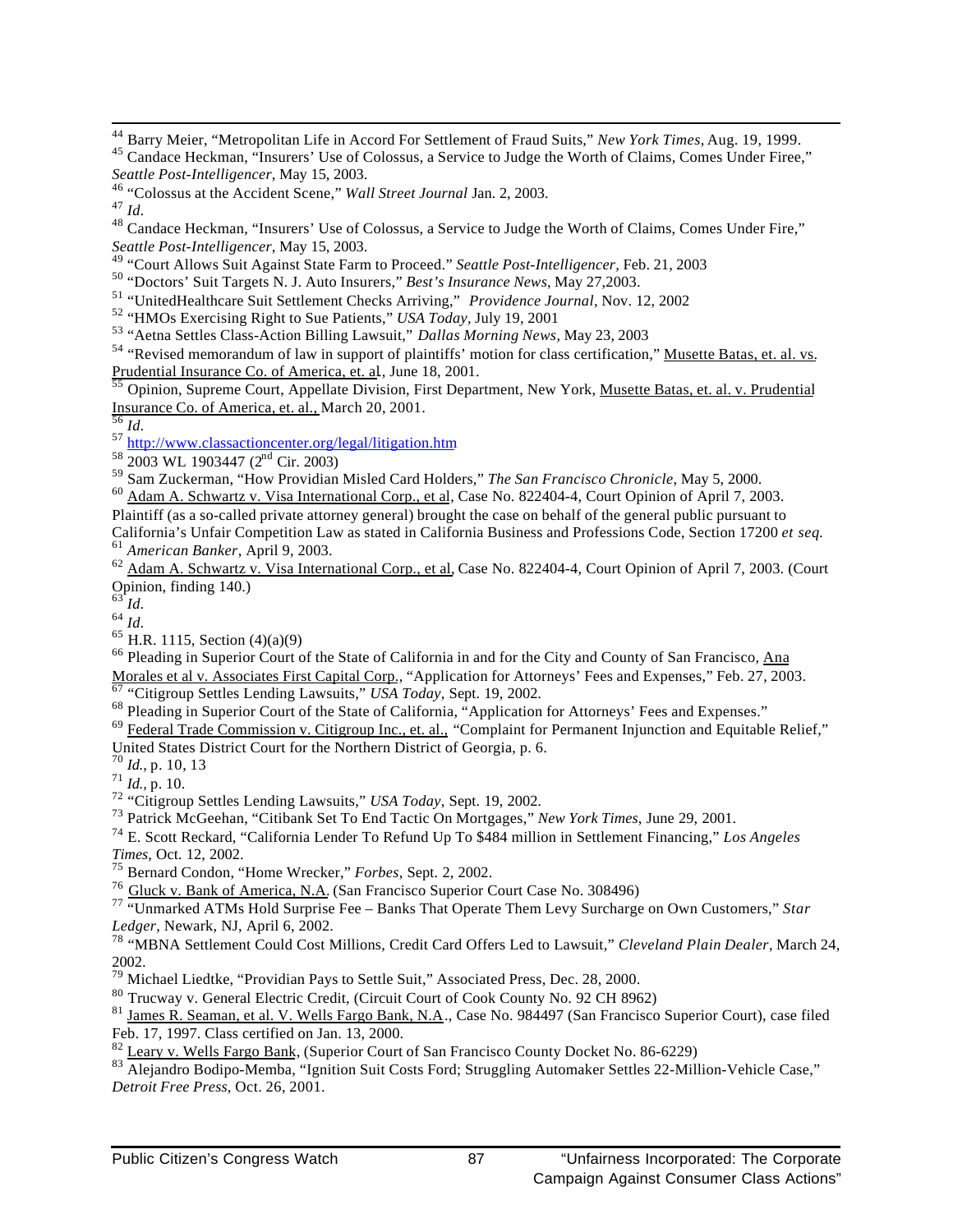<sup>85</sup> "Settlement Approved in Cooper Tire & Rubber Suit," *Philadelphia Inquirer*, Sept. 14, 2002.

<sup>88</sup> *Id.*

l

<sup>89</sup> *Id.*

<sup>90</sup> *Id.*

<sup>91</sup> "Ford Settles Ignition Lawsuit," *USA Today*, Oct. 25, 2001.

<sup>92</sup> Hon. Michael E. Ballachey, Opinion, Robert Howard, et. al. v. Ford Motor Company, California Superior Court, Oct. 11, 2000.

<sup>93</sup> *Id.*

<sup>94</sup> O'Sullivan v. Countrywide Home Loans, Inc. 319 F.3d 732 (5th Circuit, 2003); Coleman v. General Motors Acceptance Corp. 296 F.3d 443 (6<sup>th</sup> Circuit, 2002); In re Bridgestone/Firestone, Inc. 288 F.3d 1012 (7<sup>th</sup> Cir., 2002); West v. Prudential Securities, Inc. 282 F.3d 935 (7<sup>th</sup> Circuit, 2002).

<sup>95</sup> In re Allstate Ins. Co. 2002 WL 31545753 (D.C Circuit , 2002); Arnold v. State Farm Fire and Cas. Co. 277 F.3d 772,  $(5^{th}$  Circuit, 2001).

 $^{96}$  Turner v. Beneficial Corp. 242 F.3d 1023 (11<sup>th</sup> Cir. ,2001)

<sup>97</sup> Administrative Office of the U.S. Courts, *Judicial Business of the United States Courts 2002* Table B-4 Median Time Intervals in Cases Terminated After Hearing or Submission, by Circuit.

<sup>98</sup> "Ford Set to Close 2 Bias Actions," *Detroit Free Press*, Dec. 18, 2001; "Age-Bias Claims Jolt Ford Culture Change," *The Detroit News*, April 29, 2001.

99  $A_{\text{tree}}$ , Ceneral Motors Acceptance Corp., California Superior Court Sacramento County Docket No. 531927.

<sup>100</sup> Clark v. Ford Motor Credit, California Superior Court Alameda County Docket No. 674525-7.

<sup>101</sup> "California RadioShack to Settle Managers Overtime Lawsuit Labor," *Los Angeles Times*, July 17, 2002.

<sup>102</sup> Lisa Girion, "B of A to Settle Suits on Employment Overtime," *Los Angeles Times*, Oct. 6, 2001.

<sup>103</sup> Michael Kinsman, "Insurer hit with \$90 million overtime-pay judgment," *The San Diego Union-Tribune*, July 12, 2001.

<sup>104</sup> Steven Greenhouse, "Suits Say Wal-Mart Forces Workers to Toil Off the Clock," *New York Times*, June 25, 2002.

<sup>105</sup> Steven Greenhouse, "U.S. Jury Cites Unpaid Work at Wal-Mart," *New York Times*, Dec. 20, 2002.

<sup>106</sup> Steven Greenhouse, "Suits Say Wal-Mart Forces Workers to Toil Off the Clock," *New York Times*, June 25, 2002.

 $\frac{107}{107}$  *Id.* 

<sup>108</sup> *Id.*

<sup>109</sup> Judge Gary L. Miller, "Findings of fact, conclusions of law and order on plaintiffs motion for certification," Bailey, et. al. V. Wal-Mart Stores et. al., Marion (Ind.) Superior Court, April 22, 2003.

*<sup>110</sup> Id.*

<sup>111</sup> *Id.*

<sup>112</sup> Andrew Kramer, "Wal-Mart Suit Gets Underway In Ore.," AP Online, Nov. 20, 2002.

<sup>113</sup> Bailey, et. Al. v. Wal-Mart Stores, 49D05-0008-CT-001177, Apr. 22, 2003.

<sup>114</sup> "Oregon Jury Finds Wal-Mart Forced Workers to Work Unpaid Overtime." Aberdeen American News (S.D.), Dec. 20, 2002.

<sup>115</sup> Basco v. Wal-Mart Stores, Inc., 216 F.Supp.2d 592, E.D.La.,2002.

<sup>116</sup> Judge Gary L. Miller, "Findings of fact, conclusions of law and order on plaintiffs motion for certification," Bailey, et. al. versus Wal-Mart Stores et. al., Marion (Ind.) Superior Court, April 22, 2003.

<sup>117</sup> Butler v. Home Depot, No. CV-94-4335-SI (N.D. Cal.); See also: Lieff Cabraser, Heimann & Bernstein, LLP, "Home Depot Gender Discrimination Class Action, http://www.lieffcabraser.com/hdepot.htm.

<sup>118</sup> Don Longo, "Home Depot Settles Matters / Has Settled a Class-Action Gender-Discrimination Lawsuit for \$87.5 Mil," *National Home Center News*, Oct. 6, 1997.

<sup>119</sup> *Id.*

<sup>120</sup> Jenny Strasburg, "Saipan Lawsuit Terms OKd / Garment Workers to Get \$20 million," *San Francisco Chronicle*, Friday, April 25, 2003.

<sup>84</sup> On-line at www.omm.com ("On behalf of the Civil Justice Reform Group, we have played a key role in developing potential revisions to federal and state court class action rules.")

<sup>86</sup> Alejandro Bodipo-Memba, "Ignition Suit Costs Ford; Struggling Automaker Settles 22-million-vehicle case," *Detroit Free Press*, Oct. 26, 2001.

<sup>&</sup>lt;sup>87</sup> Hon. Michael E. Ballachey, Opinion, Robert Howard, et. al. v. Ford Motor Company, California Superior Court, Oct. 11, 2000.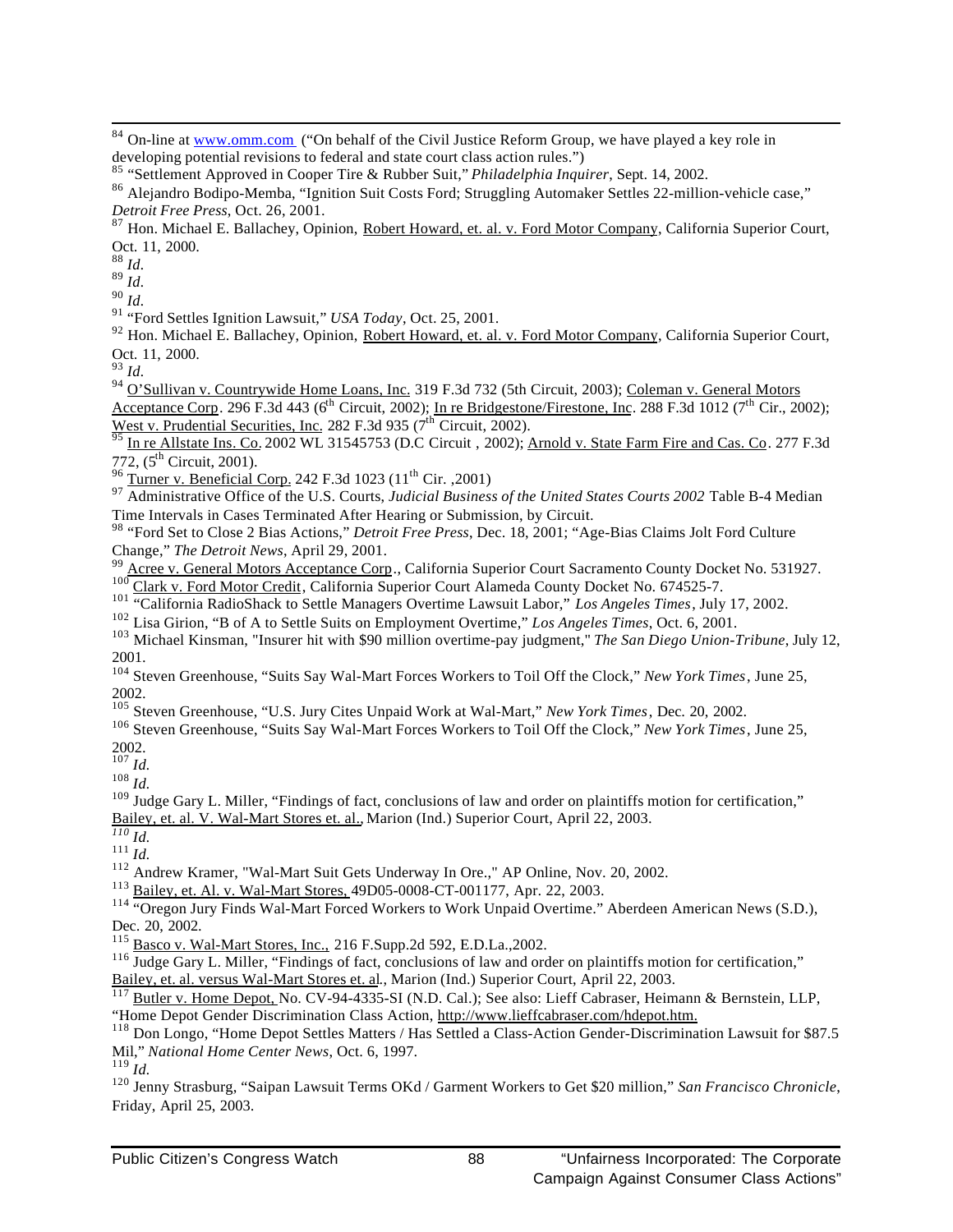l <sup>121</sup> *Id.*

<sup>122</sup> *Id.*

<sup>123</sup> Robert Collier and Jenny Strasburg, "Clothiers Fold on Sweatshop Lawsuit," *San Francisco Chronicle*, Sept. 27, 2002.

<sup>124</sup> Jenny Strasburg, "Saipan Lawsuit Terms OKd / Garment Workers to Get \$20 million," *San Francisco Chronicle*, April 25, 2003.

<sup>125</sup> Robert Collier and Jenny Strasburg, "Clothiers Fold on Sweatshop Lawsuit," *San Francisco Chronicle*, Sept. 27, 2002.

 $\frac{2002}{126}$  www.nrf.org

<sup>127</sup> *Id.*

<sup>128</sup> "Unlawful Conspiracy Restricted Production of Cipro, Consumers Charge in Suit Filed on 25 Oct 2001 Against Bayer Corp.," Chemical Business NewsBase: Press Release, Oct. 25, 2001.

<sup>129</sup> "2 Infant Formula Companies Settle Price-Fixing Charges," *Los Angeles Times,* Dec. 16, 1992; Frank Scussa, "Patent Games: Seeking to Put an End to Big Pharma's Patent-Extension Tactics, the Generic Industry is Putting Pressure on Washington and Galvanizing Public Opinion:" *Med Ad News*, Vol. 21; Issue 6, June 1, 2002.

<sup>130</sup> "In the Courts: Johnson & Johnson Bribed MDs to Prescribe Drug, Suit Says," *American Political Network*, Vol. 6 No. 9, June 26, 2002.

<sup>131</sup> Department of Health and Human Services. Food and Drug Administration news release, "FDA Announces Withdrawal of Fenfluramine and Dexfenfluramine," Sept. 15, 1997.

<sup>132</sup> Laura Johannes and Robert Langreth, "Fen-Phen Defense: Marketer of Redux, Mulling Settlement, Sees Plaintiffs' Hand / Those Suing American Home Assail Way It Monitored Diet Drugs' Side Effects / The 'Flood of Red Folders,'" *Wall Street Journal*, Sept. 28, 1999.

 $133$  88 F.3d 518 (7<sup>th</sup> Cir. 1996)

<sup>134</sup> 755 F.Supp. 1344 (S.D.W.Va.,1990)

<sup>135</sup> 210 F.R.D. 61 (S.D.N.Y. 2002)

<sup>136</sup> Janice Zoeller, "California Pricing Suit Proceeds as Class Action," *American Druggist*, Vol. 212, No. 8, ISSN: 0190-5279, Dec. 1, 1995.

 $^{137}$  *Id.* 

<sup>138</sup> Eric Brazil, "Pharmacists Hit Drug Pricing; 2 in Bay Area Sue, Saying Mail-Order Firms, Others Profit from System While Consumers Pay More," *San Francisco Examiner*, Aug. 4, 1993.  $^{139}$  *Id*.

<sup>140</sup> Michael F. Conlan, "Finally Settled," *Drug Topics*, Vol. 140, No. 13, July 8, 1996.

<sup>141</sup> "Pharmacy Group Voices Concerns Over Dug Pricing Suit Settlement," *Drug Store News*, Aug. 24, 1998. <sup>142</sup> Robert Westervelt, "Vitamin Makers Pay \$20 Million to Settle State Suit," *Chemical Week*, Vol.164, Issue 20; ISSN: 0009-272X, May 15, 2002.

<sup>143</sup> "A \$19.6 M Settlement Granted Preliminary Approval in Massachusetts Consumer Class Action," *Chemical Business Newsbase: Abbott Laboratories News & Report*, April 22, 2002.

<sup>144</sup> Bloomberg News Service, "6 Vitamin Makers to Pay \$19.6 Million," *Los Angeles Times*, April 23, 2002.

<sup>145</sup> Robert Westervelt, "Vitamin Makers Pay \$20 Million to Settle State Suit, *Chemical Week*, Vol. 164, Issue 20; ISSN: 0009-272X, May 15, 2002.

<sup>146</sup> FTC Order, Docket No. 021 0181 *In the Matter of* Bristol-Myers Squibb Company, March 7, 2003.

<sup>147</sup> Frank Scussa, "Patent Games: Seeking to Put an End to Big Pharma's Patent-Extension Tactics, the Generic Industry Is Putting Pressure on Washington and Galvanizing Public Opinion," *Med Ad News*, ISSN: 1067-733X; Vol. 21; Issue 6, June 1, 2002.

 $149$  *Id.* 

 $^{150}$   $^{150}$ 

<sup>151</sup> *Id.*

<sup>152</sup> Doerr v. Mobil Oil Corp., 811 So.2d 1135, 2001-0775 (La.App. 4 Cir. 2/27/02).

<sup>153</sup> Doerr v. Mobil Oil Corp., 811 So.2d 1135, 2001-0775 (La.App. 4 Cir. 2/27/02); See also: Karen Turni Bazile, "St. Bernard Parish Agrees to Settle Class Action Suit; Litigation Stemmed from '98 Refinery Tainted-Water Claim," *Times-Picayune*, Feb. 1, 2003.

<sup>154</sup> Doerr v. Mobil Oil Corp., 811 So.2d 1135, 2001-0775 (La.App. 4 Cir. 2/27/02).

 $\frac{155}{Id}$ .

<sup>148</sup> *Id.*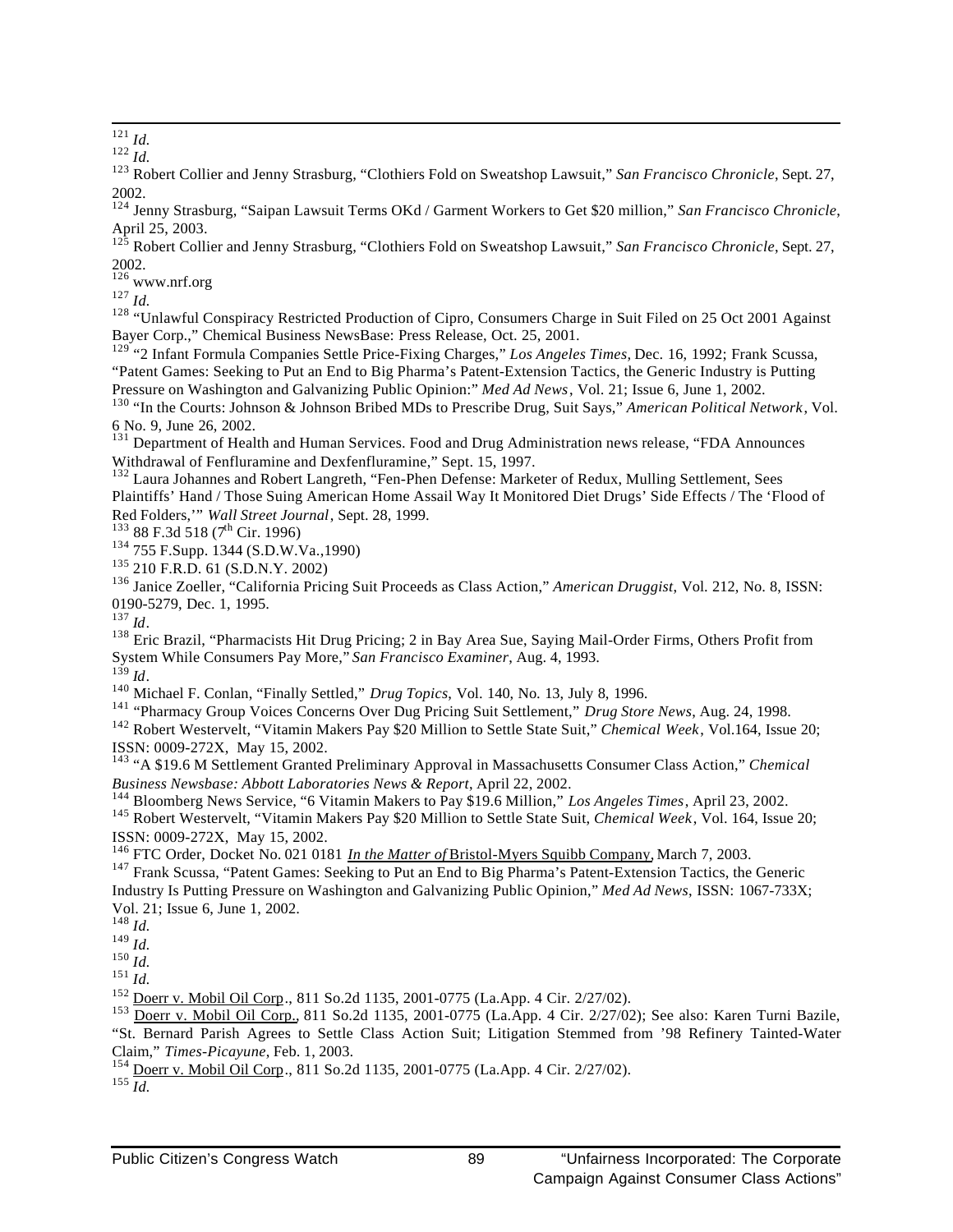<sup>156</sup> Karen Turni Bazile, "St. Bernard Parish Agrees to Settle Class Action Suit; Litigation Stemmed from '98 Refinery Tainted-Water Claim," *Times-Picayune*, Feb. 1, 2003.

<sup>158</sup> "Update on Litigation Developments in The United States" (a review of select matters of interest with comments regarding their potential impact on the insurance industry) December 2000, updated January 17, 2001, Purcell, Ries, Shannon, Mulcahy & O'Neill; On-line, see http://www.prsmo.com/Newsletters/US%

20Litigation%20Developments%202001.htm#I.%20%20%20%20RECENT%20DEVELOPMENTS%20COVERIN G%20MTBE%20FUEL%20ADDITIVE.

<sup>160</sup> Muriel C. Brown, "The Preemptive Effect of the Federal Cigarette Labeling Act on State Common Law Tort Claims: Cipollone v. Liggett Group, Inc.," 112 S. CT. 2608 (1992); 24 TXTLR 223.

 $^{161}$  Holten. v. Chevron U.S.A., No. 00-4703 (AET) (D.N.J., July 8, 2001).

<sup>162</sup> Sue Reisinger, "Shell Oil's Hefty Settlement a Harbinger for MTBE Defendants," *Corporate Legal Times*,

Vol.12, Number 131, October 2002; See also: South Tahoe Public Util. Dist. v. Atlantic Richfield Co., No. 999128 (Cal., San Francisco County Super. Ct. Aug. 5, 2002).

<sup>163</sup> Id., at 91, 103 S.Ct. at 2896 (citation omitted).

<sup>164</sup> Seema R. Shah, "Loosening ERISA's Preemptive Grip on HMO Medical Malpractice Claims: A Response to Pacificare of Oklahoma v. Burrage," *Minnesota Law Review,* June 1996.

<sup>165</sup> Geoffrey Edwards, "Preemption Gone Wrong: Reconsidering ERISA Preemption of Wrongful Termination Claims in the Ninth Circuit," *U.C. Davis Law Review,* Summer 1999.

<sup>166</sup> Seema R. Shah, "Loosening ERISA's Preemptive Grip on HMO Medical Malpractice Claims: A Response to Pacificare of Oklahoma v. Burrage," *Minnesota Law Review*, June 1996.

<sup>167</sup> *Id.*

l

<sup>168</sup> *Id.*

<sup>169</sup> Judge J. Darrah, "Memorandum and Order," James Lilly, et. al., v. Ford Motor Co., U.S. District Court for the Northern District of Illinois, Jan. 22, 2002.

<sup>170</sup> *Id.*  $^{171}$  *Id.* 

<sup>172</sup> Hon. Michael E. Ballachey, Opinion, Robert Howard, et. al. v. Ford Motor Company, California Superior Court, Oct. 11, 2000.

<sup>173</sup> Brian Books, Supreme Court Agrees to Decide Classwide Arbitration Question that Continues to Divide Lower Courts, *Class Action Alert*, Jan. 16, 2003. (On-line at www.omm.com)

<sup>174</sup> James C. Fox, Order, American Fair Credit Association Inc., et. al. v. Timothy Roe, et. al., U.S. District Court Eastern District of North Carolina Western Division, Nov. 15, 2002.

<sup>175</sup> Daniel C. Girard, letter to Sen. Dianne Feinstein, April 23, 2003.

<sup>176</sup> Bob Egelko, "Class-Action Fraud Suit Upheld on Appeal," *San Francisco Chronicle*, July 12, 2002.

<sup>177</sup> Petition for Review Denied, Dadra Mitchell et. al. v. American Fair Credit Association Inc., California Court of Appeal, First District, Division 5, July 10, 2002.

 $178$  Daniel C. Girard, interview with Public Citizen researcher, May 8, 2003.

<sup>179</sup> James C. Fox, Order, American Fair Credit Association Inc., et. al. v. Timothy Roe, et. al., U.S. District Court Eastern District of North Carolina Western Division, Nov. 15, 2002.

<sup>180</sup> "Suit against HMO Gets Class Action Status," *AMNews* Oct. 8, 2001.

<sup>181</sup> John Defterios, Terry Keenan, Allan Dodds Frank, "Texaco Execs Not Guilty," CNNfn: Street Sweep, May 12, 1998.

<sup>182</sup> Roberts v. Texaco, Inc., 979 F.Supp. 185 (S.D.N.Y. 1997).

<sup>183</sup> Kurt Eichenwald, "Texaco Tape Backs Claim of Racial Bias / On Recording Use Epithets, Discuss Destruction of Evidence, " New York Times News Service, Nov. 5, 1996.

<sup>188</sup> *Id.*

<sup>&</sup>lt;sup>157</sup> Abundiz v. Explorer Pipeline Co., 2002 WL 1592604 (N.D.Tex. Jul 17, 2002).

<sup>&</sup>lt;sup>159</sup> Brian J. Clark and Eugene E. Dice, "MTBE Litigation Update: South Tahoe And Beyond, For the Defense," August 2002.

<sup>184</sup> *Id.*

<sup>185</sup> *Id.*

<sup>&</sup>lt;sup>186</sup> Roberts v. Texaco, Inc., 979 F.Supp. 185 (S.D.N.Y. 1997).

 $^{187}$   $\overline{Id}$ .

<sup>189</sup> *Id.* <sup>190</sup> *Id.*